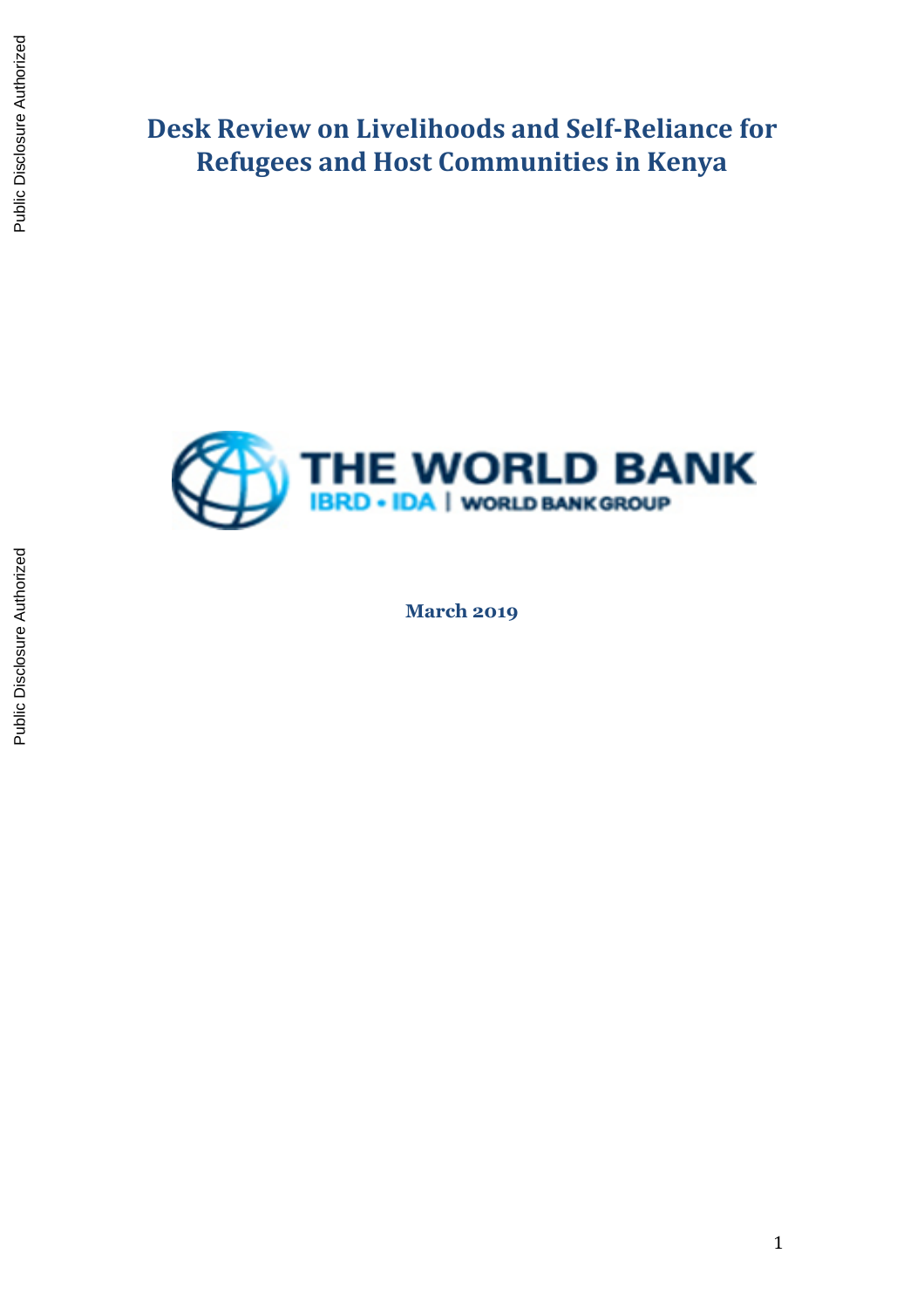## **Acknowledgements**

<span id="page-1-0"></span>Undertaken by the World Bank, this report was prepared in support of the Government of Kenya's contribution to the IGAD Thematic Meeting on Livelihoods and Self-Reliance of Refugees, Returnees, and Host Communities.

The report was authored by Farah Manji (Consultant, World Bank) with support from Joanna de Berry (Senior Social Development Specialist, World Bank). Review comments were received from Rebecca Lacroix (Senior Social Development Specialist, World Bank) and Laura Buffoni (Regional Livelihoods Officer, UNHCR).

The report was reviewed and endorsed by Mr. Kodeck Makori, Acting Commissioner for Refugees, Ministry of Interior, Government of Kenya.

Funding for the report was provided by the Government of the Netherlands.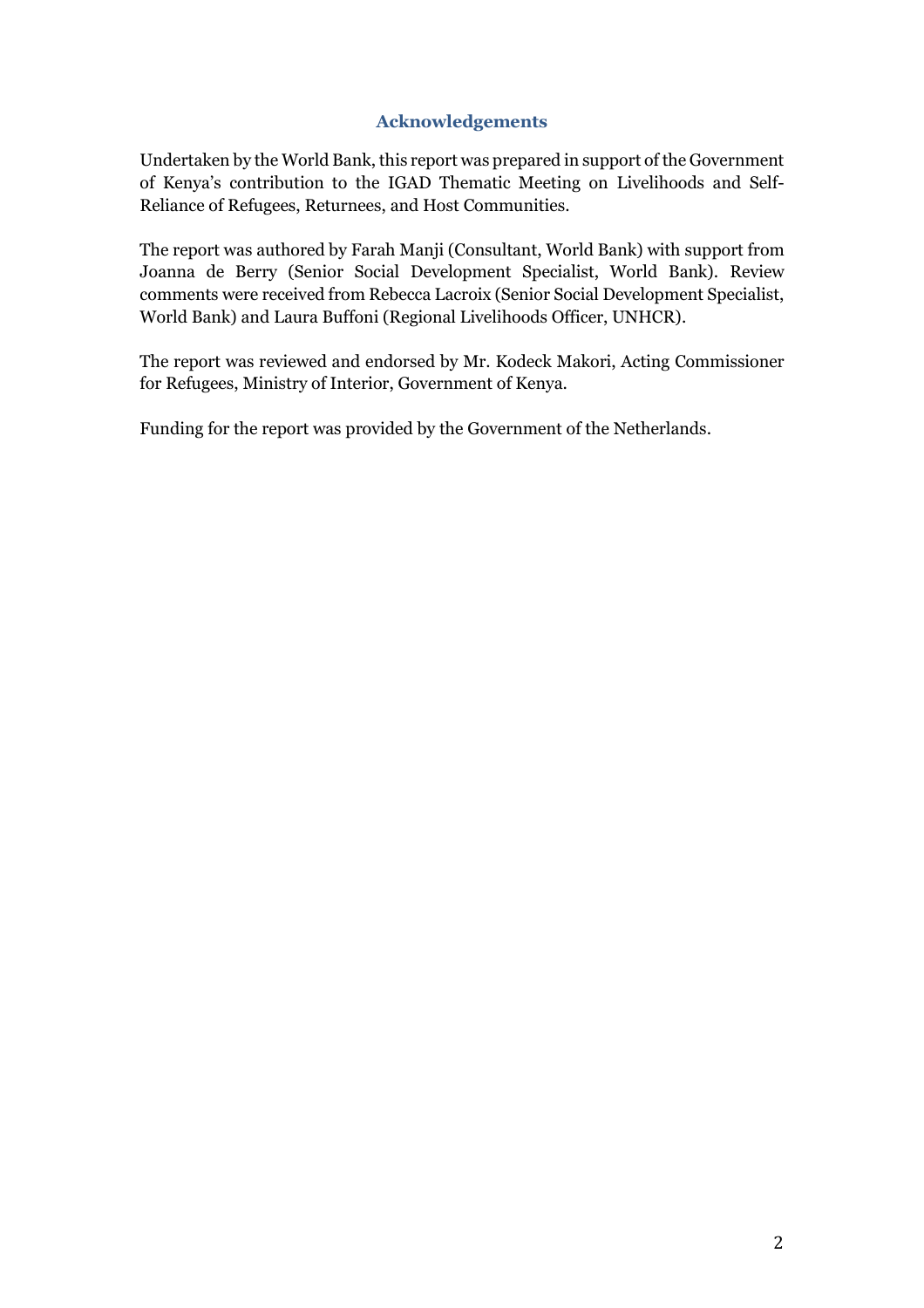## **Table of Contents**

| L.                                                                         |  |
|----------------------------------------------------------------------------|--|
|                                                                            |  |
|                                                                            |  |
|                                                                            |  |
|                                                                            |  |
|                                                                            |  |
|                                                                            |  |
|                                                                            |  |
|                                                                            |  |
|                                                                            |  |
|                                                                            |  |
|                                                                            |  |
|                                                                            |  |
|                                                                            |  |
|                                                                            |  |
|                                                                            |  |
| V. How Different are Refugees and Host Communities in Development          |  |
|                                                                            |  |
|                                                                            |  |
|                                                                            |  |
|                                                                            |  |
|                                                                            |  |
| VI. The Economic Impact of Refugees on Host Communities 28                 |  |
|                                                                            |  |
|                                                                            |  |
|                                                                            |  |
|                                                                            |  |
| Potential for Growth in Refugee-Hosting Counties 30<br>VII.                |  |
| What are the potential sources of growth and opportunity in host areas? 30 |  |
|                                                                            |  |
|                                                                            |  |
|                                                                            |  |
|                                                                            |  |
|                                                                            |  |
| What's Holding Them Back? A Discussion of the Barriers to Self-<br>VIII.   |  |
| <b>Reliance.</b>                                                           |  |
|                                                                            |  |
|                                                                            |  |
|                                                                            |  |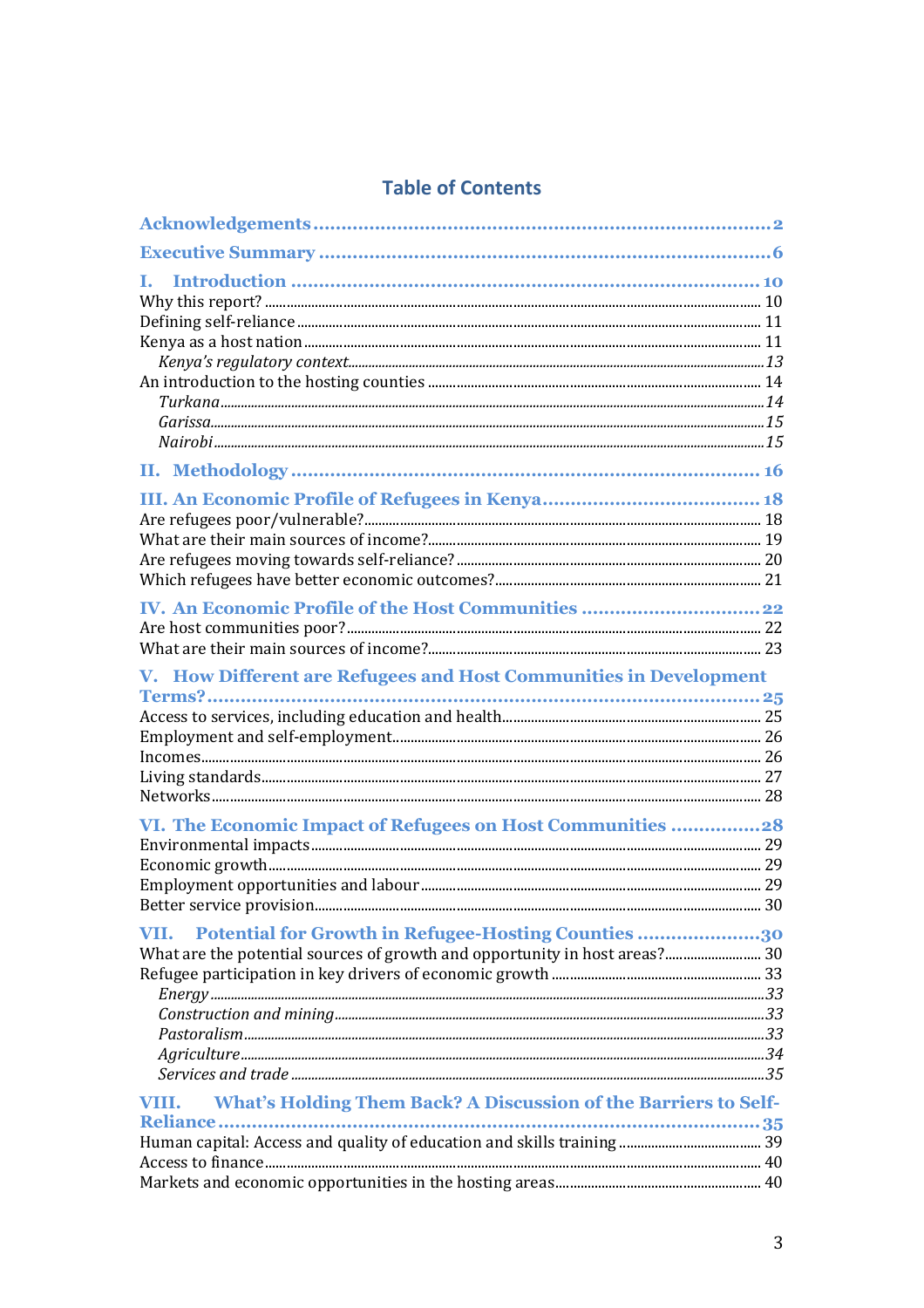| IX. Where Are We Now? Current Programmatic Interventions 43                    |  |
|--------------------------------------------------------------------------------|--|
|                                                                                |  |
|                                                                                |  |
|                                                                                |  |
|                                                                                |  |
|                                                                                |  |
|                                                                                |  |
|                                                                                |  |
|                                                                                |  |
|                                                                                |  |
|                                                                                |  |
|                                                                                |  |
| One of the world's most documented refugee camps: The Dadaab refugee complex62 |  |
|                                                                                |  |
|                                                                                |  |
|                                                                                |  |
|                                                                                |  |
|                                                                                |  |
|                                                                                |  |
|                                                                                |  |
|                                                                                |  |

# **List of Figures**

| Figure 1: Most refugees are concentrated in the Dadaab and Kakuma refugee camps    |  |
|------------------------------------------------------------------------------------|--|
|                                                                                    |  |
| Figure 2: The number of refugees in Dadaab has, for the most part, been decreasing |  |
|                                                                                    |  |
|                                                                                    |  |
|                                                                                    |  |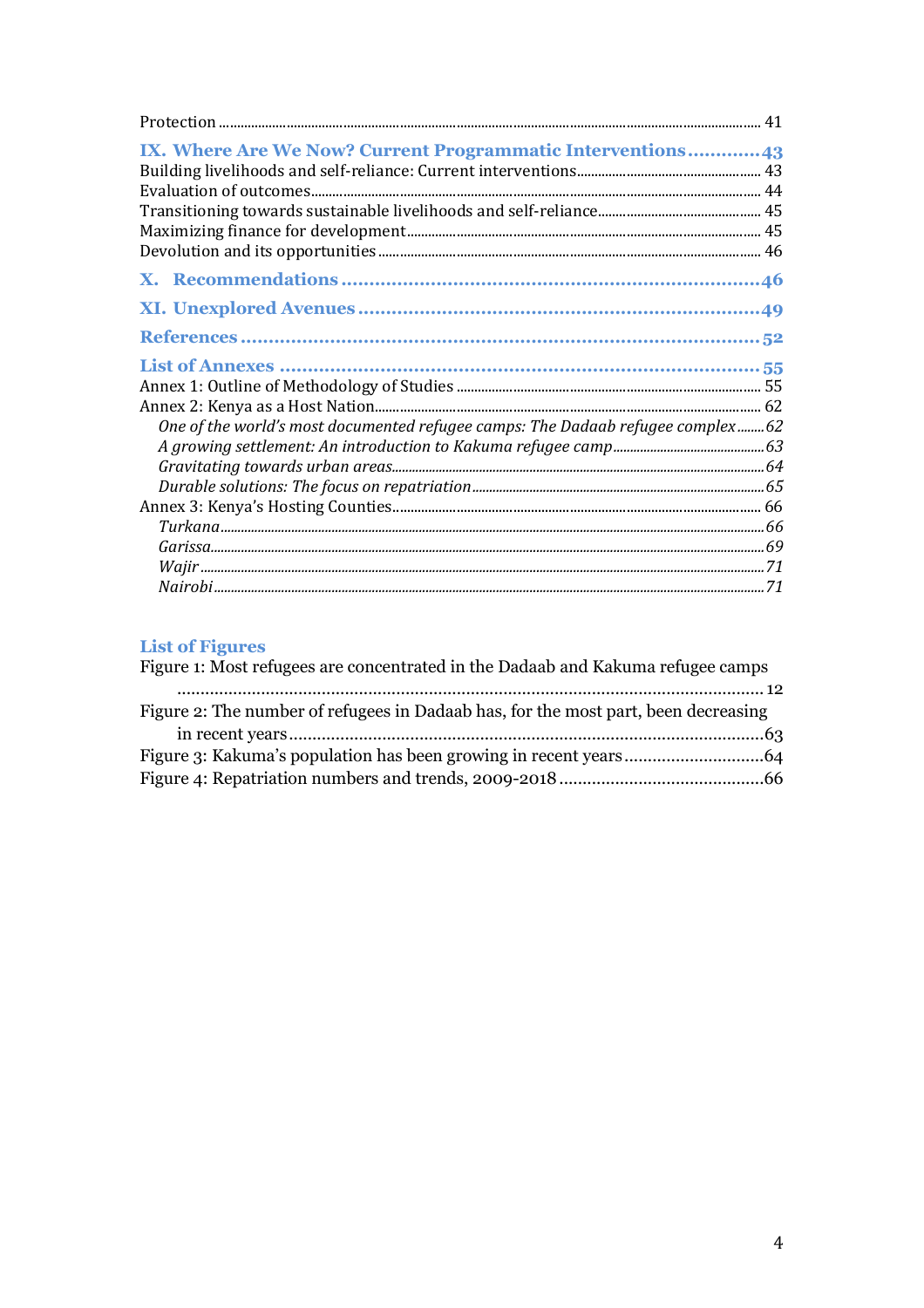# **List of Acronyms**

| $AAH-I$       | Action Africa Help International                           |
|---------------|------------------------------------------------------------|
| <b>CIDP</b>   | <b>County Integrated Development Plan</b>                  |
| <b>CRRF</b>   | <b>Comprehensive Refugee Response Framework</b>            |
| <b>DRA</b>    | Department of Refugee Affairs                              |
| GoK           | Government of Kenya                                        |
| <b>IDA</b>    | <b>International Development Association</b>               |
| <b>IGAD</b>   | <b>Inter-Governmental Authority on Development</b>         |
| <b>IRC</b>    | <b>International Rescue Committee</b>                      |
| <b>KDRDIP</b> | Kenya Displacement Response Development Initiative Project |
| <b>KISEDP</b> | Kalobeyei Integrated Socio-Economic Development Program    |
| <b>KNBS</b>   | Kenya National Bureau of Statistics                        |
| <b>NFI</b>    | Non-food item                                              |
| <b>NGO</b>    | Non-governmental Organization                              |
| <b>NRC</b>    | Norwegian Refugee Council                                  |
| <b>RAS</b>    | Refugee Affairs Secretariat                                |
| <b>RSD</b>    | <b>Refugee Status Determination</b>                        |
| <b>TVET</b>   | Technical and Vocational Education and Training            |
| <b>UNDAF</b>  | United Nations Development Assistance Framework            |
| <b>UNHCR</b>  | United Nations High Commissioner for Refugees (UN Refugee  |
|               | Agency)                                                    |
| <b>WBG</b>    | World Bank Group                                           |
| <b>WFP</b>    | World Food Programme                                       |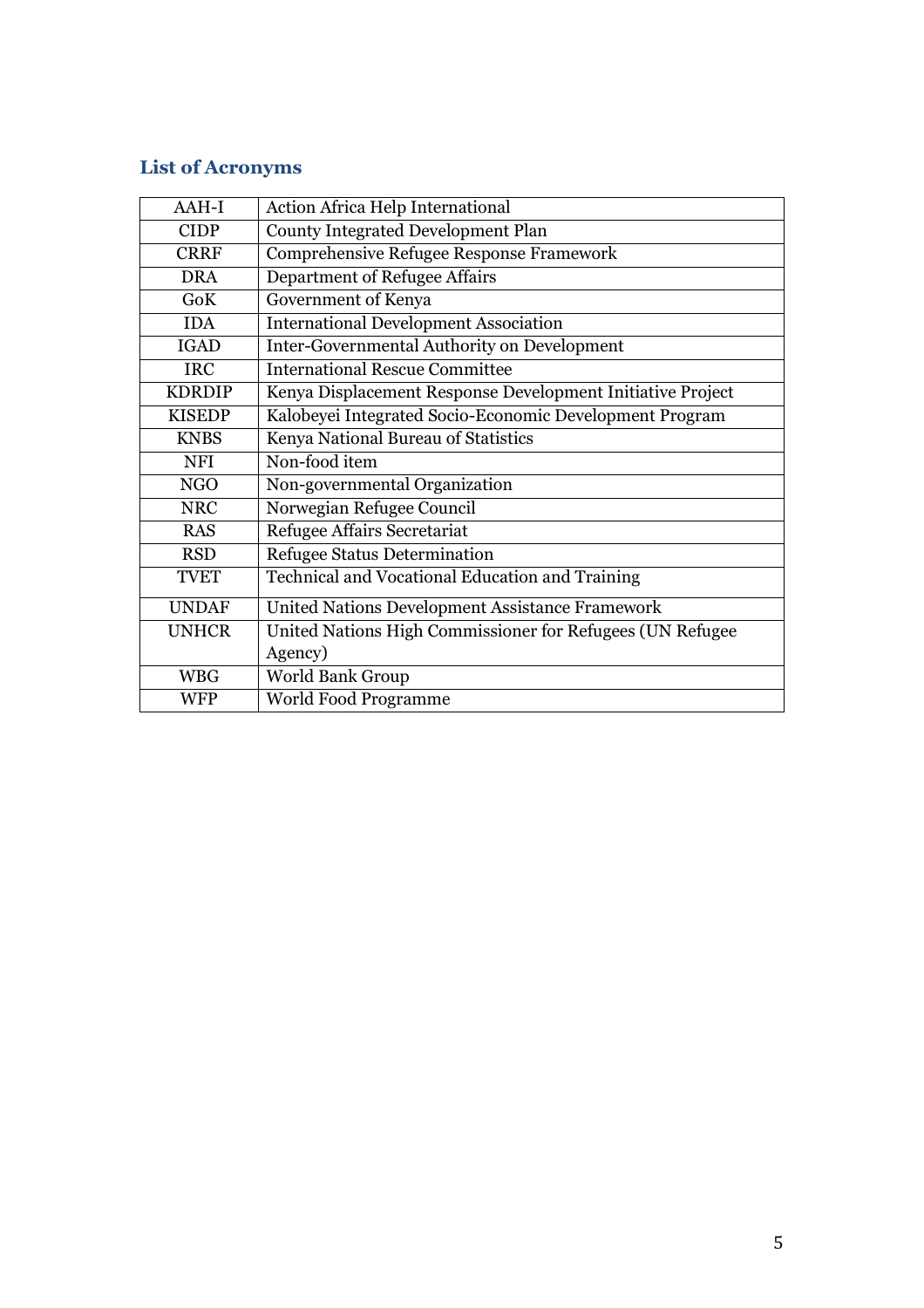## **Executive Summary**

<span id="page-5-0"></span>This report is a stock-taking of relevant studies and assessments pertaining to livelihoods of refugees and host communities in Kenya, analysing and consolidating them into one narrative regarding economic opportunities for refugees and host communities. They key messages emerging from that literature are as follows.

#### **Refugees in Kenya remain economically vulnerable**

The importance of 'self-reliance' is increasingly ubiquitous in the literature on refugees in Kenya, but it is only recently that serious efforts, underpinned by researchers and refugee programming stakeholders, got underway to better understand and measure what this would actually entail for refugees in places such as Kakuma and Dadaab, and consequently, how donor and host-government projects need to be adapted to be more effective. <sup>1</sup> The refugee camps in Kakuma and Dadaab are located in counties that are relatively under-developed, characterized by difficult socio-economic conditions that include food insecurity, limited access to basic social services and economic infrastructure, and poor livelihood opportunities. The literature has revealed that refugees in both the camp and urban settings remain economically vulnerable. For instance, refugees in the camps have few assets, and very poor and poor households comprise a significant proportion of urban refugee households especially in areas such as in Kayole and Kitengela where many refugees working in the informal sector have low living standards (Betts et al. 2018b; UNHCR 2012). Further, though consumption in places such as Kakuma is substantial, the local community still lags behind national consumption in Kenya, and refugees are even further behind (IFC 2018).

#### **Refugees have developed diverse livelihoods**

 $\overline{a}$ 

The literature shows that refugees in Kenya, while poor, are economically active and doing business with local communities. In terms of income sources of refugees, along with remittances, the main sources of income are employment and income from running a business. For example, incentive work accounts for approximately 5,000 jobs in Kakuma and an even greater number of jobs in Dadaab, and in Nairobi's urban areas, most refugees tend to operate small businesses, find daily casual labour opportunities, and are employed in various retail outlets. The literature on Kakuma and Dadaab also paints a picture of host markets dwarfed by refugee markets in terms of size and activity, showcasing the enterprising livelihood strategies that refugees have developed.

### **However, humanitarian assistance remains the main source of employment and income for refugees, particularly in the camps**

Refugees in Kenya haven't been able to develop strong self-reliance strategies. Unemployment rates in the camp settings remain high, and many refugees don't have access to an income based on employment or self-employment. For instance, in a recent survey in Dadaab, only a third of respondents reported having access to an

<sup>1</sup> University of Oxford, (2017), "Refugee Self-Reliance: Moving Beyond the Marketplace."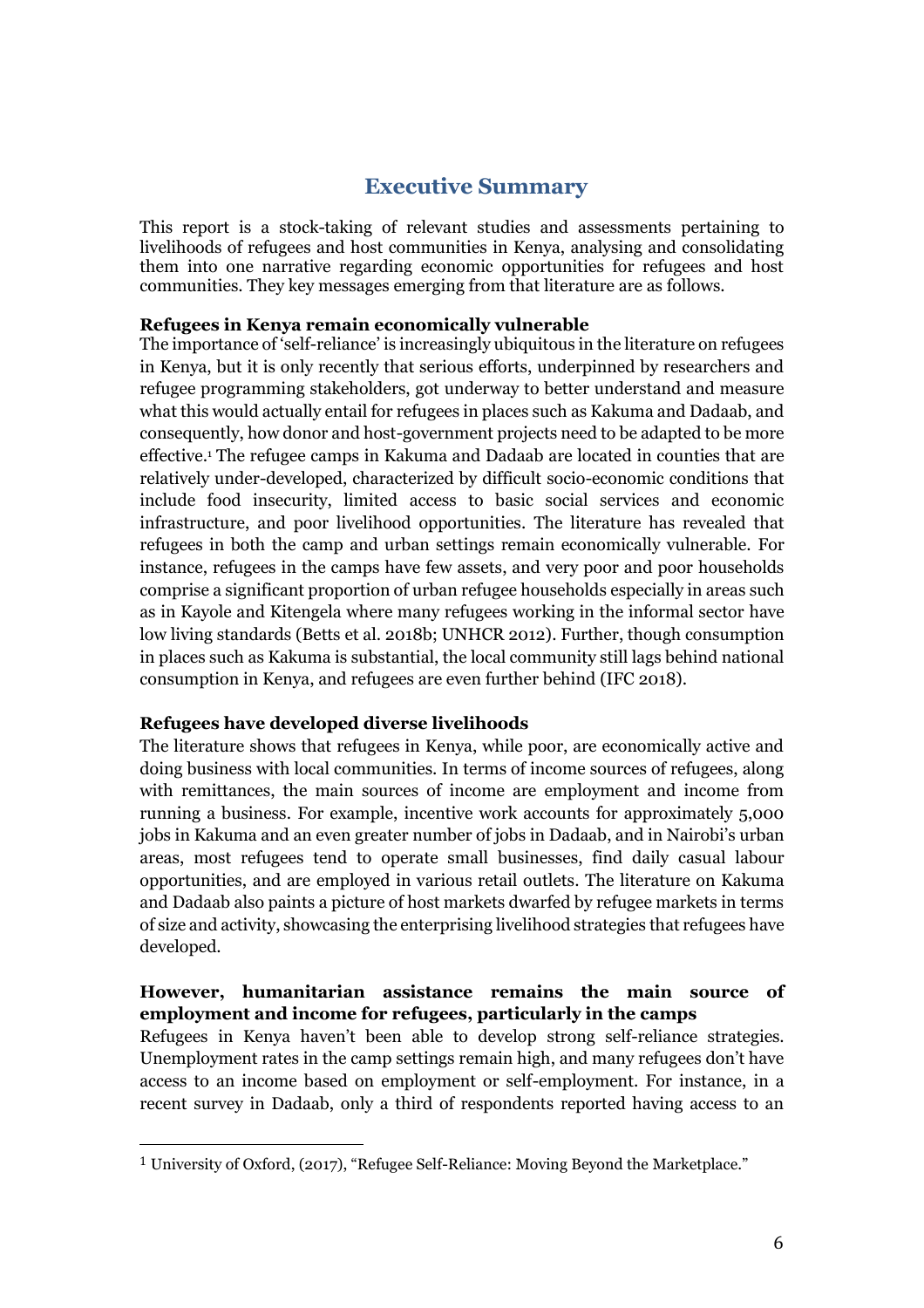income, and 70 percent of households stated that reliance on humanitarian aid was their primary livelihood coping mechanism (REACH 2018). The data therefore reveals that in both Dadaab and Kakuma, reliance on humanitarian assistance remains crucial for many refugees, and especially so for new arrivals – particularly from South Sudan.

In terms of economic independence, many of the refugee businesses are small and informal and at early stages of development. There is strong consensus in the literature that very few refugees have been able to diversify their incomes to the extent that they could meet a significant proportion of their basic needs from their own resources. Thus, they remain vulnerable, largely dependent on food aid and/or assistance from within the community. Even in the urban areas, refugees aren't that much better off: many refugees, especially Congolese refugees, find it a struggle to survive in Nairobi.

#### **Host communities, too, are economically vulnerable**

Although host community households adopt a range of different livelihood strategies in both the camp and urban settings, widespread poverty still prevails. In Turkana, 84 percent of the population in Turkana West Sub-County lives below the poverty line, and in Garissa County, poverty stands at 73 percent (World Bank 2018). Related to high poverty levels and deprivation, the host communities are also under-served in terms of access to services. In terms of host communities in the capital city, although Eastleigh is known for its vibrant economic activity, it is characterized by extremes of wealth and poverty. In addition, areas in Nairobi East that host refugees, particularly Congolese refugees, such as Kayole, Kasarani, Umoja and Githurai, are characterized by high degrees of informal economic activity as well as poverty.

#### **Neither refugees nor hosts inevitably do better**

The recent focus in the literature has overwhelmingly been on Kakuma, and the picture of refugee and host community outcomes is not always consistent due to differences in the methodologies and sampling frames adopted in various studies. For example, the IFC study (2018) found that refugees, on average, earn almost a third less than those in Kakuma town, while Betts et al. (2018b) concluded that refugees in Kakuma are actually better off than the surrounding host population in terms of self-reported median income. In Nairobi, refugees do better than they would in camps, but they are still likely to be worse off than local citizens in terms of employment or selfemployment rates.

Thus, when it comes to the often contentious topic of whether refugees are better off, there is a salient message: irrespective of whether a study finds that one group has a higher employment rate or higher incomes, or even a higher educational level, for the most part, refugee and local host communities in Kenya remain poor, economically vulnerable, and facing a myriad of challenges. If impoverished circumstances persist, refugees and host communities are unlikely to be able to rely on themselves.

#### **Refugees matter for host communities and vice versa**

The refugee presence, including the camp set-up, has paved the way for two-way economic integration between refugees and local communities. From recent research conducted in Kakuma, for instance, we learn that vendors from the host community put up shops alongside the refugees in the camp markets and it has not been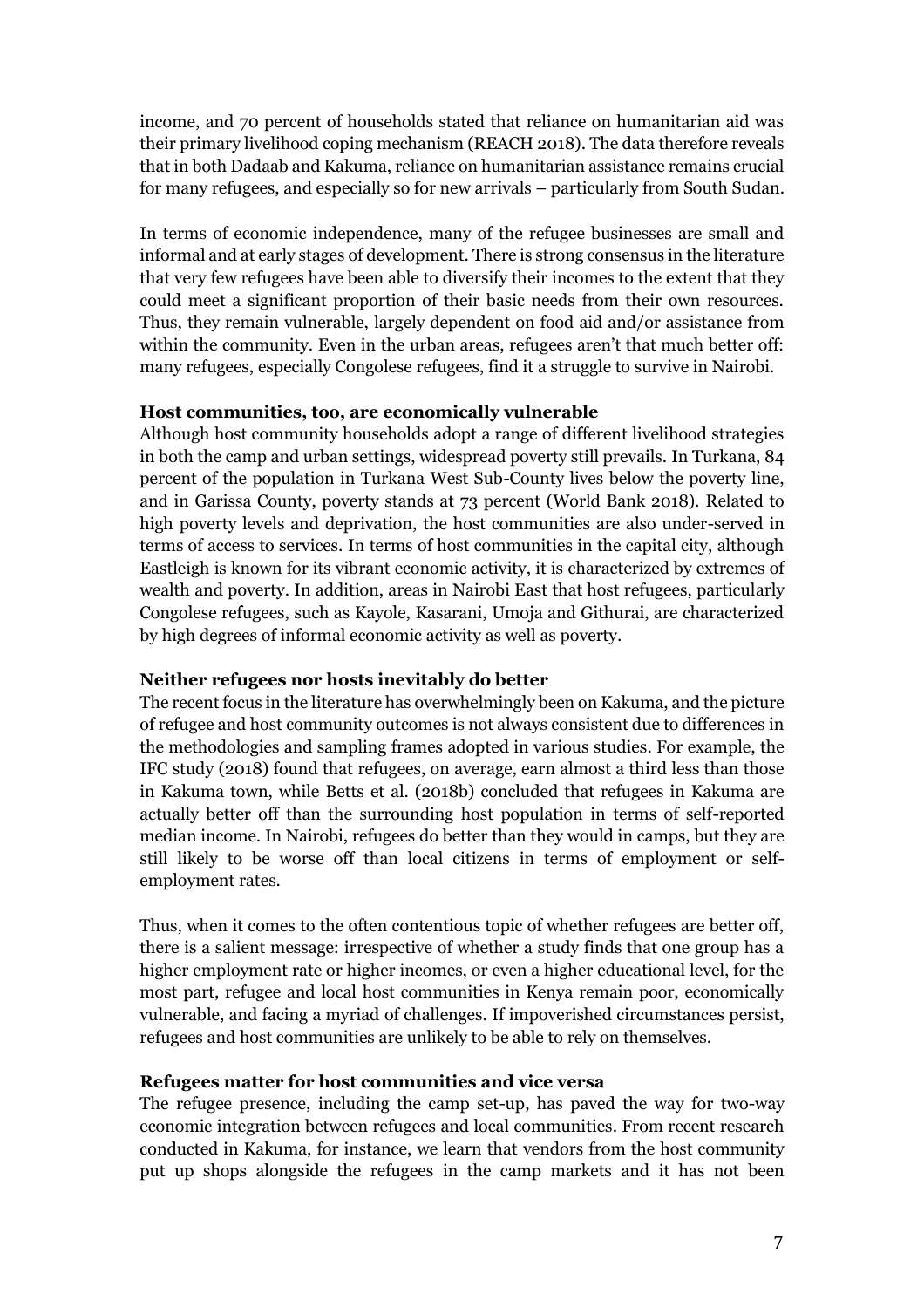uncommon to observe Turkana hosts providing firewood and charcoal to refugees in exchange for maize flour, legumes, and cooking oil that the refugees receive as in-kind food aid.

The literature shows that the presence of refugees contributes positively to economic growth, though their presence is also associated with negative impacts for hosts. For example, studies found that the positive impacts of the Dadaab camps relate to access to distributed food, employment and economic opportunities, as well as service improvements, while negative impacts largely relate to the depletion of the ecological integrity of areas around the camps. The desk review has also revealed that there are strong social and economic ties between communities of refugees and host communities: cultural and ethnic ties between Somali refugees and Somali Kenyans in particular appear to play an important role.

## **A multitude of barriers**

Refugees and host communities alike are in many cases constrained by the lack of specialized skills or capital to start a business enterprise, and low literacy levels. But research has also made a strong case that refugees are particularly disadvantaged given the restrictions they face and in addition to providing livelihoods support, humanitarian and political actors should address the systemic issues, such as barriers to work or a lack of legal representation, that create challenging work and living conditions for refugees.

The literature has documented the widespread constraints to livelihoods development in refugee settings, which include restrictive policy environments, poverty, low levels of social capital, and limited access to capital and external markets. Obtaining refugee ID cards can also be challenging and there are several bottlenecks in the ID issuing process, which exposes refugees to numerous protection challenges and also impacts their livelihood options.

There is a consistent message in much of the literature that unless there is a major change in policy that would give refugees freedom to move freely and establish businesses and livelihoods outside of the camp, these refugees will continue to need high levels of assistance. As it currently stands, the opportunity for refugees to earn an income from outside the camps is extremely limited due to constraints on the mobility and livelihoods of refugees. Easing these restrictions and facilitating greater economic inclusion for refugees promises to not only enhance their livelihood opportunities, but also contribute to host community economies. Moreover, while there are prospects of economic growth for the hosting counties, economic opportunities within these drivers of growth are not always available to refugees.

#### **Refugees and host communities are not homogenous**

The research has clearly demonstrated that there are differences in the livelihood and vulnerability profiles of refugees based on their gender, country of origin, and their duration of displacement. Research conducted in Kakuma and Nairobi show that as a group, South Sudanese refugees are worse off compared to other refugee groups in the camps in terms of employment rates, average incomes, and asset ownership (Betts et al. 2018b). The literature is also consistent in terms of the disadvantages facing new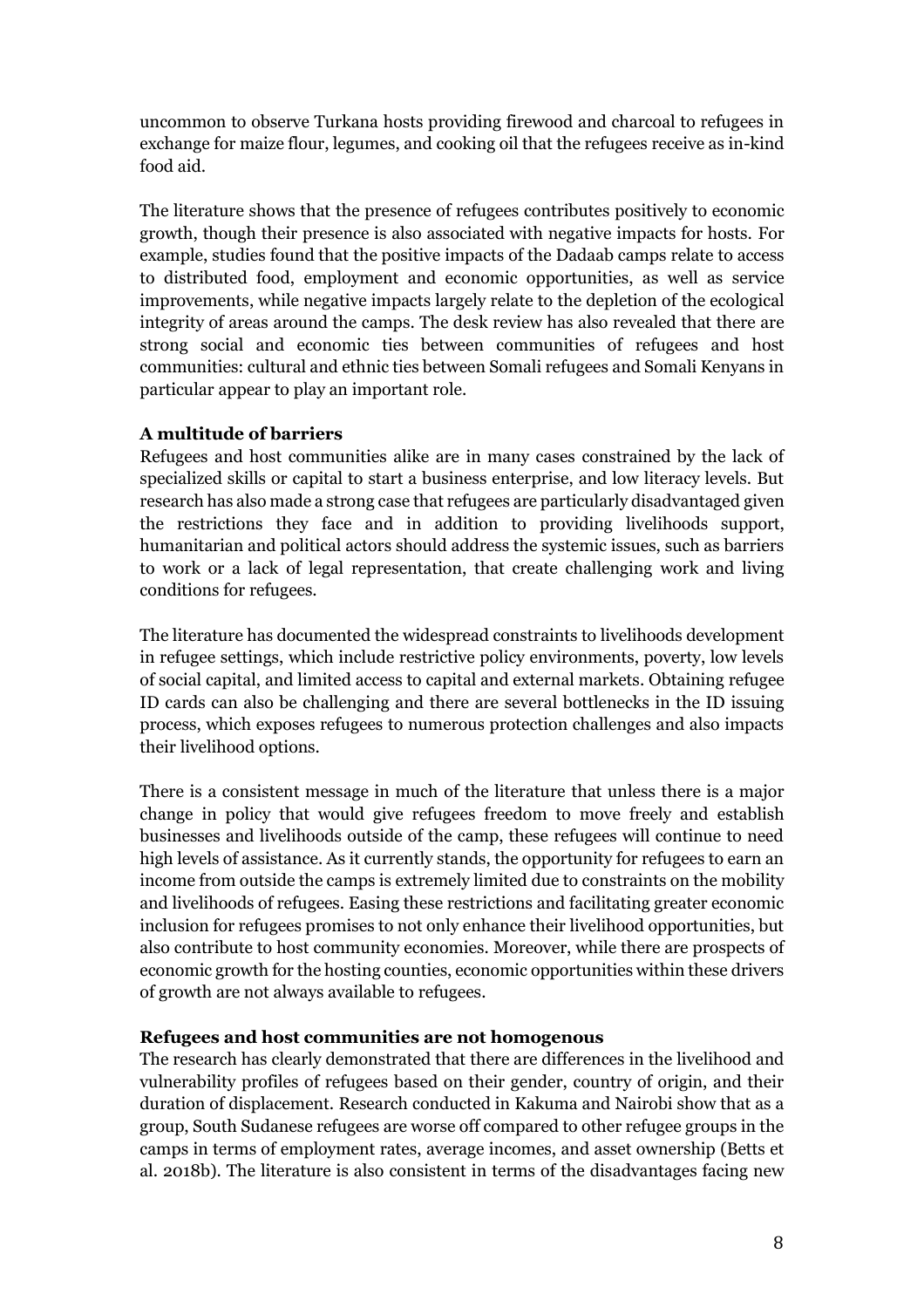refugee arrivals. Many studies highlight that communities in protracted refugee situations are more likely to develop stronger coping strategies and acquire more stable social and financial networks whether through remittances or the ability to engage in debt-related transactions (Samuel Hall 2016).

In addition, the needs and profiles of host communities also vary and it is important to develop locally, tailored solutions to each context. The acknowledgement that a good refugee policy must also be a good host community policy is increasingly gaining traction, with research advocating that host communities also require tangible benefits, whether in terms of the creation of economic opportunities or improved access to public services. The World Bank's Kenya Development Response to Displacement Impacts Project (KDRDIP) is one example of a project aimed at improving access to basic social services, expanding economic opportunities, and enhancing environmental management for hosting communities in different target areas.

### **Women are especially vulnerable**

There is compelling research to show that among refugees and the host communities, women are particularly vulnerable; for instance, refugee women in Kalobeyei and Kakuma are more likely than men to be in a caretaker role and to rely on food aid, and they are less likely to be employed, educated, or to have access to credit or savings. There is a need for more targeted support and deliberate efforts to increase the capacity and likelihood of women participating in the labour market. A gendered approach is needed to promote self-reliance among women in settlements such as Kakuma IV and Kalobeyei given that the majority of South Sudanese refugees in Kalobeyei are women, many of whom are not used to being their families' sole breadwinners.

#### **The path ahead**

The need to support markets and move away from an unsustainable assistance-based economy has been recognized by many stakeholders, and actors are increasingly looking at different ways to benefit refugees and host communities alike. There have been many recent changes that promise to positively impact refugees and host communities in Kenya. Interest from the likes of county governments, development partners, and the private sector has been piqued in terms of developing markets and opportunities for refugees and host communities, and initiatives are well underway. The flurry of recent research on refugee economies in Kenya, including consumer and market studies, are also testament to these developments.

New approaches and innovative solutions are required to bolster the self-reliance of refugees and host communities in Kenya. If changes are affected based on the Nairobi Declaration framework, under which the Government of Kenya has committed to enhance education, training and skills development for refugees, to enable them to access gainful employment, and to advance alternative arrangements to refugee camps, all of which have been identified as major bottlenecks in the literature, then refugees stand a good chance of developing more sustainable livelihoods.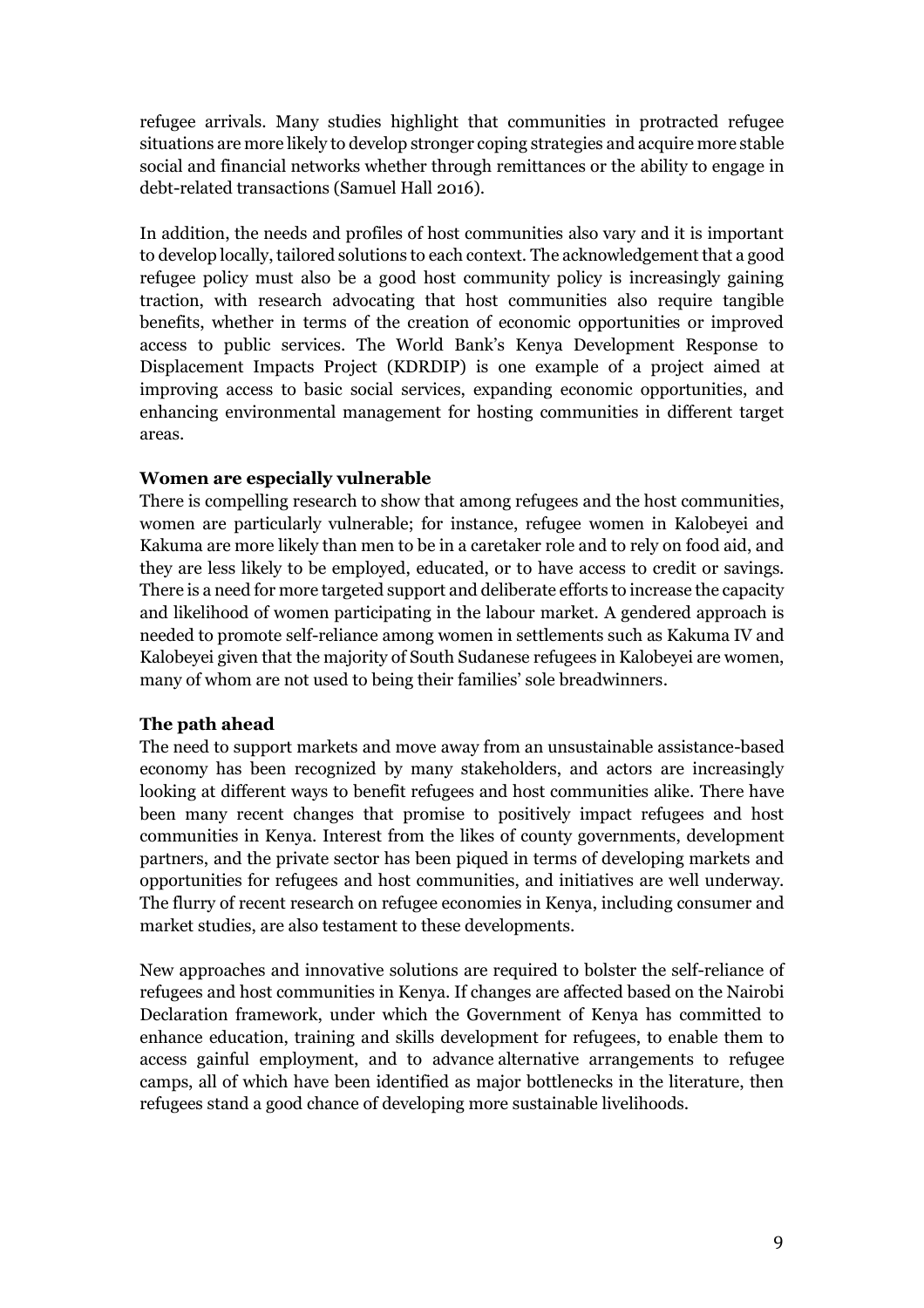## **I. Introduction**

### <span id="page-9-1"></span><span id="page-9-0"></span>**Why this report?**

In recent years, the Government of Kenya (GoK) has made a series of statements in support of greater self-reliance for refugees and expanded socio-economic opportunities for host communities. In 2016, during the UN General Assembly's adoption of the New York Declaration for Refugees and Migrants, the GoK committed to enhance refugees' self-reliance and inclusion in Kenya.

Subsequently, in March 2017, the GoK, along with the other Heads of States from the Inter-Governmental Authority on Development (IGAD), held the first ever *Special Summit on Durable Solutions for Somali Refugees and Reintegration of Returnees in Somalia*. Central to the principles of the Nairobi Declaration and Action Plan are the promotion of self-reliance and economic resilience for refugees and host communities. The GoK signed the Nairobi Declaration and like other IGAD Member States committed to, "(i) enhance, with the support of the international community, education, training and skills development for refugees to reduce their dependence on humanitarian assistance, and prepare them for gainful employment in host communities and upon return; (ii) align domestic laws and policies, including civil documentation, in line with refugee status under the 1951 Refugee Convention obligations in order to enable refugees to access gainful employment and self-reliance; and (iii) progressively advance alternative arrangements to refugee camps and facilitate the free movement of refugees and their integration into national development plans and access to services."

In 2019, IGAD will convene a regional meeting on *Livelihoods and Self-reliance for Refugees and Host Communities* that will include member states, development and humanitarian partners, as well as the private sector. This desk review is intended to serve as a background paper as the GoK and stakeholders, including humanitarian and development partners, seek to realise these initiatives. The desk review is designed to:

- Conduct a stock-taking of relevant studies and assessments pertaining to livelihoods of refugees and host communities in Kenya, analysing and consolidating them into one narrative regarding economic opportunities for refugees and host communities;
- Identify key opportunities and constraints for sustainable livelihoods and job creation for refugees and host communities in Kenya using key thematic areas;
- Inform livelihoods programming and the design of future projects in areas of high refugee hosting such as Turkana and Garissa based on the above analysis.

Some of the primary questions this review intends to shed light on include:

• What are the economic profiles of refugees and host communities in Kenya?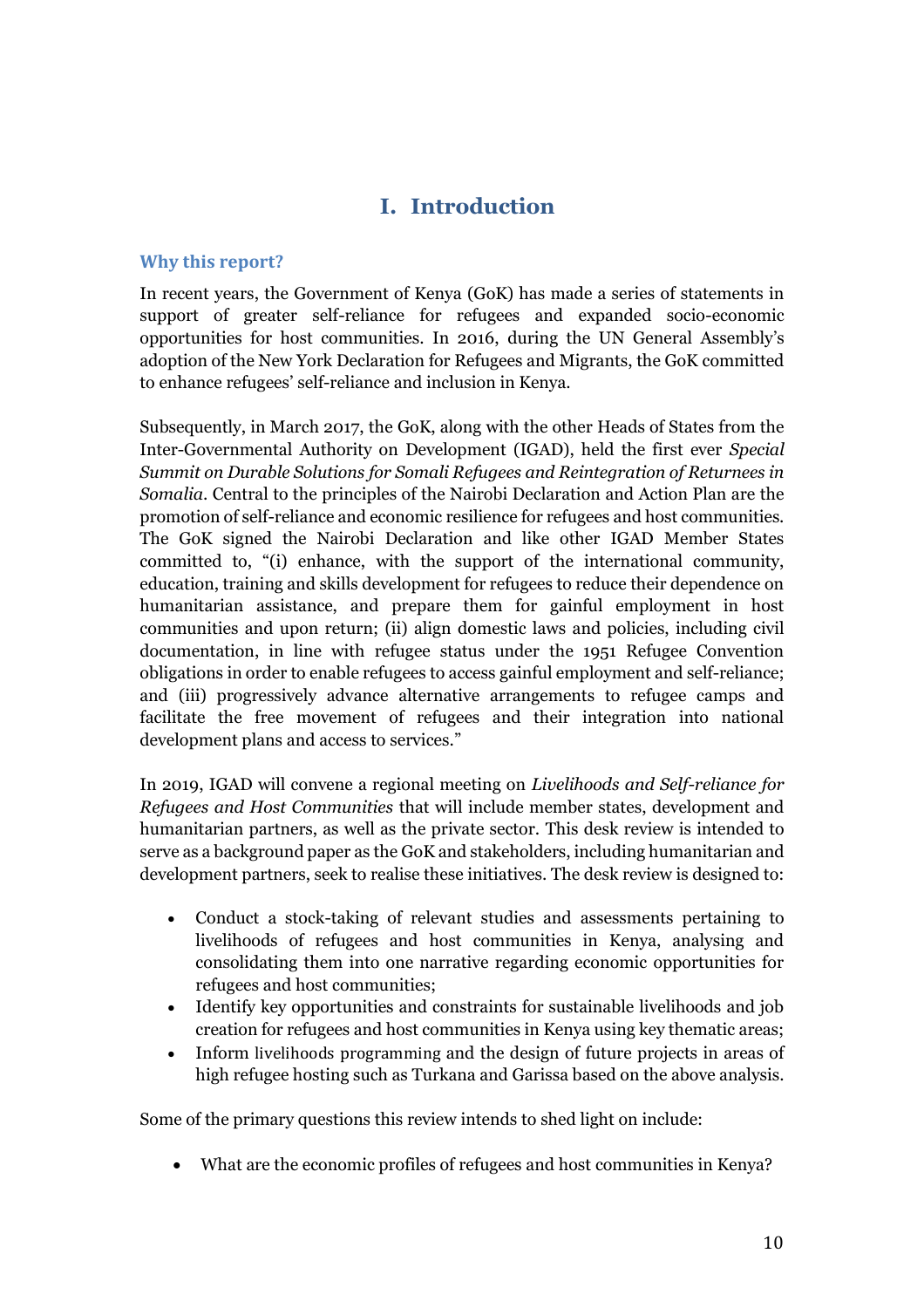- What are the drivers of growth for hosting-counties?
- Are refugees and host communities distinct in terms of economic outcomes?
- Are refugees headed towards self-reliance?
- What are the barriers to refugee and host community self-reliance?
- Are there opportunities for refugees to participate in drivers of economic growth at the county levels?

## <span id="page-10-0"></span>**Defining self-reliance**

Rather than remain in a situation of long-term dependency on aid, self-reliance is defined as '*the social and economic ability of an individual, a household, or a community to meet essential needs (including protection, food, water, shelter, personal safety, health and education) in a sustainable manner and with dignity'*. 2 Self-reliance is expected to yield a better quality of life than is achieved through aid dependence. Through preserving productive assets and building skills, it is thought that refugees will better realize long-term economic solutions when their income is based on their own efforts.<sup>3</sup>

The humanitarian and development community lack a common understanding of whether an individual household has achieved self-reliance. Studies on refugee selfreliance use varying indicators, making it difficult to compare the success of refugee self-reliance across contexts. Work is underway to agree upon a refugee self-reliance measurement tool that includes indicators such as income, employment, access to shelter, food, education, and safety.<sup>4</sup> The goal is to capture broader concepts of human welfare without which financial independence would be meaningless.<sup>5</sup>

In the meantime, this report works on the basis of a simple definition that a household is 'self-reliant' when the proportion of household consumption covered through the activities and incomes of household members is greater than the proportion of household consumption covered by aid assistance (which includes both cash and inkind distributions). In this case, incomes can come from various livelihood strategies and can include subsistence production, waged employment, as well as selfemployment (such as self-run businesses).

## <span id="page-10-1"></span>**Kenya as a host nation**

 $\overline{a}$ 

Kenya has been hosting refugees since 1970, with the numbers increasing significantly from the 1990s and peaking following the 2011 famine in Somalia. The numbers have since dropped with the return of refugees, particularly Somali refugees, which began

<sup>2</sup> IRC, (2018), *Dreams Deterred: Opportunities to Promote Self-reliance for Somali Refugee Youth in Kenya.*

<sup>3</sup> Amy Slaughter, (2017), "The Case for Measuring Self-Reliance." [http://europeanevaluation.org/sites/default/files/ees\\_newsletter/ees-newsletter-2017-10](http://europeanevaluation.org/sites/default/files/ees_newsletter/ees-newsletter-2017-10-october-r10_web.pdf) [october-r10\\_web.pdf](http://europeanevaluation.org/sites/default/files/ees_newsletter/ees-newsletter-2017-10-october-r10_web.pdf)

<sup>4</sup> University of Oxford, (2017), "Refugee Self-Reliance: Moving Beyond the Market." <sup>5</sup> Amy Slaughter (2017).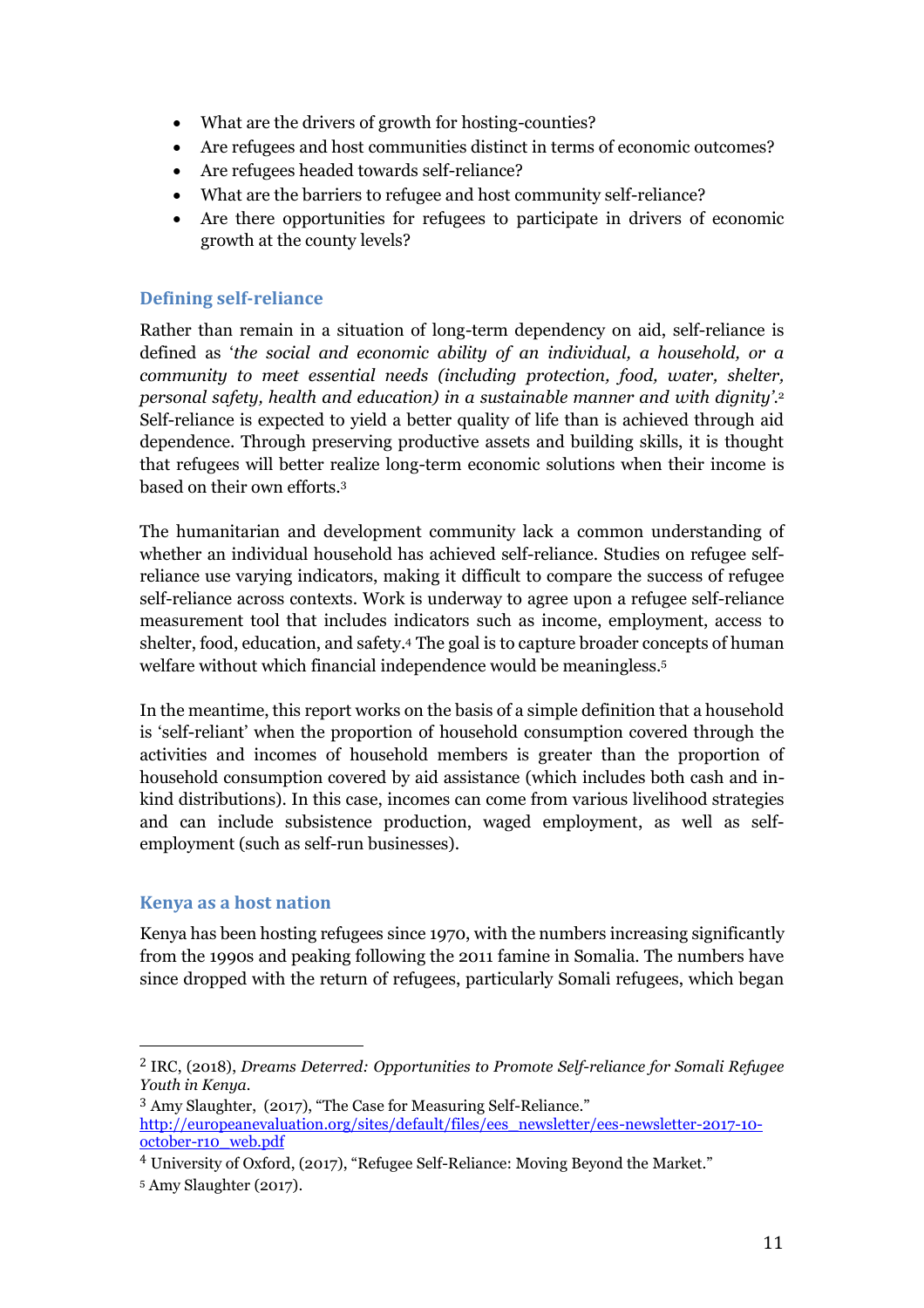in 2014. However, the outbreak of conflict in South Sudan in 2013 has since led to an influx of new arrivals in the country.

As of Febuary 2019, Kenya was host to 470,000 refugees and asylum seekers (49 percent of whom are female), making it one of the largest refugee-hosting countries in Africa. Refugees in Kenya are mainly concentrated in three major locations: Most reside in the Dadaab and Kakuma refugee camps (44 percent and 40 percent, respectively), while approximately 16 percent reside in the country's urban areas (mainly Nairobi).<sup>6</sup>





*Source:* UNHCR Kenya, 2018

 $\overline{a}$ 

Currently, almost 55 percent of refugees and asylum seekers in Kenya are from Somalia. The Dadaab complex currently consists of three camps (Hagadera, Ifo 1, and Dagahaley), while Kakuma refugee camp is divided into four sections, Kakuma I-IV. In 2015, the Turkana County Government set aside land for the creation of Kalobeyei Settlement, designed to integrate the refugee and local Turkana populations. Around 20 percent of Kakuma's refugees currently live in Kalobeyei, a majority of whom are

<sup>6</sup> UNHCR, "Kenya Statistical Summary December 2018." https://www.unhcr.org/ke/wpcontent/uploads/sites/2/2019/01/Kenya-Infographics\_December-2018.pdf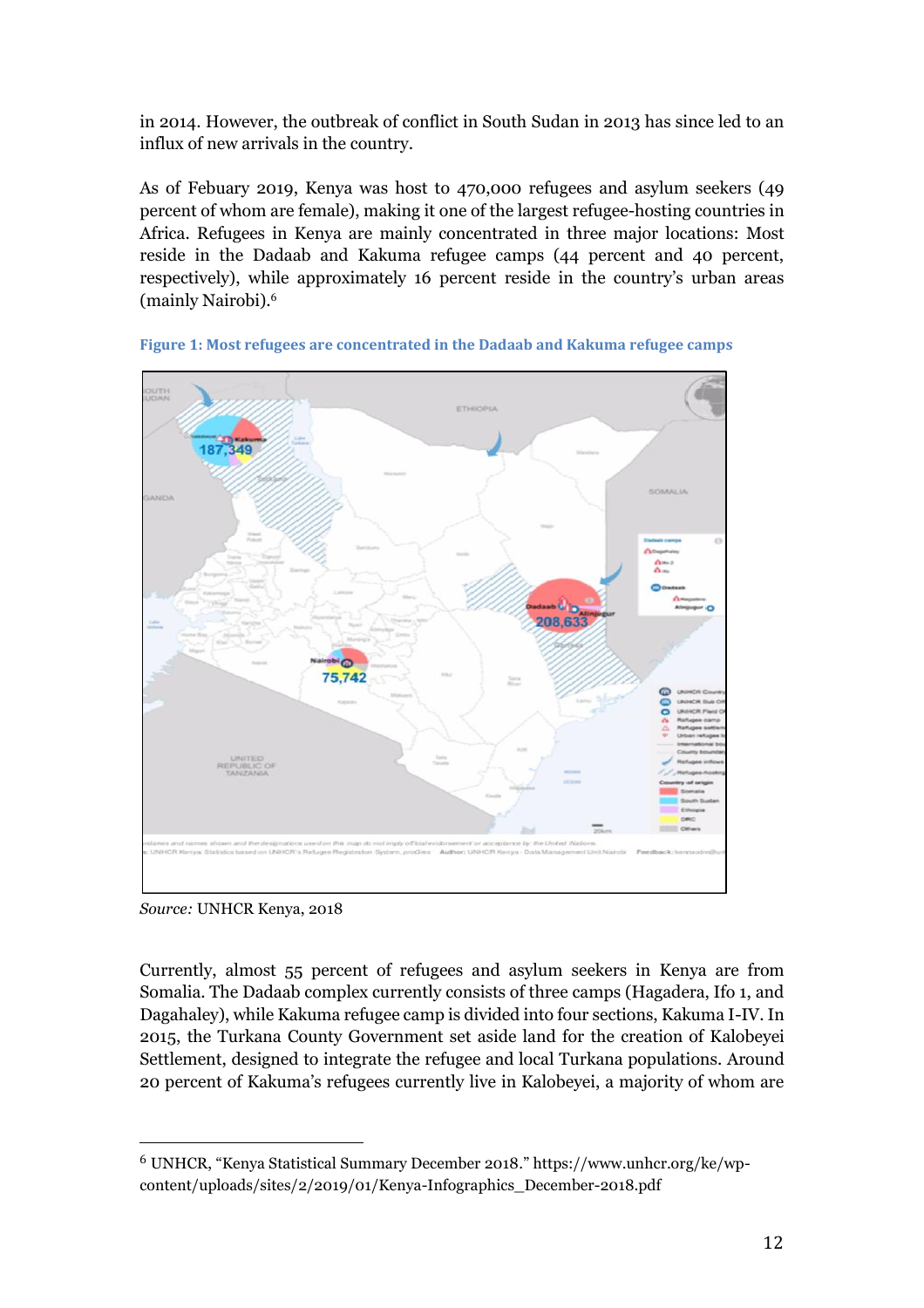South Sudanese, 90 percent of whom arrived after June 2016.<sup>7</sup>

Over the years, the refugee population in Nairobi has been growing. The flow of refugees into Nairobi has been from both the camps and directly from the country of origin. The reasons for this include a combination of livelihood and protection concerns. Nairobi's approximately 30,000 Somali refugees are concentrated in the Eastleigh district of Nairobi, and in recent years, the number of Congolese refugees in Nairobi has also increased to around 19,000, with many residing in areas such as Kasarani, Kayole, Umoja, and Githurai (Betts et al. 2018b).

The Kenya refugee profile will continue to be affected by the political developments and humanitarian situation in the region, mainly in its two main refugee-producing countries (i.e. Somalia and South Sudan). In Somalia, the humanitarian situation is expected to remain fragile due to the impacts of drought, seasonal floods, ongoing displacement, and conflict, with over four million people in need of humanitarian assistance.<sup>8</sup> In South Sudan, peace remains elusive and the humanitarian situation has worsened. Nearly 2.5 million people have fled to neighbouring countries, 1.7 million are internally displaced, and 7 million are in need of humanitarian assistance.<sup>9</sup>

## <span id="page-12-0"></span>**Kenya's regulatory context**

 $\overline{a}$ 

Kenya is a signatory to international treaties applicable to individuals seeking asylum and protection including the 1951 United Nations Convention relating to the Status of Refugees, its 1967 Protocol, as well as the 1969 African Union (AU) Convention Governing the Specific Aspects of Refugee Problems in Africa.

Kenya's 2006 Refugees Act stipulated that refugees live in "designated areas," but no areas were officially designated until the government designated Kakuma and Dadaab in March 2014. This policy was further formalized in 2016 through amendments to 2009 regulations issued under the Refugees Act, specifying that "[a] refugee or an asylum seeker shall be required to reside within a designated refugee camp" and that refugees "who wish to reside outside a designated refugee camp shall apply to the Commissioner for Refugee Affairs for an exemption."<sup>10</sup>

Kenya is also party to treaties that enshrine a right to work for refugees. The country's international obligations – which the Kenyan Constitution directly incorporates into domestic law – require Kenya to progressively realise refugees' right to work and allow them to engage in self-employment. Though the right to work may be enshrined in asylum law in Kenya, administrative barriers serve to constrain this right.

<sup>7</sup> In this desk review, unless otherwise stated, "Kakuma" refers to Kakuma refugee camp as well as Kalobeyei settlement.

<sup>&</sup>lt;sup>8</sup> UNHCR Kenya, "Figures at a glance." <http://www.unhcr.org/ke/figures-at-a-glance> <sup>9</sup> OCHA, "South Sudan key figures." <https://www.unocha.org/south-sudan>

<sup>10</sup> NRC and IHRC, (2018), *Supporting Kakuma's Refugees: The Importance of Freedom of Movement.*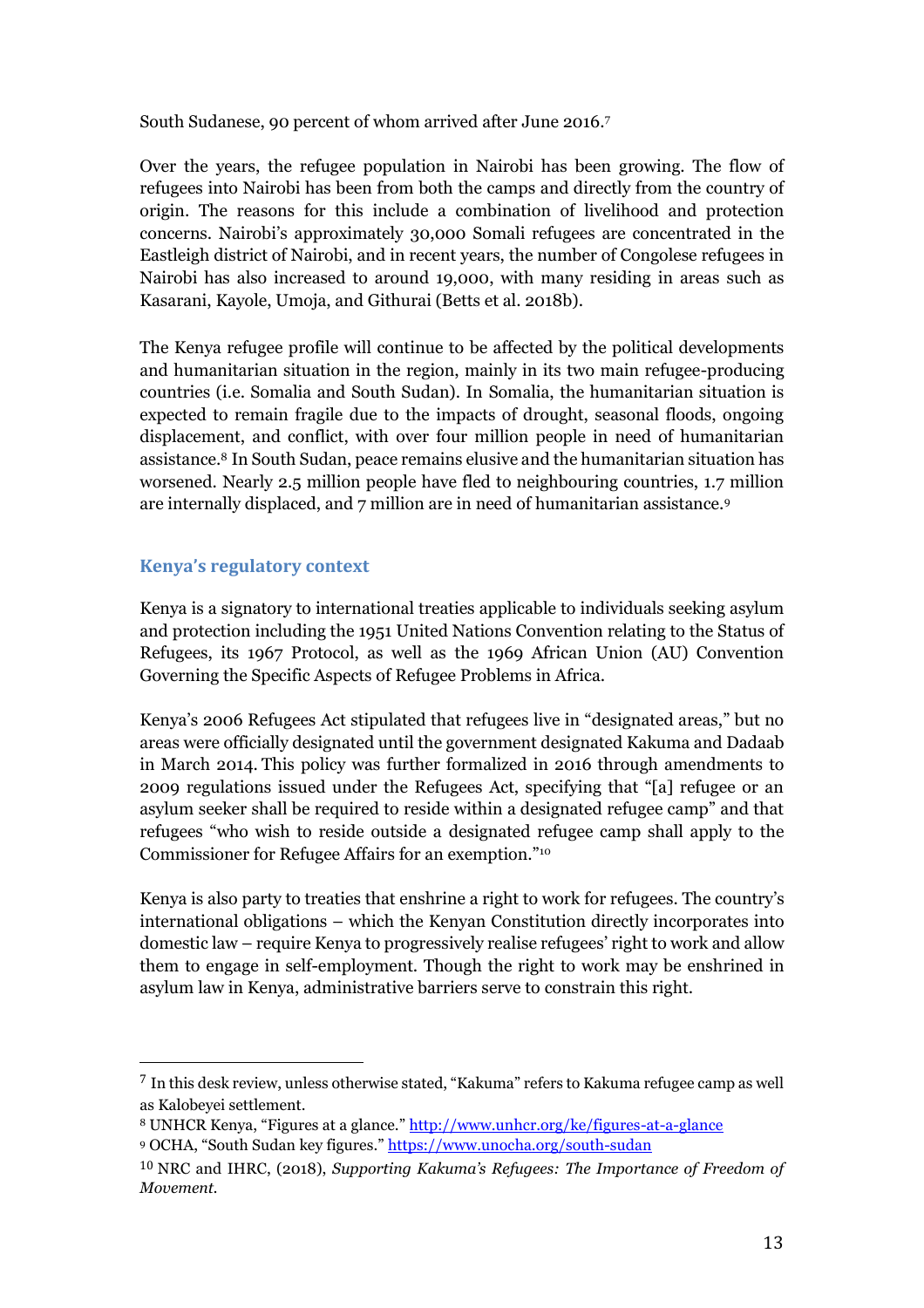#### <span id="page-13-0"></span>**An introduction to the hosting counties**

The refugee camps in Kakuma and Dadaab are located in Turkana and Garissa Counties, respectively. These Counties are relatively under-developed areas of Kenya, characterized by difficult socio-economic conditions that include food insecurity, limited access to basic social services and economic infrastructure, and poor livelihood opportunities. <sup>11</sup> According to the 2015/2016 Kenya Integrated Household Budget Survey conducted by the Kenya National Bureau of Statistics (KNBS), Turkana is classified as the poorest county in Kenya and Garissa ranks fifth lowest.<sup>12</sup>

These hosting counties also fall below the national average on many other development indicators. The road networks are poor; electricity access is at 7 percent; and only 45 percent of households have access to safe water. The areas are arid or semi-arid and frequent droughts create vulnerabilities for the population, majority of whom rely on livestock.<sup>13</sup>

#### <span id="page-13-1"></span>**Turkana**

Poverty rates in Turkana are extreme, with more than 79 percent of people living in poverty. <sup>14</sup> Furthermore, Turkana alone accounts for close to 15 percent of the extreme poor in Kenya, and it also ranks highest in terms of food poverty, with 66 percent being food insecure. <sup>15</sup> In terms of education, children in Turkana are less likely to access primary education with only 50 percent enrolled compared to the national average of 92.5 percent. <sup>16</sup> The County remains prone to drought, insecurity, poor harvests, high malnutrition rates, water scarcity, and high food prices. Current data suggests that approximately 60 percent of Turkana's population relies on the livestock sector for their livelihood.

Turkana is expected to receive the third highest share of the 2018-2019 county allocation budget from the national government, set at Sh10.7 billion. <sup>17</sup> It is also among the 14 counties that receive development assistance from the Equalization Fund.

There are hopes that the discovery of oil in Turkana South and East Sub-counties could bring better development prospects to the county as a whole. In March 2017, the GoK signed an agreement with the Tullow Oil to pave the way for the exportation of crude

 $\overline{a}$ <sup>11</sup> World Bank, (2018), *Social Assessment Report: Kenya Development Response to Displacement Impacts Project (KDRDIP) Additional Financing*.

<sup>12</sup> KNBS, (2018), *Launch of the 2015/16 Kenya Integrated Household Budget Survey Reports*. 13 World Bank, (2018), *NEDI: Boosting Shared Prosperity for the North and North Eastern Counties of Kenya.*

<sup>14</sup> Daily Nation, "Turkana, Mandera and Samburu top list of poorest counties," March 2018.

<sup>15</sup> KNBS, (2018), *Basic Report on Well-being in Kenya: Based on the 2015/16 Kenya Integrated Household Budget Survey (KIHBS).*

<sup>16</sup> Turkana County, (2016), *Turkana County Investment Plan 2016-2020*.

<sup>17</sup> Standard, (2018), "Nairobi to get largest share of county cash allocations in Senate proposals," April 18, 2018:

[https://www.standardmedia.co.ke/business/article/2001277413/sonko-s-nairobi-maintains](https://www.standardmedia.co.ke/business/article/2001277413/sonko-s-nairobi-maintains-lead-in-revenue-allocation)[lead-in-revenue-allocation](https://www.standardmedia.co.ke/business/article/2001277413/sonko-s-nairobi-maintains-lead-in-revenue-allocation)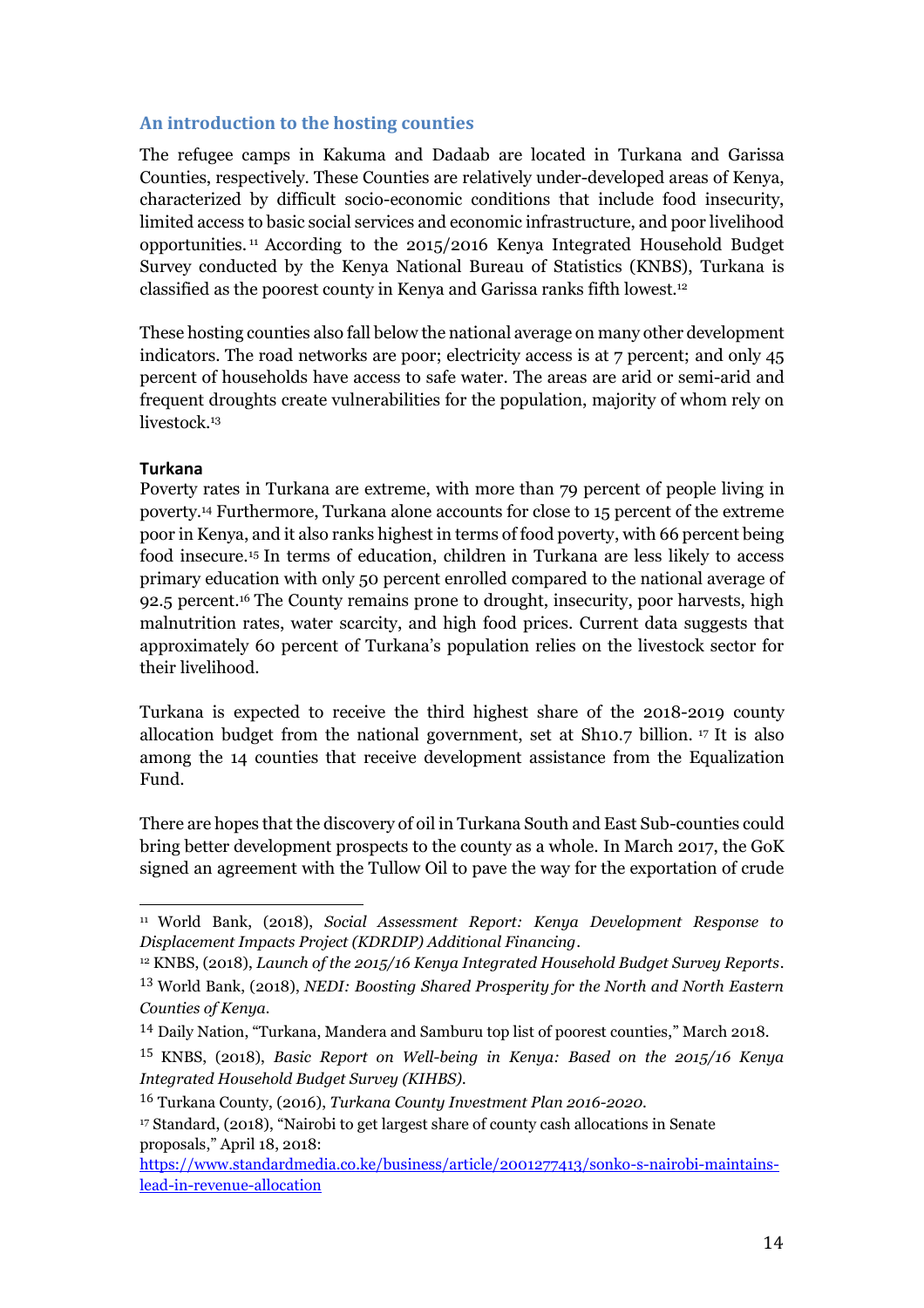oil from Turkana.<sup>18</sup> In 2013, the discovery of vast aquifers near Lodwar and Lotikipi also raised hopes for the county, given that its plagued by water scarcity and food insecurity. Although initial tests indicate that parts of the aquifer are too saline for human consumption, the water could potentially be used for livestock and agriculture in Turkana.

#### <span id="page-14-0"></span>**Garissa**

The unemployment rate in Garissa stands at 28.4 percent, and poverty incidence is at 65.5 percent, the fifth highest in Kenya.<sup>19</sup> Along with Turkana and Wajir, Garissa is among the marginalized counties that have access to the Treasury's Equalization Fund because of their infrastructure and socio-economic indicators.

The majority of Garissa's population is predominantly pastoralist and livestock is a key productive asset in the region. There are, however, small-scale farming activities under irrigation along Tana River. The county continues to experience food insecurity due to droughts and poor rainfall, with a majority of the population relying on food assistance given that these conditions affect their livelihoods.

Only 1.5 percent of the population in Garissa County has access to electricity. By the end of 2018, the Garissa solar plant, billed as the largest solar plant in East and central Africa, will begin feeding the national electricity grid. Garissa County is a large trading centre for the North Eastern and Coastal regions, including cross-border trade from Somalia, but industry is under-developed.

## <span id="page-14-1"></span>**Nairobi**

Nairobi is the commercial and industrial hub of the country, and good connectivity between Nairobi and its satellite towns remains the main driver of population and economic growth in its metropolitan area.<sup>20</sup> Poverty rates are the lowest in the country, at 16.7 percent. The highest wage employer in Nairobi is the manufacturing sector, followed by trade, restaurants and hotels.  $21$  A large number of the labour force – an estimated 1.5 million – is self-employed in the informal sector. This is 3.5 times higher than the figure of individuals in formal paying jobs.<sup>22</sup> The level of unemployment in Nairobi stands at 14.7 percent while youth unemployment stands at a high of around 60 percent. 23

 $\overline{a}$ <sup>18</sup> Deloitte, (2017), *Kenya Economic Outlook 2017: Joining the Dots."*

<sup>19</sup> KNBS, (2018), *Basic Report on Well-being in Kenya: Based on the 2015/16 Kenya Integrated Household Budget Survey (KIHBS).*

<sup>20</sup> World Bank, (2016), *Kenya Urbanization Review.*

<sup>21</sup> Standard Media, (2017), "Kenya's economy groans under weight of its jobless youth." [https://www.standardmedia.co.ke/business/article/2001230740/kenya-s-economy-groans](https://www.standardmedia.co.ke/business/article/2001230740/kenya-s-economy-groans-under-weight-of-its-jobless-youth)[under-weight-of-its-jobless-youth](https://www.standardmedia.co.ke/business/article/2001230740/kenya-s-economy-groans-under-weight-of-its-jobless-youth)

<sup>22</sup> Ibid

<sup>23</sup> Nairobi City County, (2017), *County Integrated Development Plan (CIDP) 2018-2022.*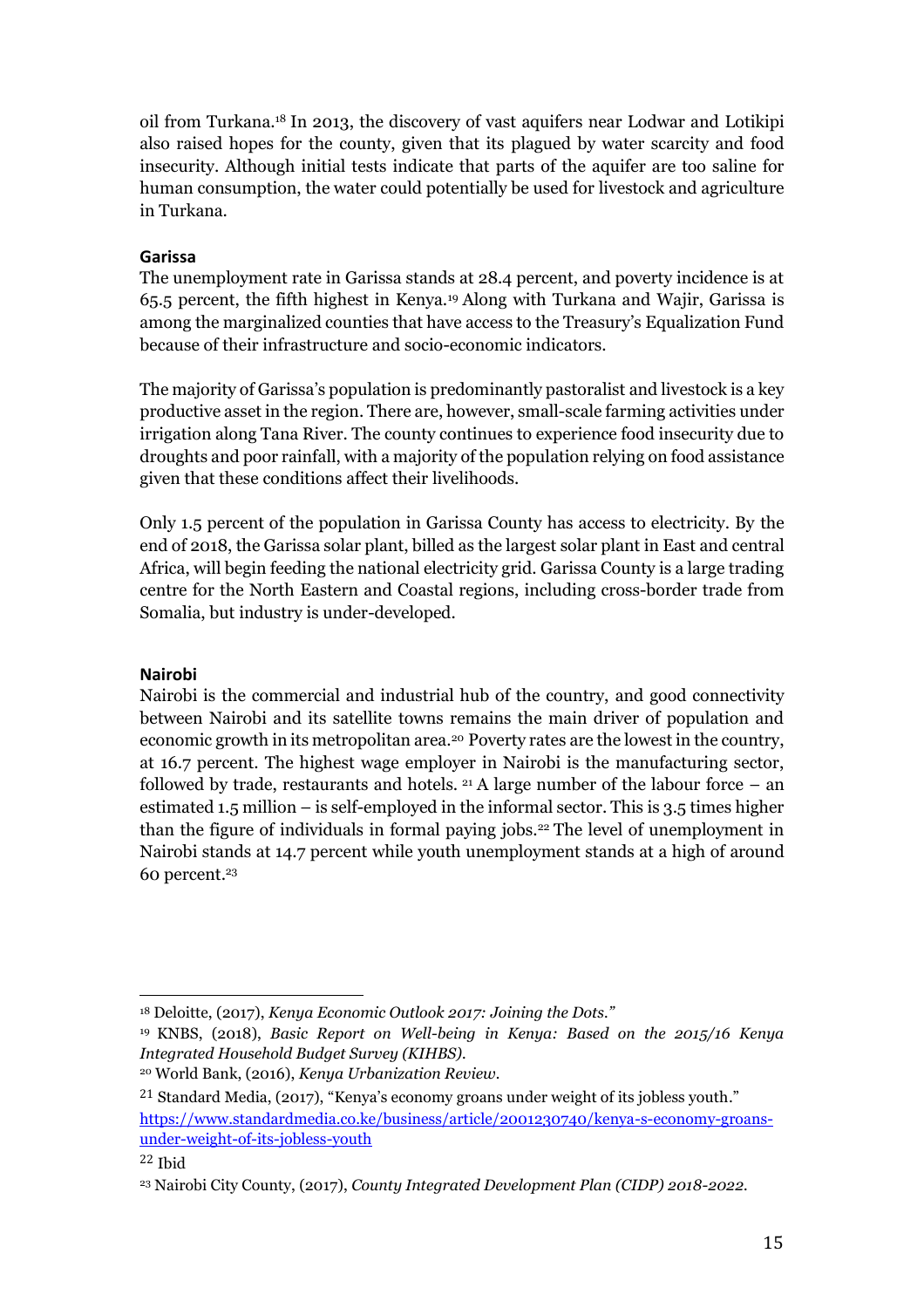## **II. Methodology**

<span id="page-15-0"></span>This review, which involved a thorough literature search to identify relevant studies related to livelihoods and self-reliance of refugees and host communities in Kenya, was conducted with a priority placed on literature published in the last decade. The literature search included articles and assessments commissioned by humanitarian and development organisations in Kenya, livelihood and self-reliance studies conducted by universities, and programming and impact evaluation documents related to livelihood interventions in Kenya (more information on the methodology of these studies can be found in Annex 2). Meetings with stakeholders from the World Bank, UNHCR, and a number of humanitarian partners also guided and expanded the literature search.

A review of the state of the prevailing literature on livelihoods and self-reliance in Kenya reveals the following observations. First, the recent focus in the literature has overwhelmingly been on Kakuma. This is partly offset by three new studies published related to livelihood opportunities and constraints for urban refugees in Nairobi, particularly Somali and Congolese refugees (IRC 2018; Betts et al. 2018b; NRC and IHRC 2017). There has been a noticeable dearth of new research on Dadaab, which tended to feature heavily in previous research. Security concerns have often been cited as a reason for the gap, but the opening of the new Kalobeyei settlement in Kakuma, coupled with the influx of South Sudanese refugees, and the political willingness of Turkana's county leadership to engage with humanitarian and development actors are also potential reasons for this shift in focus towards Kakuma.

Second, it is observed that there has been an increase in quantitative studies measuring the economic lives of refugees and their economic impacts on hosting communities, most notably in Kakuma (IFC 2018; Betts et al. 2018b; Sanghi et al. 2016). Up until recently, refugee economies have been under-researched, with few attempts to understand variations in the economic outcomes for refugees, and findings have tended to be based on a large body of anecdotal evidence. The body of available research has benefitted from recent efforts to compare refugee and host community outcomes and also study the potential of market-based livelihood interventions and increased private sector involvement in refugee contexts (Staps 2018; NRC and IHRC 2018; IFC 2018; Sanghi 2016). The study by Sanghi et al. (2016), which quantified the net benefits to locals of the presence of refugees and aid in Kakuma by combining economic analyses and ethnographic research, was the first of its kind in terms of its rigorous and innovative methodology to address important policy-related questions of the potential impacts of greater refugee socio-economic inclusion.

However, on the down side, this growing body of quantitative work is weakened by a number of factors. Due to differences in methodology and sampling techniques, <sup>24</sup> there

<sup>24</sup> For example, the vast Kimetrica study (2016), which focused on the livelihoods and vulnerabilities of Kakuma's refugees, targeted 2,000 refugee households across all of Kakuma's subcamps, covering all refugee nationalities. The study on private sector opportunities by the IFC (2018) analysed data collected from 1,106 refugee heads of households across nationalities and across the four subcamps, as well as 311 host heads of households in Kakuma Town. The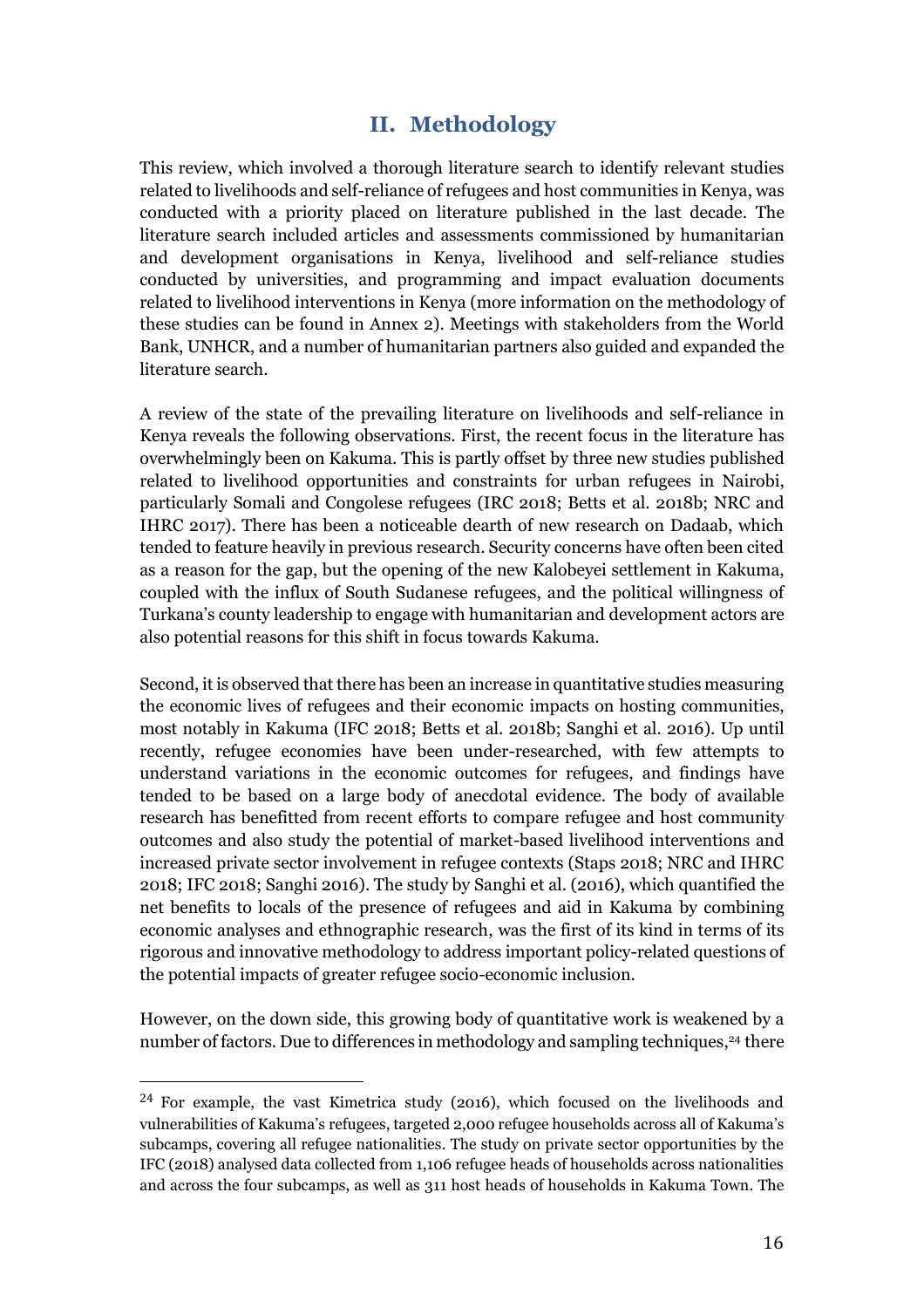is little comparability between the findings. It is therefore hard to ascertain whether differences in identified trends are due to differences in the lives of surveyed refugees and host communities or due to methodological difference. In particular, different metrics of well-being and vulnerability are used, again working against comparability. There are also challenges with representativeness as often sample sizes are small or sampling frames are often not made explicit. For example, the sampling techniques used by Fox & Kamau (2013) for their quantitative survey of 300 refugees in Dadaab are not discussed, and the study's strengths lie more in the qualitative insights gained from Focus Group Discussions (FGDs) with refugee groups, including youth, women, and business groups, as well as host community members and NGO staff working on livelihood programmes.

The literature is also weakened as the target groups tend to be different. For example, REACH & NRC (2018) undertook a quantitative survey in Dadaab, whereby most of the respondents were the heads of 286 refugee households across the camps. In contrast, the household study by Enghoff et al. (2013) targeted 398 host community households. Although similar topics were explored, the use of different survey tools, target groups, at different dates means that trends amongst refugees and host communities from the two surveys cannot be reliably compared.

Third, it is noted how closely surveys and analysis of livelihoods and self-reliance is linked to programming trends. Recent shifts in the livelihood strategies of humanitarian organisations have led to the commissioning of studies in order to underpin changes in programming with evidence-based research. For instance, the 2016 vulnerability study carried out by Kimetrica was commissioned to evaluate the scaling up of the World Food Programme (WFP) voucher programme in Dadaab and Kakuma. Thus, more recently – with a new emphasis on development responses to forced displacement – there has been a rise in rapid labour and market assessments with efforts to comprehensively map existing livelihood interventions for refugees as well as identify potential value chains and sectors that could be developed to enhance refugees' economic outcomes. The 2016 labour and market assessment conducted by Samuel Hall, which was designed to provide the Danish Refugee Council (DRC) and Action Africa Help International (AAH-I) with recommendations to develop livelihoods generation schemes in Kakuma, is one such example. However, while providing important information to inform programme design, the draw-back is that an incomplete picture emerges of refugee and host community vulnerability, beyond the programming topic of concern.

Town was defined by its urban economic boundaries, which includes the main road and adjacent alleys, and mapped as having a population of 60,000 that fluctuates based on the movement of mobile pastoralists. The study on refugee economies by Betts et al. (2018b) targeted 480 refugee households across Kakuma's subcamps, and this included 1,362 refugee adults (18-65 years) from the Somali, Congolese, and South Sudanese communities, and included multiple adults per household. In terms of the host community, the study interviewed 603 Turkana host community members from 11 villages close to the camp. Thus, this study differs in its methodology to the IFC study in terms of refugee nationalities included, as well as host community sampling given that it went beyond the boundaries of Kakuma Town and interviewed Turkana from villages around the camps.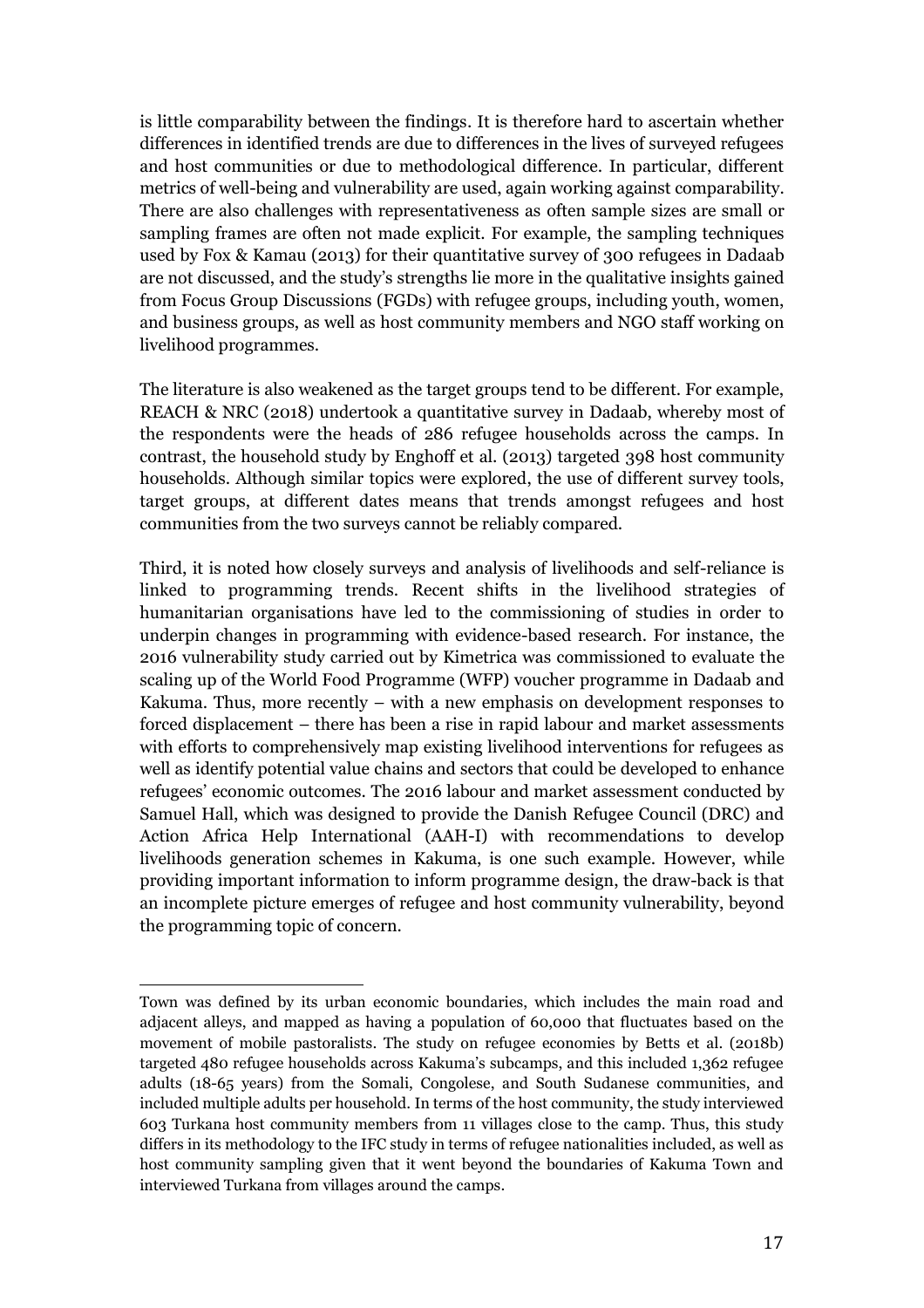For all these reasons, it is recommended that the trends identified in the following literature review are taken as indicative but not definitively proven. The current literature works best to inform broad policy and programmatic directions. For example, the barriers to refugee self-reliance have been well mapped in the literature by a number of studies, which have particularly focused on the legal and regulatory environment in Kenya (IRC 2018; NRC and IHRC 2018; Betts et al. 2018a). What is lacking is all-encompassing socio-economic and poverty profile of refugees and host communities. As of yet, no nationally representative survey has been undertaken, which would enable the investigation of poverty rates amongst refugees and host communities as compared to national poverty rates in Kenya.

## <span id="page-17-0"></span>**III. An Economic Profile of Refugees in Kenya**

#### <span id="page-17-1"></span>**Are refugees poor/vulnerable?**

The literature has revealed that refugees in both the camp and urban settings remain economically vulnerable. In Kakuma for example, if the Kenyan poverty threshold of 125 Ksh is applied, only 1.7 percent of surveyed households are not vulnerable (Kimetrica 2016). The literature also shows that life in Nairobi remains a struggle for many refugees. Very poor and poor households comprise a significant proportion of refugee households especially in areas such as in Kayole and Kitengela where many refugees working in the informal sector have low living standards (Betts et al. 2018b; UNHCR 2012). Although Somali refugees in Nairobi enjoy higher living standards, Congolese refugees are worse off, being significantly less likely to own assets such as a television, a computer, clothes, or shoes (Betts et al. 2018b).

The research also shows that refugees in the camps have few assets. In Kakuma for instance, even in terms of ownership of relatively low-value items such as a TV, bicycle, wheelbarrow, dining table, and solar panels, 70 percent of households possess none of these assets (Kimetrica 2016). In terms of the purchase of more expensive items which could be seen to indicate wealth such as school fees and domestic help, only 3.1 percent of refugee households with children under 18 put them in private schooling, and few households spend on luxury items such as domestic help (Kimetrica 2016). Further, though consumption in places such as Kakuma is substantial, the local community still lags behind national consumption in Kenya, and refugees are even further behind. Based on IFC figures, in 2016, the per capita household consumption for Kenya was more than \$800 a year while Kakuma town was at \$602, and the consumption figures for the camp stood at \$94 (IFC 2018).

In terms of food insecurity, the picture is also concerning. Research in Kakuma found that the majority of households (almost 60 percent) had either poor or borderline food consumption (Kimetrica 2016). And in Dadaab, a recent assessment found that more than 80 percent of respondents reported that their main food source seven days prior to the assessment was humanitarian assistance, and half of the households perceived not having had sufficient access to food (REACH & NRC 2018). Food security is also a challenge for many refugees in Nairobi: Congolese refugees only afford to eat about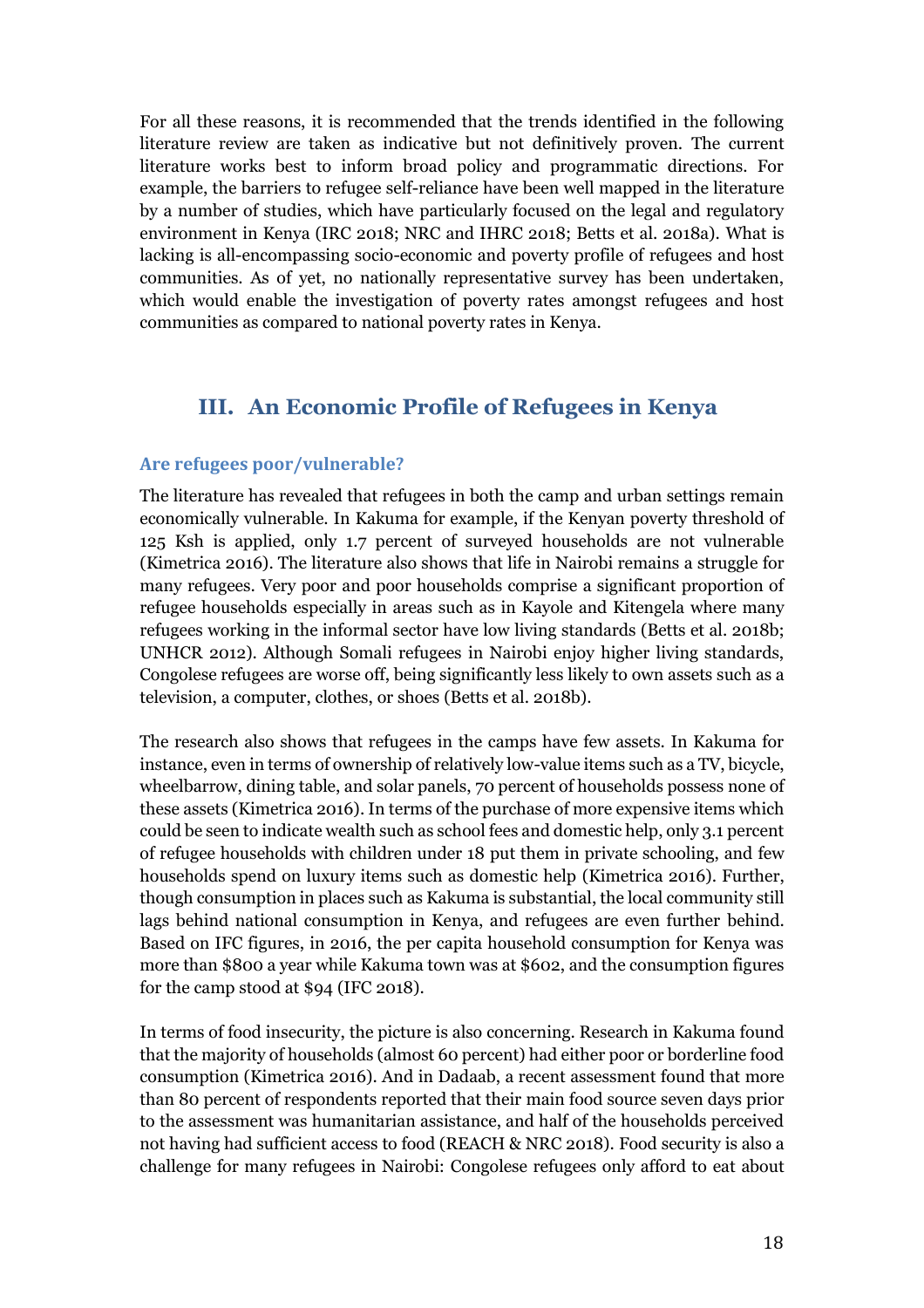two meals per day on average and their diet is much less diverse, with many not being able to afford meat even once a week (Betts et al. 2018b).

## <span id="page-18-0"></span>**What are their main sources of income?**

The literature shows that refugees in Kenya, while poor, are economically active and doing business with local communities, and not all of them are exclusively dependent on humanitarian actors and donors (Staps 2018; Betts et al. 2018b; Sanghi et al. 2016; Samuel Hall 2015). In terms of income sources of refugees, the desk review has revealed that along with remittances, the main sources of income are employment and income from running a business.

*Employment*. In both the Dadaab and Kakuma camps, quite a number of refugees earn their livelihoods through employment as incentive workers for agencies, working as school teachers, translators, community outreach workers, health workers, sanitation and construction workers, security guards, and office staff among others. Incentive work accounts for approximately 5,000 jobs in Kakuma and an even greater number of jobs in Dadaab (IRC 2018). However, the literature points to many limitations of incentive work especially in terms of the low level of pay offered to refugees. Given that working in the NGO sector is a significant income source for many refugees, these remuneration limitations are particularly weighty.

*Self-employment*. The other significant source of income for refugees relate to running shops and small businesses, which usually involve retail businesses, selling groceries in kiosks, or hawking (IRC 2018; Swisscontact 2017; Samuel Hall 2016; Kimetrica 2016; Fox & Kamau 2013). In Kakuma, studies have estimated more than 2,000 businesses in the camp, while the figure is around 5,000 in Dadaab, with many of the goods being sourced from Somalia, stemming from the desire to supplement refugee rations with other food items (Fox & Kamau 2013).

The types of economic activities do vary among the refugee groups. For instance, compared to Somali refugees, Congolese and South Sudanese refugees in Kakuma tend to be employed by UNHCR and NGOs, while Somalis are more likely to be selfemployed and run their own shops (Betts et al.2018b; Kimetrica 2016; Samuel Hall 2016). In terms of gender, many female refugees engage in distinctive economic activities and frequently collaborate with other women of the same nationality within small cooperatives. For example, among Congolese women in Kakuma, catering is an important source of income, and in Nairobi, a considerable number of Congolese female refugees are involved in selling *bitenge* fabric (Betts et al. 2018b).

*Remittances*. Contributions to household income from family members outside the camps and country are an important source of income for refugees. Betts et al. (2018b) explained that in the absence of access to formal banking, refugees' transnational connections and the resulting money transfers are one of the main sources of business finance for refugees in both the camp and urban settings.

*Agriculture.* Few refugees in the camps engage in animal husbandry given that they face restrictions on livestock rearing, which is the main livelihood activity practiced by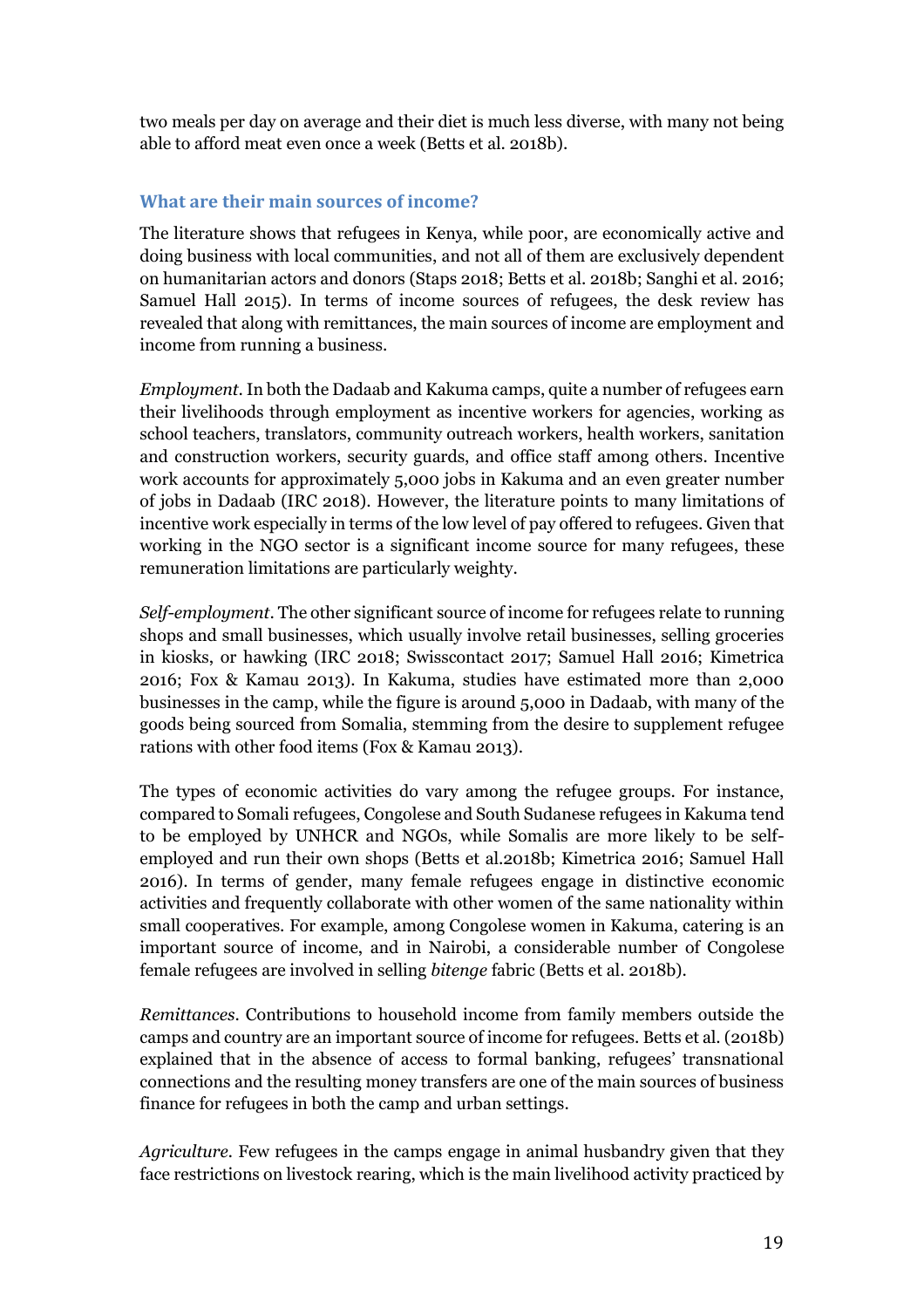the host communities. Some refugees in the camps are involved in agriculture, and this is a more prevalent activity in Kalobeyei given that the vast majority of refugees have kitchen gardens. However, few are selling produce from their kitchen gardens as most of it is consumed by households.

*Other sources*. Research shows that refugees in the camps often sell some of the food items distributed by the UN in shops, both within and outside the camps, and some also trade their in-kind goods with the host community, receiving cash or other resources such as firewood and charcoal (Betts et al. 2018a; Kimetrica 2016).

*Urban refugees.* Refugees in Nairobi are able to access better mobility and public services but they largely give up access to assistance by coming to urban areas. As a result, they need to be economically independent, with many refugees, particularly men, working. In Nairobi's urban areas, most refugees tend to operate small businesses, find daily casual labour opportunities, and be employed in various retail outlets. Most refugee households seek informal work on a daily basis and many are low-skilled workers. Petty trade is a common activity among Nairobi's female refugees, and this commonly involves selling food, water, handicrafts, and clothes (UNHCR 2012).

### <span id="page-19-0"></span>**Are refugees moving towards self-reliance?**

In the absence of any definitive data showing whether refugees underpin their household consumption based on their own efforts or through assistance, income and employment are useful proxy indicators of self-reliance.

Unemployment rates in the camp settings remain high, and many refugees don't have access to an income based on employment or self-employment. Recent data from Kakuma shows that while about a third of refugees living in Kakuma I or II have a source of income from employment or self employment (this includes incentive work), the corresponding figure for those living in Kakuma IV is only 5.5 percent, highlighting the even more dire situation facing new arrivals (Betts et al. 2018b; Samuel Hall 2016). In a recent survey in Dadaab, only a third of respondents reported having access to an income, and 70 percent of households stated that reliance on humanitarian aid was their primary livelihood coping mechanism (REACH 2018). The data therefore reveals that in both Dadaab and Kakuma, reliance on humanitarian assistance remains crucial for many refugees, and especially so for new arrivals. Moreover, the study by Kimetrica (2016) has crucially highlighted that having a household member employed or in business does not guarantee an adequate income as many households are involved in informal businesses such as hawking: "Over 80 percent of households with a business and with employment in Kakuma would not be able to survive without assistance equivalent to the minimum food and NFI basket."

In Nairobi, more refugees are employed but earnings are low. Data shows that in Eastleigh, 44 percent of Somali refugees are employed, earning a median income of \$150 per month, while for Congolese refugees, 55 percent are employed, earning a median income of only \$70 per month (Betts et al. 2018b).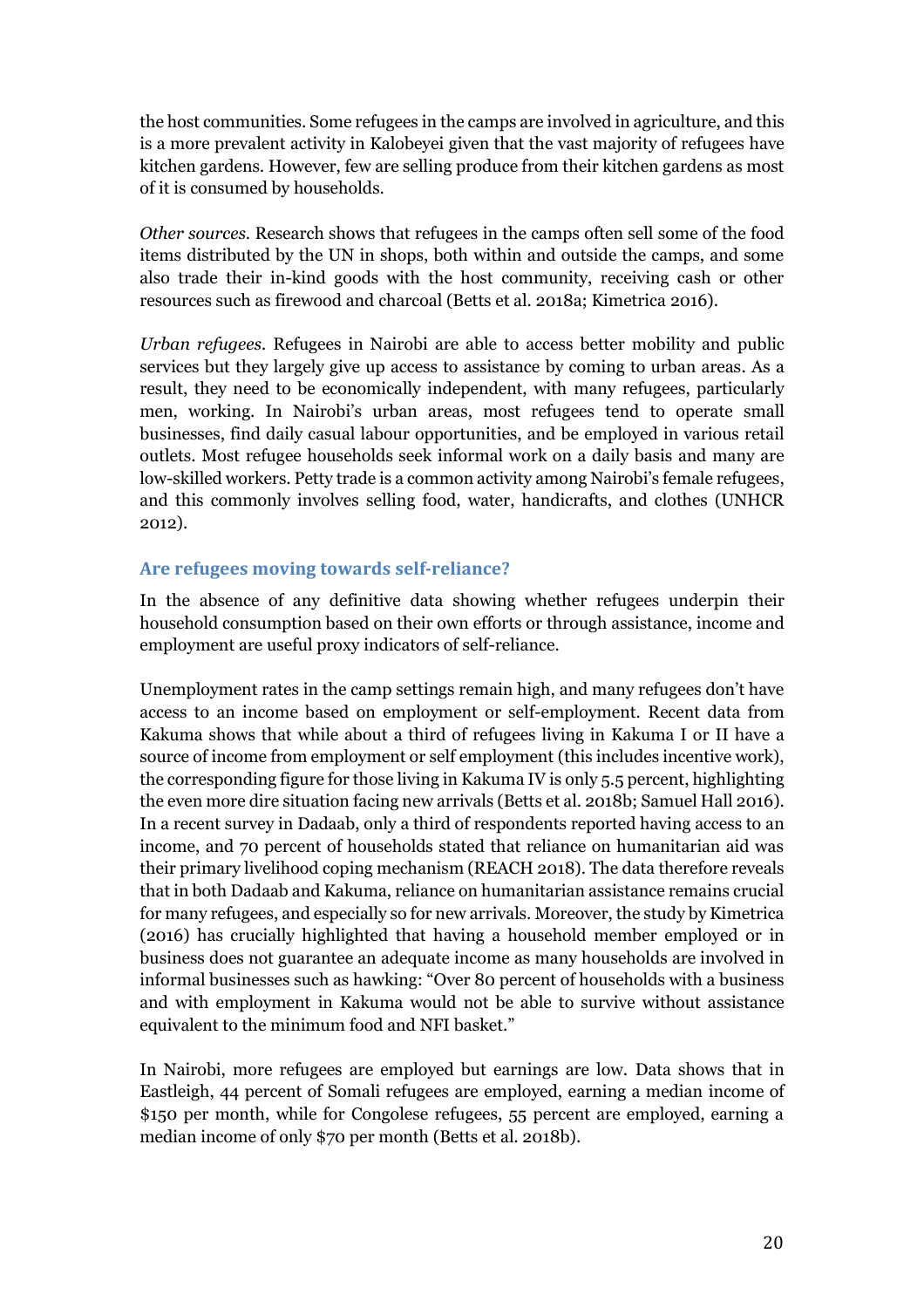Looking at access to food, another useful indicator of self-reliance, in a household survey undertaken in Kakuma and Kalobeyei (NRC & IHRC 2018a), two-thirds of respondents reported relying on humanitarian assistance as their primary form of food support, while a household survey conducted in Dadaab (REACH & NRC 2018) found an even higher percentage reporting humanitarian assistance as their main source of food in the past seven days. In addition, 50 percent of assessed households perceived not having access to sufficient food in the one week prior to the assessment.

Though households have been observed to pool their rations through 'fictive households', the literature asserts that refugees haven't been able to develop strong self-reliance strategies, with humanitarian assistance remaining the main source of employment and income for refugees, particularly in the camps. Bamba Chakula, the cash transfer programme that allows refugees in Kakuma, Kalobeyei, and Dadaab to buy food from local traders with cash from their mobile phones, accounts for the main source of income for refugees in Kakuma (IFC 2018).<sup>25</sup>

### <span id="page-20-0"></span>**Which refugees have better economic outcomes?**

This desk review has illustrated that there is significant variation among refugees' economic outcomes, and this is often delineated in terms of location, nationality, duration of displacement, and gender.

#### **Location**

It emerges that refugees are better off in Nairobi than they would be in the camps (Betts et al. 2018b). In addition, the households that have less opportunities for self-reliant livelihoods and income, more food insecurity, less consumption expenditure and lower wealth assets tend to be living in Kakuma IV, originate from South Sudan, and have arrived recently (from 2014 onwards) (Kimetrica, 2016).

#### **Date of arrival**

 $\overline{a}$ 

The literature is consistent in terms of the disadvantages facing new refugee arrivals. Many studies highlight that communities in protracted refugee situations are more likely to develop stronger coping strategies and acquire more stable social and financial networks whether through remittances or the ability to engage in debt-related transactions (Samuel Hall 2016), and the data supports this. In Kakuma, South Sudanese refugees, many of whom are new arrivals, have the lowest employment rate and they report being either very dependent on assistance or without any reported source of income other than aid.

Moreover, the literature shows that there are added dimensions to the intra-refugee

 $25$  In Kalobeyei, food assistance is almost completely through Bamba Chakula, with refugees receiving \$14 per month per person along with a small in-kind supplement of 1.2 kg of cornsoya blend. In Kakuma and Dadaab, residents receive \$5 per month for single person households and \$3-4 per month per person for households of two or more, along with in-kind food aid that varies per month.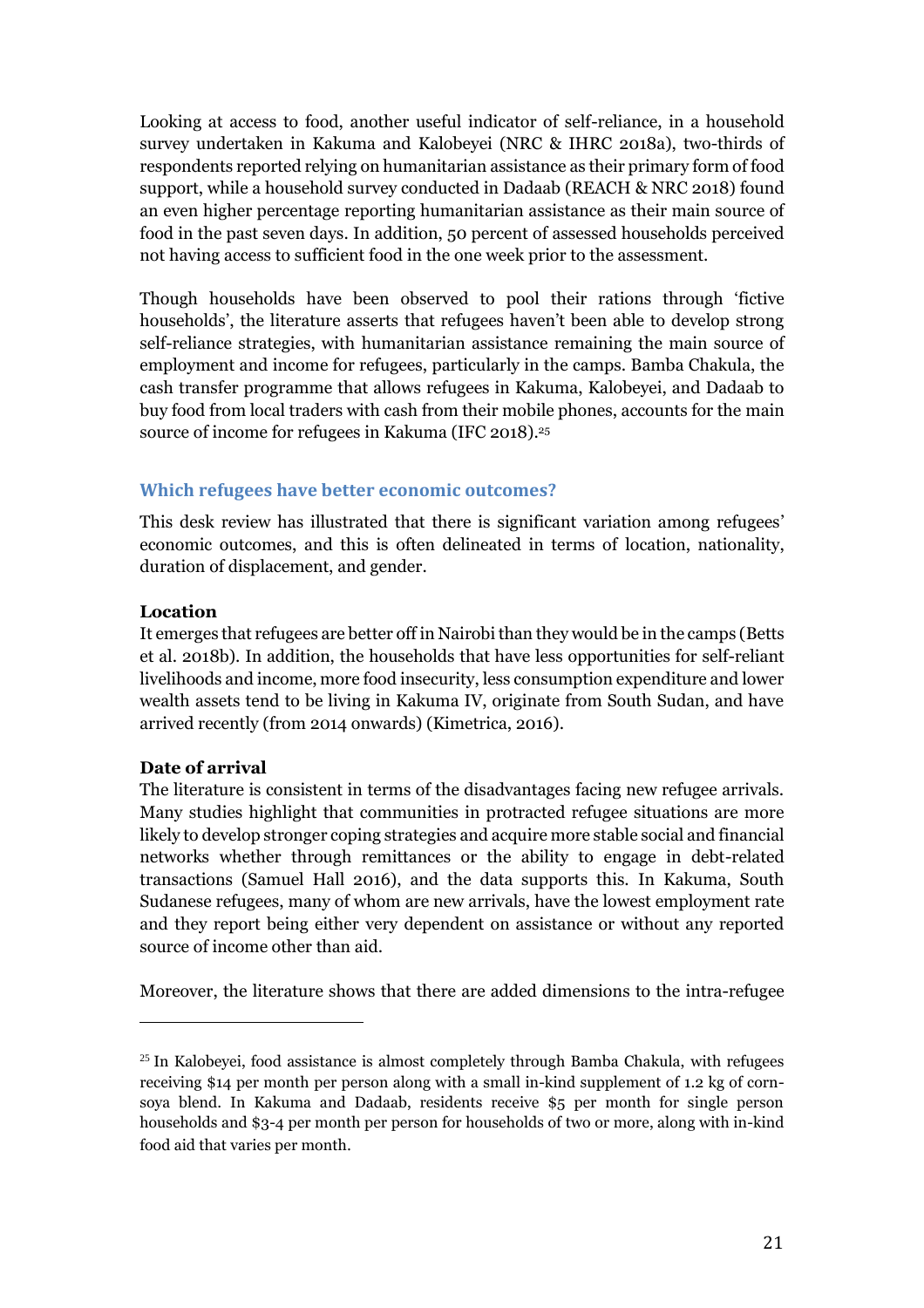comparisons in Kakuma, marked by differences between the subcamps, with Kakuma IV, home to many new arrivals, being particularly notable. The survey by Kimetrica (2016) found that its residents have the smallest social networks, the lowest mobile phone ownership, and only a third of its households have a fenced property. In terms of other metrics such as electric lighting, subcamp IV is the poorest, so connections to generators are low, while those living in other subcamps tend to be better off and typically use some form of electric lighting (IFC 2018).

Research comparing socio-economic outcomes of refugees in Kakuma and Kalobeyei also reveals interesting differences, with refugees in Kalobeyei faring better in terms of income, food security, and consumption (Betts et al. 2018a). Nonetheless, the authors note that nearly all newly arrived refugees in both Kakuma and Kalobeyei are struggling economically, and it cannot be said that recently arrived refugees in either model have achieved a measurable degree of self-reliance.

#### **Nationality**

Research conducted in Kakuma and Nairobi show that as a group, South Sudanese refugees are worse off compared to other refugee groups in the camps in terms of employment rates, average incomes, and asset ownership. Research by Samuel Hall (2016) in Kakuma also shows that compared to South Sudanese refugees, surveyed Ethiopian and Somali households tend to have more diversified incomes, including remittances, which confirms their relatively stronger economic integration in the camp and more extended financial networks. For example, many Somali-owned shops in Kakuma are connected to wholesalers in Eastleigh. And in Nairobi too, research comparing Somali and Congolese refugees shows that the former are better off; they are significantly more likely to own assets such as a television, computer, clothes, or shoes (Betts et al. 2018b).

#### **Gender**

There is also a gender gap in economic outcomes among refugees. Existing disparities in employment between genders abound in the literature. Data collected also reveals that women in Kalobeyei and Kakuma are more likely than men to be in a caretaker role and to rely on food aid, and less likely to be employed, educated, or to have access to credit or savings (Betts et al. 2018a; IFC 2018; Samuel Hall 2016; Kimetrica 2016). The literature also shows that the gender gap is greater among Somali refugees than other refugee populations in Kakuma or Nairobi.

## <span id="page-21-0"></span>**IV. An Economic Profile of the Host Communities**

#### <span id="page-21-1"></span>**Are host communities poor?**

Poverty is widespread among host communities in Turkana and Garissa. In the former, 84 percent of the population in Turkana West Sub-County (home to Kakuma camp and Kalobeyei) lives below the poverty line, and in Garissa County, poverty stands at 73 percent (World Bank 2018). In recent years, an added key concern of the host communities living around the Kakuma and Dadaab refugee camps is related to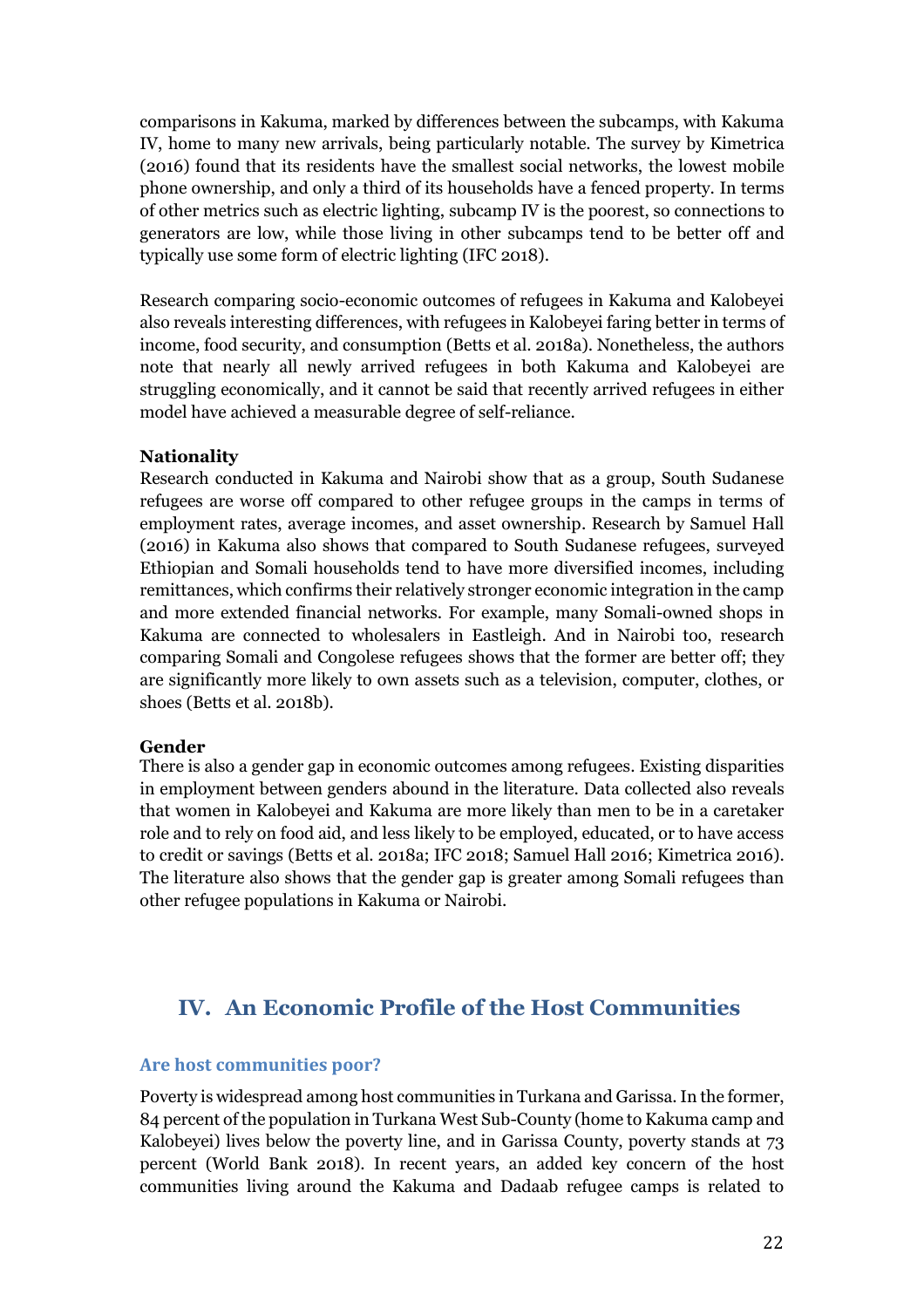pastoralist dropouts – those who lost their livestock during prolonged periods of severe drought and famine. Research has shown that the majority of them lack adequate social safety nets and this has led to increased poverty incidences among pastoral groups (World Bank 2018).

One of the consequences of prevailing poverty around the camps is that local community members attempt to access aid benefits from the camps. The study by Enghoff et al. (2010), which was carried out before the recent UNHCR verification exercise, found that at least 40,500 host community members within 50 kilometres of the Dadaab camps were holding refugee ration cards. Based on more recent UNHCR figures, it is estimated that about 43,000 Kenyans across all refugee-hosting areas ended up enrolling as refugees to access food benefits and other basic services (UNHCR 2016). According to interviews conducted with host community members in Dadaab who were applying to have their names taken off the refugee register as part of UNHCR's 2016 verification exercise, respondents noted that their parents had registered them as refugees because their families were chronically poor (World Bank 2018).

Related to high poverty levels and deprivation, the host communities are also underserved in terms of access to services. For example, the pastoralist population in Turkana West Sub-County is significantly underserved with respect to mainstream services such as health, education, and water. Further, the elderly, who tend to be left to cater for themselves when households move, are particularly susceptible to illhealth, which is worsened by the general poverty and limited access to services in these areas (World Bank 2018). In addition, Kakuma Town is not served by the national electricity grid, which only reaches as far as Lodwar, though the Rural Electrification Agency is now building a diesel mini-grid to serve it. And around the Dadaab camps, such as in Fafi Sub-County, host community residents face numerous challenges including a shortage of water, poor infrastructure, poor telephone networks, and electricity coverage (World Bank 2018). These communities also suffer from low educational levels: 74 percent of the population in Garissa County is illiterate (Garissa County CIDP 2018-2022).

In terms of host communities in the capital city, although Eastleigh is known for its vibrant economic activity, it is characterized by extremes of wealth and poverty. Other areas in Nairobi East that host refugees, particularly Congolese refugees, such as Kayole, Kasarani, Umoja and Githurai, are characterized by high degrees of informal economic activity as well as poverty. Research by Betts et al. (2018b) revealed that host communities in these areas earn a median income of \$126 per month, which is around the rate of the minimum wage in Kenya.

#### <span id="page-22-0"></span>**What are their main sources of income?**

In Turkana West Sub-County, over 40 percent of the population are nomadic pastoralists although local livelihoods are diversifying with the rise of small urban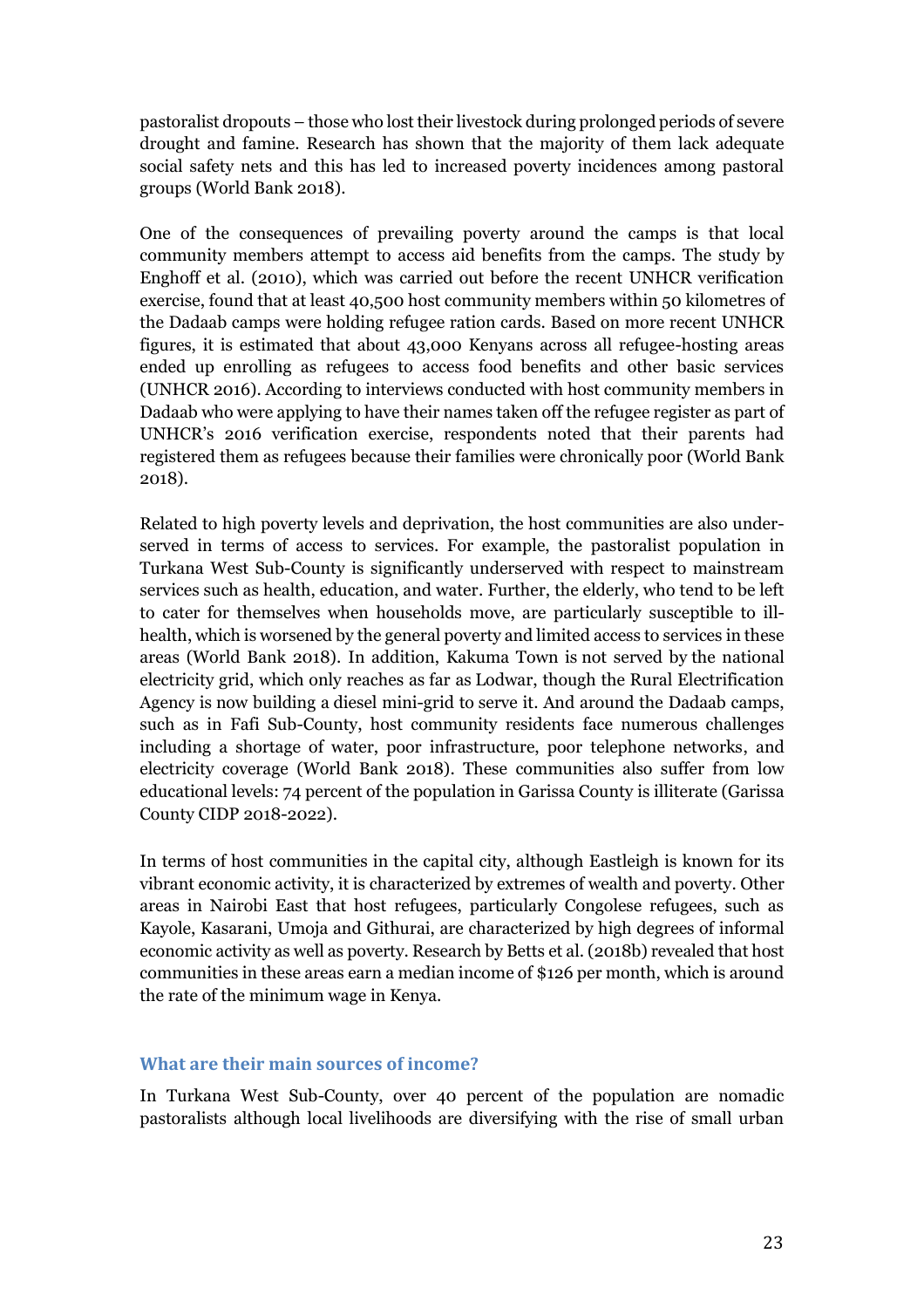centers such as Kakuma Town.<sup>26</sup> Most non-Turkana in the area are economic migrants who moved to Kakuma Town for business reasons after the creation of the camp. Agriculture seems to play a more limited role due to the arid climate, scarcity of water, and poor soil quality, with a small number of households farming millet, maize, sorghum, and legumes.

Research shows that the presence of the refugee camp has emerged as an important source of income for the host community. In Turkana, host community members sell firewood or charcoal to refugees, they work in the refugee camps as construction workers, domestic servants, security guards, livestock producers/sellers, and some also staff refugee businesses (Betts et al. 2018b; Sanghi et al. 2016).

In Dadaab, a similar narrative emerges. Members of the host community sell products to the camps, including livestock, milk, and firewood. Studies have pointed out that the presence of refugees and humanitarian agencies have provided both a unique market for a number of businesses in the host community as well as employment opportunities, especially for communities adjacent to the camps or in Dadaab Town (Fox & Kamau 2013; Enghoff et al., 2010). Dadaab Town has a variety of businesses running, including tailoring, electronics and hardware shops, as well as restaurants and general stores. Products from these businesses are sold within the camps and host community members also own businesses within the camps; Dagahaley in particular hosts non-refugee traders in large numbers and they may account for more than half of the business community there (WFP 2014; Fox & Kamau 2013; Enghoff et al. 2010). Further, aid agencies also provide considerable economic opportunities for a selection of businesses in Dadaab.

In Nairobi, defining host populations and their economic profiles is not as straightforward as in the camp surroundings given that many of these communities are not as homogenous as in the camp settings and they vary from one Nairobi settlement to another. Eastleigh, for example, known as *Little Mogadishu* and home to many of Nairobi's refugees, represents a vibrant market, with commercial activity dominated by Kenyan Somalis. Members of the Somali business community are involved in many sectors ranging from *hawala* banking to the real estate sector, as well as general trade. Selling gold is also one of the common Somali businesses as is trade with China, which is reflected in many of the clothing shops that import their goods from China. However, Eastleigh is characterized by extremes of wealth and poverty (Betts et al. 2018b), and according to data from KNBS (2013), it also has some of the highest percentages of residents with no formal education. Other refugee communities are dispersed throughout the city, particularly within its informal settlements. Similar to most of Nairobi, the livelihoods of most inhabitants in refugee-hosting settlements such as Kayole, Kasarani, Umoja and Githurai, come from informal economic activities rather than formal wage employment, which has been decreasing as a whole in Kenya.

<sup>26</sup> UNHCR, (2018), *The Kalobeyei Integrated Socio-Economic Development Programme: Phase One: 2018-2022 Comprehensive Refugee and Host Community Plan in Turkana West, Kenya*.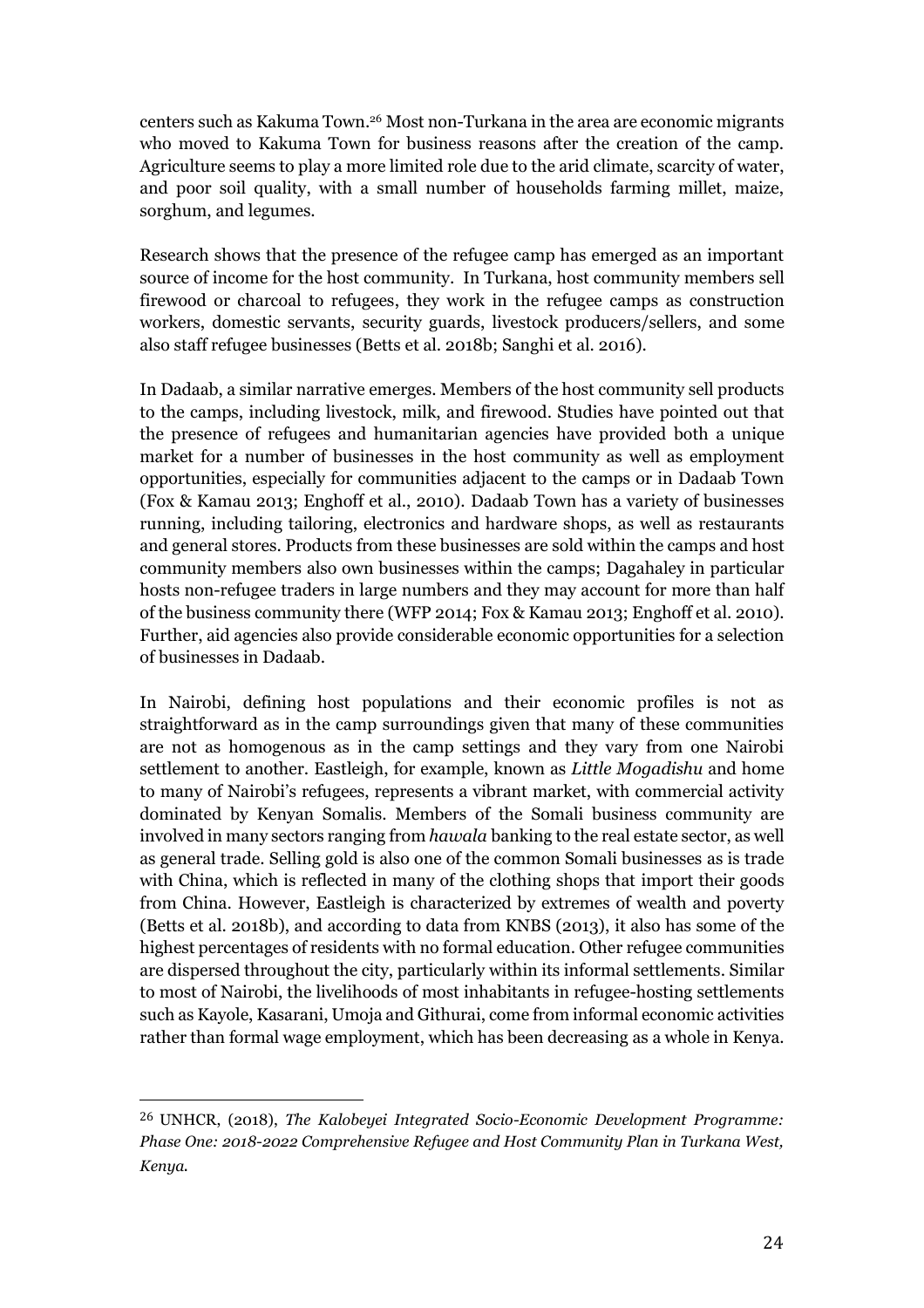## <span id="page-24-0"></span>**V. How Different are Refugees and Host Communities in Development Terms?**

A dominant message emanating from the desk study is that in the absence of a definitive assessment that would enable the comparison of rates of poverty between host communities and refugees, caution should be used when generalizing about the communities' respective status and vulnerability.

What the existing literature does reveal is that there are nuances in the contexts in Garissa, Turkana, and Nairobi depending on the refugee group and the local community in question (and indeed, how the host community is defined). And while one group may be better off in one location (depending on the indicators used), this may not necessarily hold true across the board. For example, in Nairobi, although refugees appear to be better off than they would be in camps, they are worse off than the local host population across almost all metrics (Betts et al. 2018b). Overall, the current literature has revealed a complex picture, and for the majority of refugees and host communities, irrespective of whether one group may be better off according to a certain indicator, these groups tend to be characterised by poverty and economic vulnerability.

#### <span id="page-24-1"></span>**Access to services, including education and health**

The findings from various studies reveal that Kakuma camp fares better than the rest of Turkana County in terms of some socio-economic indicators such as access to education and medical services (Betts et al. 2018b; Sanghi et al. 2016). The camp is also better connected with major markets than most other regions in Turkana.

With regard to access to education for refugees in Kakuma camp and host community members in Kakuma Town and the surrounding areas, there is some discrepancy in the findings of two recent major studies. The IFC study (2018) found that more than half of the refugee respondents had no schooling compared to just over a third of host community members in Kakuma Town. This is at odds with the conclusions drawn by Betts et al. (2018b) who found that Somali, Congolese, and South Sudanese refugees in Kakuma all have more years of education than the Turkana host community, though this only corresponds to a low average of six years of education for refugees. However both studies note the low educational trends among Somali refugees in particular and the relatively higher educational attainment among Congolese refugees, revealing that national or cultural differences also play a role in education. In terms of vocational education, similar discrepancies exist with Betts et al. reporting that refugees in Kakuma are also significantly more likely to have done some vocational training while the IFC study observed that vocational training for refugees is lower as compared to the host community.

In Nairobi, research by Betts et al. (2018b) found that refugees generally face worse educational outcomes than hosts, with both Congolese and Somali refugees spending fewer years in school than their local hosts. In addition, according to their research, host communities have better reported health levels than refugees across the board.

There have been no similar studies in Dadaab to ascertain any development gap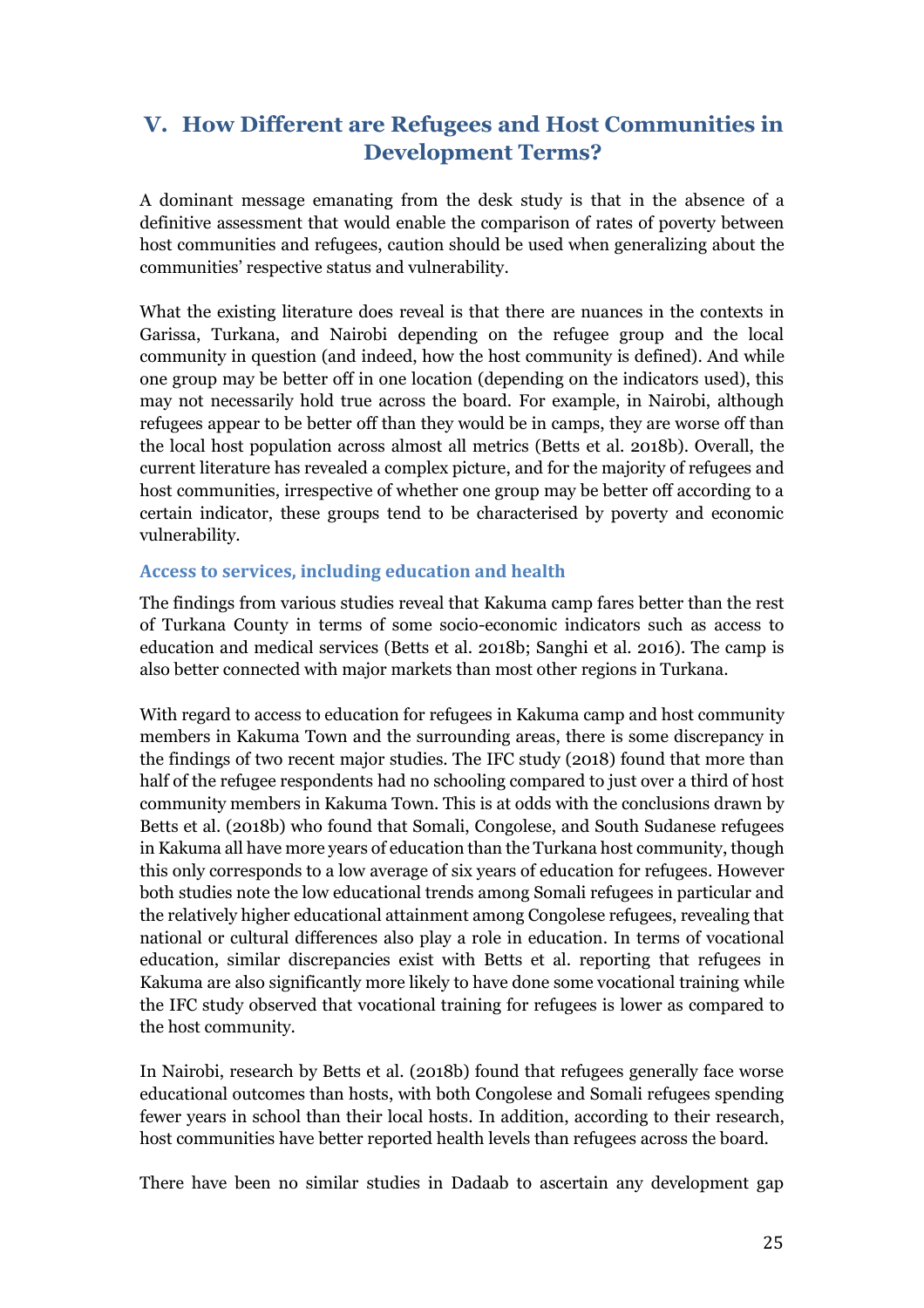between refugees and the host community. Anecdotal evidence is more prevalent: For instance, the study by Enghoff et al. (2010) notes that " there is a strong sense in the host community that the camp environment provides better services and economic opportunities than in the host area." This study, together with the 2013 study by Fox & Kamau, do note that the circumstances in Dadaab are better when compared to other similar arid and semi-arid regions of Kenya.

## <span id="page-25-0"></span>**Employment and self-employment**

The overall picture on employment outcomes among refugee and host communities varies from camp to urban setting. In terms of Kakuma, there is consensus among recent studies that more refugees are unemployed than host community members (IFC 2018; Betts at al. 2018b). The IFC study also found that host community members are more likely than refugees to receive a loan from a financial institution, and this is supported by Betts et al. (2018b) who concluded that refugees often face greater restrictions than hosts on access to formal banking and loans, which is one of a number of important obstacles to entrepreneurship.

Regarding Dadaab, there is an absence of studies that have systematically compared refugee and host community economic outcomes. In terms of measuring and comparing economic outcomes in Nairobi, there is only one study that does this (Betts et al. 2018b), and it therefore heavily informs the discussion. The authors found that refugees do better in Nairobi than they would in camps but they are still likely to be worse off than local citizens. Their survey of Somali and Congolese refugees in Nairobi revealed that both groups have lower employment or self-employment rates compared to local hosts.

The literature also supports the conclusion that the majority of refugee businesses in the camps and Nairobi operate in the informal sector (Betts et al. 2018b; IFC 2018; IRC 2018), and thus any discussion of the economic activities or livelihoods of refugees needs to be nuanced by this finding.

## <span id="page-25-1"></span>**Incomes**

In terms of income, the desk study has revealed that there are differences in the conclusions drawn by two major recent studies in Kakuma. The IFC study (2018) found that despite the fact that some refugees work in jobs that require a higher level of skill and education, on average, they earn almost a third less than those in the town (this is both the case in terms of income earned by refugees working in similar jobs to host communities, including salaried employment by NGOs and being employed in *dukas*, as well as working in different jobs and earning income from running their businesses). Moreover, data collected suggests that less than 3 percent of refugee households in Kakuma earn more than the minimum wage. This supports the findings from the survey by Kimetrica (2016), which highlighted that although a small percentage of refugee households surveyed in Kakuma reported receiving cash income from employment, business, and remittances, the value of earnings are low, and very few households earn more than the Kenyan minimum wage. This was also corroborated by the 2016 Samuel Hall research in Kakuma, which found that the average and median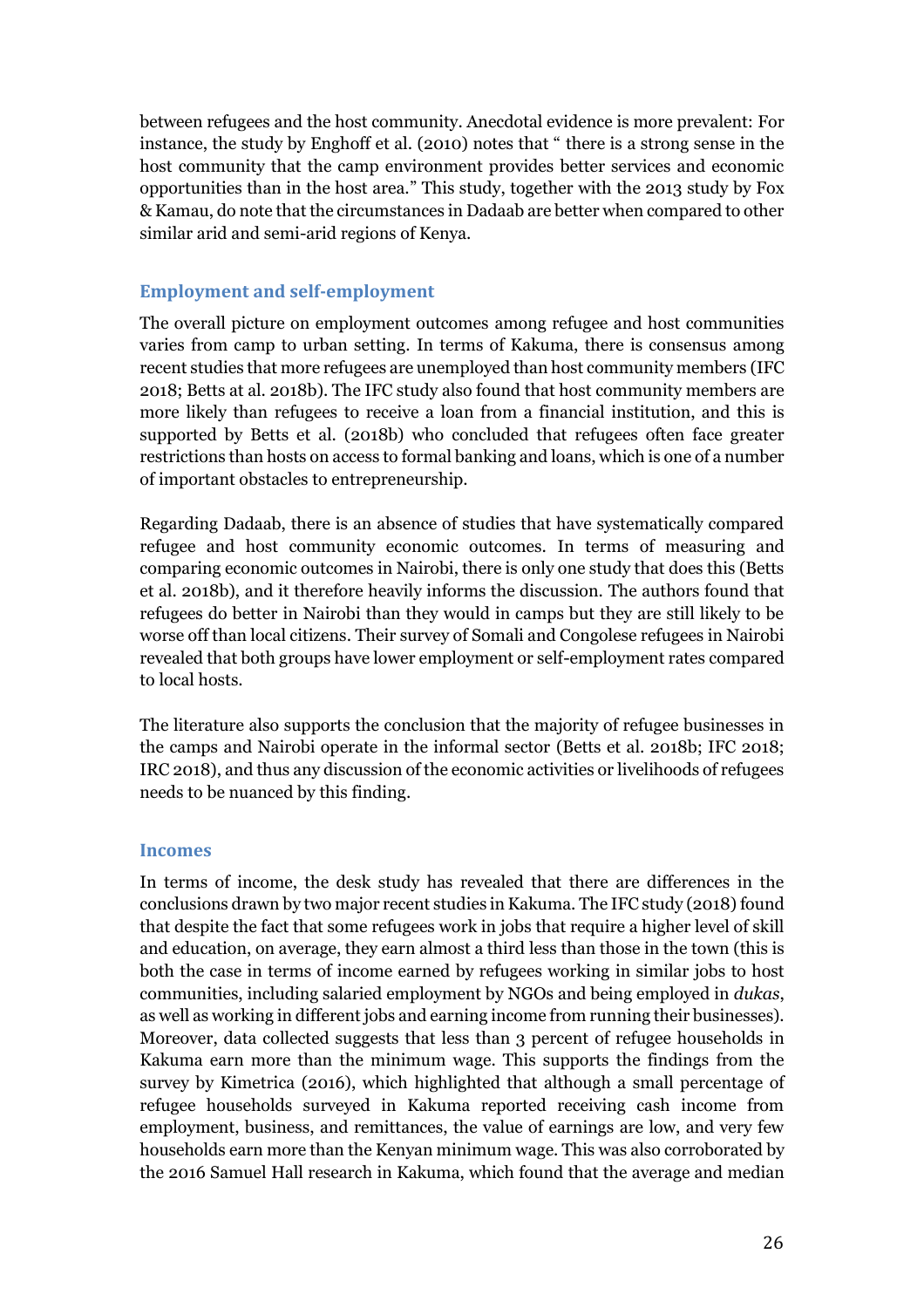refugee household income were low and fell below the minimum wage rate.

However, the study by Betts et al. (2018b) concluded that refugees in Kakuma are actually better off than the surrounding host population: "Even though they have comparable employment levels, working refugees' self-reported median income is higher than for the local Turkana (around \$55 per month compared to under \$25 per month)". Thus, it appears that the two major studies demonstrate convergence in terms of the average refugee incomes, but they diverge in terms of the median incomes of the host community. This could potentially be a result of their methodology, how incomes were calculated, how the host communities were defined, and which members were included in their studies. Betts et al. calculated incomes for refugees that reported having an economic activity while transfers under the Bamba Chakula programme were included in the IFC's calculations of refugee incomes. However, not all refugee households considered these vouchers to be sources of income, and the number of South Sudanese households with no income may appear particularly high. In addition, the target host communities in the surveys conducted by Betts et al. focused on 11 Turkana villages and they interviewed those between the ages of 18-65. In contrast, the IFC study focused on the stationary, urban, and densely populated areas of Kakuma Town, which could have potentially also included non-Turkana host community members.

In Nairobi, current research shows that refugees are worse off than the local hosts in terms of earnings per month—this was the case for both Somali and Congolese refugees (Betts 2018b).

## <span id="page-26-0"></span>**Living standards**

There is some divergence again between the conclusions drawn by IFC (2018) and Betts et al. (2018b) regarding whether refugees are better off than the host community in Kakuma in terms of some proxy indicators of living standards such as access to electricity and ownership of assets such as mobile phones. Betts et al. found, that on average, more refugees have electricity at home (although South Sudanese refugees lag behind), while the IFC study found a seemingly comparable percentage of refugees and host community with access to electric lighting, though the latter registered a slightly higher percentage of homes with access to electric lighting or generators. The study nonetheless concurred that there is variation across nationalities and Kakuma IV, with its higher proportion of South Sudanese refugees, was found to be lagging behind on this metric.

Research by Betts et al. also concluded that refugees are significantly better off than host communities in Kakuma in terms of ownership of assets such as a mobile phone (with the exception of South Sudanese refugees who are only marginally better off). However, the IFC study found that although percentages for both groups are relatively high, with almost 70 percent of refugees having a mobile phone, the corresponding figure for the host community is higher and stands at 85 percent. In addition, although Betts et al. found refugees to have higher consumption rates in Kakuma, the IFC figures found refugees to be lagging behind the host community.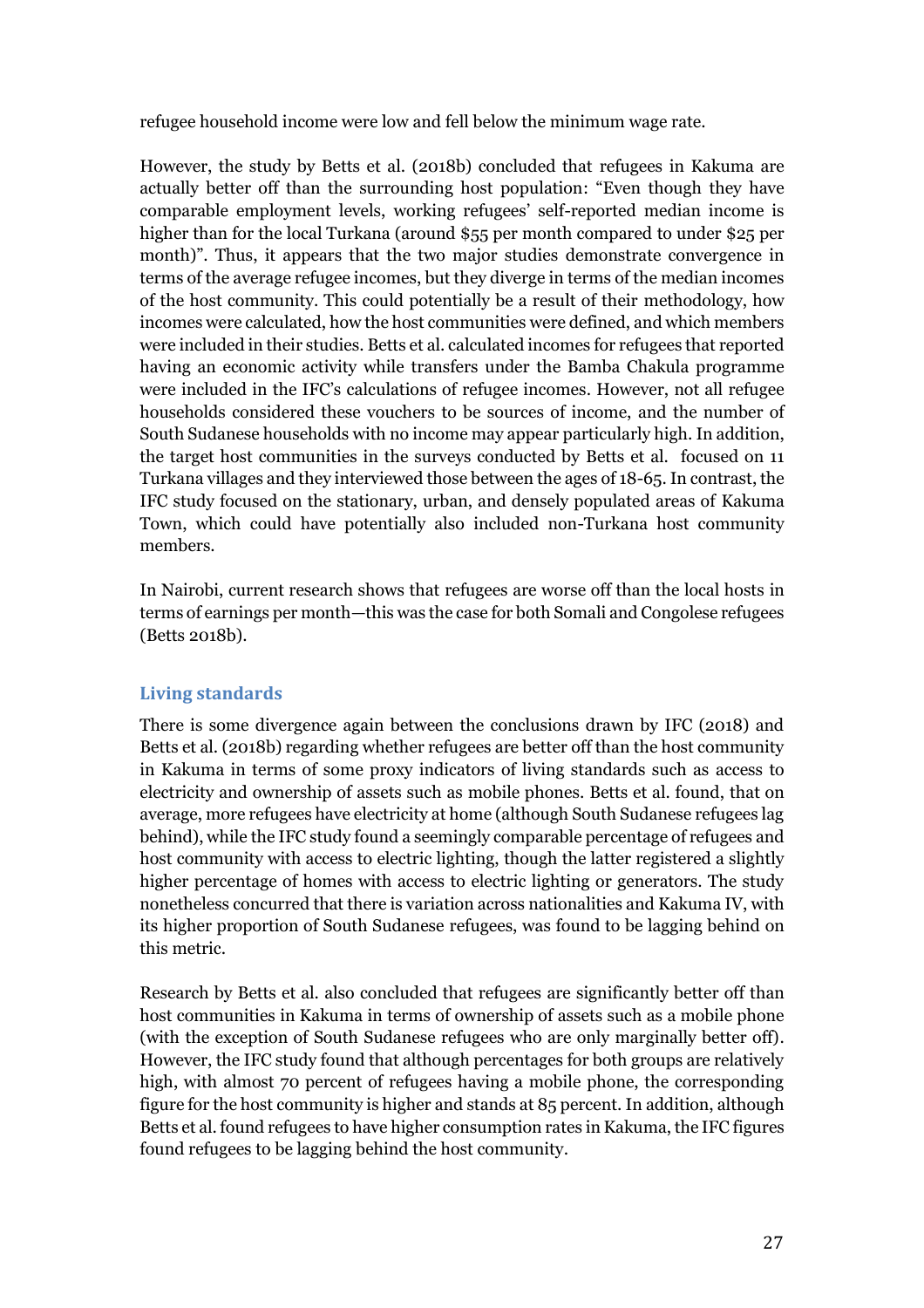Data for Nairobi, which primarily comes from Betts et al. (2018b), reveals that living standards for refugees and host communities are higher in Nairobi than in the camps, and Somali refugees have comparable living standards to the host community. Congolese refugees, however, are worse off than their local hosts.

#### <span id="page-27-0"></span>**Networks**

According to various studies in Kakuma, refugees often have better transnational links than host communities, with remittances being particularly common and significant for Somali refugees (Betts et al. 2018b; Kimetrica 2016; Samuel Hall 2016). These remittances are identified as an important source of start-up capital for refugee businesses.

## <span id="page-27-1"></span>**VI. The Economic Impact of Refugees on Host Communities**

The literature shows that the presence of refugees contributes positively to economic growth, though their presence is also associated with negative impacts for hosts. For instance, studies of the socio-economic impacts of refugees on host communities around the Dadaab camps found that positive impacts relate to access to distributed food, economic opportunities, and service improvements while negative impacts largely relate to the depletion of the ecological integrity of the areas around the camps, including depletion of firewood and building materials together with grazing competition in the immediate vicinity of the camps (Aukot 2003; World Bank 2016; Enghoff et al. 2010). Similarly, the World Bank economic study in Kakuma notes that each settlement scenario, (encampment, partial integration, and complete integration), has its own winners and losers. Those to whom refugees present direct competition in the labour market are likely to incur losses, while the owners of fixed factors of production like land, and to a certain extent capital, will incur gains (Sanghi et al. 2016).

The desk review has also shown that the impacts of the refugee camps on host communities play out differently for men and women. For example, whereas the economic opportunities, cheaper food and access to free rations is of equal benefit, the environmental impacts have clearly been felt more directly by women in and around the Dadaab camps (Enghoff et al., 2010). And in Kakuma too, research indicates that the impacts of the refugee presence and activities on the host community also fall along gender lines. Turkana women benefit the most from the refugee and UN/NGO presence as they are able to develop a diverse subsistence tool-kit that includes providing labor to the refugees (housework, fetching water/food) and goods (charcoal, firewood, agricultural crops) in return for food and cash. However, they do experience violence, both in the camp and outside, especially when they forage for firewood (Sanghi et al. 2016).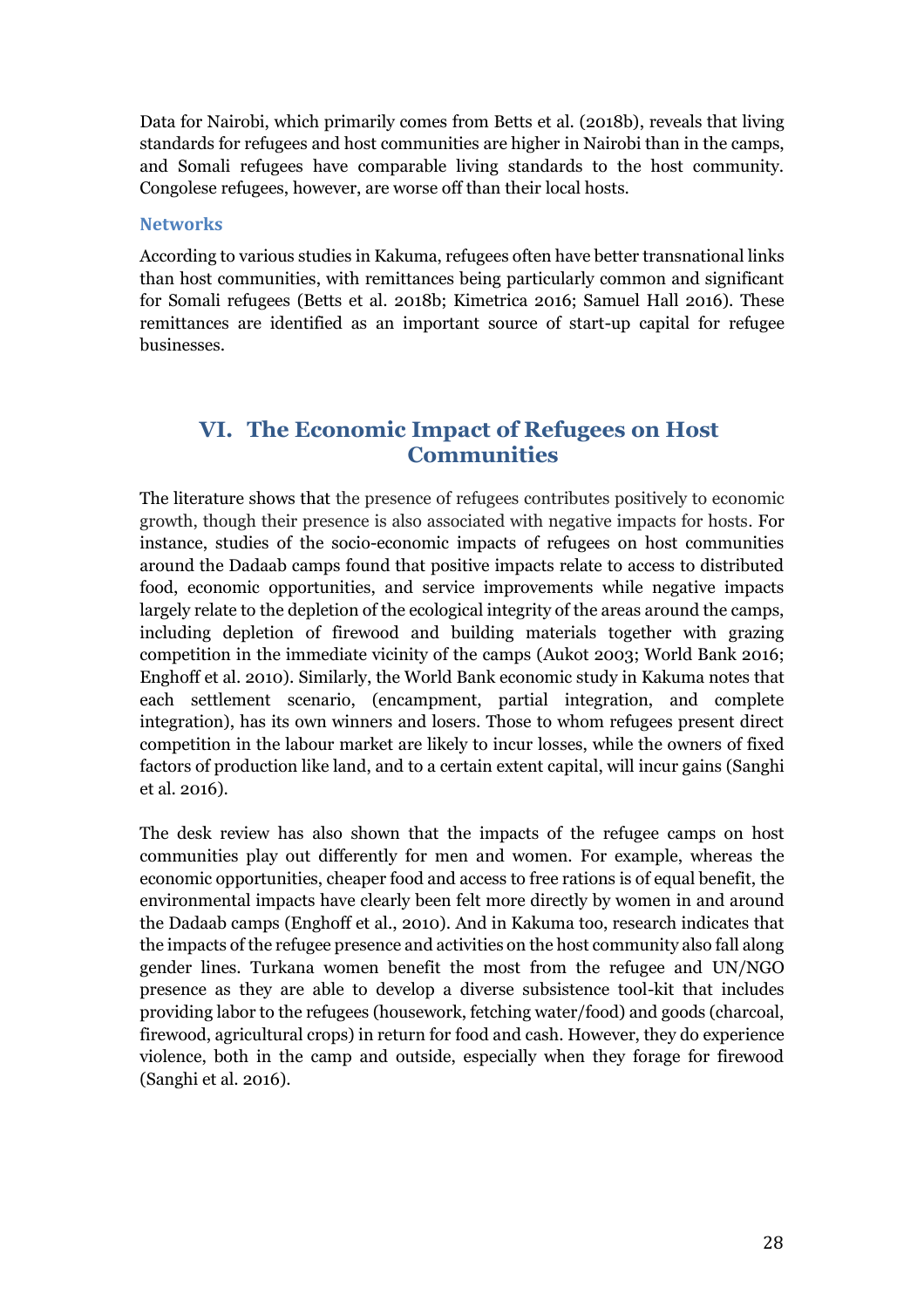### <span id="page-28-0"></span>**Environmental impacts**

According to the 2018-2022 Garissa CIDP, the presence of a large number of refugees in the county is "adding pressure on the already fragile ecosystem since 90 percent of refugees' livelihoods depends on the natural resources." Similarly, for Kakuma, much of the literature provides caveats in terms of these impacts: For example, sedentary Turkana seeking employment in Kakuma may enjoy the opportunities afforded by the camp while some pastoralists are concerned about the loss of local grazing resources due to camp expansion (Betts et al. 2018b).

#### <span id="page-28-1"></span>**Economic growth**

Numerous studies discuss the positive impacts of refugees on host communities in terms of bringing in revenue to county governments, creating markets for the host communities, and contributing to economic growth of hosting regions. The World Bank study found that the presence of Kakuma Camp has increased the host region's economic output by 3.4 percent (Sanghi et al. 2016), and other research has revealed positive impacts on the host community in terms of taxation revenue and markets, with local producers being able to sell their products, notably meat, firewood, and charcoal, in refugee markets (Betts et al. 2018b; Alix-Garcia et al. 2017; Samuel Hall 2015). Similarly, the Dadaab camps have developed as major markets for pastoral products, such as milk and livestock, with considerable purchasing power. Dagahaley is particularly cited as the main catchment for livestock being trekked in from the north and Somalia. In addition, studies have found that the total economic benefits of the Dadaab camps and related operations for the host community, using 2010 as the reference year, is around \$14 million annually (Enghoff et al. 2010).

In Dadaab and Kakuma, the residents of the host community around the camps benefit from the availability of commodities sold by refugees at lower prices and host community members use the camp markets because of their cheaper prices (Samuel Hall 2016; Fox & Kamau 2013). For instance, Dagahaley refugee camp has been identified as the main shopping center for the host community of Darfur village in Wajir South (World Bank 2018). A 2010 study in Dadaab found that the price of basic commodities such as maize, rice, wheat, sugar and cooking oil was at least 20 percent lower in the camps than in other towns in arid and semi-arid parts of Kenya, and this was due to the re-sale of WFP rations, access to free food by locals registered as refugees, and illegal imports via Somalia.

It is therefore clear from the literature that in places such as Kakuma and Dadaab, the economic lives of refugees and hosts are interdependent. The desk review has revealed that there are strong social and economic ties between communities of refugees and host communities: Cultural and ethnic ties between Somali refugees and Somali Kenyans in particular appear to play an important role, with some Somali refugees having embarked on joint business ventures with Somali Kenyans.

#### <span id="page-28-2"></span>**Employment opportunities and labour**

The Dadaab and Kakuma camps are also a major source of employment for the local community – from menial jobs provided by cleaners and housekeepers to local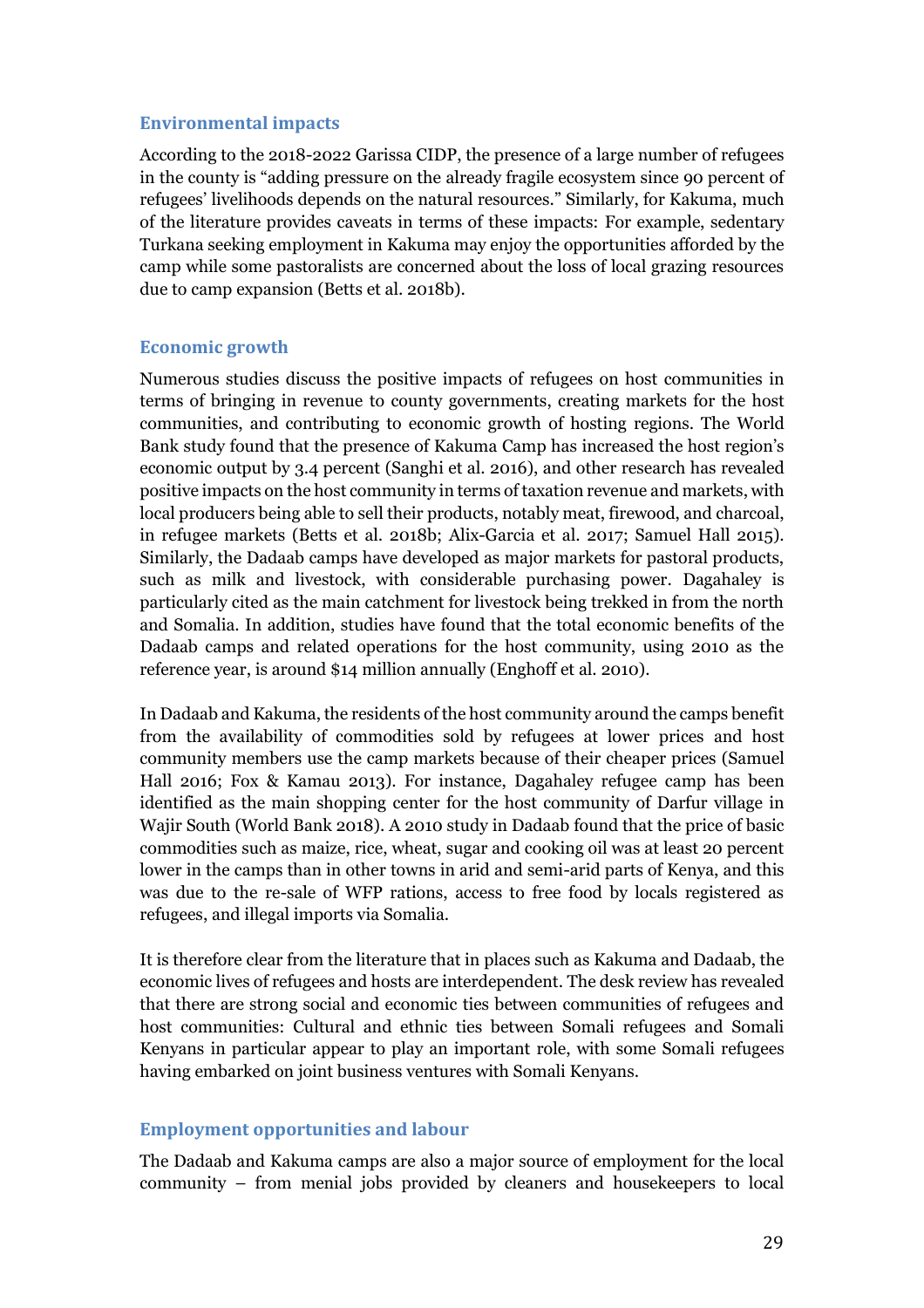contractors who undertake construction (Samuel Hall 2015; Enghoff et al. 2010). The World Bank study on the economic and social impact of refugees on host communities in Kakuma found that the presence of the refugee camp has increased local employment by 2.9 percent (Sanghi et al. 2016). Local wage rates for unskilled labour have also been found to be significantly higher in Dadaab than in other comparable parts of Kenya (Enghoff et al. 2010).

In the survey conducted by Betts et al. in Nairobi (2018b), the authors propose that host communities in areas such as Kitengela benefit from the relatively cheap labour provided by refugees: "One of the reasons that Congolese refugees have such a good reputation among their Kenyan employers is because of their tolerance of tougher working conditions and lower wages." Research on economic impacts of refugees on host communities in Nairobi is lacking and it is also more complex to describe and quantify given that refugees are dispersed within the city and the dynamics at play are not similar to the camp settings.

#### <span id="page-29-0"></span>**Better service provision**

The presence of the refugee camps has been found to have positive benefits on host communities in terms of availability of health services, and in the case of Kakuma, the refugee presence is highly correlated with greater physical health for members of the host community (Betts et al. 2018b; Sanghi et al. 2016). Based on the latter's research, the average the Body Mass Index (BMI) for both men and women was higher in Kakuma (presence of refugees) and Lorugum (presence of development) than at Lorengo or Lokichoggio (no development). A similar theme emerges in research conducted in Dadaab, where health services for host communities have been improved by agencies working in Dadaab, and the overall availability of social services is high compared to other areas of pastoral settlement in Kenya. Enghoff et al. (2010) also found that the majority of people in the host communities report improved access to education facilities and water since the establishment of the camps. As a result, the authors also found that dependency on free food, services, and donor-funded projects was more pronounced than in other comparable pastoral areas.

## <span id="page-29-1"></span>**VII. Potential for Growth in Refugee-Hosting Counties**

#### <span id="page-29-2"></span>**What are the potential sources of growth and opportunity in host areas?**

The first Turkana County Integrated Development Plan (CIDP 2013-2017), whose overall objective was to reduce hunger and poverty, as well as build the foundations for economic growth, discusses infrastructural development in the context of better road and transport networks to drive the County's growth. This remains key given recent developments in the oil industry in particular, which is [set to](https://www.tullowoil.com/Media/docs/default-source/operations/kenya-eia/stakeholder-engagement-framework-(sef).pdf?sfvrsn=0) expand in the coming years with the construction of 25 wellpads and which will need pipelines, roads, rail and a central processing facility. Thus, attracting investments to facilitate the exploration and mining of resources, including oil, gold and other industrial and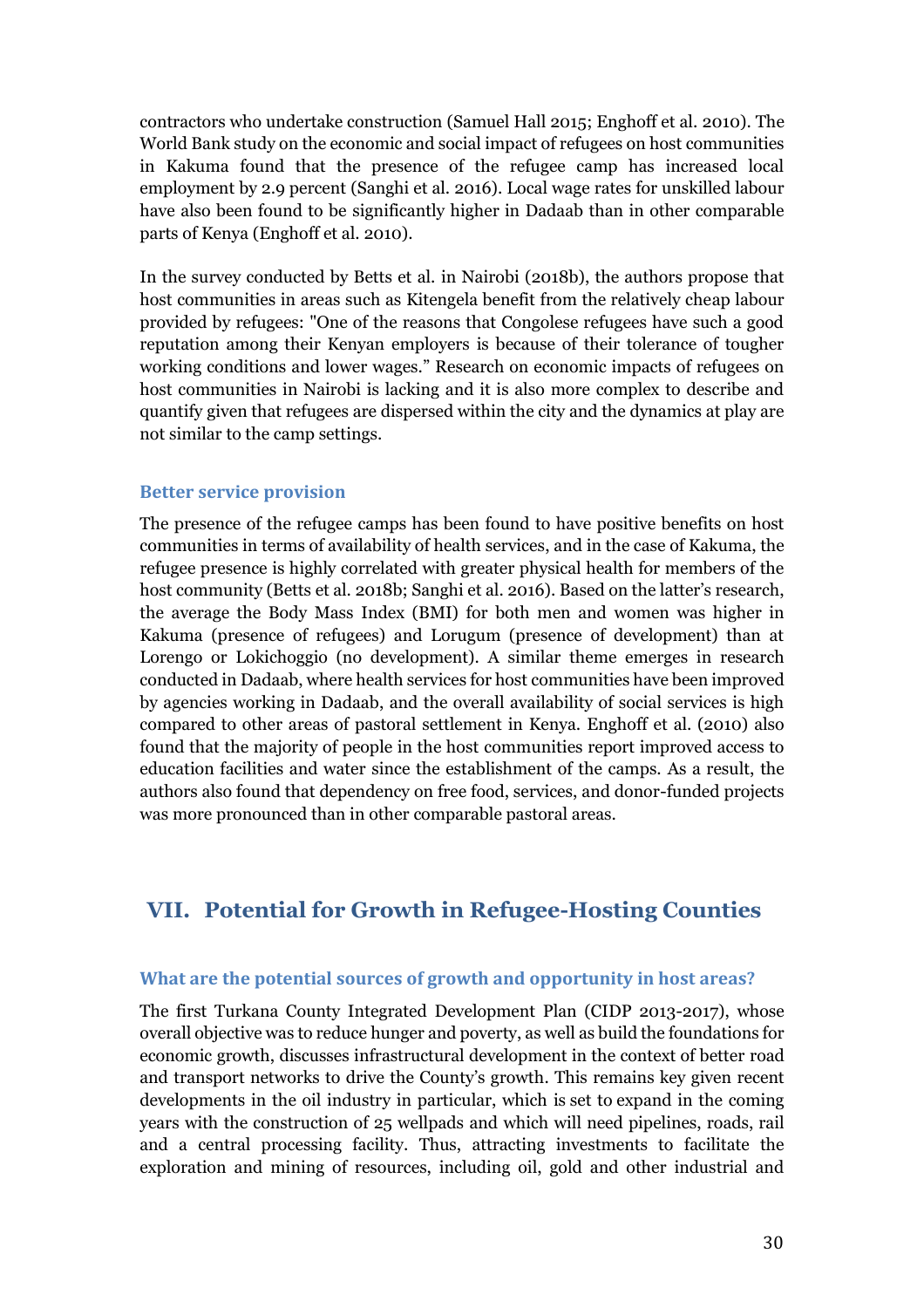building minerals, is seen as a way to spur economic growth and also create employment opportunities for local communities. In 2018, the Turkana County Government, together with UNHCR and other partners, launched the Kalobeyei Integrated Socio-Economic Development Programme (KISEDP) in Turkana West. According to the 15-year KISEDP, which is closely aligned to the CIDP II sectors, more public and private sector investment is needed in health services, educational facilities, agriculture and livestock sectors, capacity development and skills building. Additional efforts are also needed in terms of road connectivity, energy, and water, which are cited as having the biggest potential to impact economic growth in the county. 27

Garissa County's second CIDP (2018-2012) also prioritizes infrastructure development, along with the livestock, agriculture, blue economy, renewable energy (particularly solar energy) and forestry sectors. Attracting investments in agropastoralism to diversify livelihood sources and reduce the economic impact of drought is also key, and the CIDP also sets out water and irrigation projects to further develop its agriculture potential. In addition, developing the county's micro and small enterprises, particularly businesses related to agriculture, trading, manufacturing, hotels, and transport, is seen as important in achieving growth, employment creation, poverty reduction, and in developing the county's industrial base.

For the UN Joint Programme for Turkana (2015-2018), whose focus is developing key sectors to spur employment and wealth creation, the identified productive sectors include agriculture, livestock, fisheries, energy, extractive industry, and tourism. The threat posed by climate change to the mainstay livelihoods of communities underpins many of Turkana County's development priorities and projects.

Pastoralism and agriculture are the foundations of the economy of the hosting counties of Turkana and Garissa given that the majority of their populations are predominantly pastoralist and livestock is a key productive asset (World Bank 2018). However, these sectors are vulnerable to climate variability and change and many efforts are now focused on enhancing the resilience of pastoralist communities and developing alternative livelihoods.

In Garissa, the potential for rain-fed agriculture (maize, sorghum, cowpeas and green grams) is 649,000 ha (14 percent of the county's total land), of which only 1.8 percent is currently cultivated. With nomadic pastoralism and agro-pastoralism being the major agricultural activities in Garissa, there are various value chain commodities (VCCs) that are being researched. These include meat, milk (cattle, goats, sheep, camels), cereals (maize), and fruits and vegetables. <sup>28</sup> In addition, the LAPSSET Project, which involves building a road that stretches from Lamu to Garissa, could open up markets and local industries, including the livestock and agri-business sectors.

<sup>27</sup> UNHCR, (2018), *The Kalobeyei Integrated Socio-Economic Development Programme: Phase One: 2018-2022 Comprehensive Refugee and Host Community Plan in Turkana West, Kenya*.

<sup>28</sup> Ministry of Agriculture, Livestock and Fisheries of Kenya, (2016), *Climate Risks Profile: Garissa County.*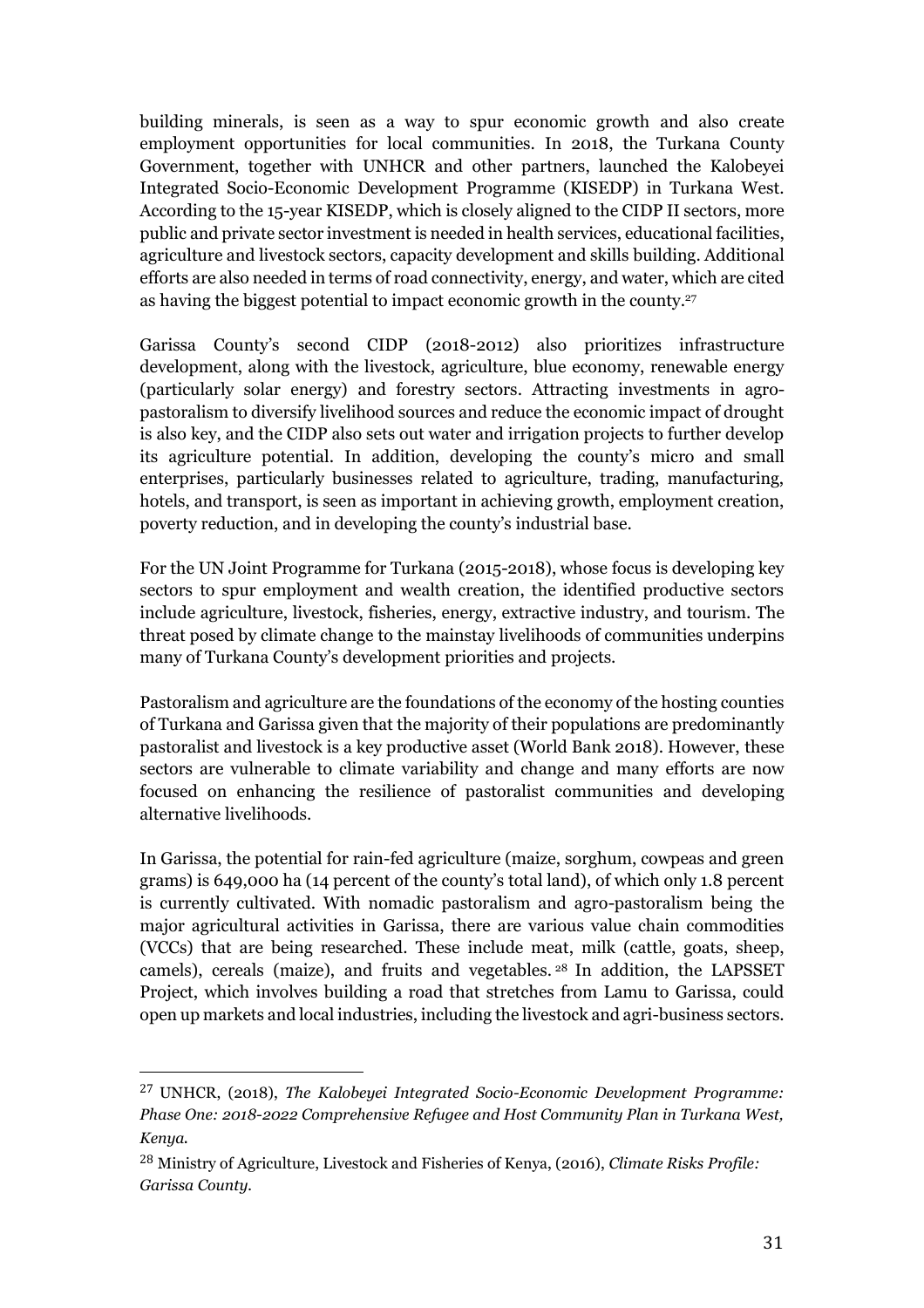In terms of agriculture, according to the Turkana CIDP II (2018-2022), agricultural production is dominated by maize and sorghum, which are cultivated mainly at the subsistence level with limited commercial production. Only 30 percent of the County's soil is suitable for crop production and farming is mainly practiced through irrigation along the Rivers Turkwel and Kerio and through rainfed production around Kakuma and Lokichogio. KISEDP partners, including the County Government, are also investing in climate smart irrigation technologies and the construction of rainwater harvesting structures for use in crop and livestock productions. <sup>29</sup> A new project in Turkana funded by Tullow Oil has seen a series of permaculture sites in the South Lokichar region. These include the installation of a tree nursery and vegetable propagation units, an agroforestry section, and multiple demonstration beds under drip irrigation.<sup>30</sup>

Fishing is also a sector that has been mentioned in the literature as having potential to spur growth in the hosting areas. Market assessments in Kakuma found that fish is expensive and brought to Kakuma from Lake Turkana, and fish farming could be undertaken to meet the growing local and peripheral demand both by the refugees and host community using water from shallow wells and solar powered water pumps (Staps 2018; Swisscontact 2013). In their assessment in Kalobeyei and Kakuma, Betts et al. (2018a) also recommend fish traders be registered for Bamba Chakula given that they found consumption of fish among refugees in both Kakuma and Kalobeyei to be low. The KISEDP also speaks of the need to tap into the potential of increased consumption of nutritious livestock and fish products, and its activities will entail collaboration and participation in agri-nutrition sector activities in order to obtain information on nutrition gaps and deliver skills transfers to households in order to increase production. Fox and Kamau (2013) also note that increasing the skills of refugees in fishing could also aid return processes to Somalia, given that this is an untapped source of growth for Somalia too.

Other opportunities for growth in hosting counties relate to the provision and maintenance of more reliable and efficient energy for lighting, cooking, and commercial purposes, with spin-off benefits for employment and income. The IFC study (2018) found that the potential for energy consumption and provision in Kakuma is considerable due to the large population, high density, and presence of street markets. Further, in a context such as in Turkana West where only about 5 percent of households have access to electricity, with firewood being the main source of energy, solar energy and other forms of renewable energy are also mentioned in the literature as having the potential to contribute to better access to power, lower costs, and better environmental outcomes for refugees and host communities alike. Research on Dadaab has similarly shown that the energy sector is a potential area of opportunity given that the energy market there is worth over \$18 million per year (GVEP International & Chatham House 2016). In addition to the energy market, tapping into the consumer goods market, including food and household goods, is another area

<sup>29</sup> UNHCR, (2018), *The Kalobeyei Integrated Socio-Economic Development Programme: Phase One: 2018-2022 Comprehensive Refugee and Host Community Plan in Turkana West, Kenya*.

<sup>30</sup> Barefoot Solutions:<https://www.barefootsoulutions.com/turkana-north-kenya/>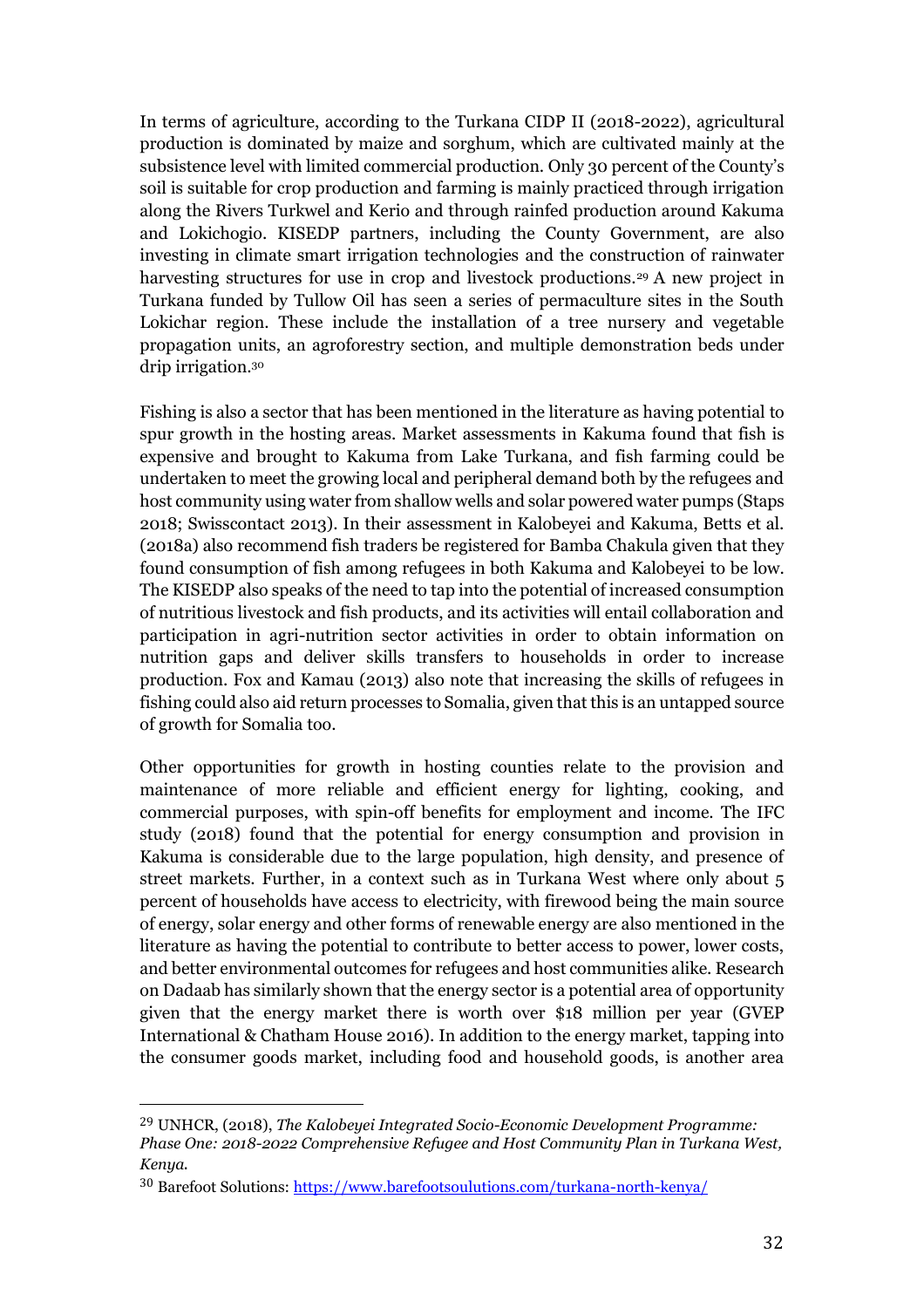where investment and business opportunities can be found in places such as Kakuma and Dadaab.

## <span id="page-32-0"></span>**Refugee participation in key drivers of economic growth**

The priority sectors outlined in the new Garissa and Turkana CIDPs, which include energy, water, and agriculture, highlight key linkages with the refugee economy for potential integration through sectoral priorities. However, while there are prospects of economic growth for the hosting counties, economic opportunities within these drivers of growth are not always available to refugees even though refugees make up a sizeable portion of the population in some Sub-Counties (for instance, they constitute approximately 40 percent of the Turkana West population). This is also despite numerous studies highlighting that the livelihood options for refugees are closely intertwined with co-existence and relationships with the host communities.

### <span id="page-32-1"></span>**Energy**

In terms of the energy sector, the Turkana in Kakuma sell firewood or charcoal to refugees, but refugees are excluded from participating in these sectors. Trying to meet basic cooking, lighting, and phone-charging needs is therefore costly for refugees, consuming a significant share of stretched monthly budgets. However, the nonrenewable energy sector is a potential driver of growth in the hosting counties, and there are increasing efforts to encourage the private sector to create low carbon projects, which could create local market-based solutions for energy access, generate livelihood opportunities for refugees and host communities, and reduce dependency on handouts. <sup>31</sup> Further, among refugees in the camps, we have learned that there are informal networks of generator operators who provide electricity at particular times to nearby consumers, and in the absence of more sustainable forms of energy, facilitating these generator operators could be a temporary entrepreneurial measure (Betts et al. 2018a).

## <span id="page-32-2"></span>**Construction and mining**

In terms of employment in the construction and extractive sectors, the Turkana county Investment Plan (2016-2020) notes that there are a wide range of industrial and building minerals in the County and quarrying takes place in Kakuma among other locations. Refugees, especially those who have received relevant vocational training, could potentially participate in these activities but regulatory barriers currently prevent them from doing so. Research has highlighted that movement restrictions imposed on refugees are counterproductive to the economy given that they limit refugees' ability to contribute to the local host community economy.

## <span id="page-32-3"></span>**Pastoralism**

 $\overline{a}$ 

Many refugee households either farmed or reared livestock before arriving in the camps. However, refugees are excluded from owning and rearing most livestock, which

<sup>31</sup> Chatham House, (2018), *Prices, Products, and Priorities: Meeting Refugees' Energy Needs in Burkina Faso and Kenya.*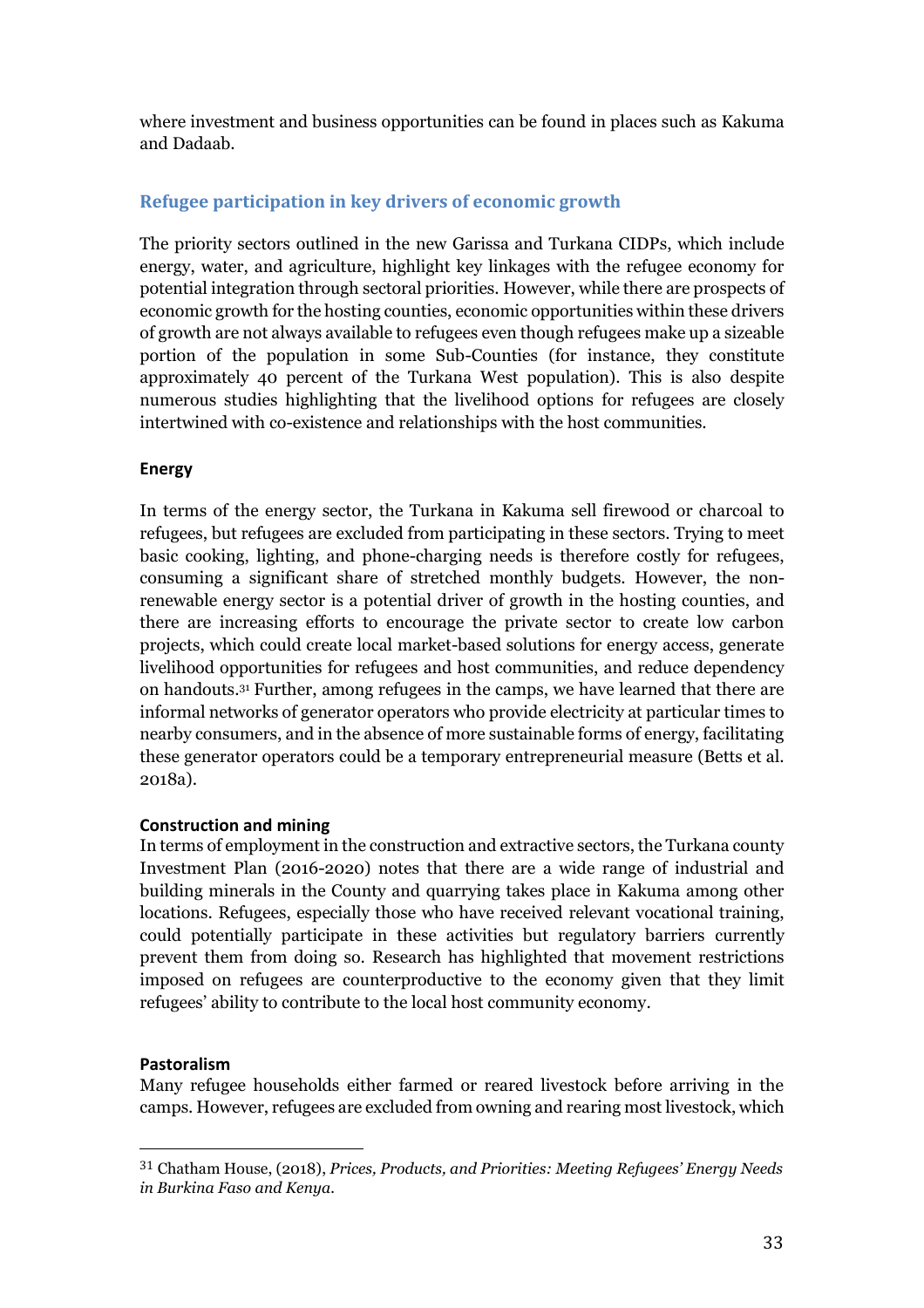forms the backbone of the economy in regions such as Turkana and Garissa. Currently, the participation of refugees in livestock production is limited to poultry and other small livestock. Their participation in the livestock value chains for camel, cattle, sheep, and goats is limited to trade (particularly as butchery owners) and consumption. Rapid market assessments carried out in the camps also propose exploring ways of investing in value-addition of livestock products, including skins and hides, and camel and goat milk, in order to involve both refugees and host communities in developing these sectors. And according to the first Turkana CIDP, there were plans to build a milk processing plant in Kakuma, and establishing factories for meat and leather were designated flagship projects. However, despite their potential, opportunities for refugees to contribute these sectors have so far been limited (World Bank 2018; Samuel Hall 2016; Swisscontact 2013).

#### <span id="page-33-0"></span>**Agriculture**

Refugees are able to own land in Kenya, and this therefore prevents them from participating more fully in the agriculture sector, which has been identified as a potential important driver of growth in hosting counties. Despite the harsh conditions, Kakuma camp has a small but positive effect on farming; it seems that the refugee camp has provided some demand for products grown locally (World Bank 2016). In a market assessment in Kakuma, crop growing was highlighted as one area where there can be quick wins with observable results for beneficiaries, especially women and youth groups that may be involved and trained in horticultural projects, starting small and scaling up to tap the underserved market (Swisscontact 2013). The IFC study (2018) supports the recommendations of the Samuel Hall value-chain analysis in Kakuma (2016), which found that there is potential to grow tomatoes locally as they are in high demand and able to grow in arid areas. Both studies therefore suggest that tomato production could be a promising business opportunity for the camp, especially so given that fruits and vegetables that are sold in Kakuma are procured in Kitale, more than 400 kilometres away. The commodity value chain analysis by Samuel Hall (2016) also pointed to the potential of developing the aloe vera value chain in terms of profitability and employment generation for refugees and host communities in Kakuma.

Around 15 percent of refugees in Kalobeyei practice crop production. The KISEDP discusses the presence of refugees, including women, as having the potential to benefit the agricultural sector in Turkana West especially given the discovery of fresh water aquifers for irrigation. In their study of Kalobeyei, Betts et al. (2018a) recommend promoting kitchen gardens, having found that they are positively correlated with better nutrition, higher dietary diversity, and reduced food insecurity. Currently, few refugees appear to be selling produce from these gardens and most of the produce is consumed by the households (Betts et al., 2018a; Kimetrica 2016). Providing seeds and tools to refugees while conducting assessments on the feasibility of larger-scale cultivation in agricultural areas is recommended. In addition, because agricultural allotments in Kalobeyei are small and have less access to water, research should be undertaken to assess the recharge rates of the aquifers and if water is inadequate for conventional crops, whether dryland varieties such as cowpea and sorghum could be explored.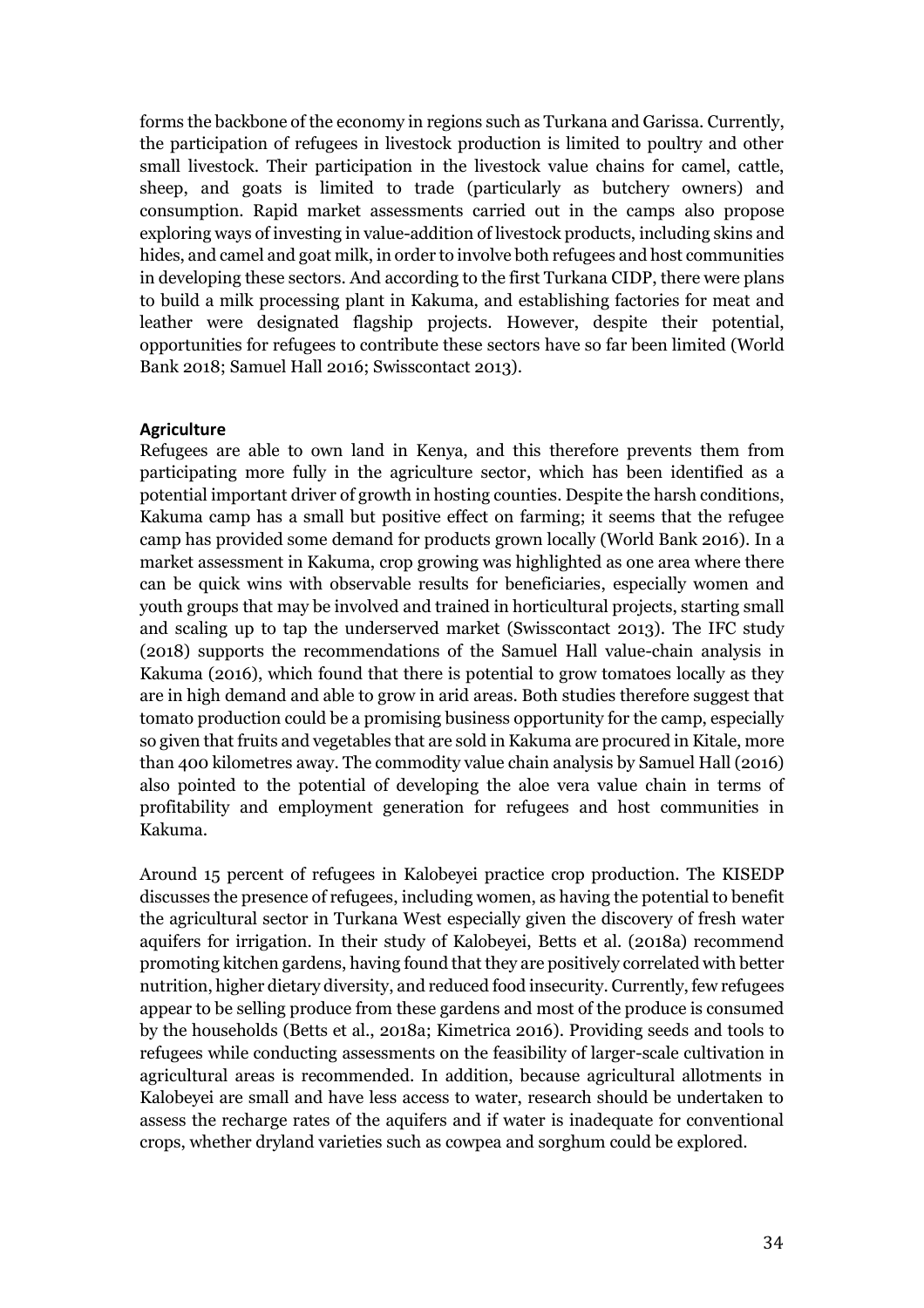There have been recent efforts to further explore agricultural opportunities in Dadaab. The NGO RET has initiated a greenhouse project, which primarily targets Somali Bantu refugees to enable them to sell their products to WFP retailers involved in the fresh food voucher programme.<sup>32</sup> Thus, the potential for involving some segments of the refugee population in agriculture is promising, but land and water limitations, exacerbated by the encampment policy, prevent them from participating in this sector on a large-scale and in a sustainable manner. As per the Garissa CIDP 2018-2022, water and irrigation projects are in the works in areas such as Fafi and Lagdera Sub-Counties, which house the refugee camps. Going forward, if implemented in an integrated manner, and combined with an easing of movement and employment conditions, refugees – particularly those with an interest and the relevant skill set – could also benefit from and participate in such projects.

#### <span id="page-34-0"></span>**Services and trade**

 $\overline{a}$ 

Creating economic change in places such as Turkana will require major investments and business and donors have a role to play. In light of attracting private investments that will serve host communities and refugees alike, studies such as the consumer and market study in Kakuma by the IFC indicate there is demand for access to finance and a willingness to pay for improved energy, housing, and sanitation services. The Kakuma and Kalobeyei area is the second largest business centre in the county after the capital Lodwar and before Lokichar, where oil is explored. Kakuma's market monetary value is \$56 million per year with about half of the total consumption attributed to consumer goods (IFC 2018). Thus, studies illustrate that the high refugee spending on consumer goods could support a few supermarkets. The market assessment by Samuel Hall (2016) also pointed out that the main (potential) sector of employment for refugees is the service sector, and key activities in this sector include the sale of groceries, food, clothes, electronics, or the running of hotels and restaurants. Thus, given the number of dukas, restaurants, and other retail shops that already exist in the camp markets, refugees can increase their participation in these markets in both Kakuma and Dadaab, especially if movement restrictions are lifted. This is because the encampment policy means that refugees cannot usually travel outside the camp to acquire goods and materials, and they are forced to rely on brokers instead.

## <span id="page-34-1"></span>**VIII. What's Holding Them Back? A Discussion of the Barriers to Self-Reliance**

The literature has documented the widespread constraints to livelihoods development in refugee settings, which include the policy environment, poverty, low levels of social capital, limited access to capital and external markets, as well as weak baseline levels of training and skills.

As demonstrated in the above section, much of the research has shown that though

<sup>32</sup> RET, "Skills, tools, and markets: Making income-generating projects work." https://www.theret.org/skills-tools-markets-making-income-generating-projects-work/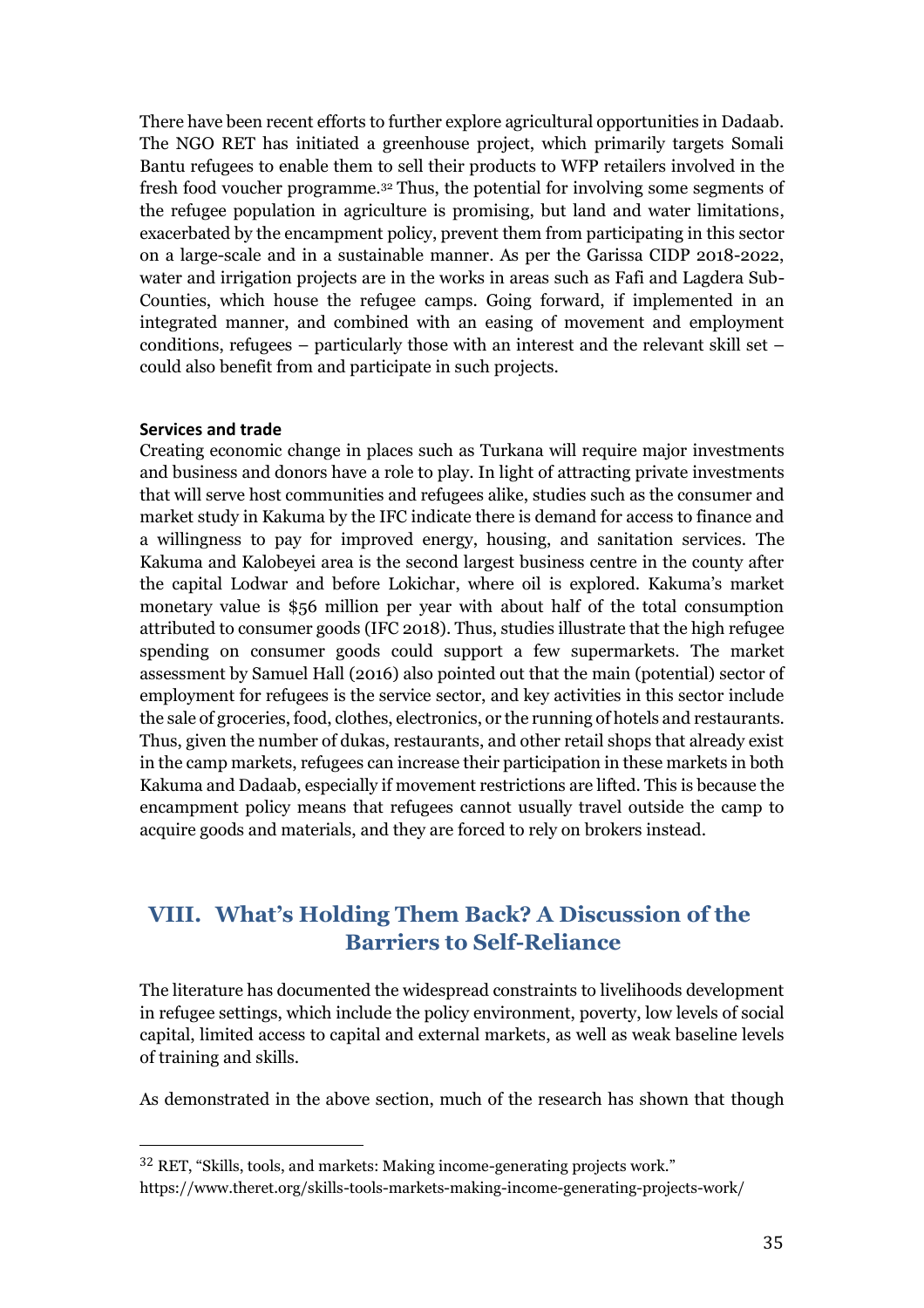some refugees in Kenya have indeed developed humanitarian-independent activities, many remain vulnerable and have not attained self-reliance. In Kenya, refugees face distinctive economic constraints compared to host communities, and this section concentrates on those refugee-specific constraints.

#### **Refugee ID cards**

Alien cards are government-issued identity cards that include a notation to indicate the holder is a refugee. Since 2006 they have been formally called "refugee identity cards" in Kenyan legislation. These ID cards typically expire after five years and can be renewed, although refugees receive a different ID number. This poses challenges including the possibility of refugees' M-Pesa or bank accounts being blocked. <sup>33</sup> Although they are common, refugee ID cards can be challenging to obtain and there are several bottlenecks in the refugee ID issuing process related to the system and processing of applications. In Kakuma, this has led to a backlog refugee ID applications. In the urban areas, the issuance or renewal of ID cards has also stalled at different times. In addition to these stalls and delays, refugees also report a lack of clear information from RAS or UNHCR about the next steps needed to obtain or renew documentation due to the changing nature of refugee status determination (RSD) processes. Some also shoulder significant financial costs due to travelling repeatedly to RAS and UNHCR offices (NRC & IHRC 2017). Whether in Nairobi or the camps, refugees without ID cards face numerous protection challenges (including harassment by security officials) and this also impacts their livelihood options since it curtails their ability to access services (including banking and micro-finance) as well as apply for other permits and documentation, which will be discussed below.

#### **Movement passes**

 $\overline{a}$ 

There is no process for refugees to apply to permanently leave the camps and live elsewhere in Kenya, although UNHCR does advocate for particular refugees to live outside the camps for protection, family reunification, and other reasons. In addition to being unable to leave the camps without a movement pass, refugees must also observe a night-time curfew. Thus, movement passes represent the only official way for refugees with "valid reasons" (most commonly medical and educational purposes) to travel outside of the camps for temporary periods. However, the conditions associated with these passes is fraught with challenges for refugees; for instance, movement passes for educational reasons were granted on an annual basis, but in 2017, officials began issuing passes that lasted for several months only, requiring refugee students to come back to the camps between terms. Movement passes also only permit movement to a specified place: a refugee with permission to study in one part of the country may be unable to attend school-related conferences in other parts of Kenya, for example (NRC & IHRC 2018b).

Research carried out in 2018 has shown that although Kenyan law provides for the existence of these movement passes for refugees, there is no legal or policy guidance

<sup>33</sup> In March 2017, UNHCR announced that RAS had confirmed its intention to ensure that each renewed card would retain the same number as the previous card, leading to the hope that this particular issue may be resolved.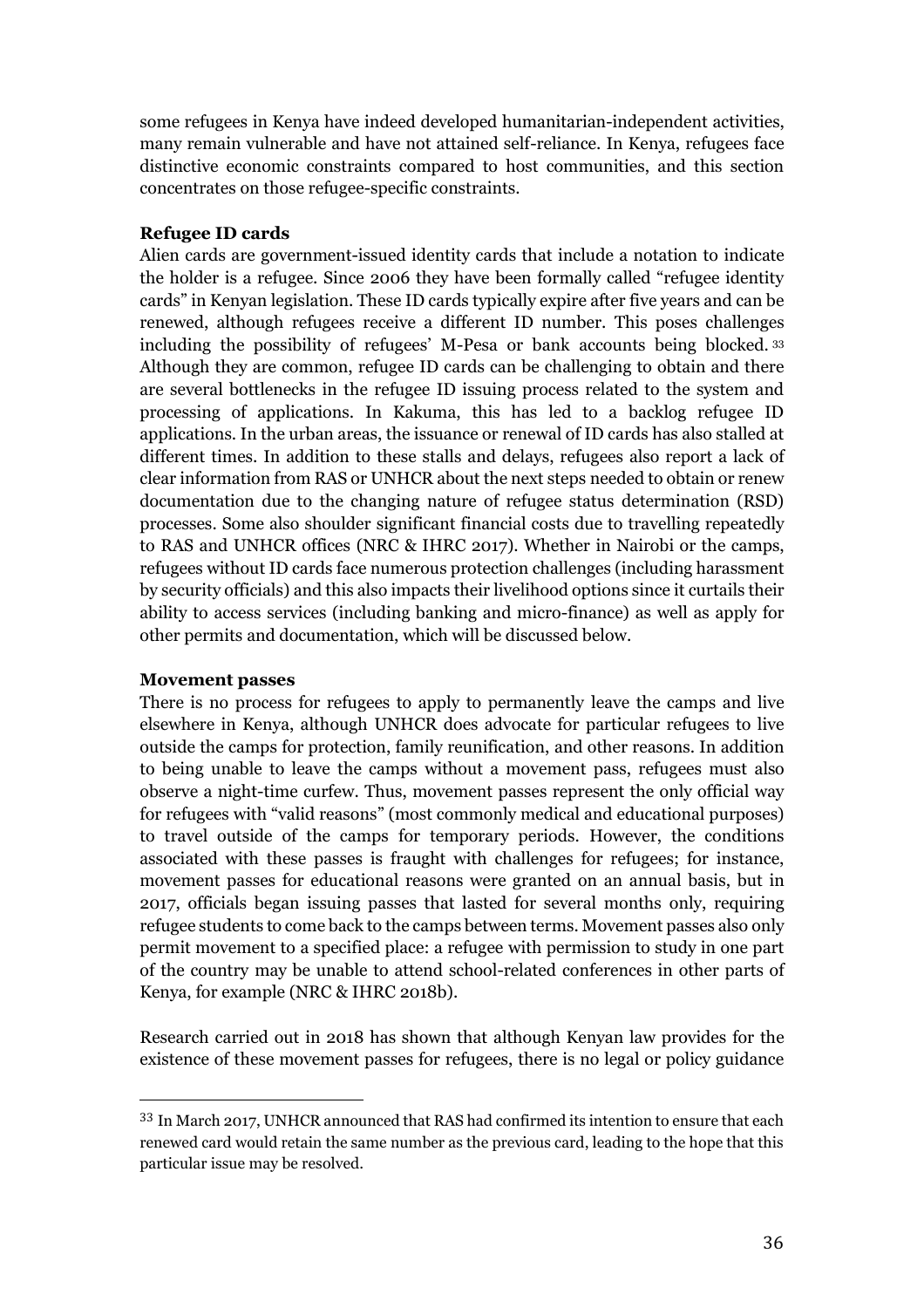around their issuance. For example, as it currently stands, though movement passes are available for business reasons, there have been periods in which this has not been the case, and changes in practice have not been effectively communicated to business owners. As a result, refugees must navigate an unpredictable and opaque set of practices to obtain these passes, which are issued by RAS. This leads to reduced livelihood opportunities for refugees, contributing to a reliance on humanitarian assistance. In terms of the availability of goods and services, these practices affect the wide spectrum of consumers, producers, and suppliers as refugees running businesses are often forced to employ middle-people and brokers to establish supply chains, which results in a loss of time, money, and control for business owners and higher prices for consumers (NRC & IHRC 2018b; Betts et al. 2018). Movement restrictions also make it difficult for refugees to obtain prerequisite employment offers for work permit applications, to engage in day labour or other areas of the formal economy, or to pursue employment in cities across Kenya (NRC & IHRC 2018; IRC 2018; Fox & Kamau 2013). And despite the planned integrated settlement model of Kalobeyei, refugees there are subject to the same movement constraints as refugees living in Kakuma. Further, Kalobeyei residents must make a journey of 25 kilometres, at a cost of \$2 by motorbike, simply to apply for a movement pass at the RAS office in Kakuma, highlighting the practical challenges refugees face in obtaining these movement passes (NRC & IHRC 2018b).

#### **Work permits**

 $\overline{a}$ 

While in many cases the 2006 Refugee Act grants refugees the right to employment, the ability of refugees to exercise these rights has been limited by practical and administrative constraints and the ongoing encampment approach. This in turn impedes self-reliance, being associated with negative livelihood outcomes (IRC 2018; NRC & IHRC 2018; Samuel Hall 2015). The *Citizenship and Immigration Act 2011*  stipulates that a Class M work permit may be issued to a refugee whether in gainful employment or voluntary service. However, although procedures for application of a Class M work permit are clearly detailed on the government website, in practice it is rare for refugees to have successfully obtained this permit. Further, an essential requirement for a Class M work permit application is an offer of employment. But without a movement pass it is impossible to for refugees to obtain employment offers or to engage in formal wage employment. Thus, work permits remain inaccessible to refugees, requiring circuitous steps and documentation that is often out of their reach (IRC 2018). A new *Refugees Bill<sup>34</sup>* is currently being reviewed and is widely reported to be a progressive attempt by Parliament to anchor refugee self-reliance in Kenya by granting refugees the right to work and use land for business or farming.

#### **Business registration and permits**

As discussed earlier, one of the main ways that refugees try to earn a living is by running businesses. Refugee business owners, even those operating informal businesses, must obtain business permits for their businesses either at a county government office or from county officials who issue the permits and collect the fees. These fees depend on the type of business and where it is located, and whether a

<sup>34</sup> In 2017, the Kenyan Parliament passed the *Refugees Bill* in order to repeal the 2006 *Refugee Act* but the Bill failed to obtain presidential assent due to a cited lack of public participation.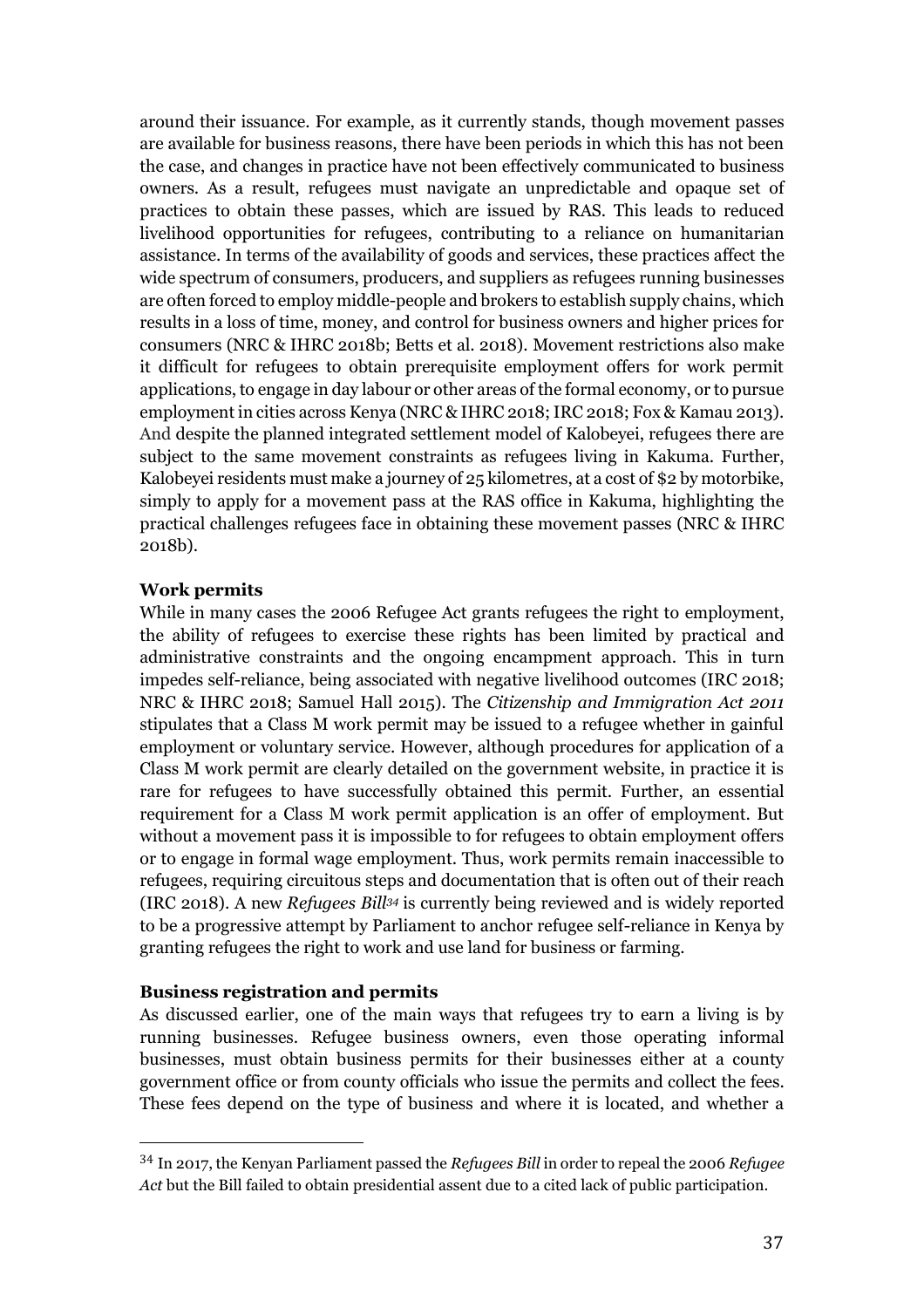business needs additional licenses depends on the type of business. Refugees face a number of challenges in obtaining these permits stemming from a lack of information about documentation requirements and application procedures, as well as struggling to meet the costs of obtaining these permits. <sup>35</sup> Recent research conducted in Kakuma shows that nearly a third of refugee business owners with permits said reported having to obtain additional documents such as a business license and/or undergoing a medical examination in order to receive a business permit, and refugees reported paying fees ranging from \$5 to \$62 for a single business permit, which is significant in the context of Kakuma (NRC & IHRC 2018a). Moreover, RAS' practice has been to require refugees who apply for a movement pass for business reasons to produce business permits, but business purposes – such as purchasing goods and supplies, looking for new customers, and selecting suppliers – are not always seen as valid reasons for travel. Further, even if movement passes are granted, the time limit may not be sufficient to achieve these business purposes.

#### **Sectoral and ownership restrictions**

 $\overline{a}$ 

In terms of other regulations which hinder refugees' livelihoods, many of the refugees in Kakuma and Dadaab either farmed or reared livestock before arriving in the camps (such as South Sudanese from the Lotuko and Didinga ethnic groups who have experience tending to livestock), but restrictions on livestock ownership and the scarcity of water have constrained their livelihood opportunities and they require greater support to diversify their income generating options (Betts et al. 2018b; Kimetrica 2016; Fox & Kamau 2013). In the camps as well as in Kalobeyei, refugees are unable to keep livestock (cattle, goats, camels) because of concerns it may fuel tensions between them and the host communities living nomadic lives. Refugees in the camp settings are also restricted from cutting down trees for charcoal production since these are among the main income sources for the host communities, especially in Turkana (Betts et al. 2018b). Further, even in Kalobeyei, refugees do not own the plot of land where they live nor the fixed assets they build on the land (Betts et al. 2018a).

There is therefore a consistent message in much of the literature that unless there is a major change in policy that would give refugees freedom to own livestock or to move freely to establish businesses and livelihoods outside the camps, these refugees will continue to need high levels of assistance (Kimetrica 2016). Sustainable business growth and reduction in unemployment depend to a large extent on easing these limitations (IFC 2018). However, whether the main barrier to work is regulation and the extent to which it acts as a barrier is still debated: Betts et al. (2018b) point out that refugees in their survey identified market conditions such as demand, supply, competition, and access to capital as the biggest impediments to entrepreneurship, and the survey by NRC & IHRC (2018a) concluded that while removing the barriers related to business permits are important, broader livelihood strategies must also be collectively enhanced; these include support to business incubation, enhanced marketbased opportunities, and help to access credit.

<sup>35</sup> National business registration is a formal process that requires certain documentation such as an Alien ID, registration with the Revenue Authority, national health insurance, and a pension plan, which refugees often lack.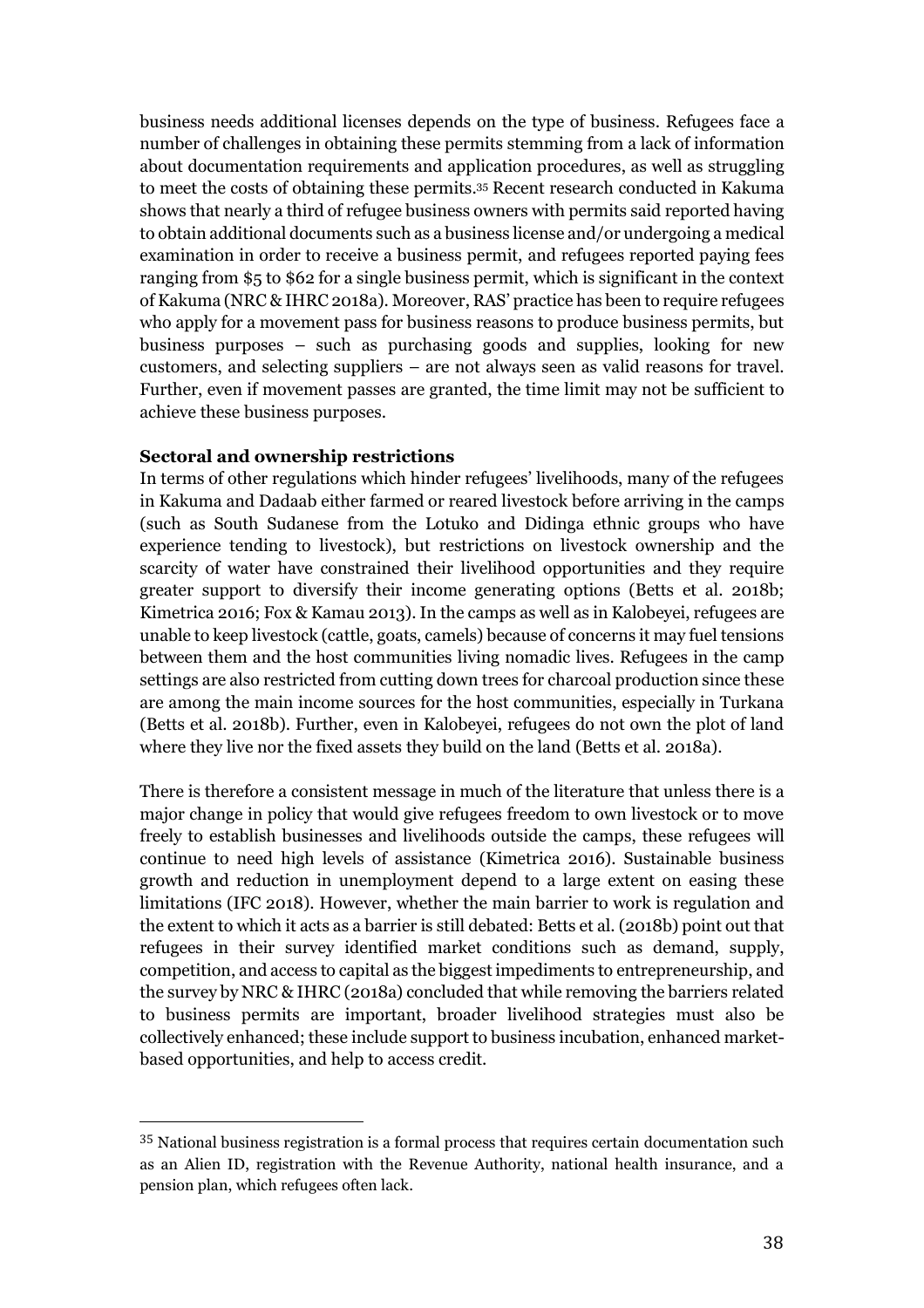## <span id="page-38-0"></span>**Human capital: Access and quality of education and skills training**

Various studies have shown that education and skills are an important determinant of employment, and the higher the education level of refugees, the more likely they are to be employed, own a business, and have a higher income (Betts et al. 2018; IFC, 2018; Samuel Hall 2016). In addition, vocational training is also positively correlated with having an economic activity. Yet many refugee youth are falling short of accessing quality education.

In terms of formal education, the Dadaab and Kakuma camps are home to many more students than can be hosted by the existing schools. Partly as a result of the lack of schools, a high number of refugees are out of school. This further hinders their ability to gain access to vocational training (Fox & Kamau 2013). The survey by REACH (2018) found that 43 percent of refugee households in Dadaab reported barriers to accessing education, including not being able to afford it, while 18 percent also reported that children do not attend school to assist with family work. In Nairobi, research has revealed that refugees are still lagging behind the host communities in terms of education levels (Betts et al. 2018b). Further, although refugee children are eligible to enroll and benefit from free primary education, legal refugee documents are required for children to sit for national examinations. A proportion of the poorest refugees, as with the urban poor, attend non-formal institutions that are not linked to the formal education system and that offer low quality education (UNHCR 2012).

Access to education, particularly secondary education, is also a barrier for host communities given that in Kenya, only an average of 23 percent of the population have a secondary education or above (and in places such as Turkana, the figure stands at 3 percent).<sup>36</sup> A recent report by Oxfam detailing Kenya's inequality has revealed that nearly one million primary school-aged children are still out-of-school – the ninth highest number of any country in the world, compounded by the reality that Kenya's level of spending for education has gradually fallen each year since the early 2000s.

Women from both refugee and host communities are at a clear disadvantage when it comes to education; they are far more likely to not have attended school, with 60 percent of women in Kakuma camps and town combined having no schooling (IFC 2018; Samuel Hall 2016).

Studies have also shown that the lack of language skills among refugees (English and Kiswahili) also serves as a barrier to employment, especially with NGOs, and also it limits access to start-up capital (Swisscontact 2017). In addition, language barriers as well as age-limits lock out a large number of refugees from accessing technical and vocational education training (TVET) courses, and this especially hinders newlyarrived refugees (Kimetrica 2016; Fox & Kamau 2013). Further challenges include discrepancies between Government TVET programmes and those offered by partner

<sup>36</sup> KNBS and SID, (2013), "Exploring Kenya's Inequality: Pulling Apart or Pooling Together."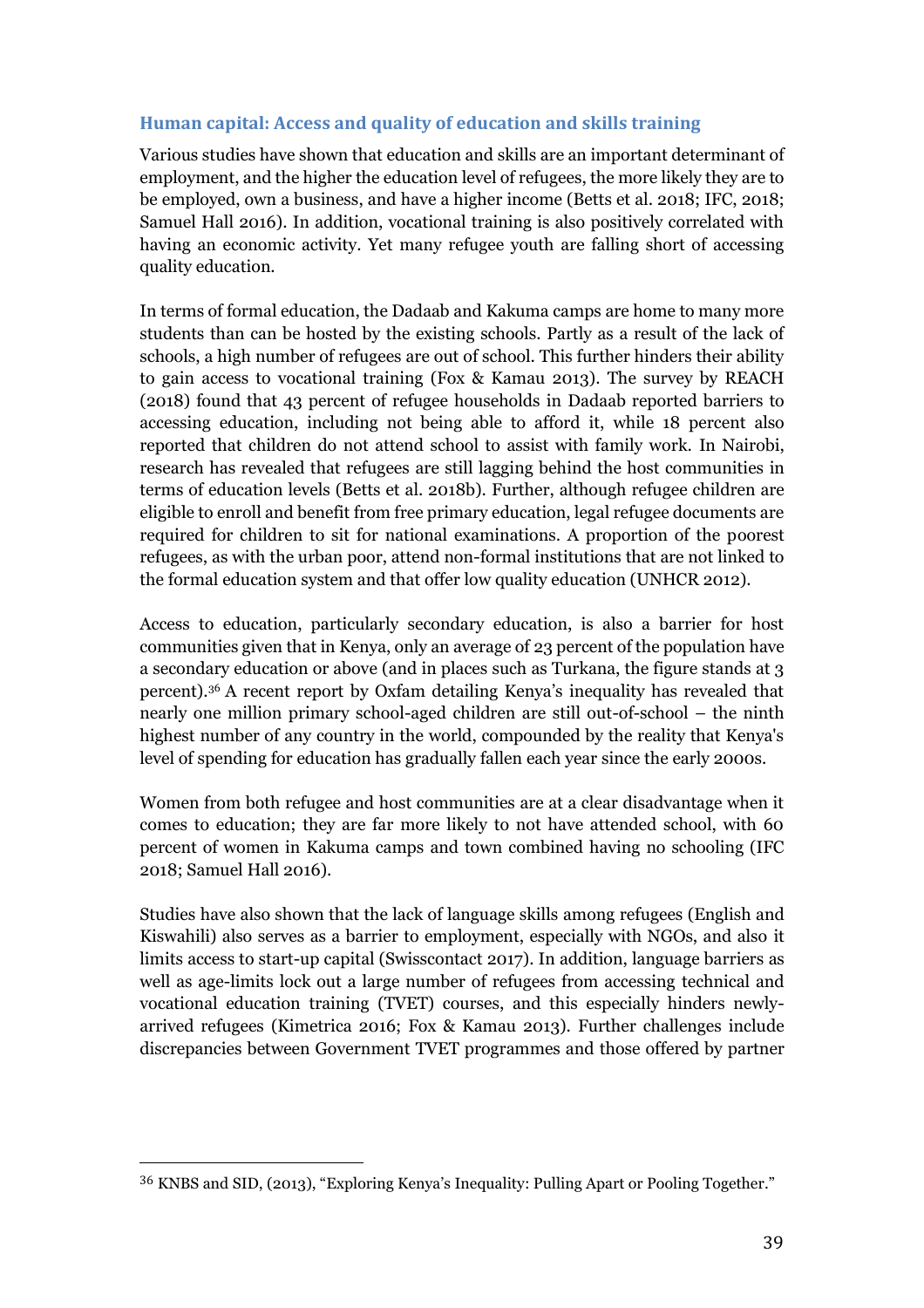agencies to refugees, as well as limited cross-border market analysis informing TVET skills development for repatriation and self-reliance. 37

### <span id="page-39-0"></span>**Access to finance**

 $\overline{a}$ 

Challenges related to refugee access to finance is a recurring theme in the literature. Refugees are often unable to access loans and bank accounts, making business reliant upon informal sources. Although some NGOs have facilitated the formation of savings groups and provided some start-up capital, this assistance isn't available to all refugees. The recent household survey by NRC & IHRC (2018) in Kakuma and Kalobeyei found that although two-thirds of respondents want to start a business, the lack of start-up capital, access to loans, and the cost of obtaining goods are key barriers. The situation is even more dire for most new arrivals in Kakuma and Kalobeyei who have yet to tap into both formal informal finance mechanisms (Betts et al. 2018a; IFC 2018). Financial literacy is another barrier for both refugees and host community members in the camp settings, and formal credit and savings institutions are limited because many of these regions, especially Turkana, are remote and poor (IFC 2018; Betts et al. 2018b).

In urban settings too, refugees' self-reliance is hindered by the lack of access to capital. Betts et al. (2018b) explained that the lack of access to formal banking affects refugees' ability to save and to borrow money. And although much of the literature highlights the role of remittances among refugees, studies have equally demonstrated that not all refugees have access to these transnational networks.

## <span id="page-39-1"></span>**Markets and economic opportunities in the hosting areas**

One of the main physical barriers to livelihood opportunities for refugees is related to location, evident in the remote location of Turkana and Garissa, and at a more local level, evident in the analysis by subcamp. In Kakuma for instance, the largest and most established markets are located in Kakuma I, and the distances and costs of travelling between markets in the subcamps is also a limiting factor. In terms of supply chains, most food commodities in the Kakuma and Dadaab camps are brought in from markets in Kenya or imported, and local markets are not structured enough to meet current and potential demand (Samuel Hall 2016). A key constraint to trade is related to transport connectivity and capacity in these regions. Further, in the case of Dadaab, aside from markets within the camps themselves, Dadaab town is the closest market outside the camps, and its economy is limited and lacks the adequate the absorption capacity for the products and services produced by refugees (Fox & Kamau 2013).

Recent field research conducted by Staps in Kakuma (2018) argues that humanitarian organisations are hindering the growth of markets and impeding investments by the private sector. The 2015 study by Samuel Hall also speaks of the creation of a 'false'

<sup>37</sup> UNHCR & IGAD, (2018), "Post-secondary and technical vocational education training for refugees in IGAD member states."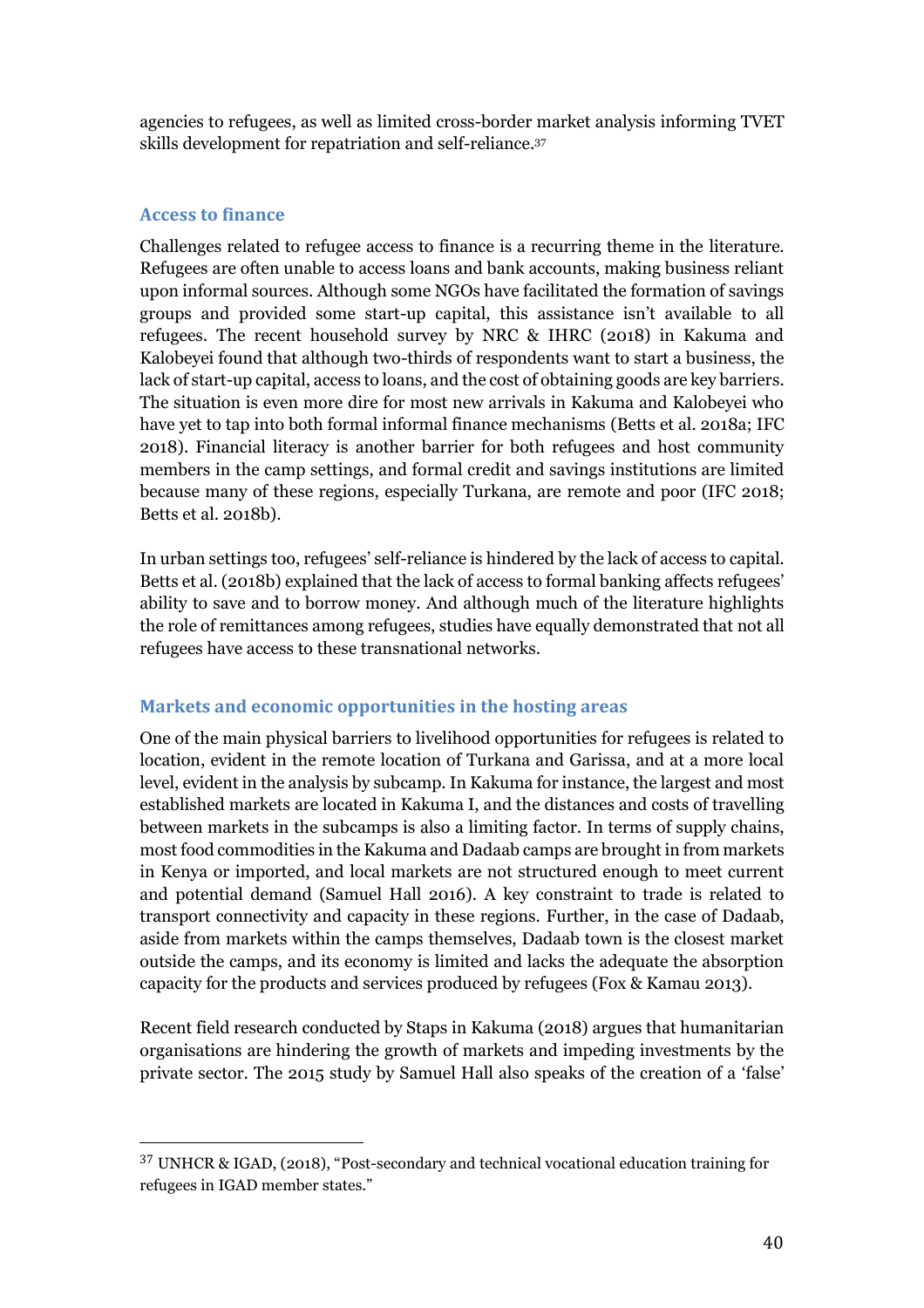economy in the camps having resulted from the distribution of free food and non-food items (NFIs) and having negatively impacted the county economies.

In Kakuma and Dadaab, land and water limitations have always been a constraint, restricting the potential of scaling up agriculture (Betts et al. 2018a; Samuel Hall 2016). The World Bank study found that those who farm in Kakuma are small producers who rely more on their own labour, consume a larger share of the harvest, and face greater rates of failure due to drought as compared to farmers outside Kakuma (Sanghi et al. 2016). While agriculture is essential to ensure refugee self-reliance, this sector cannot be expanded without improved access to water, and this is also a crucial barrier in Kalobeyei.

Limited labour markets in places such as Dadaab and Kakuma are another barrier. Betts et al. (2018a) found that in both Kakuma and Kalobeyei labour markets are almost non-existent, except for the few jobs offered by NGOs, and they noted that the lack of small locally-run businesses in Kalobeyei is also a limiting factor in the growth of the local labour market. Moreover, a low percentage of university graduates are engaged in areas of their studies due to a shortage of opportunities. Also owing to the physical location of Dadaab, the range of economic activities for refugees and host communities is limited, and the local market can only absorb relatively few people with the requisite skills before it becomes saturated (Fox & Kamau 2013). Labour markets in the camps are characterized by informality, unskilled jobs, and low wages. And as research in Kakuma has highlighted, "having a household member employed or in business does not guarantee an adequate income as many households are involved in informal business such as hawking" (Kimetrica 2016). Given the limited economic opportunities in the camps, some households disperse members outside the camp to seek work, even without formal permission.

## <span id="page-40-0"></span>**Protection**

Some studies have pointed out that employers may be reluctant to employ refugees due to social stigma, which results in refugees being hired for less attractive work, being subject to higher levels of exploitation, and poorer remuneration and working hours, particularly in the urban context (IRC 2018; Betts et al. 2018b). For urban refugees, the lack of legal documentation limits their social and economic mobility. The vast majority of urban refugees are engaged in economic activities in the informal sector, which is characterized by poor regulation, poor physical infrastructure, and limited access to business support services. The dominance of the informal sector in terms of employment is therefore a challenge, not just for the majority of refugees, but for Kenyans as a whole.

The correlation between employment levels and time spent in the camps is heavily influenced by protection issues. Many new arrivals tend to be extremely traumatized and require counselling and psychosocial support before they can begin looking for work or even work. This is especially true for young new arrivals, especially women, who often have undergone experiences that have affected their orientation to work and autonomy (Swisscontact 2017).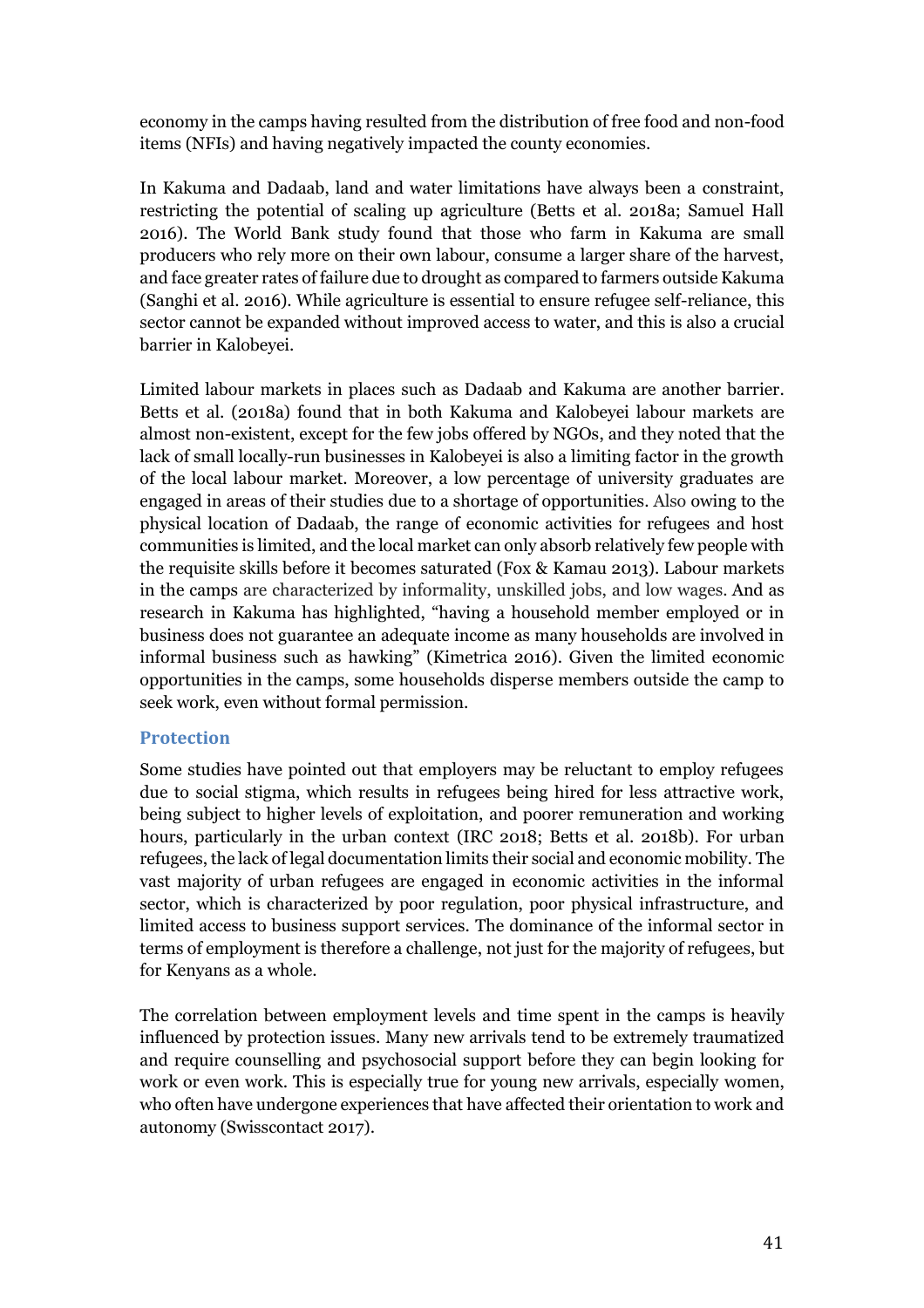Sexual and gender-based violence (SGBV), child labour, and drug abuse are common concerns, and women and children can encounter obstacles when seeking protection support. The forms of child labour in Turkana include children working as domestic workers, as charcoal vendors, in slaughter houses, hawking, carrying water, and emptying sewers. <sup>38</sup> Research in the camps has also pointed to the use of children for commercial and sexual purposes, particularly in Kakuma, where use of children as sales girls, labourers and for sexual exploitation is prevalent. The main child protection risks are child labour, early and forced marriage, family separation, female genital mutilation (FGM), sexual assault/ defilement, and child neglect. The WFP mission report (2014) also noted that some unregistered female new arrivals in Kakuma IV were engaging in transactional sex to generate income in order to buy food and other non-food items. Commercial sex work as a livelihood activity was also mentioned in the study by Fox & Kamau in Dadaab (2013).

Moreover, the recent survey conducted in Dadaab (REACH & NRC 2018) also found that there are households that either have no members with refugee status or only some members being registered, leaving this group with even fewer options of earning an income and being dependent on cash and in-kind contributions from neighbours and clan members. The main type of paid labour available to this segment of the population is engaging in occasional food for work within the refugee community, and children within this category largely do not go to school because they are also required to work.

The literature also highlights the gender gap when it comes to employment: Research conducted in Kakuma has shown that women are less likely to be entrepreneurs than men and their businesses are more likely to be informal and have less invested (IFC 2018; Samuel Hall 2016). For South Sudanese households, especially in Kalobeyei, data shows a noticeably high proportion of female-headed households, whose husbands are either dead, missing, or living in South Sudan. For these households, taking care of children while engaging in economic activities is an additional challenge (Betts et al. 2018a). A recent survey in Dadaab also found that almost half of the surveyed households were female-headed (REACH 2018). Similarly, in the host communities around the camps, the majority of women have minimal skills, hence they predominantly engage in petty trade or casual work for livelihoods. Many of the women surveyed in a recent study in Kakuma were young mothers (teenagers) and given they are still minors, they cannot fully execute business contracts due to the lack of documentation (Swisscontact 2017).

<sup>38</sup> UNHCR, (2018), *The Kalobeyei Integrated Socio-Economic Development Programme: Phase One: 2018-2022 Comprehensive Refugee and Host Community Plan in Turkana West, Kenya*.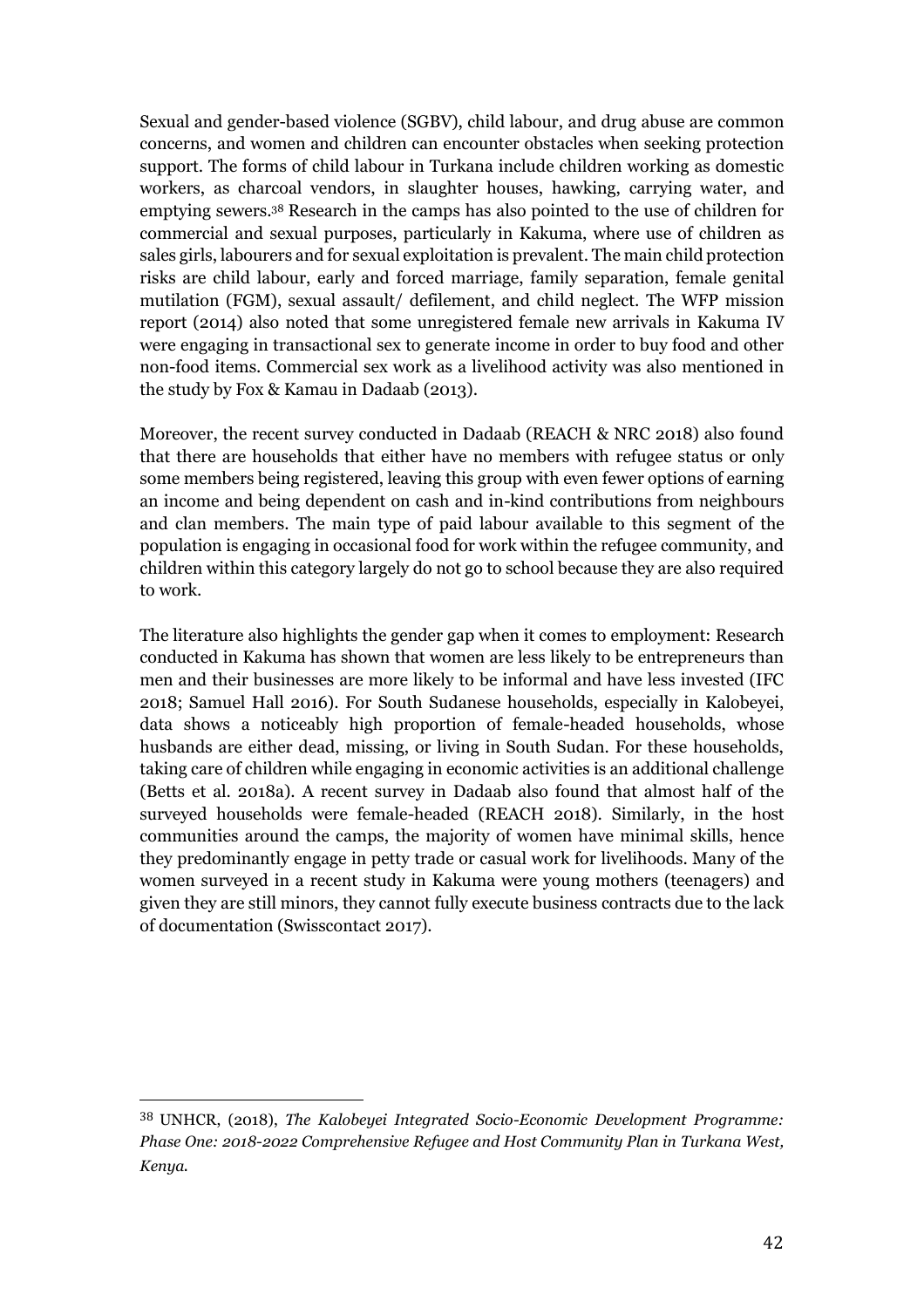## <span id="page-42-0"></span>**IX. Where Are We Now? Current Programmatic Interventions**

#### <span id="page-42-1"></span>**Building livelihoods and self-reliance: Current interventions**

Despite a decrease in overall funding, recent efforts have been made by UNHCR and others to increase the proportion of funding allocated to livelihoods and host community projects in order to facilitate economic, social, and legal inclusion of refugees with the host community and contribute to the development of areas such as Garissa and Turkana. <sup>39</sup> The World Bank is also among key partners scaling up its partnership with the GoK in support of the socio-economic inclusion of refugees and stronger livelihood and job opportunities for refugees and host communities. The ongoing Kenya Displacement Response Development Initiative Project (KDRDIP) in Garissa, Wajir, and Turkana supports host communities through a community-driven development approach that is complementary to UNHCR programmes in Dadaab and Kakuma.<sup>40</sup> Further, the recently launched KISEDP provides a framework to manage the presence of the refugees in Turkana West in a manner that is of benefit to both the refugees and their hosts.

In Kakuma, various partners provide community services and support for livelihoods activities, including vocational training and village banking, as well as entrepreneurship and business skills training (Betts et al. 2018b). Other interventions include improving access to agriculture through use of optimal water irrigation systems, providing access to ICT, and improving access to self-employment opportunities. UNHCR has begun shifting from in-kind distribution of products and services to the provision of cash based interventions (CBIs), and there are already ongoing conditional cash programs such as the cash for permanent shelter intervention in Kalobeyei. <sup>41</sup> Along with Action Africa Help International (AAH-I) and Equity Bank, UNHCR is also starting a financial loan programme to provide interestfree loans to groups of refugees with clear business plans. There are also a number of additional self-reliance projects currently being rolled out in Kalobeyei with a focus on agriculture and kitchen gardens. Another new initiative introduced in this settlement is the Bamba Chakula programme designed by the WFP as an alternative to in-kind food aid.

<sup>39</sup> UNHCR Kenya, *Durable solutions*[: http://www.unhcr.org/ke/durable-solutions](http://www.unhcr.org/ke/durable-solutions)

<sup>40</sup> KDRDIP will be a part of the broader 'North and Northeastern Development Initiative' (NEDI) for Kenya, specifically focusing on an area‐based and progressive‐solutions approach to address the impacts of protracted presence of the refugees on the host communities. Over 1 million host community members, 50 percent of whom are women, are expected to directly benefit from the KDRDIP.

<sup>41</sup> More than 350 houses have already been completed. It costs between \$1,440 to construct a single room and \$2,770 for a double room. The entitlements and size of the house is determined by number of family members, with less than five members constructing a single room while more than five members construct double room.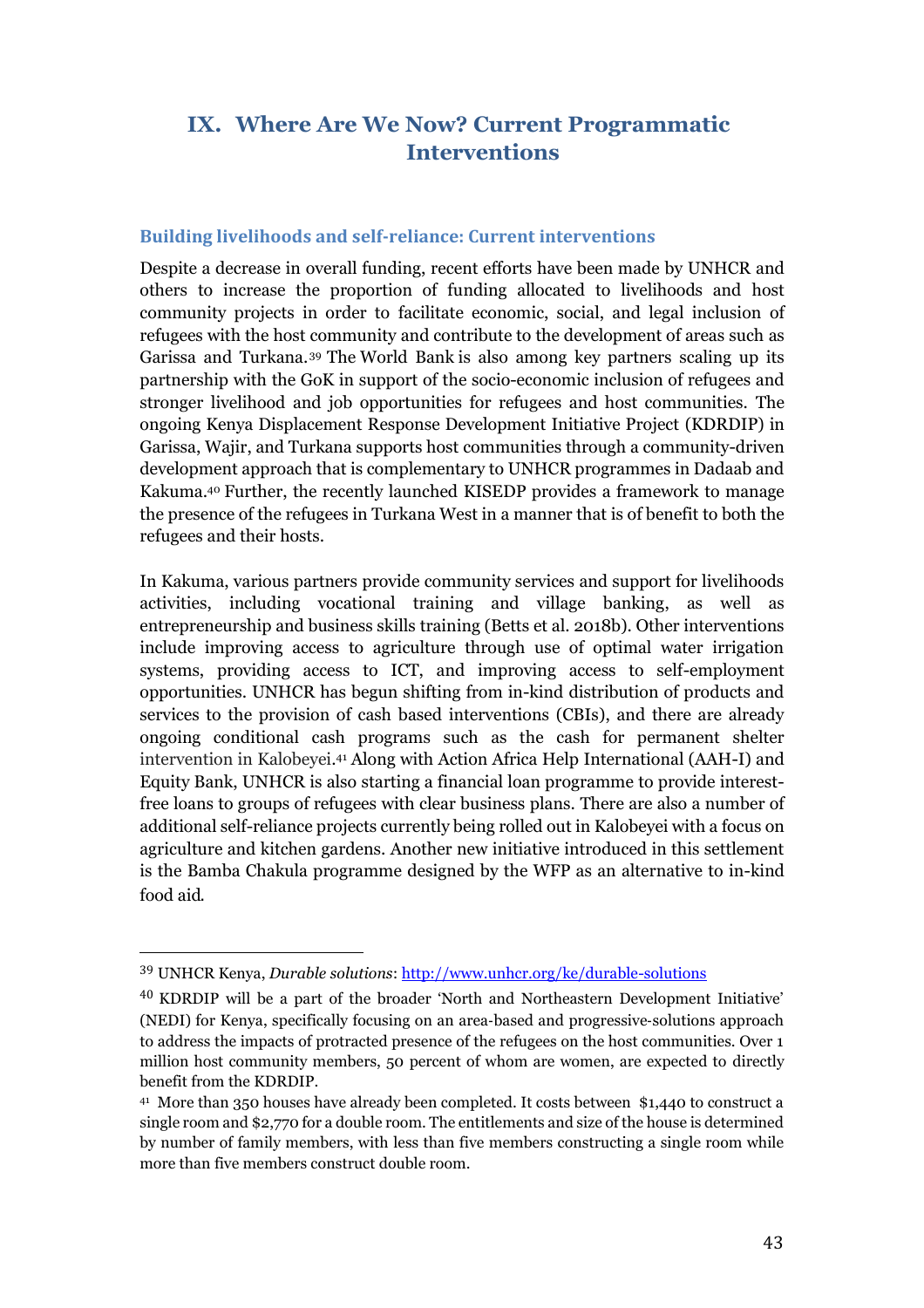Current market-based livelihood projects in Dadaab include vocational and technical skills training (notably through NRC's Youth Education Pack centres), enterprise development (including agricultural ventures), as well as advocacy activities targeting the private sector and national and county governments. Other support is also provided in the form of literacy and numeracy skills training, ICT skills development, and entrepreneurship skills training. Most livelihood programmes are targeted at refugee youth and women, but host community members also benefit, including from the skills trainings and community micro-finance schemes (VSLA).

And in Nairobi, UNHCR's urban livelihoods strategy is aimed at providing skills development, enterprise development, safety nets and consumption support for refugees, as well as advocacy support for better access to legal permits, admission to vocational institutions, and access to financial services and livelihoods opportunities in the private sector. Further, as per UNHCR's updated livelihood strategy, new approaches and initiatives to improve refugee livelihoods are being implemented, including setting up of online platforms to promote refugee products and linking refugee artisans with markets at the local, national, and international levels. UNHCR operations are encouraged to consult the SEEP Network's Minimum Economic Recovery Standards (MERS), which offer guidance on what good programming looks like and what to consider when planning activities.

#### <span id="page-43-0"></span>**Evaluation of outcomes**

A review of evaluation studies carried out on various livelihood programmes for refugees and host communities in Kenya, related to both demand and supply-side strategies, reveals that they seem to have had limited impacts on local labour markets. This is due to factors such as a top-down approach in terms of trainings offered, a lack of market-driven programmes that address employers' demands, inadequate beneficiary targeting, small-scale interventions, and a lack of follow-up of trainings. Once a person learns a skill there aren't many attempts by NGOs or training centres to help them find employment or link them to external markets to sell their products (Samuel Hall 2016; Swisscontact 2013; Fox & Kamau 2013). Moreover, social norms also limit the participation of women in specific activities. From a capacity standpoint, some implementing livelihood partners were found to be lacking sufficient professional know-how on the ground to design and implement effective livelihood programmes. In addition to these challenges, there seems to have often been a duplication of programmes among livelihood partners. For instance, Fox & Kamau (2013) noted a high number of tailoring, weaving, soap making and other similar courses offered by a variety of agencies in Dadaab.

Recent field research conducted by Staps in Kakuma (2018) is even more critical: The author notes that a shift towards "sustainable livelihoods was already advised 15 years ago and market-based interventions should have been in place a decade ago." Much of the recent literature praises the efforts and rationale behind establishing the novel Kalobeyei settlement, and although studies point out that implementation may have not gone to plan, there is overwhelming support in the literature for this shift towards more sustainable outcomes, including working through and supporting local markets.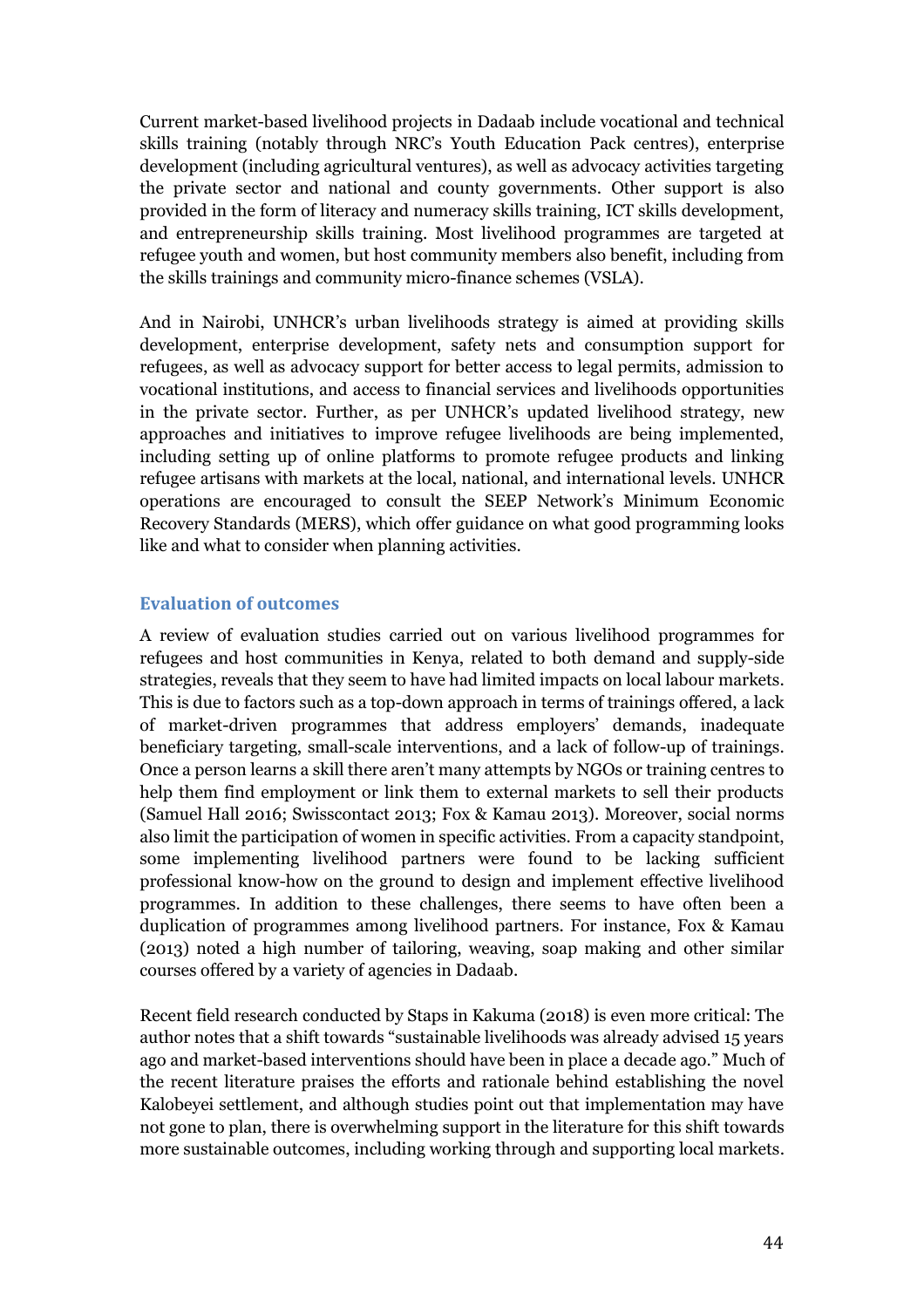### <span id="page-44-0"></span>**Transitioning towards sustainable livelihoods and self-reliance**

The desk review has revealed that there has been a noticeable shift in the nature of livelihoods programming for refugees in recent years. The need to support markets and move away from an artificial and unsustainable assistance-based economy has been recognized by many stakeholders, and actors are looking at ways that will benefit refugees and host communities (Samuel Hall, 2016). Current self-reliance interventions in Kenya appear to be focused on creating jobs, providing vocational training, or extending micro-credit. To increase the purchasing power of potential customers, UNHCR and partners will scale up efforts to provide assistance for shelter, food, and other core relief items through cash-based interventions, gradually rolling out a Multi-purpose Cash Grant (MPG). There is already a shift underway to implement unconditional cash transfers, which according to the IFC, should have a significant positive impact on local businesses and households (IFC 2018). The preliminary research conducted by Betts et al. (2018a) comparing the socio-economic outcomes of refugees within the different assistance models (Kalobeyei and Kakuma), provides important insights into this shift to cash transfers, which is also being implemented by the WFP. According to the authors, the better outcomes found among refugees in Kalobeyei "appears to be attributable to the monthly Bamba Chakula cash credit in Kalobeyei, which raises income and consumption."

There have also been repeated calls in the literature for a more integrated development-oriented approach to working with refugees and host communities. The research has recently been advocating that a good refugee policy must also be a good host community policy (Staps 2018; Betts et al. 2018b). There are many voices championing for inclusive market development, defined as making the market work for both refugees and host communities, and this involves integrating refugees and host communities into the existing market system while distinguishing each group's potential entry points given their differences between their legal statuses, right to work, and freedom of movement (Staps 2018).

## <span id="page-44-1"></span>**Maximizing finance for development**

 $\overline{a}$ 

The literature is filled with descriptions of the vibrant camp markets, and the role of private sector investments in refuge-hosting areas has begun to feature more prominently in recent studies (IFC 2018; World Bank 2016; Samuel Hall 2016). A recent article by the World Bank spoke of the opportune time in investing in Kakuma: "With a pronounced demand for goods and services in and around the camp, the time seems right for businesses and social enterprises to get more involved in Kakuma camp and other areas hosting refugees."<sup>42</sup> There are already various UN and World Bank Group interventions in the pipeline in Kakuma, including the upcoming business challenge to facilitate further private sector investment. The competition will be open to Kenyan companies and social entrepreneurs, as well as refugee and host-community entrepreneurs, and winners will receive grants, financing, and coaching.

<sup>42</sup> World Bank, (2018), "In Kenya, Refugees are Opening up Frontiers: The Pull of Investing in Underserved Areas."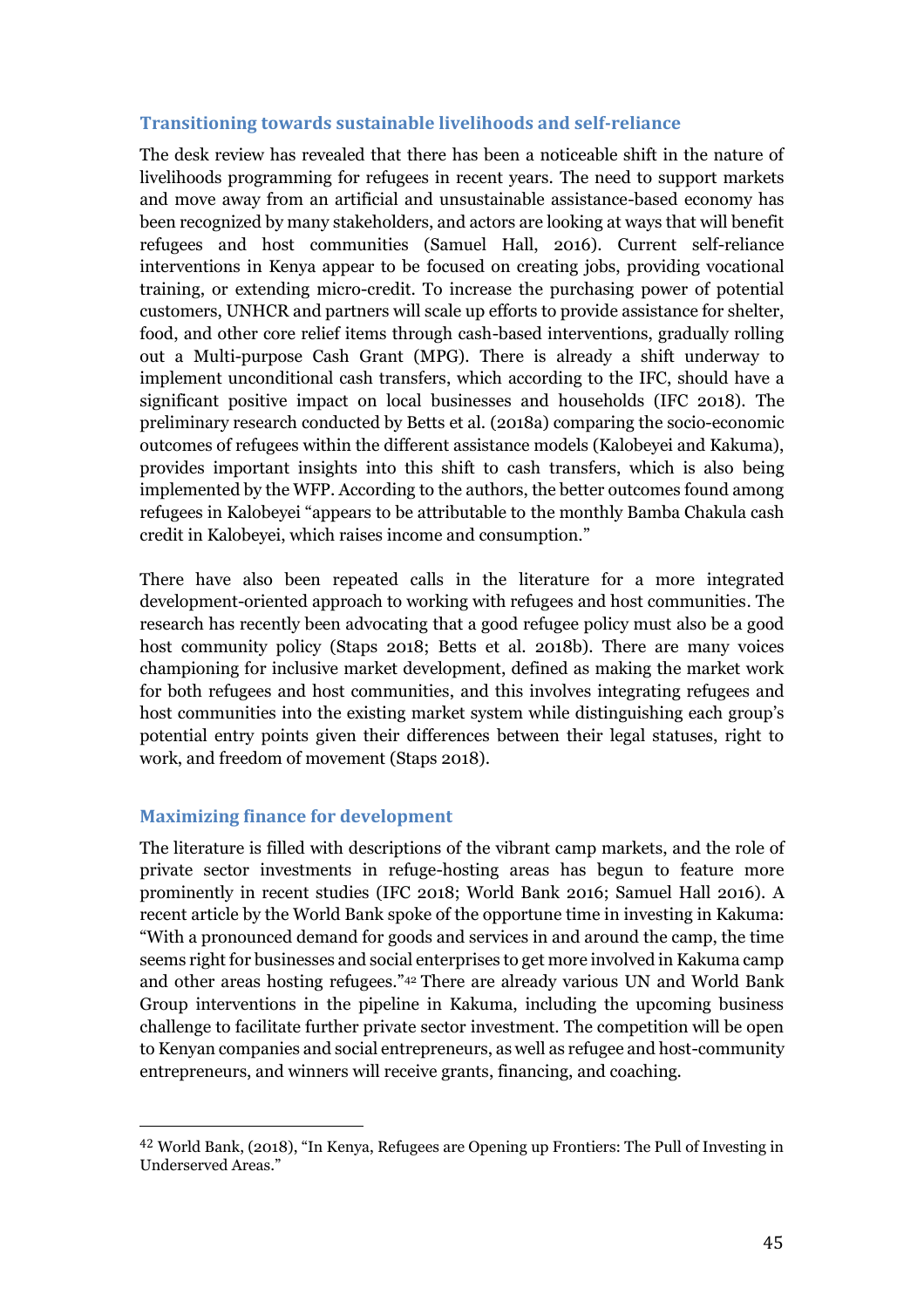#### <span id="page-45-0"></span>**Devolution and its opportunities**

The study by IRC (2018) cautions that at the national level, Vision 2030 makes no mention of displacement or refugees, and consequently, the Medium Term Expenditure Framework does not allocate resources to the refugee response. Devolution and the county governments are seen to offer a good opportunity to lobby for more refuge- friendly actions related to markets, access to services, and vocational training (Betts et al. 2018; Fox & Kamau, 2013).

At the county level, the new Nairobi CIDP makes no mention of refugees, and while the new Garissa CIDP does makes reference to the presence of refugees, this is mostly in terms of their detrimental impact on ecosystems and the environment, especially in Dadaab and Fafi sub-counties. The Garissa CIDP proposes providing alternative livelihoods to refugees in terms of "alternative shelter, energy-saving *jikos*, and charcoal briquettes" as a potential solution. The desk review revealed that the energy sector, particularly renewable energy, is being touted as one of the main sectors for further investments in terms of developing these regions and offering better livelihood opportunities for refugees and host communities. In addition, the Garissa CIDP also calls for the commissioning of a scientific integrated study on the impact of refugee settlements since 1991. The references and rationale behind many of these activities in the CIDP appear to be driven more by concerns about environmental impacts of the refugee presence rather than identifying potential sectors that could open up the hosting area for the benefit of refugees and host communities alike (as is the case in Turkana).

Much of the literature on Kakuma lauds the efforts by Turkana County to develop the self-reliance opportunities of refugees and host communities and speaks of the refugees being included in the new CIDP. Nonetheless, studies point out that the needs and economic potential of refugees far exceed current opportunities created at the micro-level, and that enabling self-reliance is not just about commitments (IRC 2018; Betts et al. 2018a). The multi-stakeholder KISEDP, whose objective is to re-orient the refugee assistance program to improve the socio-economic conditions of refugees and host communities, better prepare the host community to take advantage of economic opportunities, and reduce over-dependence on humanitarian aid, therefore represents a significant step.

## **X. Recommendations**

<span id="page-45-1"></span>The recommendations presented below are based on the literature reviewed.

#### *1. Advocate for refugee rights and reforming of the regulatory framework*

Many studies of the refugee situation in Kenya advocate for greater freedom of movement for refugees outside the camps, within counties, and within Kenya more broadly. Research conducted by NRC & IHRC (2018) sets forth incremental changes the GoK can make such as waiving the requirement for Kakuma refugees to have a movement pass for travel within Turkana County, providing multi-trip and/or year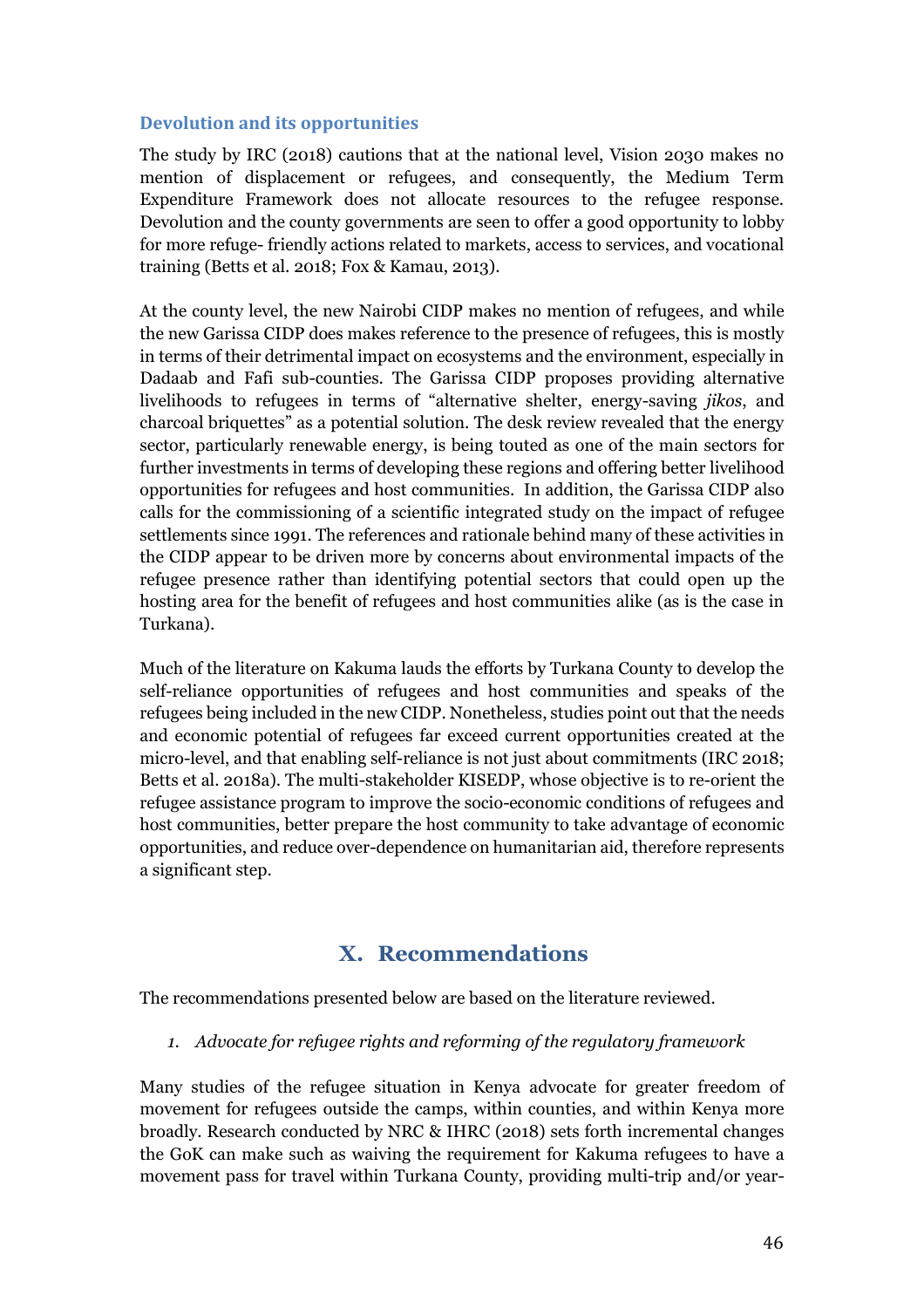long movement passes for refugees who meet stated criteria, and allowing refugees with valid business permits to be issued with movement passes on request. Changes that focus on policy implementation at the county levels would also take into account sub-national variations in regulations that govern the economic lives of refugees.

## *2. Continue to support refugee-led enterprises*

Studies do point out that while the removal of barriers to self-reliance, including the right to work and freedom of movement, may unlock opportunities for some refugees, particularly the educated and those with entrepreneurial capabilities, a significant number will remain marginalized as they lack the capacity to engage in employment or economic activities due to special needs and vulnerabilities (IRC 2018). Alongside removing barriers that refugees face in running formal businesses and engaging in trade, livelihoods programming that supports business incubation, enhances marketbased opportunities, and helps refugees access credit has a role to play in building selfreliance (NRC & IHRC 2018b).

## *3. Work to enhance the local inclusion of refugees in Kenya*

Based on their economic analyses, Sanghi et al. (2016) point out that economic integration in Kakuma, even if limited, maximizes welfare gains, which would last for over two decades. On the other hand, decampment (camp closure and sudden departure of all refugees) – reduces per capita host incomes permanently and also causes a collapse in prices. A gradual phasing out of the limitations of encampment will be key to the economic empowerment of both refugees and host communities.

## *4. Focus on development for hosting areas*

The World Bank's research in Kakuma (2016) also concluded that helping Kakuma's refugees requires helping develop Turkana in a meaningful way that necessitates a shift from short-term emergency financing to long-term development financing, and this is where partnerships with development actors is required especially since most of the hosting counties are poor. The inclusion of refugees in the county integrated development plans, is a positive first step towards area-based development for the benefit of refugees and host communities.

## *5. Focus on specific refugee and host community groups and tailor interventions to specific contexts*

Another important recommendation stemming from the literature is the need to tailor livelihoods interventions and policies to the specific refugee needs and settings. The study by Samuel Hall (2015) underscored the necessity of "de-linking the two camp settings of north-western and north-eastern Kenya in any programming initiative. Kakuma and Dadaab represent drastically different camp populations, demographics, security and economic landscapes – as well as financial means." The same strategy can be applied to the urban context given the different needs and profiles of urban refugees.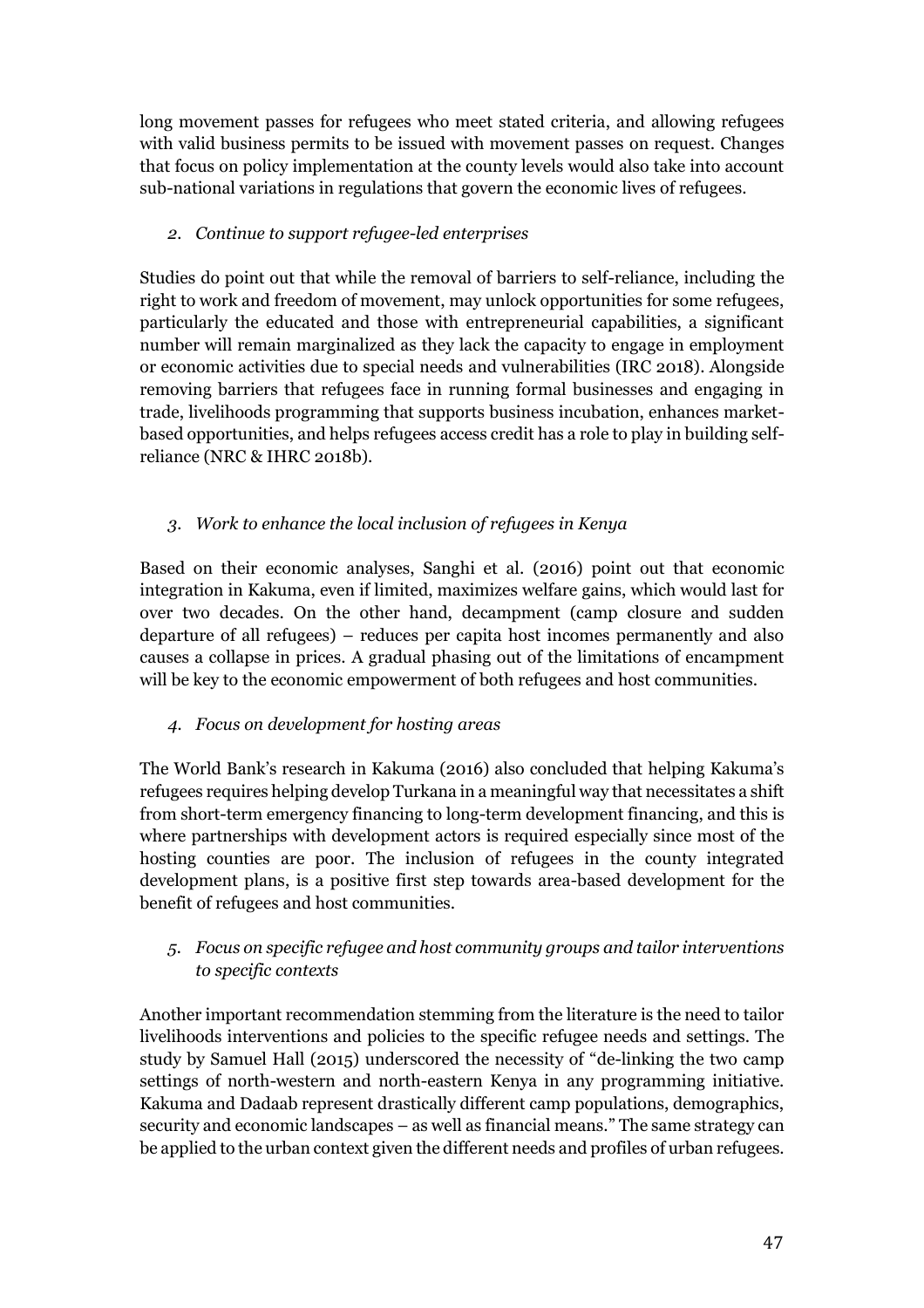In many ways, these recommendations have been set in motion given that UNHCR is already developing separate strategies for the three major refugee-hosting areas.

Related to the above, the literature also emphasises the need to differentiate among refugees and host communities for programming and policy purposes. For instance, Betts et al. (2018b) stress that "policy-makers need to view host communities as diverse and differentiated, and take into account the distributive consequences of refugees' economic participation."

Further, focusing on programming for refugee new arrivals and women is seen as a potential way of bolstering their self-reliance strategies. There is a need for more targeted support and deliberate efforts to increase the capacity and likelihood of women participating in the labour market. A gendered approach is needed to promote self-reliance among women in settlements such as Kakuma IV and Kalobeyei given that the majority of South Sudanese refugees in Kalobeyei are women, many of whom are not used to being their families' sole breadwinners. They may therefore be more vulnerable in terms of socio-economic or climatic shocks.

## *6. Carve a role for the private sector and attracting more players*

The private sector can become an important player in increasing the self-reliance and inclusion of refugees and boosting the resilience of their host communities. Many studies recommend greater involvement of the private sector in terms of business development, tailoring financial products to the circumstances facing refugees, and developing internship programmes and vocational skills development for refugees in order to equip them with marketable skills.

In addition to skills trainings and credit facilities, attracting private sector investments into refugee-hosting areas is recommended to enhance access to services, jobs, markets, and economic opportunities. The studies also show that there is a need for better linkages and sharing of information to address refugees' limited access and understanding of regional and national market requirements (quality standards, local labels, analyses of demand and supply) (Samuel Hall 2016).

## *7. Invest in human capital*

Given that the data has shown that education shapes economic outcomes, investing in human capital is widespread among the recommendations in the literature. Expanding educational and vocational opportunities for children and adults, especially in places such as Kalobeyei, where the education level of refugees is limited, is recommended. Various studies also recommend that in order to ensure that vocational training is more widely accessible, English language courses should be offered, and the possibility of offering vocational training in multiple languages should be explored (Kimetrica 2016; Fox & Kamau 2013).

In terms of vocational education, identifying the skills gaps and market demand in the counties as well as countries of origin of refugees is crucial, and this remains relevant in the current context of the voluntary repatriation programme. Moreover, improved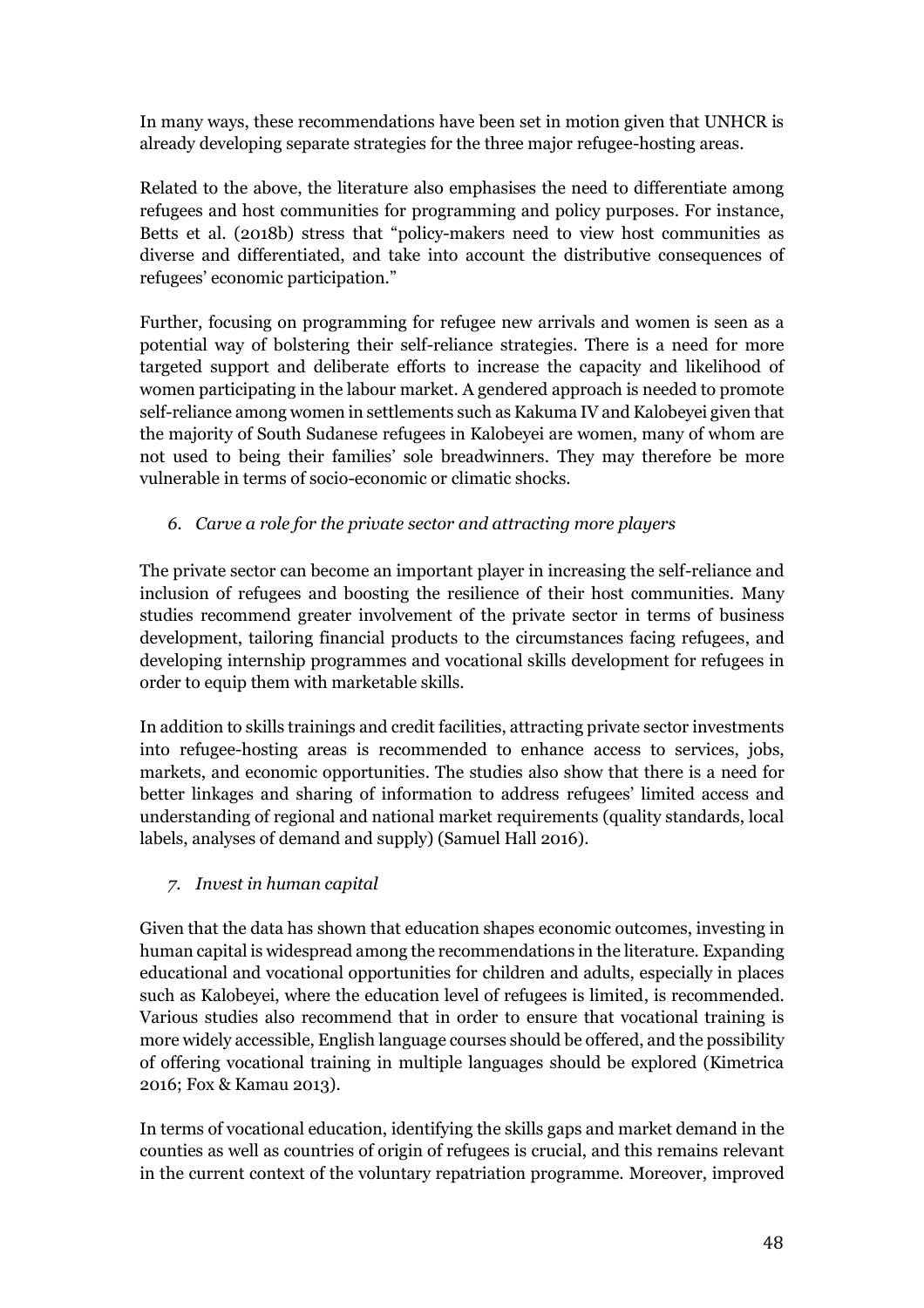selection criteria needs to be considered in order to align these educational programmes with candidates' interests and skills (Fox & Kamau 2013; Samuel Hall 2016).

In terms of affordable, formal education, especially in the camp settings, efforts are needed to ease the pressure on the overstretched humanitarian system. A possible mix of public and private school providers may be required, and social enterprises could potentially ease some of this pressure by engaging Kenyan and regional low-cost private school providers (IFC 2018).

Further, although the Borderless Higher Education for Refugees (BHER) provides eligible refugees in Dadaab with the opportunity to gain accredited diplomas and degrees using digital learning, creating a more enabling environment for more refugees to access educational opportunities outside hosting areas is also important in order to build their capacities and enhance the number who have access to secondary and tertiary educational opportunities.

In terms of the host communities, development partners can continue to play a role in supporting county governments to increase the quality and access of education in these counties, which the data has shown to be severely lacking.

## *8. Explore self-reliance opportunities beyond designated hosting areas*

Refugees' self-reliance needs and their economic potential often exceed the opportunities that currently exist in designated hosting areas. Returns to labor supply policies may be low because economic opportunities for refugees are scarce and characterized by low income. In the short-term, there are little returns to more investments in education and skills, and in many cases the problem is demand not supply. <sup>43</sup> A study of the early outcomes of the Kalobeyei integrated settlement has revealed that without economic opportunities, "it is difficult to foresee how refugees will be able to reduce reliance on assistance" (Betts et al. 2018). Given the large proportion of unemployed youth in places such as Turkana, the IRC is also advocating for "institutional strengthening to support refugee self-reliance beyond the designated hosting areas" (IRC 2018). Not creating such opportunities could mean that selfreliance opportunities for refugee youth will remain stifled.

## **XI. Unexplored Avenues**

## <span id="page-48-0"></span>*Further socio-economic and impact studies*

A comprehensive socio-economic and poverty profile of refugees and host communities in Kenya would be beneficial not only in terms of using a set criteria to compare economic outcomes across the board, but also in terms of providing data for development partners and the GoK to design more effective interventions for the

 $\overline{a}$ <sup>43</sup> World Bank, (2016), *How Poor are Refugees? A welfare assessment of Syrians living in Jordan and Lebanon.*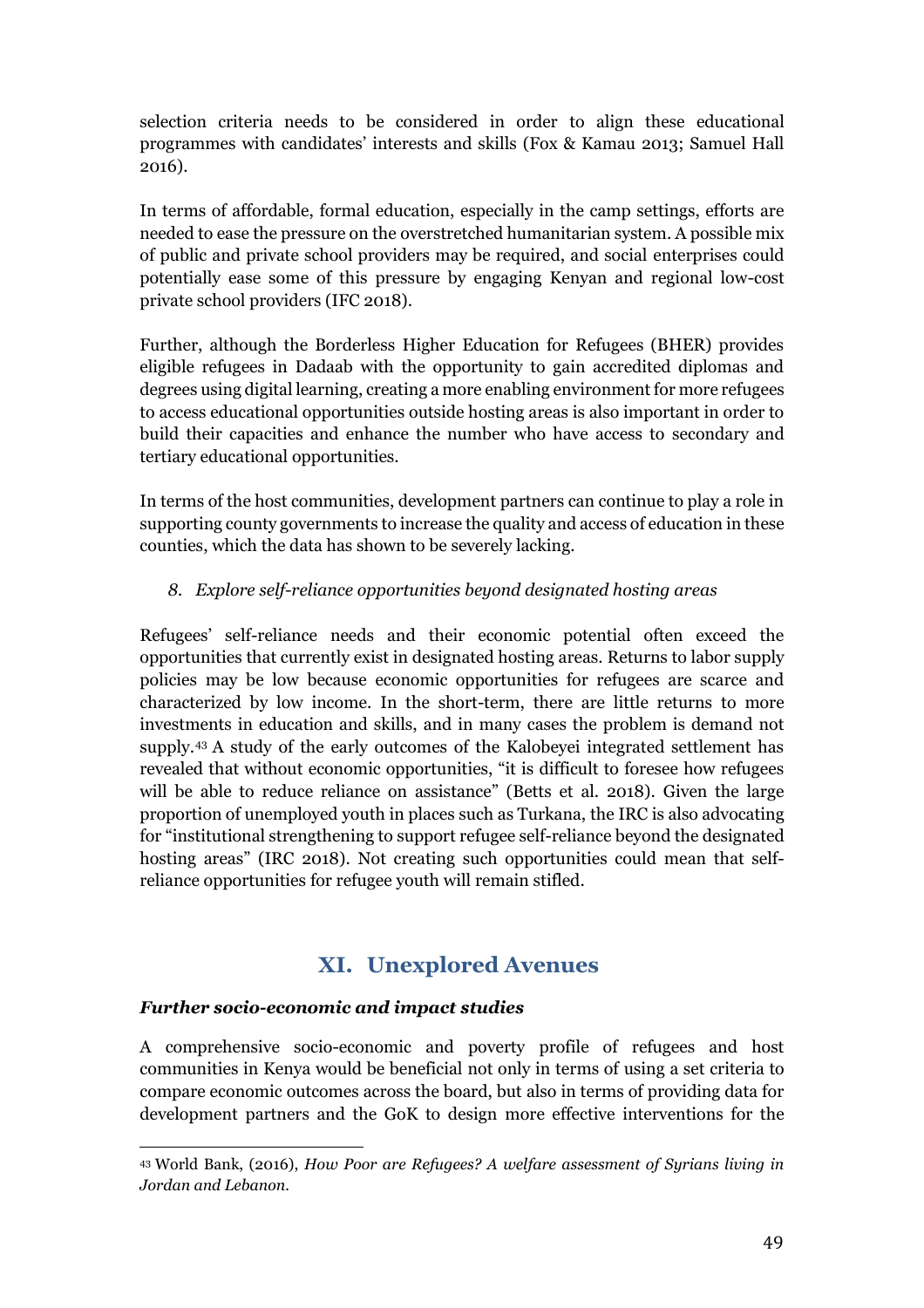distinct refugee and host community groups country-wide. Although the recently released national poverty statistics by KNBS was a good starting point, a similar survey including data from refugee communities throughout the country would be important.

From the desk study it is apparent that a more in-depth and up to date socio-economic analysis of the impacts of refugees in Dadaab on host communities is needed as this will form an added entry point for discussions with host communities and local government. Research is also needed to map current market opportunities from the perspective of attracting private sector investment and partnerships in the area.

In the context of restrictive camp settings, cash and vouchers are examples of some of the new approaches devised for providing support, which can increase self-reliance and instill a sense of dignity and ownership in refugees. <sup>44</sup> In terms of effective programming, further analysis of the impact of cash transfers and the Bamba Chakula programme in the camps is required in order to draw more concrete conclusions about their impact on the self-reliance of refugees in Kenya.

## *More research on agriculture and pastoralism as viable economic activities*

In Kenya as a whole, growth in the agriculture sector accounted for the largest share of poverty reduction in the decade following 2005, but it also revealed that progress is vulnerable to climatic shocks. As part of the World Bank's KDRDIP Project, there will be a mapping of productive livelihoods, which will potentially highlight further sustainable livelihoods opportunities in Turkana and Garissa. Related to the agricultural sector, as noted by Betts et al. (2018a), further agricultural assessments are needed to ascertain the potential of growing conventional crops in places such as Turkana and whether dryland farming would be a feasible alternative for both refugees and host communities.

Another important study would be to ascertain the actual proportion of refugees interested in resuming their pastoralist way of life – and what livelihood support mechanisms would be most beneficial and effective for them in light of current restrictions. In addition, more research evaluating the impacts of alternative livelihood projects for refugees and host communities in pastoral areas is required.

## *Incorporating lessons learned from the refugee self-reliance index piloted in Kenya*

Given that there is now a concerted push to better measure the self-reliance of refugees, more data is required to ascertain which indicators refugees are performing well against and where they are lagging behind. In 2017, a new tool for measuring the quality of life and self-reliance of refugee households was piloted in Kenya, and the results will provide important insights as to more effective programming design, policies, and funding practices.

*Research into drivers of child labour and child marriage among refugees* Research on effective "gendered" approaches as well incorporating social norms in livelihoods programming is required in order to understand how social norms

<sup>44</sup> European commission, (2016), "Lives in Dignity: From aid dependence to self-reliance."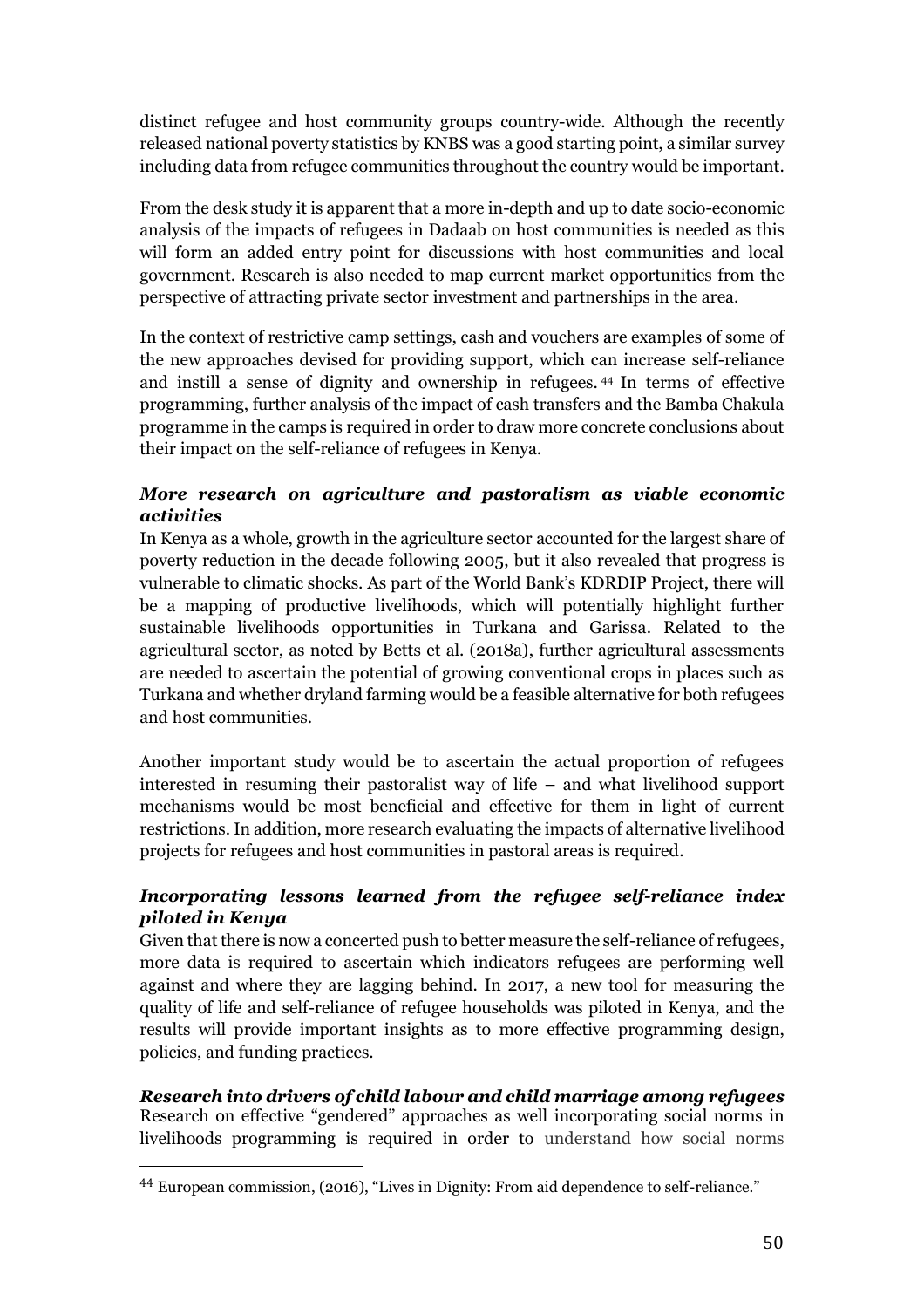influence labor market participation, especially among refugee and host groups of different ethnicities. As the literature has shown, resilience and self-reliance of refugees and host communities can be fostered through quality education, access to economic opportunities, and social protection, and children and women particularly require critical support. Social norms underpinning child marriage among refugee and host population groups would also need to be understood and documented to ensure a more effective response when designing self-reliance initiatives and ensuring better protection outcomes. In addition, child labour, including prostitution, has been noted as a concern among refugee children in Kenyan camps and more research is needed to understand its social and economic drivers among different refugee communities. This research can help underpin the design of future education and livelihood initiatives for children and youth.

#### *Survey on repatriation*

A socio-economic survey of refugees who were voluntarily repatriated from Kenya to countries such as Somalia would help shed light on their current livelihood situations. In addition, a survey of those who then returned to Kenya would be useful to understand the conditions that made them return in spite of the financial incentives, and what support they require.

## *Digital work as a way to offer refugees, including women, better educational and livelihood opportunities*

Given that Kenya's technology sector has been one of the fastest growing in the world, coding bootcamps are increasingly being touted as a source of youth employment and better educational outcomes. The World Bank has been testing the impact of this 'ready-to-work' model in places such as Nairobi, with a particular focus on women, and similar trainings could be adapted to the refugee setting. Companies such as Samasource have been piloting impact outsourcing for the country's poor and there are organisations such as RET piloting their own digital work projects in the camp settings, particularly Dadaab. Thus, evaluation studies of existing programmes in Kenya could be useful in terms of scaling them up in refugee-settings.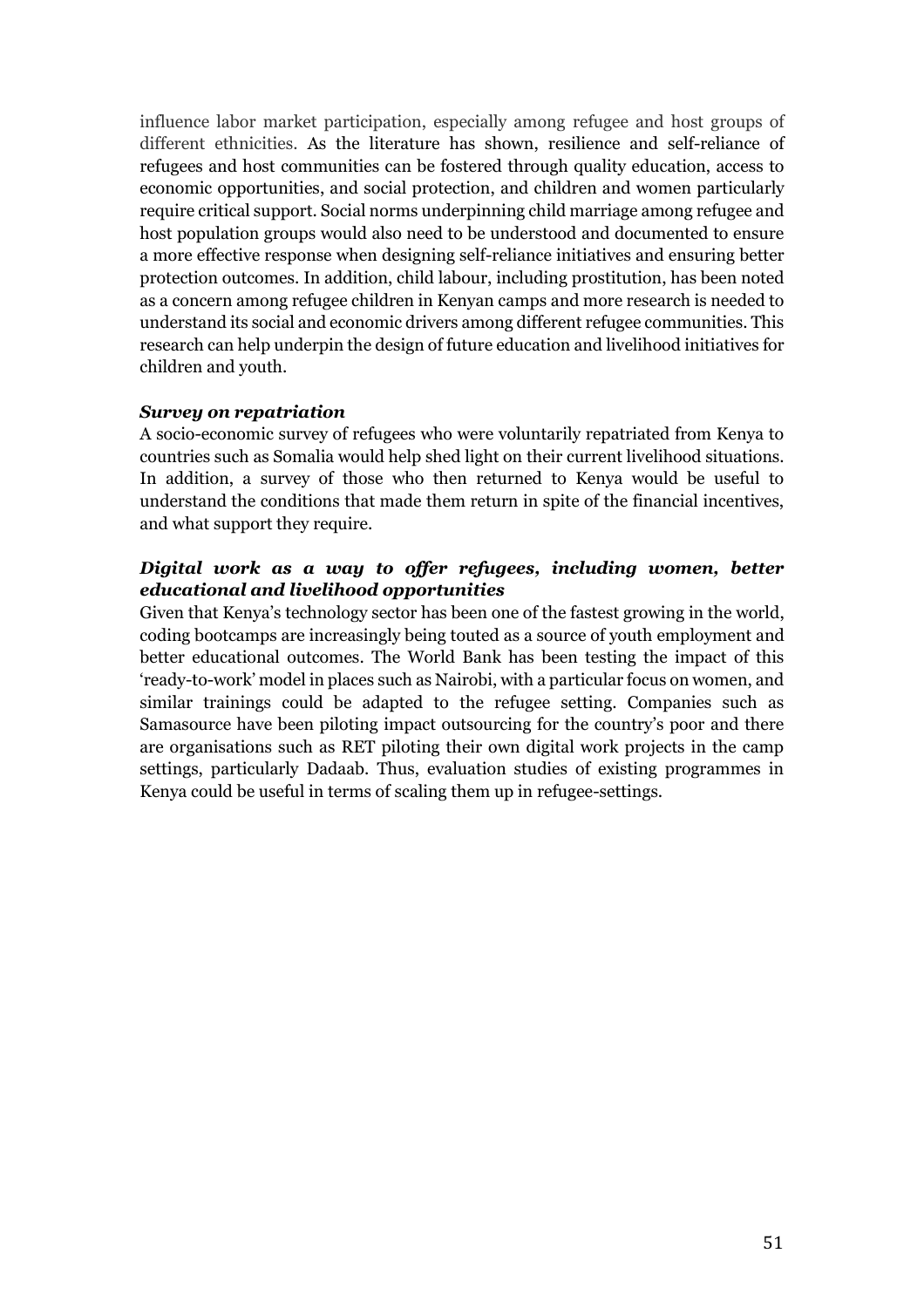## **References**

<span id="page-51-0"></span>Alix-Garcia, Jennifer, Erhan Artuc, and Harun Onder. (2017). *The Economics of Hosting Refugees: A Host Community Perspective from Turkana.* Washington DC: World Bank.

Betts, A. et al (2018a). *Self-Reliance in Kalobeyei? Socio-Economic Outcomes for Refugees in North-West Kenya.* (Oxford:RSC).

Betts, A., N. Omata, and O. Sterck. (2018b). *Refugee Economies in Kenya*. Refugee Studies Centre, University of Oxford.

Betts, Alexander. (2018). "Don't make African Nations Borrow Money to Support Refugees." Foreign Policy, February 2018

Betts, Alexander. (2013). "Three Questions on Refugee Livelihoods, Self-Reliance, and Innovation." [https://www.refugee-economies.org/news-and-blog/three](https://www.refugee-economies.org/news-and-blog/three-questions-on-refugee-livelihoods-self-reliance-and-innovation)[questions-on-refugee-livelihoods-self-reliance-and-innovation](https://www.refugee-economies.org/news-and-blog/three-questions-on-refugee-livelihoods-self-reliance-and-innovation)

Daily Nation. (2016). "Kenya ought to unlock jua kali's big potential," July 5, 2016. [https://www.nation.co.ke/lifestyle/smartcompany/Kenya-ought-to-unlock--jua-kali](https://www.nation.co.ke/lifestyle/smartcompany/Kenya-ought-to-unlock--jua-kali-s-big-potential/1226-3280520-dq9c82z/index.html)[s-big-potential/1226-3280520-dq9c82z/index.html](https://www.nation.co.ke/lifestyle/smartcompany/Kenya-ought-to-unlock--jua-kali-s-big-potential/1226-3280520-dq9c82z/index.html)

Enghoff, M. et al. (2010). *In Search of Protection and Livelihoods: Socio-economic and Environmental Impacts of Dadaab Refugee Camps on Host Communities.* Royal Danish Embassy in Nairobi and the Royal Norwegian Embassy in Nairobi.

FAO. (2013). "Opportunities and Threats of Irrigation Development in Kenya's Drylands."

Forced Migration, *Nairobi Declaration on Somali Refugees*, March 30, 2017: [https://forcedmigrationforum.com/2017/03/30/nairobi-declaration-on-somali](https://forcedmigrationforum.com/2017/03/30/nairobi-declaration-on-somali-refugees/)[refugees/](https://forcedmigrationforum.com/2017/03/30/nairobi-declaration-on-somali-refugees/)

Fox, J, and C. Kamau. (2013). *The Dadaab Dilemma: A Study on Livelihood Activities and Opportunities for Dadaab Refugees*. Danish Refugee Council.

Horst, Cindy, and Khadra Elmi. (2007). *Participation in Sustainable Livelihoods: An Assessment of Socio-Economic Conditions in Dadaab and the Impact of DRC-Care Interventions.* 

IFC. (2018). *Kakuma as a Market Place. A Consumer and Market Study of a Refugee Camp and Town in Northwest Kenya*.

IOM. (2015). *Migration in Kenya: A Country Profile*.

IRC. (2018). *Dreams Deterred: Opportunities to Promote Self-reliance for Somali Refugee Youth in Kenya*.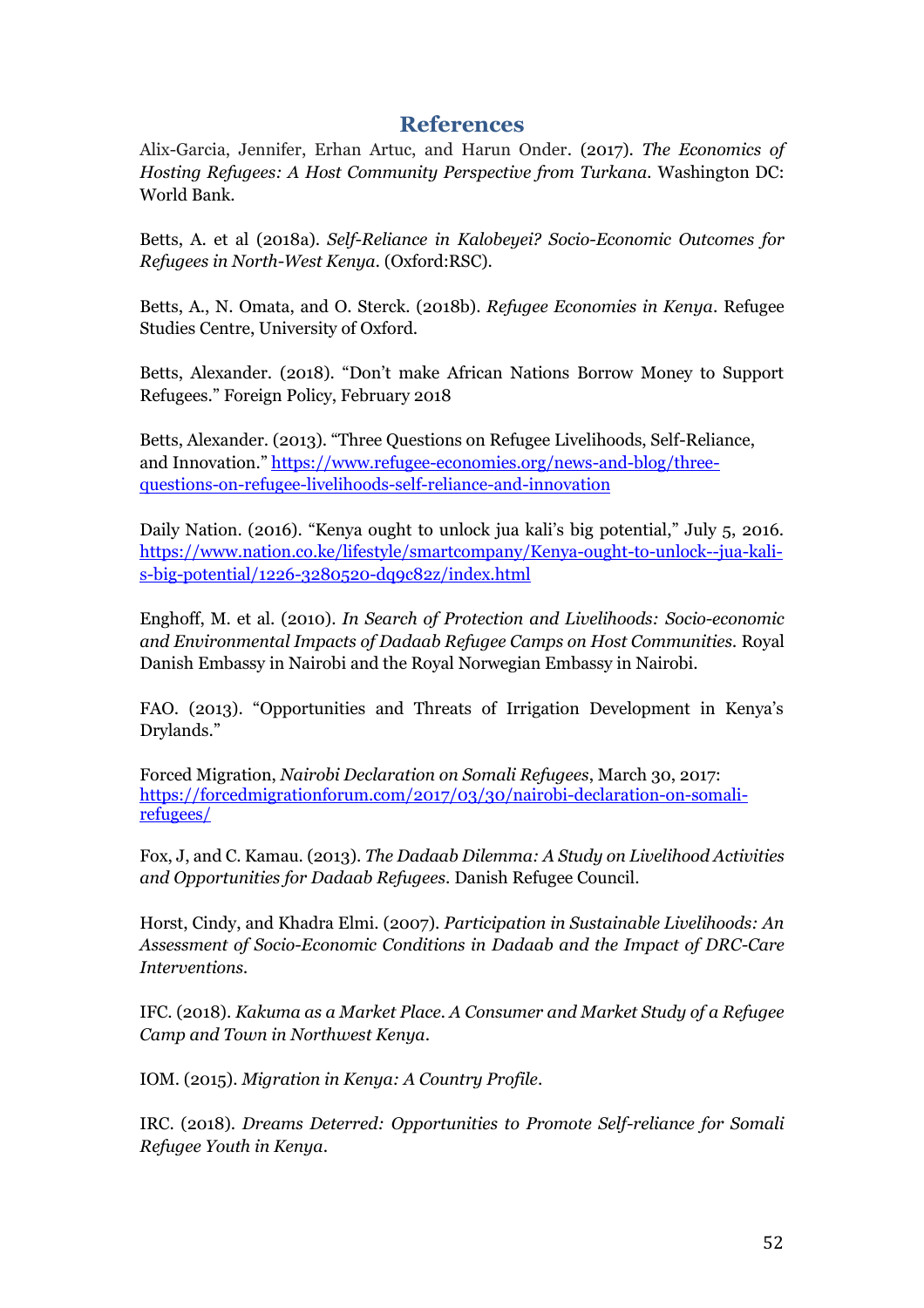IRC. (2018). *Kenya: Citizens Perceptions on Refugees.*

Irin News. (2011). *Turkana Reels from Severe Drought*. <http://www.irinnews.org/report/93210/kenya-turkana-reels-severe-drought>

Kimetrica. (2016). *Refugees Vulnerability Study, Kakuma, Kenya.*

KNBS. (2018). *Launch of the 2015/16 Kenya Integrated Household Budget Survey Reports*.

KNBS and SID. (2010). "Exploring Kenya's Inequality: Pulling Apart or Pooling Together."

Mcloughlin, Claire. (2017). "Sustainable livelihoods for refugees in protracted crises," University of Birmingham.

The Ministry of Agriculture, Livestock and Fisheries. (2016). "Climate Risk Profile for Garissa County. Kenya County Climate Risk Profile Series."

NRC and IHRC. (2018a). Supporting Kakuma's Refugee Traders: The Importance of Business Documentation in an Informal Economy," Briefing Paper, August 2018.

NRC and IHRC. (2018b). "Supporting Kakuma's Refugees: The Importance of Freedom of Movement," Briefing Paper, August 2018.

NRC and IHRC. (2017). "Recognising Nairobi's Refugees: The Challenges and Significance of Documentation Proving Identity and Status."

NRC and REACH. (2018). "Dadaab Assessments June-September 2018."

Oxfam. (2017). "Kenya: Extreme Inequality in Numbers." <https://www.oxfam.org/en/even-it/kenya-extreme-inequality-numbers>

REACH. (2018). *Multi-Sector Needs Assessment: Dadaab Refugee Complex Garissa County, Kenya.*

Samuel Hall. (2015). *Devolution in Kenya: Opportunity for Transitional Solutions for Refugees? Analysing the impact of devolution on refugee affairs in refugee hosting counties.*

Samuel Hall. (2016). *Comprehensive Market Assessment for Kakuma Refugee Camp.* Commissioned by DRC, AAH-I, and UNHCR Kenya.

Sanghi, Apurva, Harun Onder, and Varalakshmi Vemuru. (2016). "*Yes" In My Backyard? The Economics of Refugees and Their Social Dynamics in Kakuma, Kenya.* World Bank Group, Washington D.C.

Slaughter, Amy. (2017). "The Case for Measuring Refugee Self-Reliance." European Evaluation Society.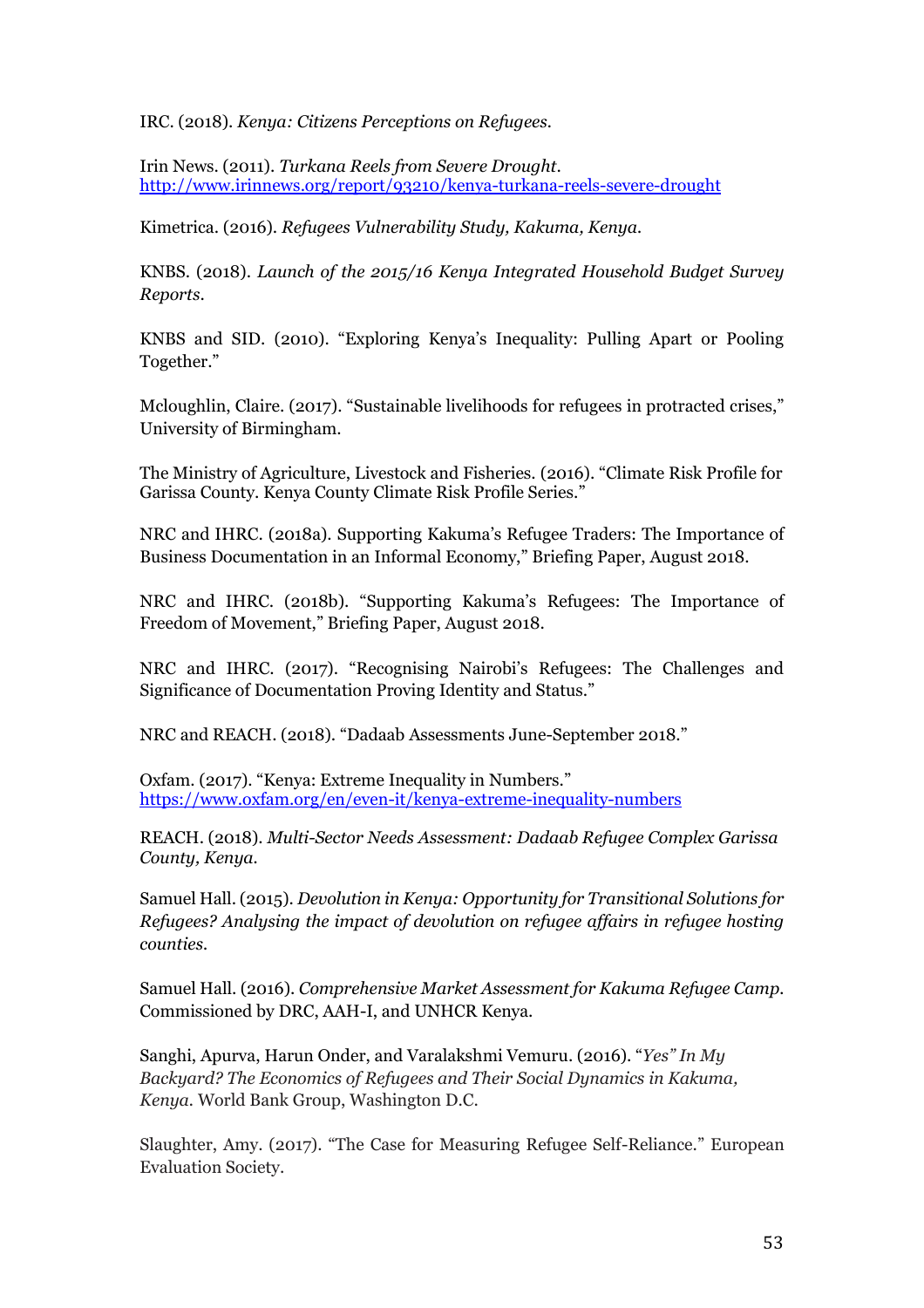Staps, Malte. (2018). *Market-based Livelihood Interventions in a Long-term Refugee Camp.*

Swisscontact. (2017). *Promoting Life-skills and Livelihoods in Kakuma.*

The Conversation. (2018). "Kenyan study sheds light on gap between refugees and host communities," February 20, 2018: [https://theconversation.com/kenyan-study](https://theconversation.com/kenyan-study-sheds-new-light-on-gap-between-refugees-and-host-communities-92067)[sheds-new-light-on-gap-between-refugees-and-host-communities-92067](https://theconversation.com/kenyan-study-sheds-new-light-on-gap-between-refugees-and-host-communities-92067)

Turkana County. (2016). *Turkana County Investment Plan 2016-2020*.

UNHCR. (2018). *The Kalobeyei Integrated Socio-Economic Development Programme: Phase One: 2018-2022 Comprehensive Refugee and Host Community Plan in Turkana West, Kenya*.

UNHCR & IGAD. (2018). "Post-secondary and technical vocational education training for refugees in IGAD member states."

UNDP Kenya. (2017). *Turkana County Inspires Hope for Future Human Security*: [http://www.ke.undp.org/content/kenya/en/home/blog/2017/3/4/Turkana-county](http://www.ke.undp.org/content/kenya/en/home/blog/2017/3/4/Turkana-county-inspires-hope-for-future-human-security.html)[inspires-hope-for-future-human-security.html](http://www.ke.undp.org/content/kenya/en/home/blog/2017/3/4/Turkana-county-inspires-hope-for-future-human-security.html)

UNHCR and ILO. (2017). *A Guide to Market-based Livelihood Interventions for Refugees.*

UNHCR. (2012). *Living on the Edge: A Livelihood Status Report on Urban Refugees Living in Nairobi, Kenya.*

UNHCR. *Kenya Statistical Summary July 2018*: [http://www.unhcr.org/ke/wp](http://www.unhcr.org/ke/wp-content/uploads/sites/2/2018/08/Kenya-Statistics-Package-July-2018.pdf)[content/uploads/sites/2/2018/08/Kenya-Statistics-Package-July-2018.pdf](http://www.unhcr.org/ke/wp-content/uploads/sites/2/2018/08/Kenya-Statistics-Package-July-2018.pdf)

University of Oxford. (2017). "Refugee Self-Reliance: Moving Beyond the Market." Research Brief, October.

World Bank Group. (2018). *KDRDIP Additional Financing Social Assessment Report*.

World Bank. (2018). "In Kenya, Refugees are Opening up Frontiers: The Pull of Investing in Underserved Areas."

[https://www.worldbank.org/en/news/feature/2018/09/27/in-kenya-refugees-are](https://www.worldbank.org/en/news/feature/2018/09/27/in-kenya-refugees-are-opening-up-frontiers-the-pull-of-investing-in-underserved-areas)[opening-up-frontiers-the-pull-of-investing-in-underserved-areas](https://www.worldbank.org/en/news/feature/2018/09/27/in-kenya-refugees-are-opening-up-frontiers-the-pull-of-investing-in-underserved-areas)

World Bank. (2016). *Kenya Urbanization Review.*

World Food Programme. (2014). *Dadaab and Kakuma Refugee Camps Market Assessment.*

World Food Programme and UNHCR. (2014). *Joint Assessment Mission-Kenya Refugee Operation*.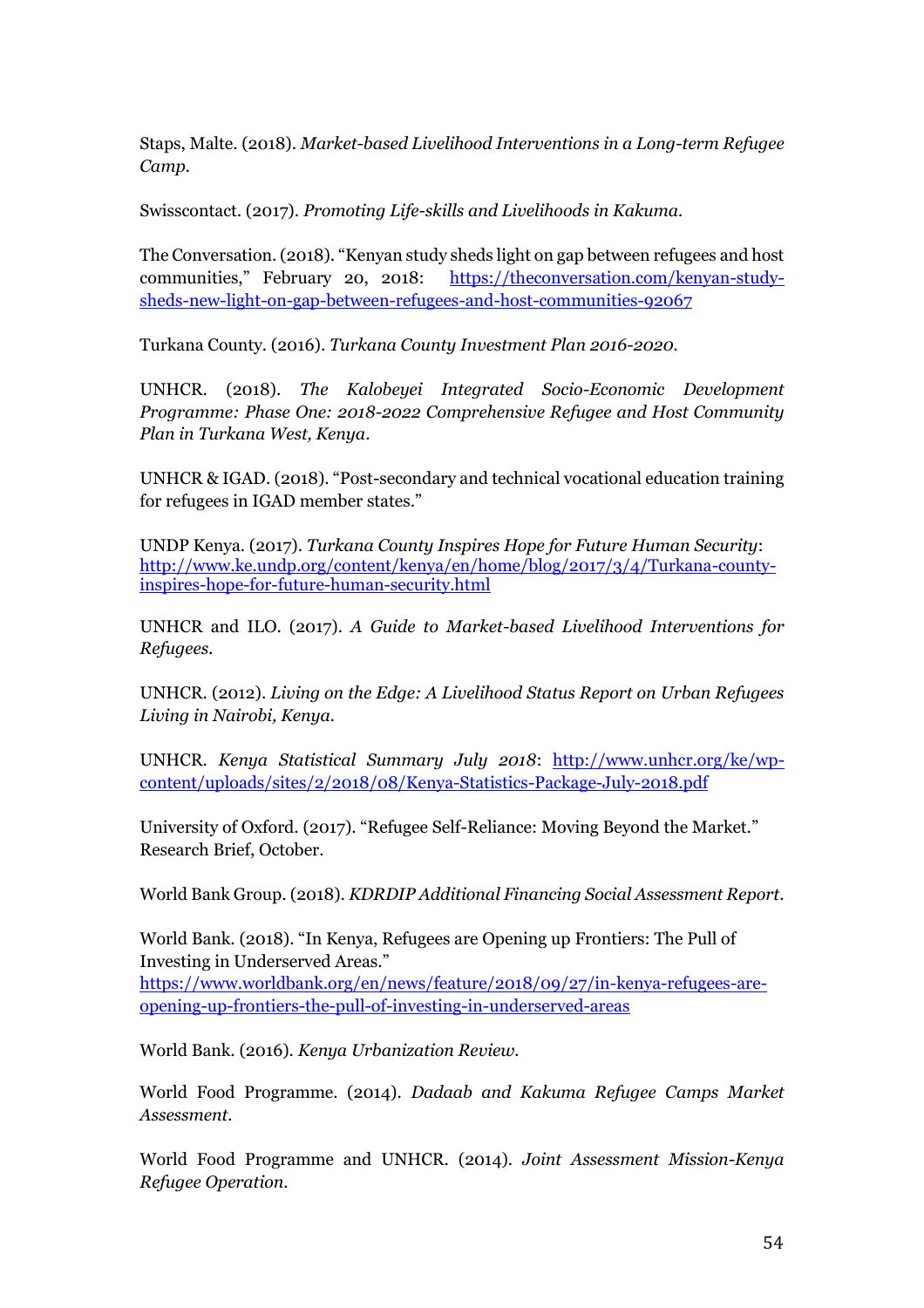# **List of Annexes**

## <span id="page-54-1"></span><span id="page-54-0"></span>**Annex 1: Outline of Methodology of Studies**

| <b>Study</b>                                                                                                                      | Location                                                   | <b>Scope</b>                                                                                                                                                                                                               | <b>Study Design</b>                                                                                                                                                                                                                                                                                                      | <b>Sample</b>                                                                                                                                                                                                                                                                                                                                                                                                                                                                       |
|-----------------------------------------------------------------------------------------------------------------------------------|------------------------------------------------------------|----------------------------------------------------------------------------------------------------------------------------------------------------------------------------------------------------------------------------|--------------------------------------------------------------------------------------------------------------------------------------------------------------------------------------------------------------------------------------------------------------------------------------------------------------------------|-------------------------------------------------------------------------------------------------------------------------------------------------------------------------------------------------------------------------------------------------------------------------------------------------------------------------------------------------------------------------------------------------------------------------------------------------------------------------------------|
|                                                                                                                                   |                                                            |                                                                                                                                                                                                                            |                                                                                                                                                                                                                                                                                                                          | <b>Characteristics</b>                                                                                                                                                                                                                                                                                                                                                                                                                                                              |
| Betts et al. (2018a):<br>Self-Reliance in<br>Kalobeyei? Socio-<br><b>Economic Outcomes</b><br>for Refugees in<br>North-West Kenya | Kakuma Camp<br>and Kalobeyei<br>Settlement                 | To measure self-<br>reliance for newly<br>arrived refugees and<br>compare the self-<br>reliance and socio-<br>economic indicators<br>of recent arrivals<br>living in the<br>Kalobeyei settlement<br>and the Kakuma<br>Camp | -Household<br>interviews with<br>refugee adults, 15<br>focus groups and 20<br>semi-structured<br>interviews with<br>refugees and other<br>stakeholders<br>-8 focus group<br>discussions and<br>numerous informal<br>interviews with host<br>community<br>members living in<br>the vicinity of<br>Kakuma and<br>Kalobeyei | -The study targeted<br>four strata: South<br>Sudanese recent<br>arrivals in Kakuma;<br>South Sudanese in<br>Kalobeyei; Burundian<br>nationals in Kalobeyei;<br>and Ethiopian nationals<br>in Kalobeyei.<br>-2,560 refugee adults<br>interviewed from 1,397<br>households (1,106<br>South Sudanese recent<br>arrivals living in<br>Kakuma, as well as 927<br><b>South Sudanese</b><br>refugees, 250<br>Burundian refugees,<br>and 277 Ethiopian<br>refugees living in<br>Kalobeyei). |
| Betts et al. (2018b):<br><b>Refugee Economies</b><br>in Kenya                                                                     | Kakuma Camp,<br>surrounding<br>communities,<br>and Nairobi | To compare<br>economic outcomes<br>for refugees and host<br>communities across<br>livelihoods, living<br>standards, and<br>subjective well-being                                                                           | -Participatory,<br>mixed methods<br>approach.<br>Quantitative and<br>qualitative data was<br>collected from<br>refugees and host<br>communities in both<br>urban and camp<br>contexts. Multiple<br>adults per household<br>were interviewed<br>and the sample was<br>restricted to adults<br>between 18 and 65<br>years. | -A total of 4,355 survey<br>respondents $(1,738)$<br>from the host<br>communities and 2,617<br>refugees).<br>-480 refugee<br>households across<br>Kakuma's subcamps<br>$(1,362)$ refugee adults<br>from the Somali,<br>Congolese, and South<br>Sudanese<br>communities). -The<br>study also interviewed<br>603 Turkana host<br>community members                                                                                                                                    |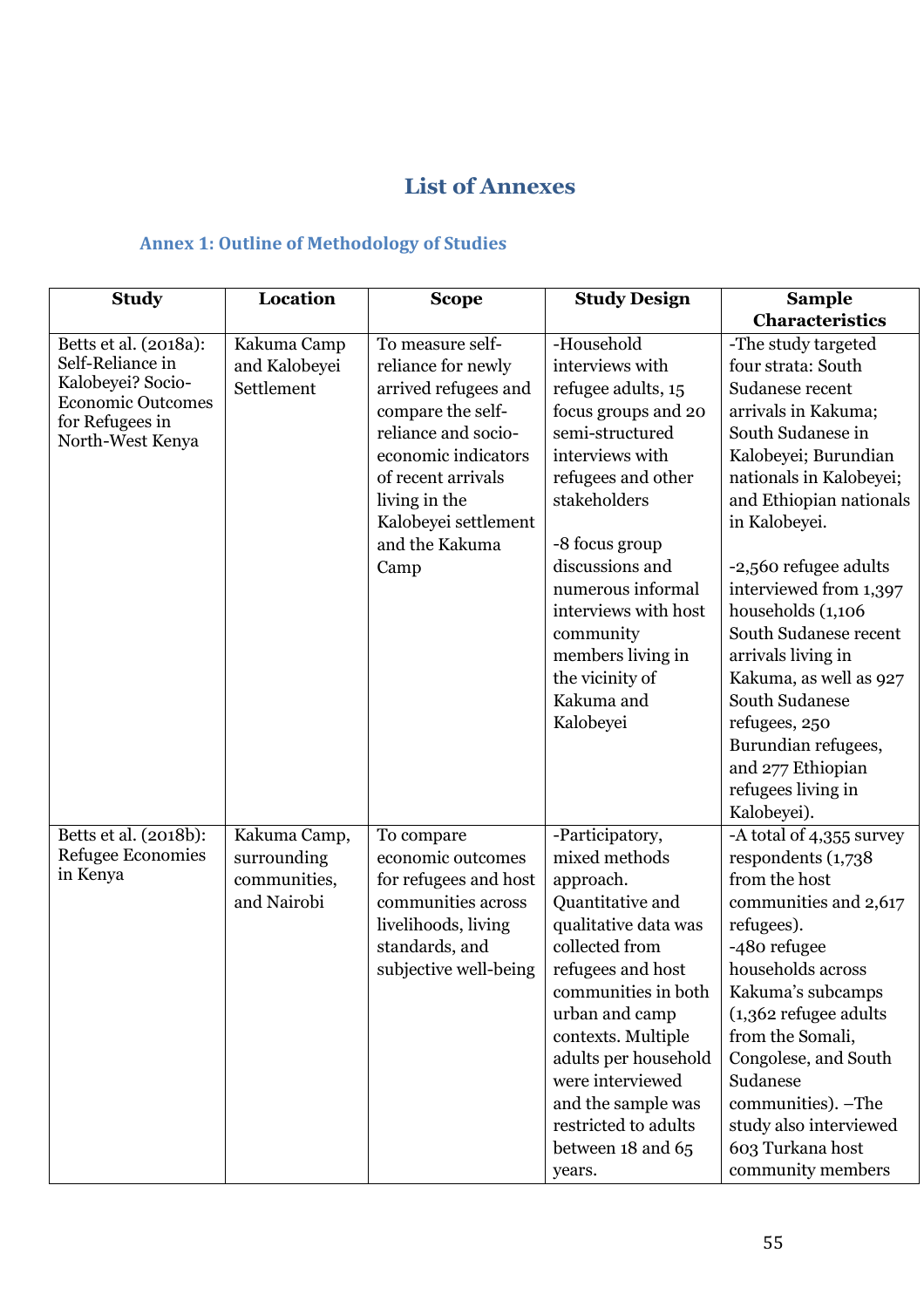| <b>Study</b>                                                                                                             | Location                                    | <b>Scope</b>                                                                                               | <b>Study Design</b>                                                                                                                                                                                                                                                                        | <b>Sample</b>                                                                                                                                                                                                                                                                                                                                                               |
|--------------------------------------------------------------------------------------------------------------------------|---------------------------------------------|------------------------------------------------------------------------------------------------------------|--------------------------------------------------------------------------------------------------------------------------------------------------------------------------------------------------------------------------------------------------------------------------------------------|-----------------------------------------------------------------------------------------------------------------------------------------------------------------------------------------------------------------------------------------------------------------------------------------------------------------------------------------------------------------------------|
|                                                                                                                          |                                             |                                                                                                            |                                                                                                                                                                                                                                                                                            | Characteristics                                                                                                                                                                                                                                                                                                                                                             |
| IFC (2018): Kakuma<br>as a Marketplace: A                                                                                | Kakuma Camp<br>and Town                     | To understand<br>Kakuma as a                                                                               | An in-depth review<br>of previous studies, a                                                                                                                                                                                                                                               | from 11 villages close to<br>the camp.<br>-In Nairobi, 2,390<br>adults were interviewed<br>(701 Congolese<br>refugees, 556 Somalis<br>refugees, 567 Kenyans<br>living in Congolese<br>concentrated areas, and<br>566 Somali Kenyans).<br>-Survey of 1,106 refugee<br>heads of households,                                                                                   |
| consumer and<br>market study of a<br>refugee camp and<br>town in northwest<br>Kenya                                      |                                             | potential market and<br>identify business<br>opportunities and<br>challenges for the<br>private sector     | survey of households<br>in Kakuma Camp<br>and Town,<br>interviews with<br><b>UNHCR</b> and other<br>agencies, and case<br>studies of private<br>companies                                                                                                                                  | across nationalities and<br>the four Kakuma<br>subcamps, as well as<br>311 host heads of<br>households in Kakuma<br>Town.<br>-The Town was defined<br>by its urban economic<br>boundaries, which<br>includes the main road<br>and adjacent alleys, and<br>mapped as having a<br>population of 60,000<br>that fluctuates based on<br>the movement of<br>mobile pastoralists. |
| IRC (2018): Dreams<br>Deterred:<br>Opportunities to<br>Promote Self-<br>reliance for Somali<br>Refugee Youth in<br>Kenya | Kakuma Camp,<br>Dadaab Camp,<br>and Nairobi | To understand<br>barriers and<br>opportunities for<br>self-reliance of<br>Somali refugee<br>youth in Kenya | -A mix of qualitative<br>and quantitative<br>methods. Interviews<br>were conducted with<br>refugees, host<br>communities,<br>citizens and policy<br>makers.<br>- The research<br>included a national<br>survey of citizens'<br>perceptions on<br>refugees and refugee<br>policies in Kenya | A total of 45 interviews<br>involving 120 refugees<br>and host community<br>members took place in<br>Kakuma, Dadaab and<br>Nairobi where IRC<br>implements refugee<br>support programs.                                                                                                                                                                                     |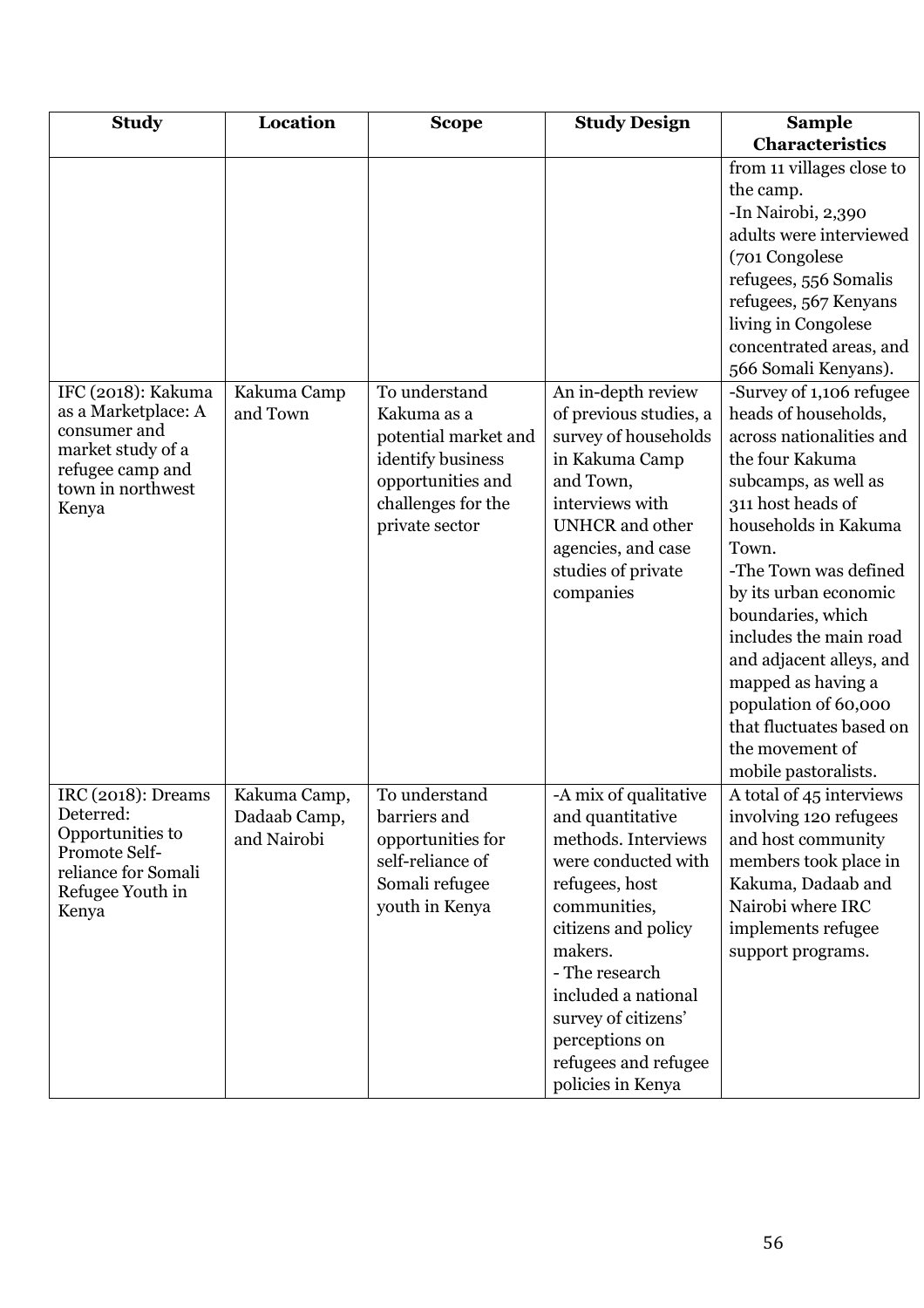| <b>Study</b>                                                                                                                                          | Location                                                | <b>Scope</b>                                                                                                                                                                                   | <b>Study Design</b>                                                                                                                                                                     | <b>Sample</b>                                                                                                                                                                                                                                                                                   |
|-------------------------------------------------------------------------------------------------------------------------------------------------------|---------------------------------------------------------|------------------------------------------------------------------------------------------------------------------------------------------------------------------------------------------------|-----------------------------------------------------------------------------------------------------------------------------------------------------------------------------------------|-------------------------------------------------------------------------------------------------------------------------------------------------------------------------------------------------------------------------------------------------------------------------------------------------|
|                                                                                                                                                       |                                                         |                                                                                                                                                                                                |                                                                                                                                                                                         | <b>Characteristics</b>                                                                                                                                                                                                                                                                          |
| NRC and REACH<br>$(2018)$ : Multi-sector<br>Needs Assessment,<br>Dadaab Refugee<br>Complex                                                            | Dadaab camps<br>(Dagahaley, Ifo<br>and Hagadera)        | -To understand<br>future intentions of<br>refugees in Dadaab<br>to return to Somalia<br>-To understand pull<br>and push factors<br>related to refugees<br>considering<br>returning to Somalia  | Primary data was<br>collected through<br>household surveys of<br>refugees                                                                                                               | Total sample of 286<br>refugee households<br>across the three camps                                                                                                                                                                                                                             |
| NRC and IHRC<br>(2018): Supporting<br>Kakuma's Refugee<br><b>Traders: The</b><br>importance of<br>business<br>documentation in an<br>informal economy | Kakuma Camp                                             | To understand the<br>significance of<br>business permits to<br>Kakuma's business<br>owners and the<br>challenges<br>experienced by<br>refugees.                                                | <b>Interviews and focus</b><br>groups with<br>refugees, camp and<br>local officials,<br>UNHCR, and<br>representatives of<br>NGOs. This was<br>supplemented by a<br>quantitative survey. | Quantitative survey of<br>841 refugees                                                                                                                                                                                                                                                          |
| NRC and IHRC<br>(2018): Supporting<br>Kakuma's Refugees:<br>The importance of<br>freedom of<br>movement                                               | Kakuma Camp                                             | -To shed light on<br>how movement<br>restrictions affect<br>the lives and<br>livelihoods of<br>Kakuma's refugees<br>and limit their<br>opportunities to<br>participate in the<br>local economy | -Interviews and<br>focus groups with<br>refugees, camp and<br>local officials,<br>UNHCR, and<br>representatives of<br>NGOs. This was<br>supplemented by a<br>quantitative survey.       | Quantitative survey of<br>841 refugees                                                                                                                                                                                                                                                          |
| Staps (2018):<br>Market-Based<br>Livelihood<br>Interventions in a<br>Long-term Refugee<br>Camp                                                        | Kakuma Camp<br>and Town, and<br>Kalobeyei<br>Settlement | How can the concept<br>of market-based<br>livelihood<br>interventions be<br>applied in a long-<br>term refugee camp<br>like Kakuma?                                                            | The report used a<br>framework for<br>market systems<br>analyses and<br>included both<br>qualitative surveys<br>and qualitative<br>interviews.                                          | -Quantitative survey of<br>36 shop owners and 30<br>households spread over<br>Kakuma town, Kakuma<br>camps, and Kalobeyei<br>-43 qualitative<br>interviews spread over<br>Kakuma town, Kakuma<br>camps, and Kalobeyei<br>-4 FGDs with<br>vocational training<br>centre graduates and<br>farmers |
| Swisscontact (2017):<br><b>Promoting Life-skills</b>                                                                                                  | Kakuma Camp<br>and Town                                 | -To conduct a<br>comprehensive scan                                                                                                                                                            | -Literature reviews,<br>labour capacity and                                                                                                                                             | -Data on labour<br>capacity and market                                                                                                                                                                                                                                                          |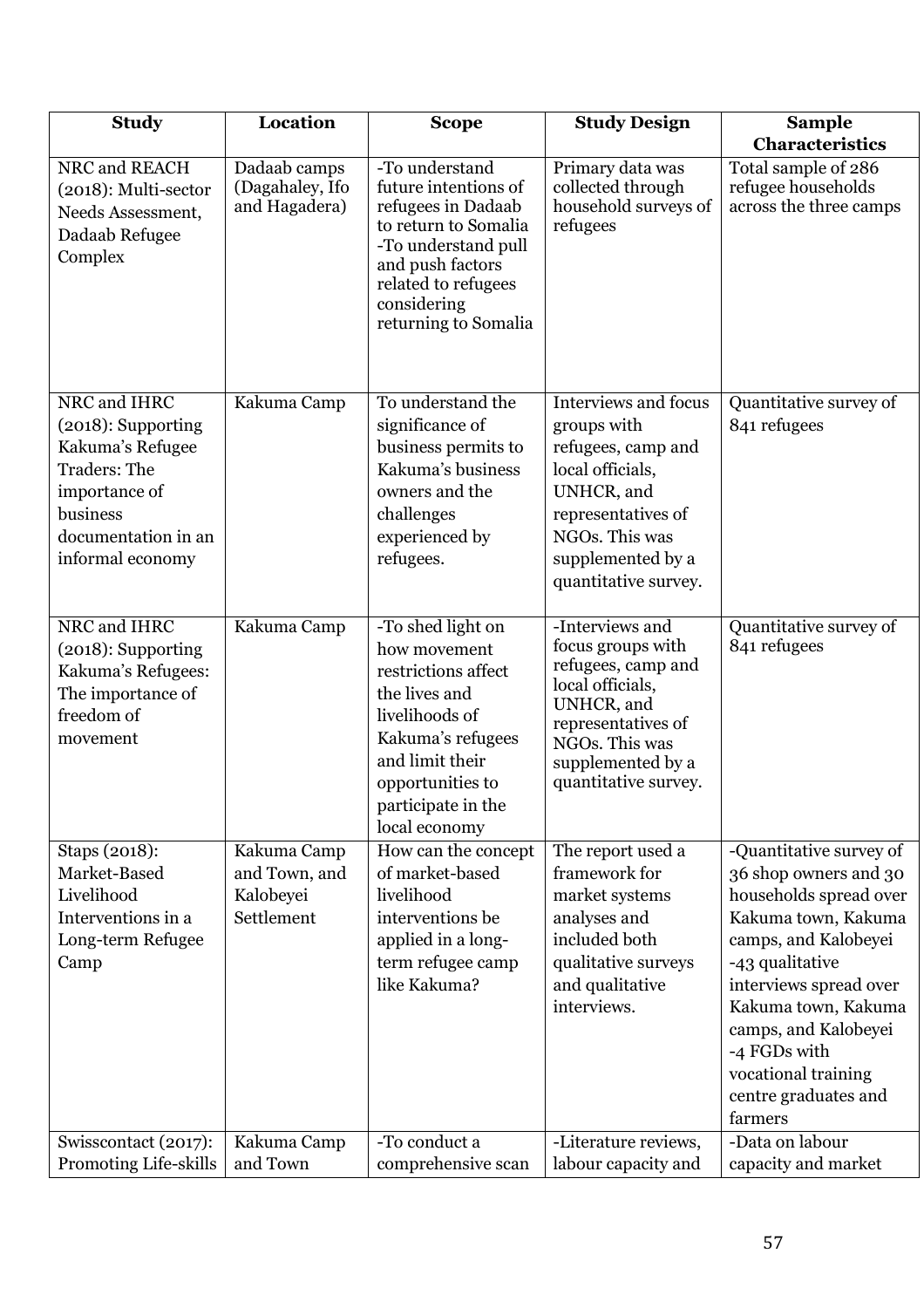| <b>Study</b>                                                                                                       | Location                                                                                                 | <b>Scope</b>                                                                                                                                                                                                                                 | <b>Study Design</b>                                                                                                                                                                                                                                           | <b>Sample</b>                                                                                                                                                                                                                                                                                                                                                                                                         |
|--------------------------------------------------------------------------------------------------------------------|----------------------------------------------------------------------------------------------------------|----------------------------------------------------------------------------------------------------------------------------------------------------------------------------------------------------------------------------------------------|---------------------------------------------------------------------------------------------------------------------------------------------------------------------------------------------------------------------------------------------------------------|-----------------------------------------------------------------------------------------------------------------------------------------------------------------------------------------------------------------------------------------------------------------------------------------------------------------------------------------------------------------------------------------------------------------------|
|                                                                                                                    |                                                                                                          |                                                                                                                                                                                                                                              |                                                                                                                                                                                                                                                               | Characteristics                                                                                                                                                                                                                                                                                                                                                                                                       |
| and Livelihoods<br>(Skills 4 life) in<br>Kakuma, Kenya:<br>Labour market scan                                      |                                                                                                          | of the labour market<br>within Kakuma to<br>identify trades on<br>demand as well as<br>skills gaps among<br>the youth in order to<br>inform the<br>development of<br>targeted trainings<br>for youth under<br>Phase II of the S4L<br>project | market opportunity<br>scan, as well as a<br>qualitative local<br>market assessment<br>survey.<br>-Primary data for the<br>market assessment<br>was derived from<br>survey interviews,<br>FGDs and key<br>informant<br>interviews.                             | opportunities was<br>collected from 34 S4L<br>graduates and potential<br>trainees, 22 business<br>owners from both the<br>host and refugee<br>communities, 10 key<br>informant interviews,<br>and 2 FGDs.<br>-FGDs and key<br>informant interviews<br>with stakeholders<br>included S4L project<br>staff, and<br>representatives of<br>partner organizations,<br>TVET staff, and<br>community leaders.                |
| <b>GVEP &amp; Chatham</b><br>House (2016); The<br><b>Energy Situation in</b><br>the Dadaab Refugee<br>Camps, Kenya | Dadaab camps<br>(Hagadera,<br>Dagahaley, Ifo,<br>Ifo2, Kambioos)<br>and host<br>community<br>settlements |                                                                                                                                                                                                                                              | -Quantitative<br>methods consisted<br>of surveying<br>household energy<br>use and measuring<br>the energy<br>consumption<br>of administrative<br>operations.<br>-Qualitative methods<br>included key<br>informant'<br>interviews, FGDs,<br>and desk research. | -The survey targeted<br>refugee households in<br>the sub-camps and<br>host-community<br>households in the<br>neighbouring<br>settlements.<br>-A sample size of 381<br>households was<br>selected. To<br>compensate for<br>non-responses, 23<br>households were added<br>to the sample, bringing<br>the total number of<br>refugee households in<br>the sample to 404.<br>-A total of 50 host-<br>community households |
| Kimetrica (2016):<br>Refugees<br>Vulnerability Study,<br>Kakuma, Kenya                                             | Kakuma Camp                                                                                              | To fill knowledge<br>gaps regarding<br>refugee livelihoods<br>and the level and<br>differences of<br>vulnerability in<br>refugee households,<br>as well as explore the<br>feasibility of                                                     | -Three phases of<br>fieldwork: an initial<br>scoping study,<br>a household survey,<br>and a follow-up<br>mission to explore<br>the feasibility of<br>various targeting<br>mechanisms                                                                          | - The household survey<br>covered 13,378 refugees<br>(500 refugee<br>households sampled in<br>each of the four<br>subcamps covering all<br>refugee nationalities)                                                                                                                                                                                                                                                     |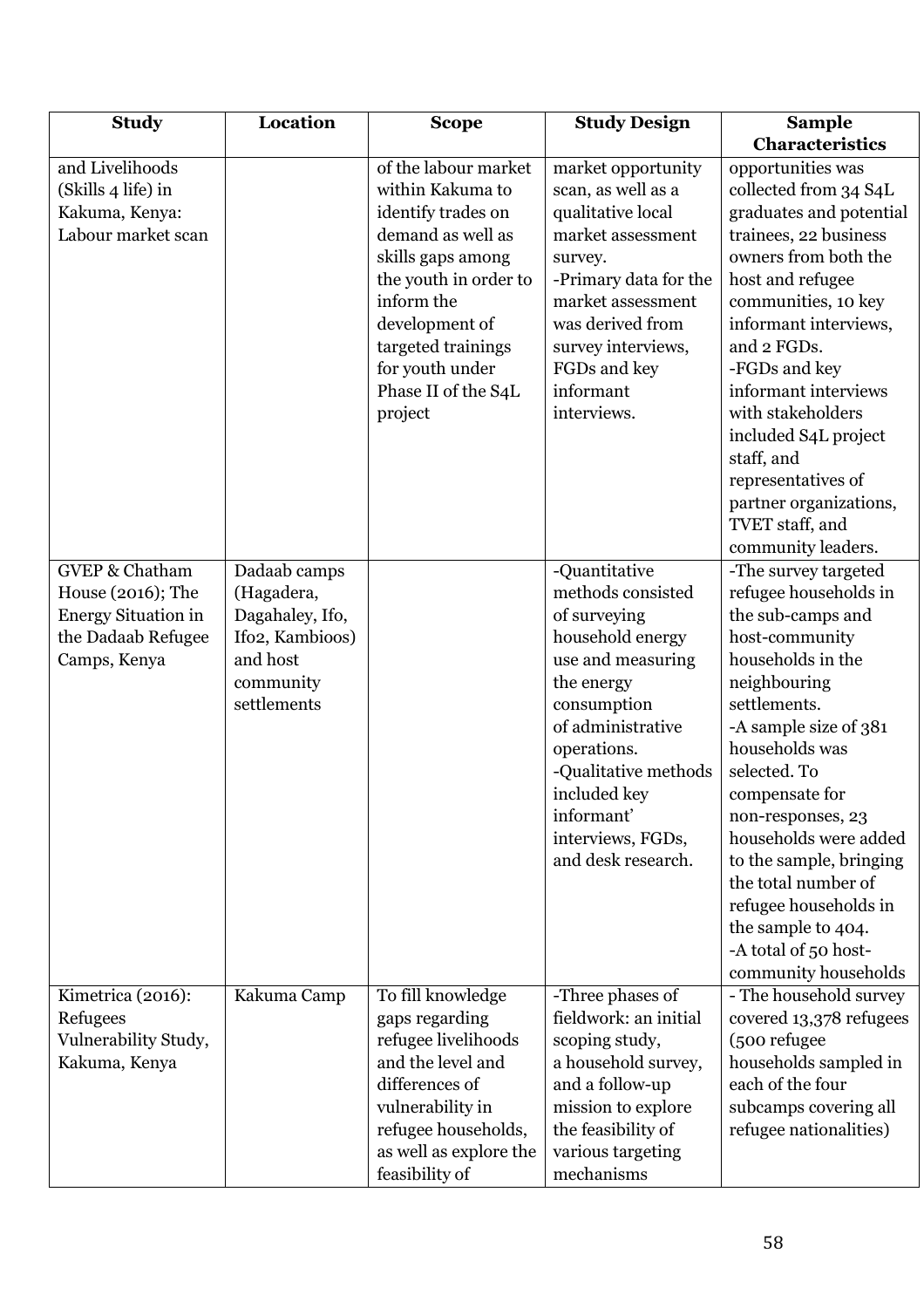| <b>Study</b>                                                                                                                                       | Location                                                                | <b>Scope</b>                                                                                                                                                                                                                                             | <b>Study Design</b>                                                                                                                                                                                                                                                                                                                                                                                                                              | <b>Sample</b>                                                                                                                                                                                                                                                                                                                                                                                                              |
|----------------------------------------------------------------------------------------------------------------------------------------------------|-------------------------------------------------------------------------|----------------------------------------------------------------------------------------------------------------------------------------------------------------------------------------------------------------------------------------------------------|--------------------------------------------------------------------------------------------------------------------------------------------------------------------------------------------------------------------------------------------------------------------------------------------------------------------------------------------------------------------------------------------------------------------------------------------------|----------------------------------------------------------------------------------------------------------------------------------------------------------------------------------------------------------------------------------------------------------------------------------------------------------------------------------------------------------------------------------------------------------------------------|
|                                                                                                                                                    |                                                                         |                                                                                                                                                                                                                                                          |                                                                                                                                                                                                                                                                                                                                                                                                                                                  | Characteristics                                                                                                                                                                                                                                                                                                                                                                                                            |
|                                                                                                                                                    |                                                                         | delivering more<br>differentiated<br>assistance and<br>identify mechanisms<br>to do so.                                                                                                                                                                  |                                                                                                                                                                                                                                                                                                                                                                                                                                                  |                                                                                                                                                                                                                                                                                                                                                                                                                            |
| Samuel Hall (2016):<br>Rapid Market<br>Assessment &<br><b>Commodity Value</b><br>Chain Analyses,<br>Kakuma Refugee<br>Programme,<br>Turkana, Kenya | Kakuma Camp                                                             | -To identify<br>opportunities where<br>sustainable<br>assistance could be<br>provided to refugees<br>-To provide DRC<br>and AAH-I with<br>evidence-based<br>recommendations to<br>develop existing or<br>innovative<br>livelihoods<br>generation schemes | -Mixed methods<br>(rapid market<br>assessment,<br>including KAP<br>survey, interviews<br>with consumers,<br>traders, wholesalers,<br>and middle-men)<br>-3 value chain<br>analyses on priority<br>sectors following a<br>mapping of 10<br>sectors                                                                                                                                                                                                | -435 households<br>interviewed in total<br>(half female); FGDs<br>with refugees and host<br>community;<br>stakeholder interviews<br>with NGOs and<br>government officials                                                                                                                                                                                                                                                  |
| Sanghi et al. (2016):<br>Yes in my Backyard:<br>The Economics of<br>Refugees and Their<br>Social Dynamics in<br>Kakuma, Kenya                      | Kakuma Camp<br>and Town,<br>Lorugum,<br>Lokichoggio,<br>and<br>Lokichar | To provide an<br>analysis of the<br>economic and social<br>impact of refugees in<br>Kakuma refugee<br>camp on their<br>Turkana hosts                                                                                                                     | -Economic analysis<br>combined available<br>sources of data,<br>household surveys of<br>refugees and locals,<br>and a simulation<br>model<br>-Social analysis used<br>ethnographic<br>research (participant<br>observations, semi-<br>structured<br>interviews, and<br>FGDs)<br>- Survey of<br>stress/health<br>indicators used<br>anthropometric<br>measures of<br>physical/nutritional<br>wellbeing to<br>compare<br>communities in<br>Turkana | -Household sample<br>included refugees and<br>Turkana in each<br>location<br>-121 interview<br>participants for social<br>assessment selected<br>from the refugee $(30)$<br>and the host<br>community $(91)$<br>- Survey of stress/<br>health indicators<br>included a sample<br>(600) comprising of<br>equal numbers of men<br>and women from each<br>of the four towns<br>(Kakuma, Lokichoggio,<br>Lorengo, and Lorugum) |
| WFP (2014): Dadaab<br>and Kakuma                                                                                                                   | Dadaab and<br>Kakuma Camps                                              | To understand the<br>market systems in<br>the refugee camps                                                                                                                                                                                              | -Primary market<br>data collected using<br>traders and key                                                                                                                                                                                                                                                                                                                                                                                       | -124 retailers, 36<br>wholesalers and 6 key<br>informant groups were                                                                                                                                                                                                                                                                                                                                                       |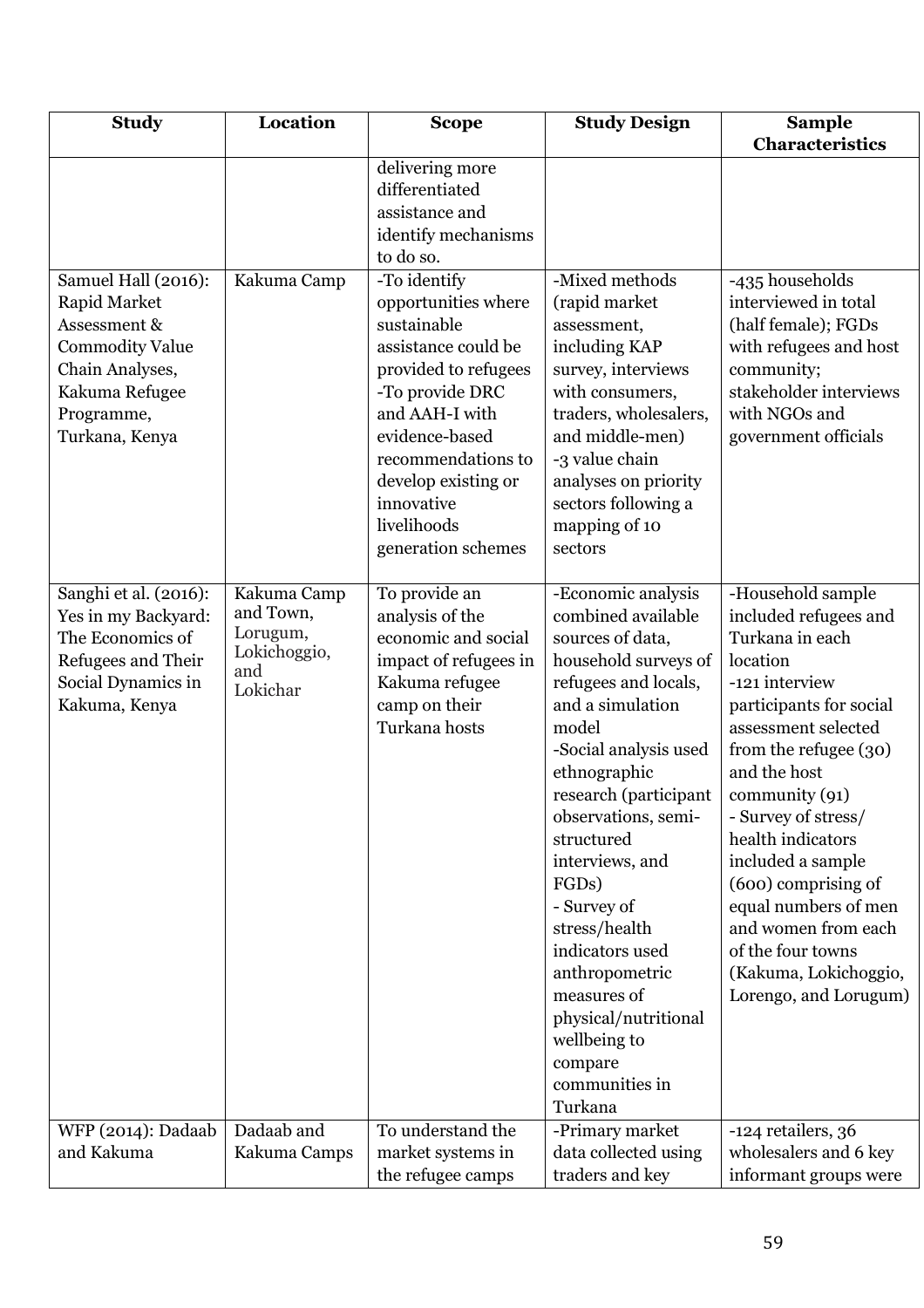| <b>Study</b>                                                                                                                        | Location                                                         | <b>Scope</b>                                                                                                                                                                                                                                       | <b>Study Design</b>                                                                                                                                                                                                                                                                                                                                          | <b>Sample</b>                                                                                                                                                                                                                                                                      |
|-------------------------------------------------------------------------------------------------------------------------------------|------------------------------------------------------------------|----------------------------------------------------------------------------------------------------------------------------------------------------------------------------------------------------------------------------------------------------|--------------------------------------------------------------------------------------------------------------------------------------------------------------------------------------------------------------------------------------------------------------------------------------------------------------------------------------------------------------|------------------------------------------------------------------------------------------------------------------------------------------------------------------------------------------------------------------------------------------------------------------------------------|
|                                                                                                                                     |                                                                  |                                                                                                                                                                                                                                                    |                                                                                                                                                                                                                                                                                                                                                              | Characteristics                                                                                                                                                                                                                                                                    |
| <b>Refugee Camps</b><br><b>Market Assessment</b>                                                                                    |                                                                  | and explore the<br>feasibility of delivery<br>mechanisms in<br>terms of food<br>assistance                                                                                                                                                         | informants<br>questionnaires<br>(including market<br>committees, local<br>government officials<br>and partners with<br>experience in cash<br>interventions)<br>-Fieldwork for the<br>gender dynamics<br>section was<br>conducted<br>separately. Data<br>collected was<br>qualitative in nature,<br>and consisted of<br>face-to-face<br>interviews and use of | interviewed in Dadaab;<br>173 retailers, 25<br>wholesalers and 5 key<br>informants groups in<br>Kakuma.<br>-A total of 30 FGDs and<br>21 key informant<br>interviews with the<br>refugee communities<br>living in Dadaab and<br>Kakuma camps.                                      |
|                                                                                                                                     |                                                                  |                                                                                                                                                                                                                                                    | participatory tools.                                                                                                                                                                                                                                                                                                                                         |                                                                                                                                                                                                                                                                                    |
| <b>WFP and UNHCR</b><br>$(2014)$ : Joint<br>assessment mission-<br>Kenya refugee<br>operation                                       | Dadaab and<br>Kakuma Camps                                       | To assess the overall<br>service provision<br>including supply of<br>food and non-food<br>items as well as their<br>impact on food<br>security and<br>nutrition status of<br>the beneficiaries in<br>Dadaab and Kakuma<br>camps.                   | -Review of relevant<br>secondary data<br>sources and<br>documentation<br>-Field visit involved<br>observations,<br>structured and semi<br>structured<br>interviews with<br>refugee households,<br>key informant<br>interviews, and<br>FGDs.                                                                                                                  | Key informant<br>interviews conducted<br>with refugee<br>households, market<br>committees, security<br>officials, national and<br>county Government<br>officials                                                                                                                   |
| Fox & Kamau<br>$(2013)$ : The Dadaab<br>Dilemma: A Study<br>on Livelihood<br>Activities and<br>Opportunities for<br>Dadaab Refugees | Dadaab camps<br>(Hagadera,<br>Dagahaley, Ifo,<br>Ifo2, Kambioos) | -To analyse issues<br>that impinge on<br>developing effective<br>livelihood strategies<br>for refugees<br>- To develop a<br>strategy to support<br>planning of<br>livelihood<br>interventions<br>implemented by<br>partners operating<br>in Dadaab | Fieldwork<br>comprised of<br>interviews and<br>FGDs.                                                                                                                                                                                                                                                                                                         | -A semi-structured<br>questionnaire<br>administered to 300<br>refugee respondents<br>from all camps, and 13<br>FGDs with groups such<br>as youth, women,<br>people living with<br>disability, and business<br>people.<br>- 25 interviews with<br>members of the host<br>community. |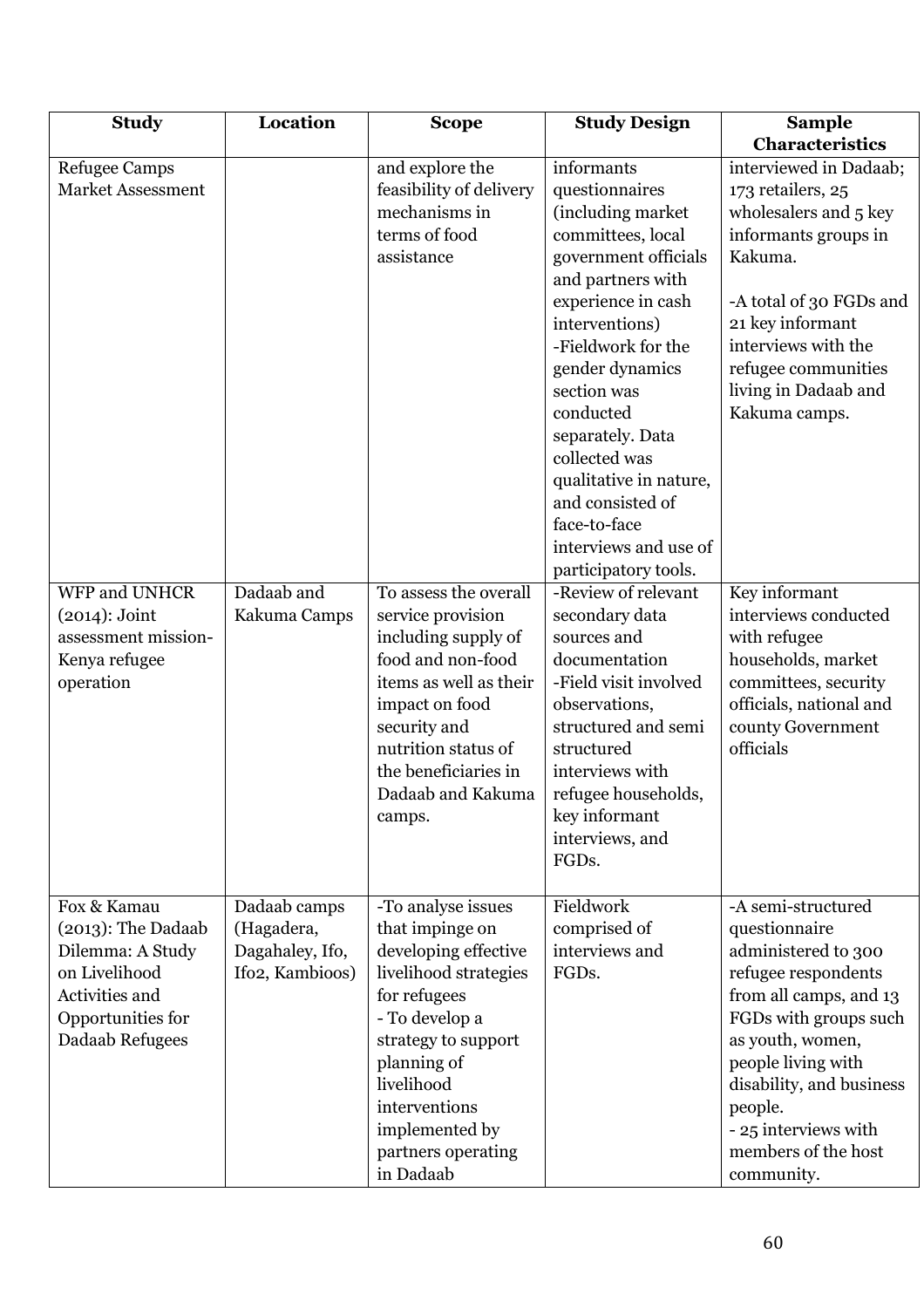| <b>Study</b>                                                                                                                  | Location                                        | <b>Scope</b>                                                                                                                                                                                                                                                                                                                                     | <b>Study Design</b>                                                                                                                                                                                                                                                                                                                                                       | <b>Sample</b>                                                                                                                                                                                                                                                                                                                                                                                                                                                              |
|-------------------------------------------------------------------------------------------------------------------------------|-------------------------------------------------|--------------------------------------------------------------------------------------------------------------------------------------------------------------------------------------------------------------------------------------------------------------------------------------------------------------------------------------------------|---------------------------------------------------------------------------------------------------------------------------------------------------------------------------------------------------------------------------------------------------------------------------------------------------------------------------------------------------------------------------|----------------------------------------------------------------------------------------------------------------------------------------------------------------------------------------------------------------------------------------------------------------------------------------------------------------------------------------------------------------------------------------------------------------------------------------------------------------------------|
|                                                                                                                               |                                                 |                                                                                                                                                                                                                                                                                                                                                  |                                                                                                                                                                                                                                                                                                                                                                           | Characteristics                                                                                                                                                                                                                                                                                                                                                                                                                                                            |
|                                                                                                                               |                                                 |                                                                                                                                                                                                                                                                                                                                                  |                                                                                                                                                                                                                                                                                                                                                                           | -Interviews with staff of<br>DRC, UNHCR, Save the<br>Children, LWF, Care<br>Kenya, NRC, Handicap<br>International, RET, and<br>Terres des Hommes.                                                                                                                                                                                                                                                                                                                          |
| Swisscontact (2013):<br>Promoting Life-skills<br>and Livelihoods in<br>Kakuma, Kenya:<br><b>Market Analysis</b><br>Study      | Kakuma Camp<br>and Town                         | A market survey and<br>analysis to link life<br>skills programming<br>to livelihoods and<br>skills development.<br>The objective was to<br>carry out a<br>comprehensive<br>market analysis of<br>current needs for<br>specific income<br>generating activities<br>to benefit refugee<br>and host community<br>youth.                             | The methodology<br>used for the survey<br>was largely<br>participatory,<br>involving the input<br>of a wide spectrum<br>of stakeholders<br>(UNHCR, IOM,<br>LWF, NCCK,<br>LOKADO, DON<br>BOSCO, NRC, &<br>GoK)<br>-Literature review,<br>household<br>questionnaires, key<br>informant<br>interviews, FGDs<br>and observations<br>were used in the<br>data collection.     | -The survey reached<br>306 households: 54.6%<br>in Kakuma town and<br>45.4% among the<br>refugees. This included<br>167 host community<br>households, 139 refugee<br>households, and 36 key<br>informants.<br>- The persons<br>interviewed included<br>potential project<br>beneficiaries,<br>representatives from<br>donors and NGOs,<br>government and local<br>leadership, financial<br>service providers, local<br>businesses and<br>vocational training<br>providers. |
| <b>UNHCR (2012):</b><br>Living on the Edge:<br>A Livelihood Status<br>Report on Urban<br>Refugees Living in<br>Nairobi, Kenya | Nairobi<br>(Eastleigh,<br>Kayole,<br>Kitengela) | -To analyze<br>livelihood strategies<br>of refugee<br>populations in urban<br>locations<br>-To provide a socio-<br>economic profile of<br>the displaced<br>population<br>-To identify<br>opportunities and<br>constraints for<br>employment/self-<br>employment<br>-To identify<br>strategies to develop<br>their capacities,<br>assets, address | -The three locations<br>for the study were<br>purposively selected<br>based on<br>background<br>information<br>regarding asylum<br>seeker and refugee<br>settlement patterns,<br>information on<br>livelihood activities,<br>and diversity of<br>nationalities residing<br>in the locations<br>-The Household<br>Economy Approach<br>(HEA) was used for<br>collecting and | - Household<br>representative<br>interviews provided an<br>in-depth picture of<br>household livelihood<br>strategies by wealth<br>group. 41 FGDs with<br>refugee and asylum<br>seekers in Kitengela<br>(from Great Lakes,<br>Somalia and South<br>Sudan). 64 FGDs with<br>refugees and asylum<br>seekers in Kayole (DRC,<br>Rwanda and Burundi.)<br>71 FGDs with refugees<br>and asylum seekers in<br>Eastleigh (Somalia                                                   |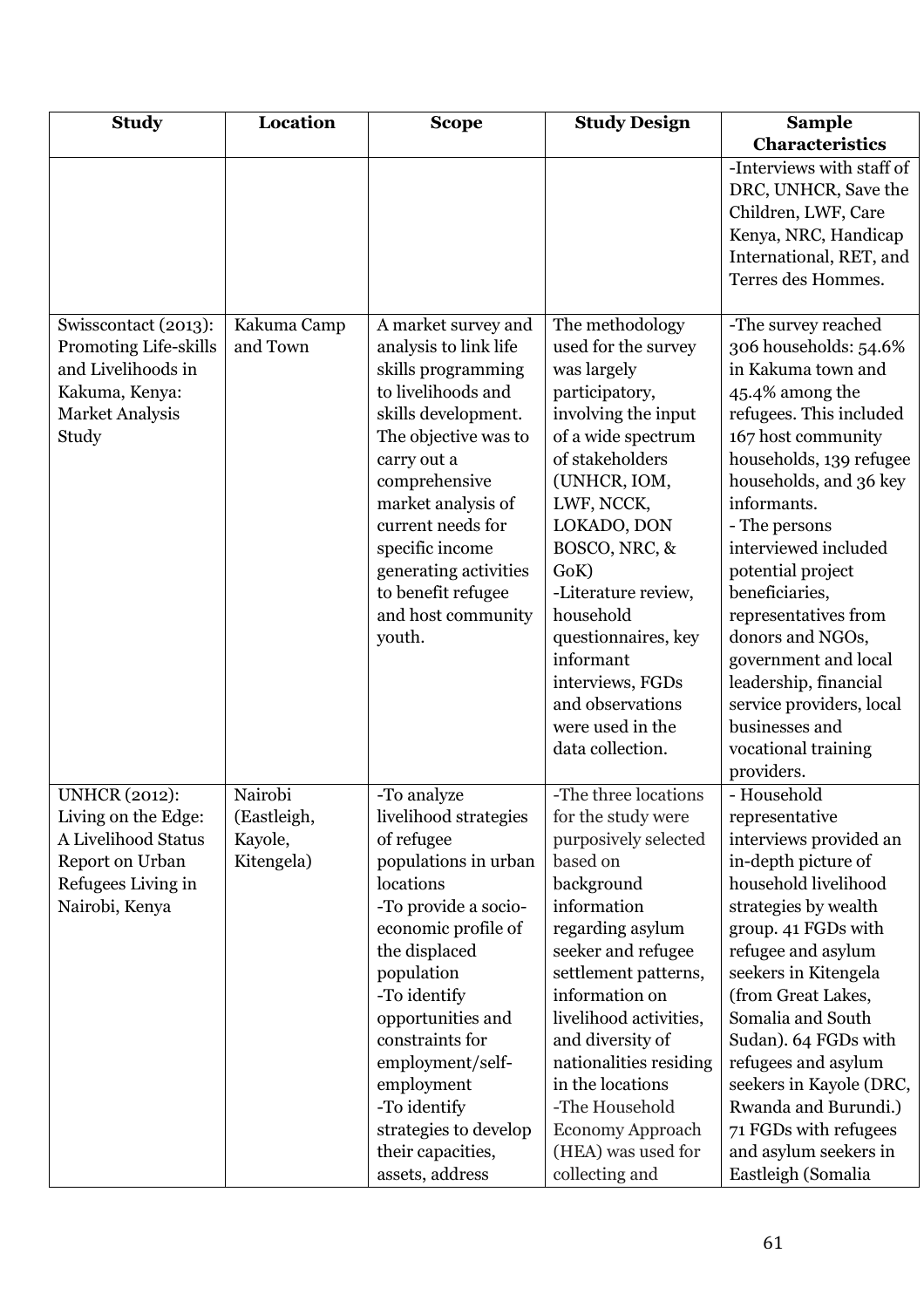| <b>Study</b>                                                                                                                                                                                   | Location                                                               | <b>Scope</b>                                                                                                                                                                                                                                                                                                                                                      | <b>Study Design</b>                                                                                                                                                                                                                                                                                                                                                                                                                                                                                                                | <b>Sample</b>                                                                                                                                                                                                                                                                                                                                                                                                  |
|------------------------------------------------------------------------------------------------------------------------------------------------------------------------------------------------|------------------------------------------------------------------------|-------------------------------------------------------------------------------------------------------------------------------------------------------------------------------------------------------------------------------------------------------------------------------------------------------------------------------------------------------------------|------------------------------------------------------------------------------------------------------------------------------------------------------------------------------------------------------------------------------------------------------------------------------------------------------------------------------------------------------------------------------------------------------------------------------------------------------------------------------------------------------------------------------------|----------------------------------------------------------------------------------------------------------------------------------------------------------------------------------------------------------------------------------------------------------------------------------------------------------------------------------------------------------------------------------------------------------------|
|                                                                                                                                                                                                |                                                                        |                                                                                                                                                                                                                                                                                                                                                                   |                                                                                                                                                                                                                                                                                                                                                                                                                                                                                                                                    | Characteristics                                                                                                                                                                                                                                                                                                                                                                                                |
|                                                                                                                                                                                                |                                                                        | capacity gaps, and<br>enhance access to<br>employment/self-<br>employment<br>opportunities                                                                                                                                                                                                                                                                        | analyzing field-<br>based information<br>-Market assessments<br>conducted in<br>Eastleigh at<br>Gikomba and Kayole<br>markets, and in<br>Kitengela.                                                                                                                                                                                                                                                                                                                                                                                | Ethiopia, DRC,<br>Rwanda, Burundi,<br>Eritrea)<br>-Interviews with key<br>policy stakeholders<br>(government, private<br>sector and civil society)                                                                                                                                                                                                                                                             |
| Enghoff et al.<br>$(2010)$ : In Search of<br>Protection and<br>Livelihoods: Socio-<br>economic and<br>Environmental<br><b>Impacts of Dadaab</b><br>Refugee Camps on<br><b>Host Communities</b> | Dadaab camps<br>(Hagadera,<br>Dagahaley, Ifo)<br>and host<br>community | To assess the social<br>and economic<br>benefits and<br>challenges that the<br>Dadaab refugee<br>camps have on the<br>host community and<br>Kenya at large<br>-To assess the<br>environmental<br>impacts of the camps<br>on the surrounding<br>area<br>-To identify options<br>for addressing the<br>negative impacts<br>and optimising the<br>positive elements. | The study comprised<br>of a desk review,<br>meetings with<br>stakeholders, and a<br>field survey of host<br>communities in the<br>Dadaab area, using<br>social, economic and<br>environmental<br>surveys that<br>included<br>quantitative and<br>qualitative research<br>approaches.<br>-The study identified<br>a 50 km radius of<br>interaction between<br>the refugee camps<br>and host<br>communities for<br>analysis of impacts,<br>encompassing an<br>area of 9,600 km2 in<br>Fafi, Lagdera and<br>Wajir South<br>Districts. | -398 questionnaires in<br>total, 115 qualitative<br>interviews<br>-The main field study<br>was undertaken in eight<br>locations of Abak<br>Khaile, Matheghesi,<br>Alinjugur, Welmerer,<br>Borehole 5, Hagarbul,<br>Sebule and Dadaab<br>town.<br>-Additional surveys<br>were undertaken in the<br>refugee camps (with a<br>focus on their markets)<br>and in 40 sample plots<br>up to 50 km from the<br>camps. |

## <span id="page-61-0"></span>**Annex 2: Kenya as a Host Nation**

<span id="page-61-1"></span>**One of the world's most documented refugee camps: The Dadaab refugee complex** In 1991, thousands of Somalis fled to Kenya's North East, prompted by the collapse of the Somali Government and the ensuing civil war. Three camps were established in the region to house these refugees (Hagadera, Ifo, and Dagahaley), having a combined capacity of accommodating up to 90,000 refugees. The 2011/12 famine in southern Somalia caused another crisis, forcing around 130,000 across the Kenyan border. Consequently, for a number of years, the Dadaab refugee complex became known as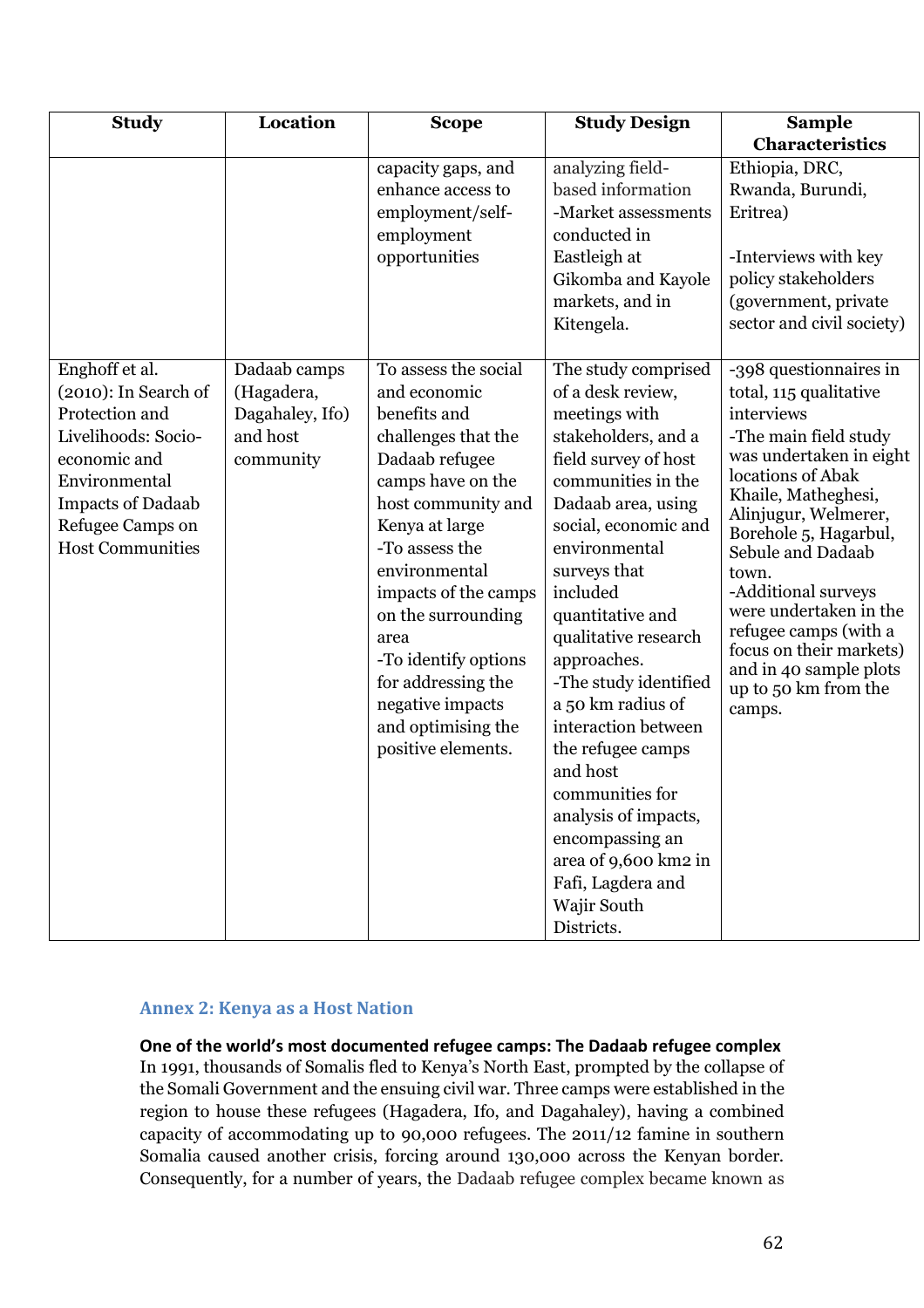the world's largest refugee camp. Since then, the population of the Dadaab camps has decreased from a peak of 463,427 in 2011.<sup>45</sup>



**Figure 2: The number of refugees in Dadaab has, for the most part, been decreasing in recent years**

*Source:* UNHCR Statistics 2018

Currently, almost 55 percent of refugees and asylum seekers in Kenya are from Somalia, and the vast majority are concentrated in the Dadaab refugee camps (78 percent). The Dadaab complex currently consists of three camps: Hagadera, Ifo 1, and Dagahaley. Kambioos and Ifo 2, the smaller camps that were created following the 2011 influx, were recently closed, with the remaining refugees either voluntarily returning to Somalia, moving to the remaining Dadaab camps, or being relocated to the Kalobeyei settlement in Turkana County.

The Dadaab camps and humanitarian compounds are spread across four different constituencies in two counties: Wajir South Constituency (Wajir County) and Lagdera, Dadaab, and Fafi Constituencies (all Garissa County). Wajir is included because Dagahaley camp is partly located in Wajir South Constituency, although UNHCR operations are run from the Dadaab office.

#### <span id="page-62-0"></span>**A growing settlement: An introduction to Kakuma refugee camp**

In 1991, around 10,000 Sudanese boys entered Northern Kenya, seeking refuge from war. The "lost boys" were initially housed in a temporary camp located closer to the Sudanese border in the town of Lokichogio. In June 1992, the camp was relocated south to Kakuma Town, in Turkana West Sub-county.<sup>46</sup> Currently, almost a quarter of refugees and asylum seekers in Kenya are from South Sudan, with 94 percent residing in the Kakuma refugee camp. Kakuma is currently home to 185,615 refugees and asylum seekers.

Kakuma refugee camp is divided into four sections, Kakuma I-IV. Kakuma IV is predominantly occupied by refugees who recently arrived from South Sudan. In 2012, the Kakuma camp surpassed its capacity of 100,000, and in 2015, the Turkana County Government set aside land for the creation of Kalobeyei, a settlement intended to

<sup>45</sup> IOM, (2015), *Migration in Kenya: A Country Profile*.

<sup>46</sup> Jennifer Alix-Garcia, Erhan Artuc, and Harun Onder. (2017). *The Economics of Hosting Refugees: A Host Community Perspective from Turkana,* World Bank.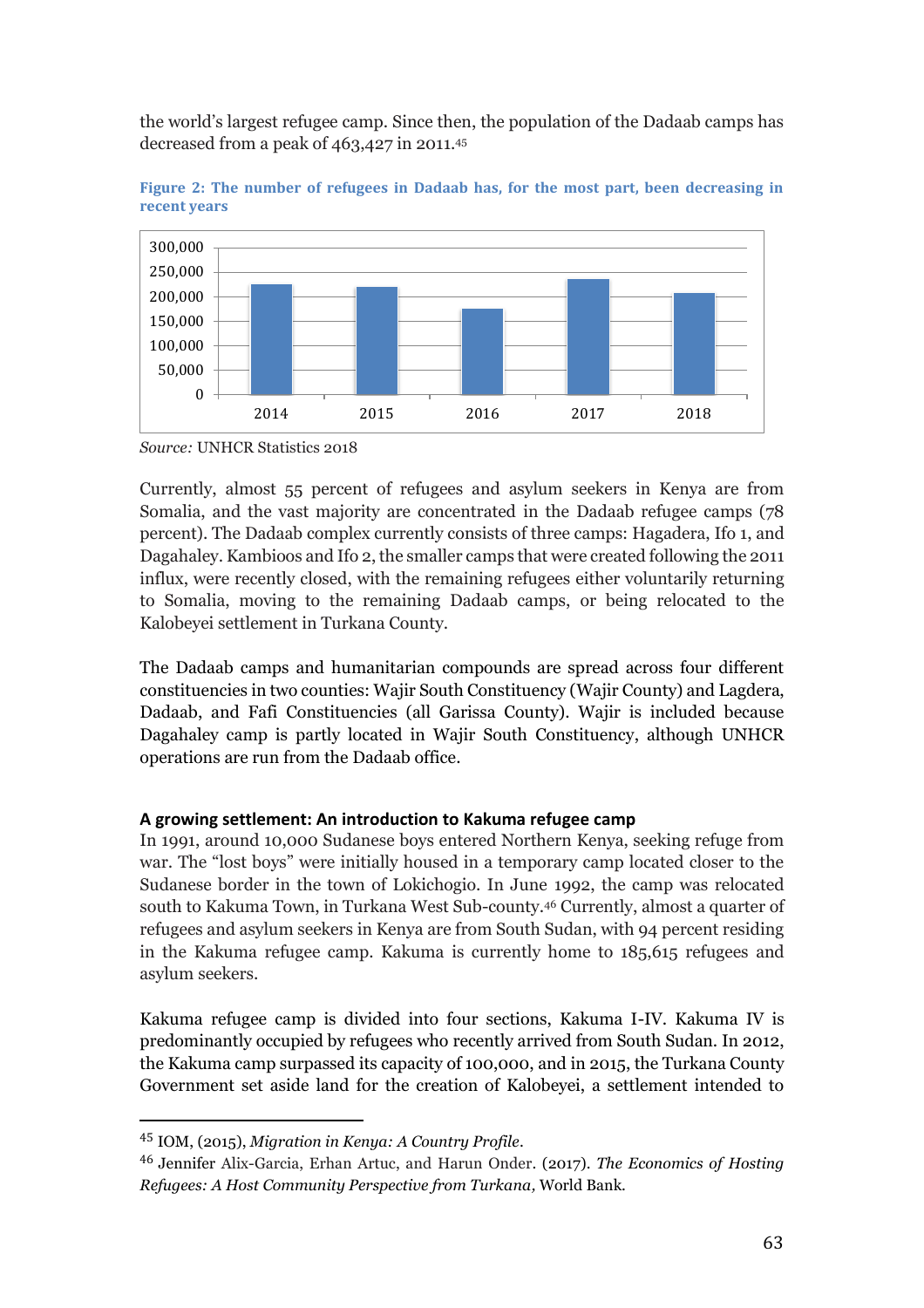decrease overcrowding in Kakuma refugee camp. It lies 25 kilometres northwest of the camp and is designed to integrate the refugee and local Turkana populations. Kalobeyei has been organised with more attention to spatial design, infrastructural planning, and planning for land use. <sup>47</sup> Around 20 percent of Kakuma's refugees currently live in Kalobeyei, a majority of whom are South Sudanese, 90 percent of whom arrived after June 2016. UNHCR estimates that Kalobeyei will eventually host a local population of 20,000 and a refugee population of 60,000.<sup>48</sup> In this desk review, unless otherwise stated, "Kakuma" refers to Kakuma refugee camp as well as Kalobeyei settlement.





*Source:* UNHCR Statistics 2018

As of September 2018, more than half of Kakuma's population hails from South Sudan, just under a fifth from Somalia, and most of the remainder from the Democratic Republic of the Congo (DRC), Ethiopia, Burundi, and Sudan. Approximately 56 percent of the camp's inhabitants are aged under 18. 49

#### <span id="page-63-0"></span>**Gravitating towards urban areas**

Over the years, the refugee population in Nairobi has been growing. The search for livelihood prospects and access to better quality education and health services in Nairobi were particularly appealing to the urbanite section of the asylum seeker and refugee population (UNHCR 2012). Nairobi's approximately 30,000 Somali refugees are concentrated in the Eastleigh district of Nairobi, and in recent years, the number of Congolese refugees in Nairobi has also increased to around 19,000. In contrast to the Somalis, they are scattered throughout the city in areas such as Kasarani, Kayole, Umoja, and Githurai (Betts et al. 2018b).

Eastleigh is the preferred location for Somali's migrating to Nairobi, where the substantial indigenous Somali Kenyan population eases integration into the social and economic life. Ethiopian Oromo's are drawn to Eastleigh by social ties, and a good

<sup>47</sup> Betts et al., (2018), *Self-Reliance in Kalobeyei? Socio-Economic Outcomes for Refugees in North-West Kenya.* 

<sup>48</sup> NRC and IHRC, (2018), "Supporting Kakuma's Refugees: The Importance of Freedom of Movement."

<sup>49</sup> Ibid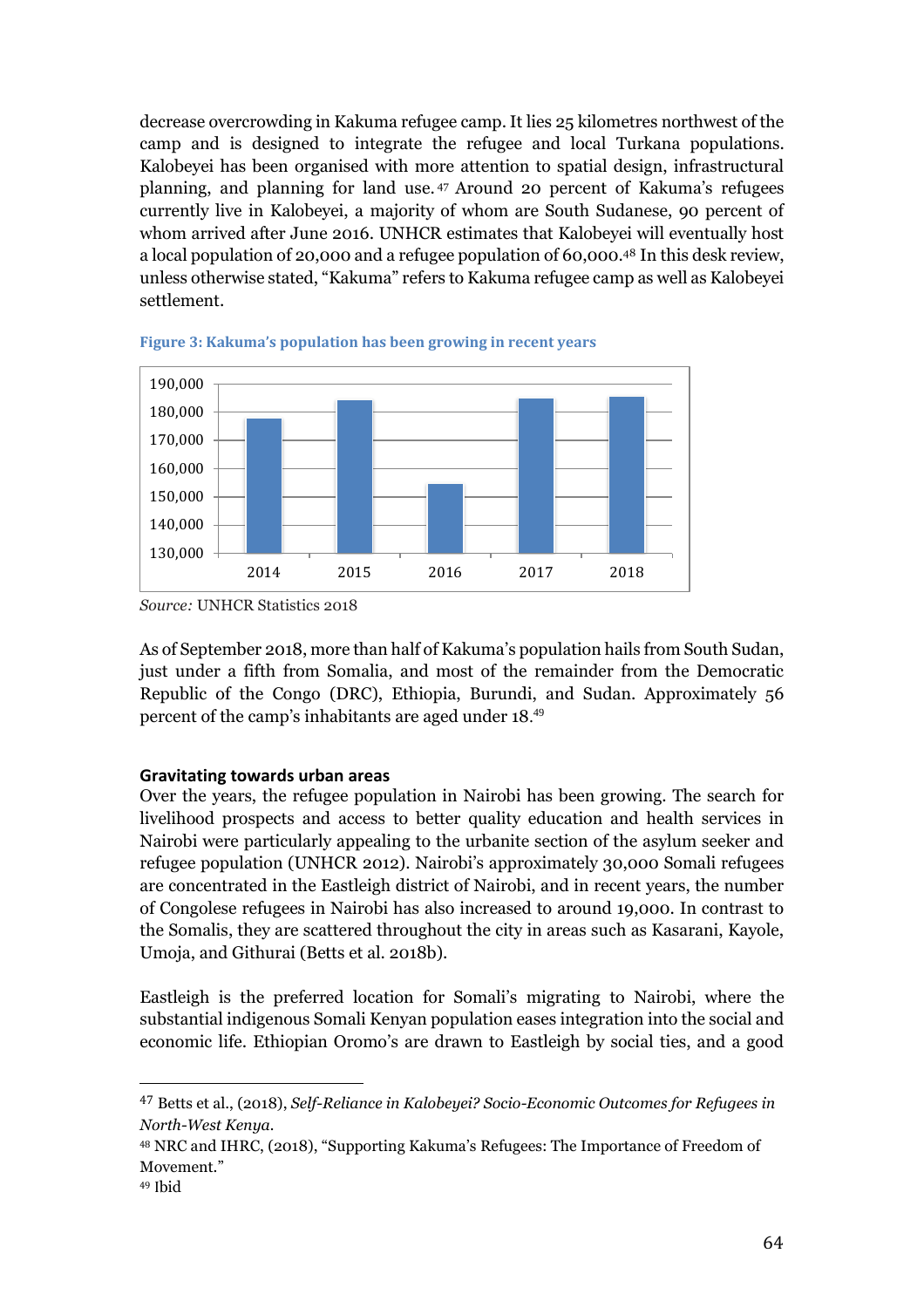proportion of them are Muslims sharing a religious identity with the Somalis. Trade, employment, and labour opportunities are the mainstay of the Eastleigh economy (UNHCR 2012).

Kayole is the preferred residential location for asylum seekers and refugees from the Great Lakes, with close to three-quarters originating from the DRC, and a minority from Burundi, Rwanda and South Sudan (UNHCR 2012). The majority of refugees residing in Kitengela are from the DRC. The inflow of refugees into Kitengela has increased over the last two years, with coming in search of livelihood opportunities and they are also attracted by the lower cost of living in the area (UNHCR 2012).

#### <span id="page-64-0"></span>**Durable solutions: The focus on repatriation**

In November 2013, the Governments of Kenya and Somalia, together with UNHCR, signed a Tripartite Agreement, which laid out a strategy for the voluntary repatriation of Somali refugees. This was followed by the GoK's announcement of its intention to close the Dadaab camps<sup>50</sup> and disband the Department for Refugee Affairs (DRA) following security concerns. These measures saw the GoK taking more responsibility for refugee affairs, including refugee status determination (RSD), which was previously handled by UNHCR. A new government secretariat for refugee management, the Refugee Affairs Secretariat (RAS), has been put in place, and as of July 2018, the number of Somali refugees who have voluntarily returned home since the repatriation process began is  $82,455$ .<sup> $51}$ </sup> However, more than 250,000 Somali refugees remain in Kenya, and according to a recent household assessment by REACH in Dadaab, 42 percent of households said they will not return to Somalia, with the main reason being a fear of conflict (REACH 2018).

<sup>50</sup> The Government extended the deadline by six months while continuing to maintain that the returns would be conducted in a safe and humane manner under the auspices of the 2013 Tripartite Agreement. In 2017, the High Court blocked the government's bid to close the camp.

<sup>51</sup> UNHCR, *Kenya operation statistics, July 2018*.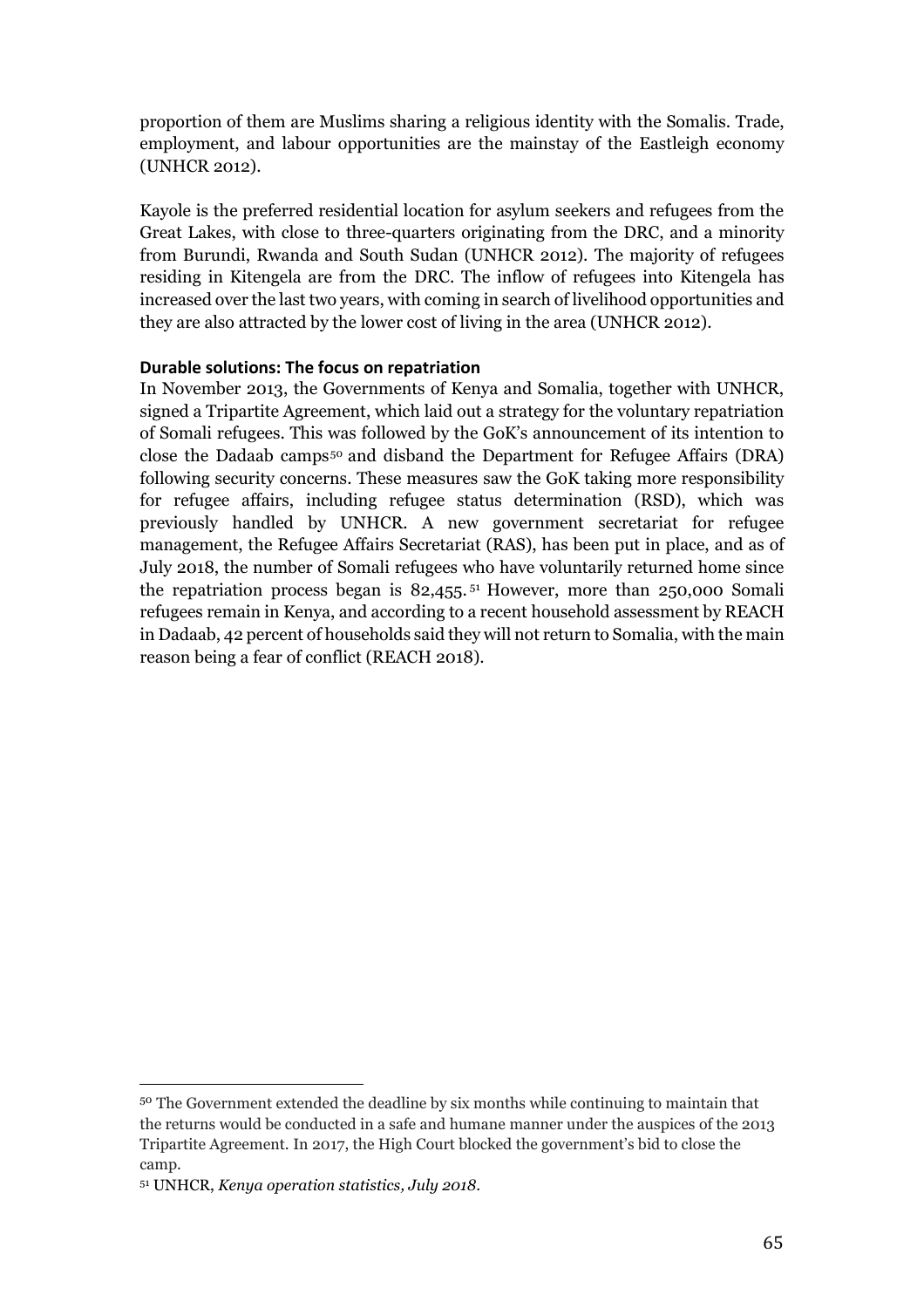

#### **Figure 4: Repatriation numbers and trends, 2009-2018**

Most of the returnees fled from the southern and central regions of Somalia, and arrived in Kenya following the 2011 drought. They therefore have more recent links to Somalia compared to the refugees who arrived three decades ago, and the African Union and UNHCR have declared this group to have profiles that may bring them within the scope of the 1951 Refugee Convention, requiring continued international refugee protection (IRC 2018). The return to Somalia is not always easy: refugees who travel back face numerous barriers including difficulty getting land, housing, and property, especially if they have never lived in a region where they are being resettled, and they face a real risk of becoming displaced again.<sup>52</sup>

## <span id="page-65-0"></span>**Annex 3: Kenya's Hosting Counties**

#### <span id="page-65-1"></span>**Turkana**

Kenya's second-largest county, Turkana has a population of only around 1.4 million, with refugees comprising around a fifth of the population. The county, located in the country's northwest, has traditionally been home to nomadic pastoralists who rely on livestock rearing and subsistence farming.<sup>53</sup> Current data suggests that approximately 60 percent of Turkana's population relies on the livestock sector for their livelihood while the rest rely on rain-fed agriculture, irrigation, fishing, mining, and employment. The movement of livestock into and out of the target grazing areas is dictated by

 $\overline{a}$ <sup>52</sup> NRC, *Nearly impossible to close Dadaab,* June 2018:

<https://reliefweb.int/report/kenya/nearly-impossible-close-dadaab>

*Source:* UNHCR Kenya, 2018

<sup>53</sup> IFC, (2018), *Kakuma as a Market Place: A Consumer and Market Study of a Refugee Camp in Northwest Kenya*.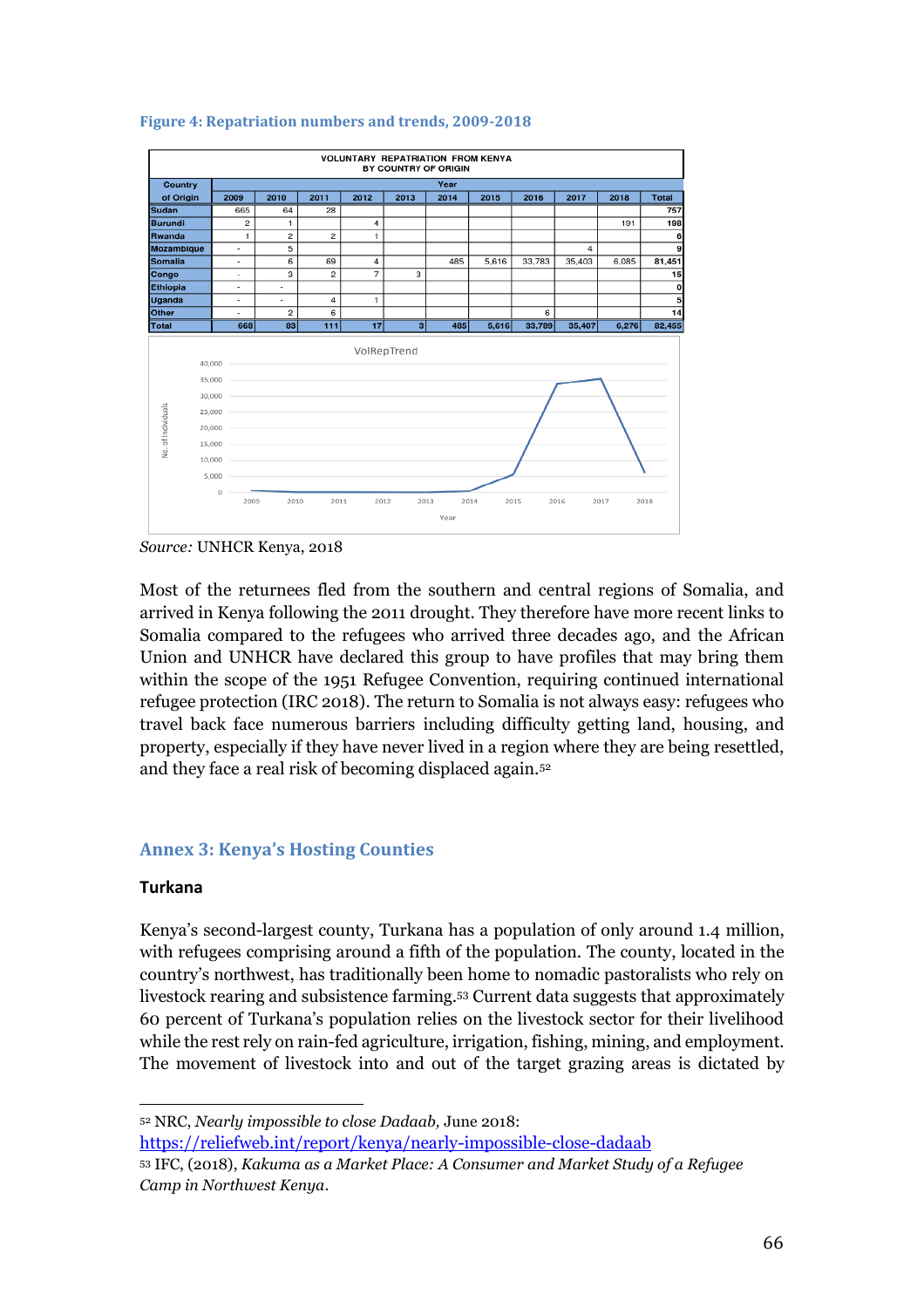availability of pasture and water.<sup>54</sup> In Kenya, pastoralism contributes an estimated 12 percent to Kenya's GDP.

Poverty rates in Turkana are extreme: According to the 2015/16 KNBS survey, Turkana is classified as the poorest county, with more than 79 in every 100 people living in poverty. <sup>55</sup> Furthermore, Turkana alone accounts for close to 15 percent of the hardcore poor in Kenya, and it also ranks highest in terms of food poverty, with 66.1 percent of its population categorized as food poor.<sup>56</sup> Unemployment levels are at 70 percent compared t0 the national average of 42 percent.<sup>57</sup>

In addition, more than 30 percent of Turkana's population is malnourished, more than double the World Health Organization (WHO) emergency threshold of 15 percent. 58 The county also has among the highest maternal and infant mortality rates in the country and the lowest life expectancy. Also, its Human Development Index is significantly lower than the weighted national average.<sup>59</sup>

In terms of education, children in Turkana are less likely to access primary education with only 50 percent enrolled compared with the national average of 92.5 percent,<sup>60</sup> and according to recent KNBS statistics, Turkana is among the counties that recorded the lowest school attendance with 51.7 percent of its population never having attended school.

Water availability is also very limited – there are only two permanent rivers in Turkana County -- 80 percent of the county is considered arid or very arid, and droughts are commonplace and recurrent.<sup>61</sup> Turkana was one of 23 counties that were affected by the recent 2016/17 drought that left around 300,000 people in need of food assistance and about half a million goats, sheep, cows, and camels perished, leaving many Turkana households destitute.<sup>62</sup> The county remains prone to drought, insecurity, poor harvests, high malnutrition rates, water scarcity, and high food prices.

Turkana West Sub-County is home to Kakuma camp and Kalobeyei settlement. Turkana West, with an estimated population of 207,080 (Census 2009), is the most

<sup>54</sup> FAO, (2013), *Opportunities and Threats of Irrigation Development in Kenya's Drylands.*

<sup>55</sup> Daily Nation, "Turkana, Mandera and Samburu top list of poorest counties," March 2018. <sup>56</sup> KNBS (2018)

<sup>57</sup> Turkana County Integrated Development Plan 2013-2017.

<sup>58</sup> Irin News, (2011), "Turkana Reels from Severe Drought."

<http://www.irinnews.org/report/93210/kenya-turkana-reels-severe-drought>

<sup>59</sup> UNDP Kenya, (2017), "Turkana County Inspires Hope for Future Human Security." [http://www.ke.undp.org/content/kenya/en/home/blog/2017/3/4/Turkana-county-inspires](http://www.ke.undp.org/content/kenya/en/home/blog/2017/3/4/Turkana-county-inspires-hope-for-future-human-security.html)[hope-for-future-human-security.html](http://www.ke.undp.org/content/kenya/en/home/blog/2017/3/4/Turkana-county-inspires-hope-for-future-human-security.html)

<sup>60</sup> Turkana County, (2016), *Turkana County Investment Plan 2016-2020*.

<sup>61</sup> IFC, (2018), *Kakuma as a Market Place: A Consumer and Market Study of a Refugee Camp in Northwest Kenya*.

<sup>62</sup> Irin News, (2018), *Inside Kenya's Turkana Region: Cattle, Climate Change, and Oil,*  January 2018: [https://www.irinnews.org/feature/2018/01/15/inside-kenya-s-turkana](https://www.irinnews.org/feature/2018/01/15/inside-kenya-s-turkana-region-cattle-climate-change-and-oil)[region-cattle-climate-change-and-oil](https://www.irinnews.org/feature/2018/01/15/inside-kenya-s-turkana-region-cattle-climate-change-and-oil)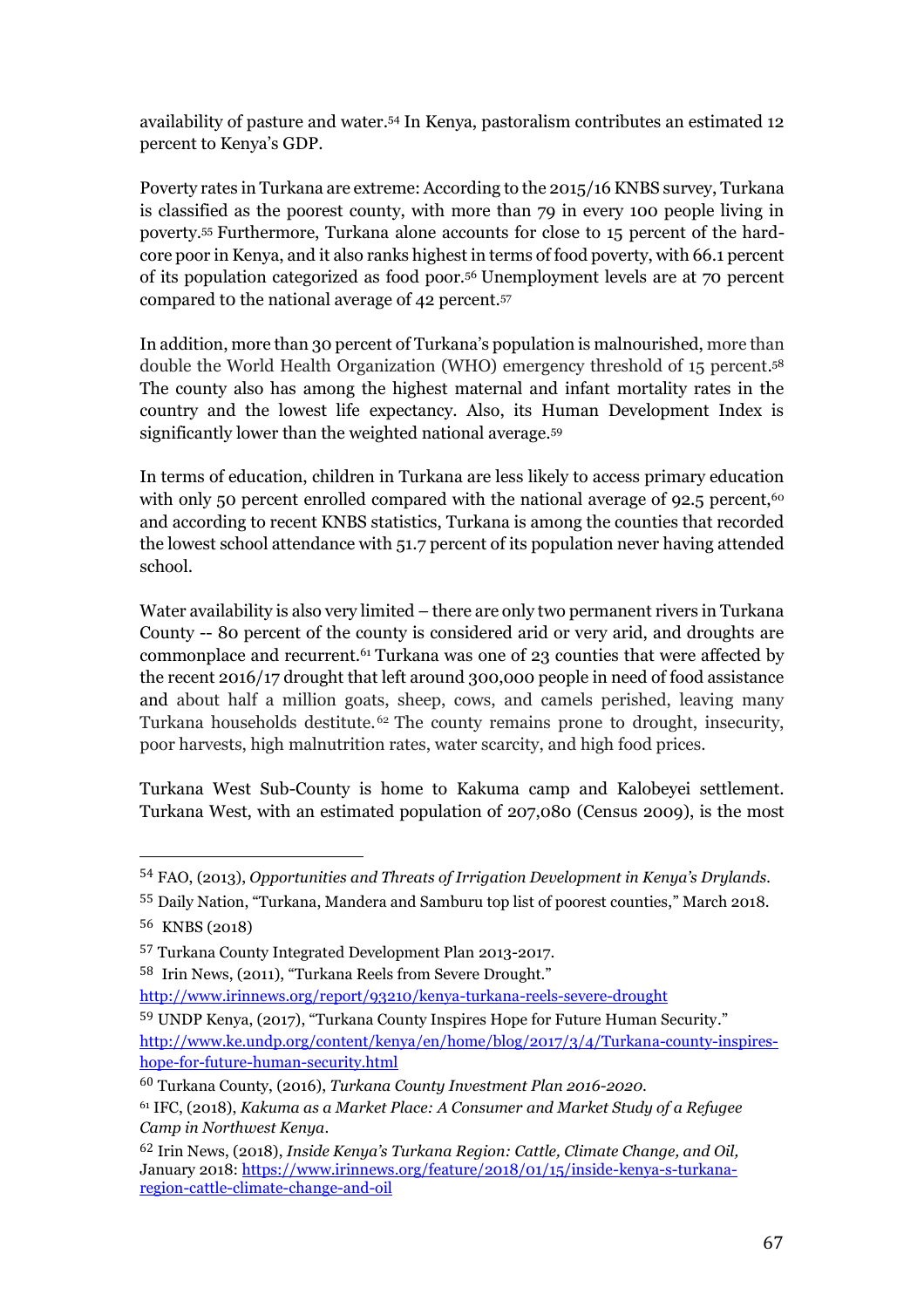populated sub-county in Turkana because of the refugee camp. Most non-Turkana Kenyans in the area are economic migrants who moved to Kakuma for business reasons following the creation of the camp. <sup>63</sup> According to the Kenya Demographic and Health Survey (KDHS) 2008/09, the sub-county's health and development indicators are amongst the worst globally with 84 percent of the population living below the poverty line. Over 80 percent of the population are nomadic pastoralists, and this pastoralist population is significantly underserved with respect to health services and is out of reach of mainstream services and resources.<sup>64</sup>

Turkana is expected to receive the third highest share of the 2017-2018 county allocation budget from the national government, set at Sh10.7 billion, though there have been concerns of delays and stalled disbursements from the Treasury. <sup>65</sup> In addition, Turkana is among 14 counties that receive development assistance form the Equalization Fund. Other development initiatives are also underway: In line with the UNDAF, 2014-2018, the UN formulated a joint programme in support of the implementation of the Turkana County Integrated Development Programme (CIDP), which focuses on four strategic areas: (i) transformative governance; (ii) human capital development; (iii) inclusive and sustainable economic growth; and (iv) environmental sustainability, land management and human security.<sup>66</sup>

There are hopes that the discovery of oil in Turkana South and East Sub-counties could bring better development prospects to the county as a whole. In March 2017, the GoK signed an agreement with the Tullow Oil to pave the way for the exportation of crude oil from Turkana, which is expected to pump 2,000 barrels per day for transportation and storage in Mombasa, after which it will then be shipped abroad.<sup>67</sup> Although the discovery of Kenya's reserves are small (only around 600 million barrels), which could mean that at that rate, all of Kenya's reserves would be depleted in 52 days, their impact on fiscal revenues is not small. This is estimated to be about \$9 billion annually,<sup>68</sup> which is about 12 per cent of Kenya's 2016 GDP.

The oil company has brought a demand for manual labour, local raw materials and developed a small hospitality industry. And women have also found employment as

 $\overline{a}$ 

<sup>67</sup> Deloitte, (2017), "Kenya Economic Outlook 2017: Joining the Dots."

<sup>68</sup> Apurva Sanghi and Harun Onder, (2016), "Kenya got oil: What next?" Financial Times.

<sup>63</sup> Betts et al., (2018), *Refugee Economies in Kenya*.

<sup>64</sup> World Bank, (2018), *Social Assessment Report: Kenya Development Response to Displacement Impacts Project (KDRDIP) Additional Financing*.

<sup>65</sup> Standard, (2018), Nairobi to get largest share of county cash allocations in Senate proposals, April 18, 2018:

[https://www.standardmedia.co.ke/business/article/2001277413/sonko-s-nairobi-maintains](https://www.standardmedia.co.ke/business/article/2001277413/sonko-s-nairobi-maintains-lead-in-revenue-allocation)[lead-in-revenue-allocation](https://www.standardmedia.co.ke/business/article/2001277413/sonko-s-nairobi-maintains-lead-in-revenue-allocation)

<sup>66</sup> Annette Ittig and Michael Karanja, (2017), "The 2014-2018 Kenya United Nations Development Assistance Framework: Final evaluation report":

[http://ke.one.un.org/content/dam/kenya/docs/unct/Final%20UNDAF%20evaluation%20%](http://ke.one.un.org/content/dam/kenya/docs/unct/Final%20UNDAF%20evaluation%20%20report.docx.pdf) [20report.docx.pdf](http://ke.one.un.org/content/dam/kenya/docs/unct/Final%20UNDAF%20evaluation%20%20report.docx.pdf)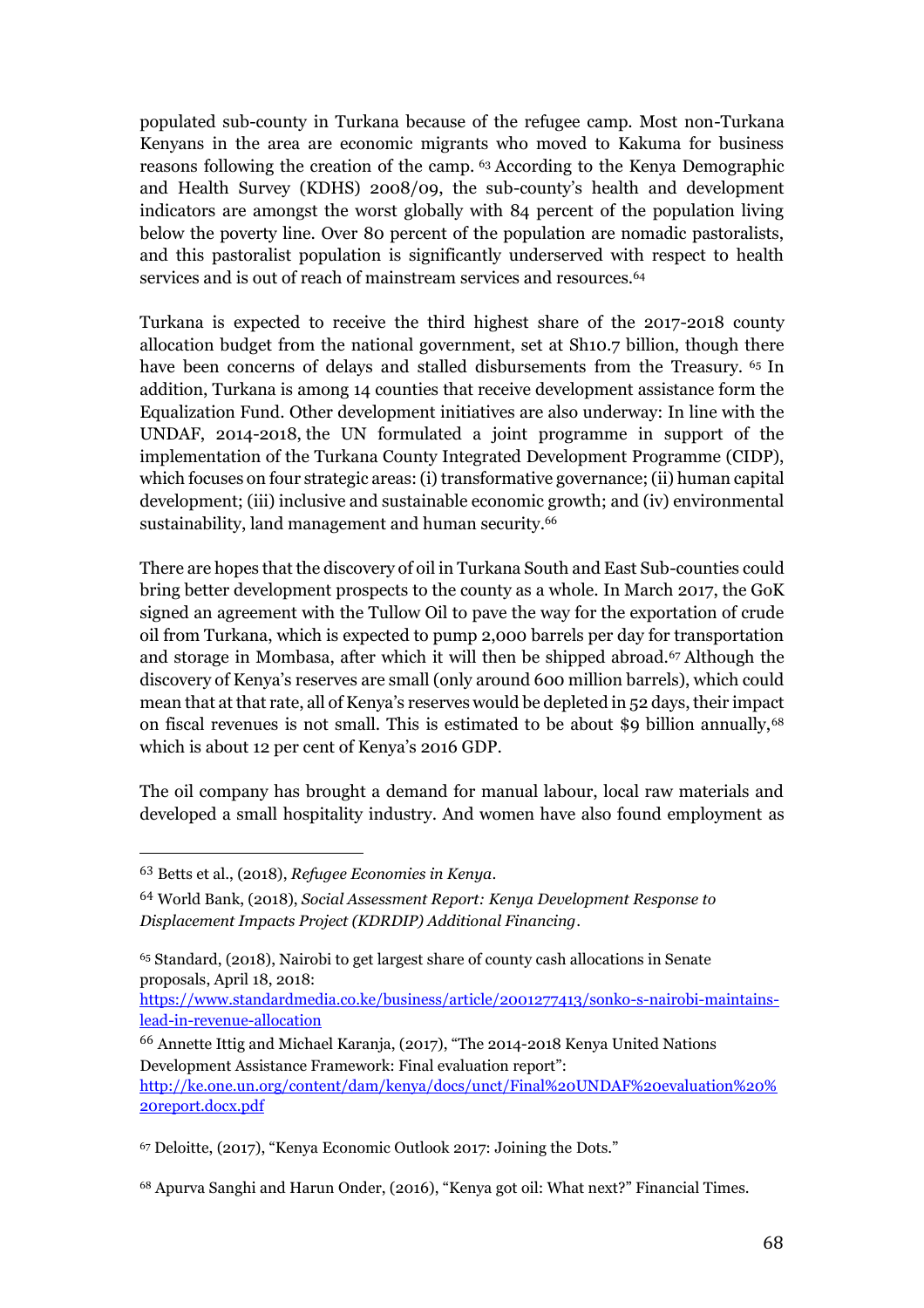community liaison officers or traffic marshals, while others are in camp and catering services. 69

However, expectations of economic transformation for communities in the area since the discovery of commercially viable oil deposits six years ago have yet to be satisfied: residents recently staged a number of demonstrations and recently prevented trucks from ferrying the crude oil to Mombasa, demanding the government address insecurity in the region, recover stolen livestock, and assure residents of their share of jobs and tenders in the oil operation.<sup>70</sup> And as economists have pointed out, the main impact of oil on the economy is not necessarily through the temporary boom from pipeline construction but through the fiscal revenues that oil generates and how they are used, which in Kenya should also include spending on human capital, notably health and education. <sup>71</sup> Moreover, with new roads and migrant workers, the sex industry in Turkana is growing, and this has led to an inevitable rise in HIV/AIDS cases in towns such as Lokichar and Lodwar, placing burdens on poor families.<sup>72</sup>

According to KNBS data, the main economic activity in Turkana County is pastoralism, characterized by livestock rearing of cattle, donkeys, camels, and goats. Fishing is also practiced in Lake Turkana, mainly by the El Molo people, and basket weaving is also a major income generating activity, especially among women in Lodwar and other urban centres. Other economic activities in the county include farming of cassava, millet, sorghum, and drought-resistant maize, as well as honey and charcoal production, and tourism.<sup>73</sup>

Based on the UN Joint Programme for Turkana for 2015-2018, whose focus is developing key sectors to spur employment and wealth creation, the identified productive sectors include energy, agriculture, livestock, fisheries, extractive industry, and tourism.

## <span id="page-68-0"></span>**Garissa**

According to recent figures, Garissa County has a population of 871,644, with the urban population constituting about 16 percent. The county only has two towns while there are six urban centres, which include Dadaab. The unemployment rate in Garissa stands at 28.4 percent, and poverty incidence is at 65.5 percent, the fifth highest in Kenya. Garissa is among the counties where the poverty gap  $-24.1$  percent—is much deeper compared to the national average poverty gap of 10.4 percent.<sup>74</sup>

 $\overline{a}$ <sup>69</sup> The Conversation, (2018), "Oil discoveries in Turkana six years ago haven't delivered benefits to women," July 31, 2018.

<sup>70</sup> [https://www.businessdailyafrica.com/news/Cost-of-Turkana-oil-stand-hits-](https://www.businessdailyafrica.com/news/Cost-of-Turkana-oil-stand-hits-Sh1bn/539546-4683590-eudxud/index.html)[Sh1bn/539546-4683590-eudxud/index.html](https://www.businessdailyafrica.com/news/Cost-of-Turkana-oil-stand-hits-Sh1bn/539546-4683590-eudxud/index.html)

<sup>71</sup> Ibid

<sup>72</sup> The Conversation, (2018), "Oil discoveries in Turkana six years ago haven't delivered benefits to women," July 31, 2018.

<sup>73</sup> KNBS, (2015), *Turkana County Statistical Abstract*.

<sup>74</sup> KNBS, (2018), *Basic Report on Well-being in Kenya: Based on the 2015/16 Kenya Integrated Household Budget Survey (KIHBS).*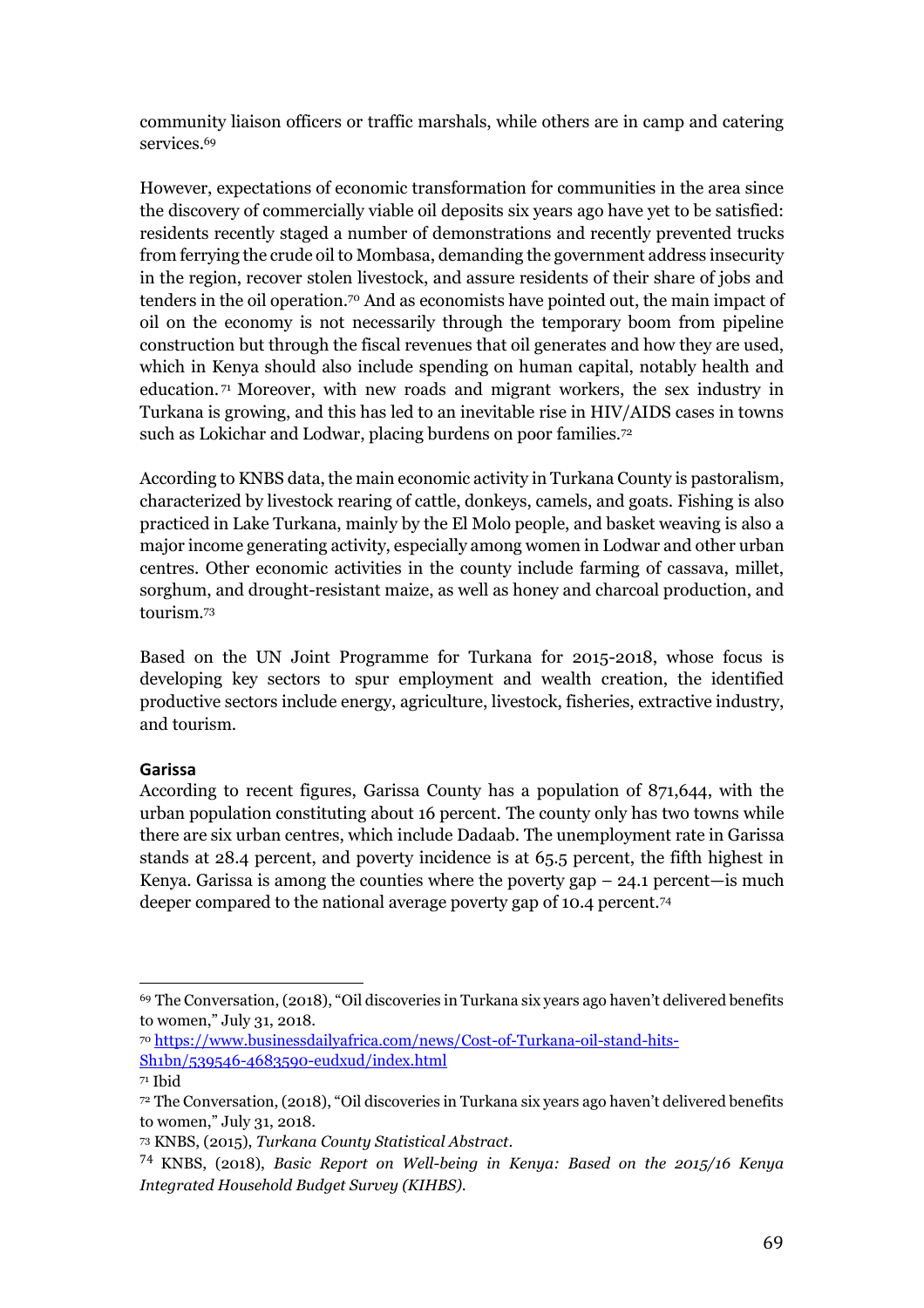Children aged between 0-14 years old make up approximately 43.7 percent of Garissa's total population, and the county has the highest number of people who have never attended school (62.2 percent). The transition rate for girls, in particular, from primary to secondary school is low due to reasons including early marriage. Garissa has a small elderly population (80 years and above) because of the county's low life expectancy rate, and the dependency ratio in the County stands at 48 percent.<sup>75</sup>

Of the six sub-counties in Garissa, Fafi, which is home to the Hagadera camp, has the lowest population density of 9 persons per square kilometer. This is because of its large area and relatively poor infrastructure. The main challenges faced by residents of Fafi sub-county include shortage of water, poor infrastructure, poor telephone networks and electricity coverage. Drought and famine are common and relief food often cannot reach starving populations due to inaccessible roads. Fafi sub-County suffers from high levels of school dropouts and low enrolment.<sup>76</sup>

The Dadaab camps and humanitarian compounds are spread across Wajir South Constituency (Wajir County) and Lagdera, Dadaab and Fafi Constituencies (all Garissa County). According to the 2018-2022 Garissa CIDP, the county has approximately 70 NGOs and donor agencies operating within it, participating in sectors such as education, agriculture, livestock, health, and social protection. UNHCR's assistance is also benefiting a host community population of 60,390 in Dadaab, 137,600 in Fafi, and 130,070 in Wajir South.<sup>77</sup>

The majority of Garissa's population is predominantly pastoralist and livestock is a key productive asset in the region. There are, however, farming activities under irrigation along Tana River, but this is on a small-scale. Some of the crops grown include watermelon, mangoes, tomatoes, rice, sorghum, and maize. The county continues to experience food insecurity due to droughts and poor rainfall, with a majority of the population relying on food assistance given that these conditions affect their livelihoods. Livestock rearing is the backbone of the county's economy, and the livestock bred include cattle, goats, sheep, and camel. The main livestock products are meat, milk, hides and skins. During the dry season, there is a migration of livestock from the hinterland to areas near River Tana; however, some pastoralists also move with their livestock to the adjacent counties of Tana River and Lamu in search of pasture. 78

In terms of strategic priorities going forward, the County is focused on improving its transport infrastructure, especially in the form of tarmacking roads in order to enhance linkages and connectivity in the region and beyond, bolstering food security by improving irrigation facilities, transforming its healthcare system, enhancing access to safe drinking water and promoting sanitation, among other development initiatives.

<sup>75</sup> World Bank, (2018), *Social Assessment Report: Kenya Development Response to* 

*Displacement Impacts Project (KDRDIP) Additional Financing*.

<sup>76</sup> Ibid

<sup>77</sup> Ibid

<sup>78</sup> Garissa CIDP, 2018-2022.